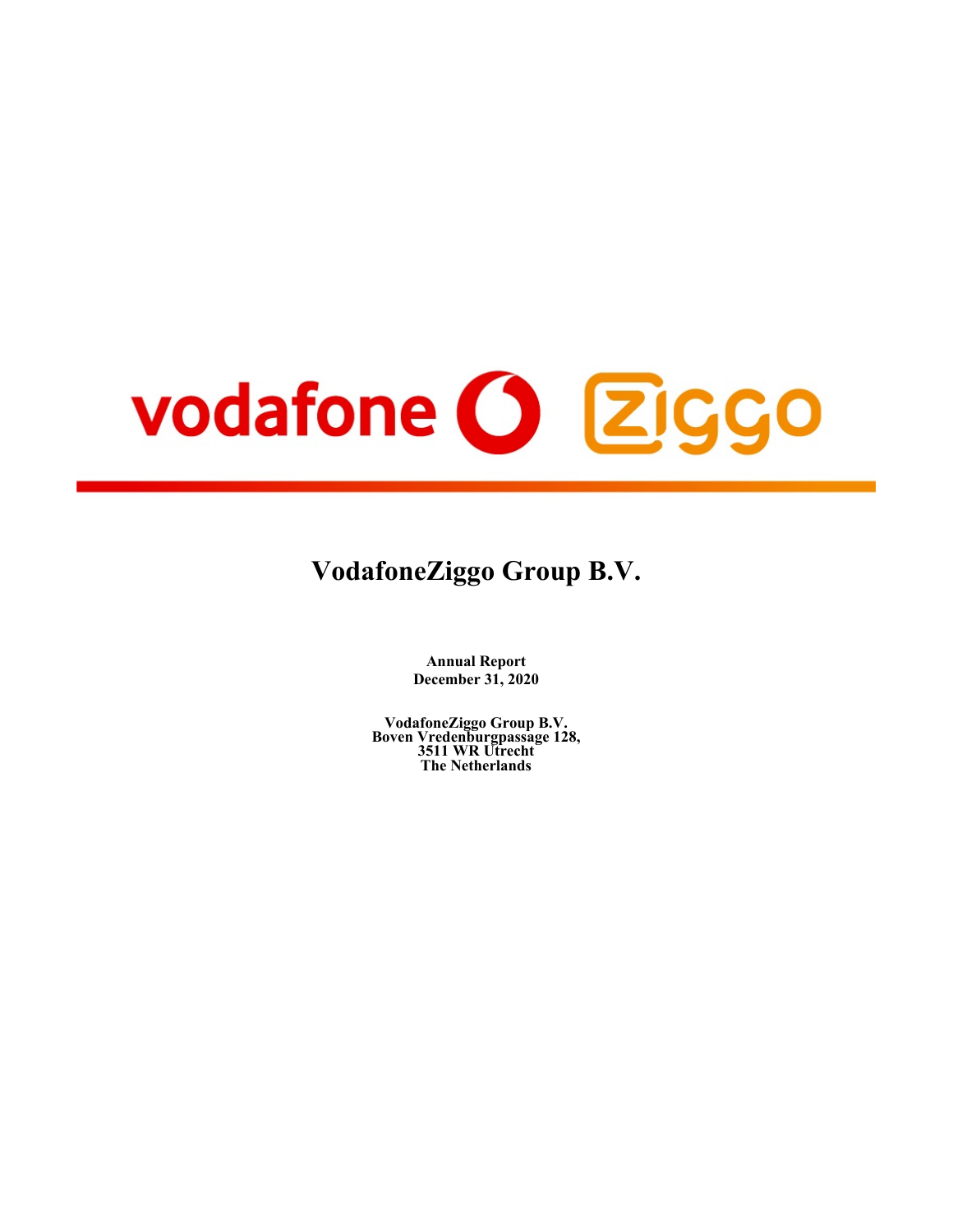# **VODAFONEZIGGO GROUP B.V. TABLE OF CONTENTS**

|                                                                                                 | Page<br>Vumber |
|-------------------------------------------------------------------------------------------------|----------------|
| Forward-looking Statements.                                                                     |                |
| Business.                                                                                       | 4              |
| Management's Discussion and Analysis of Financial Condition and Results of Operations           | 22             |
|                                                                                                 | 40             |
|                                                                                                 | 43             |
| Consolidated Statements of Operations for the Years Ended December 31, 2020, 2019 and 2018      | 45             |
| Consolidated Statements of Owner's Equity for the Years Ended December 31, 2020, 2019 and 2018. | 46             |
| Consolidated Statements of Cash Flows for the Years Ended December 31, 2020, 2019 and 2018.     | 47             |
| Notes to Consolidated Financial Statements                                                      | 49             |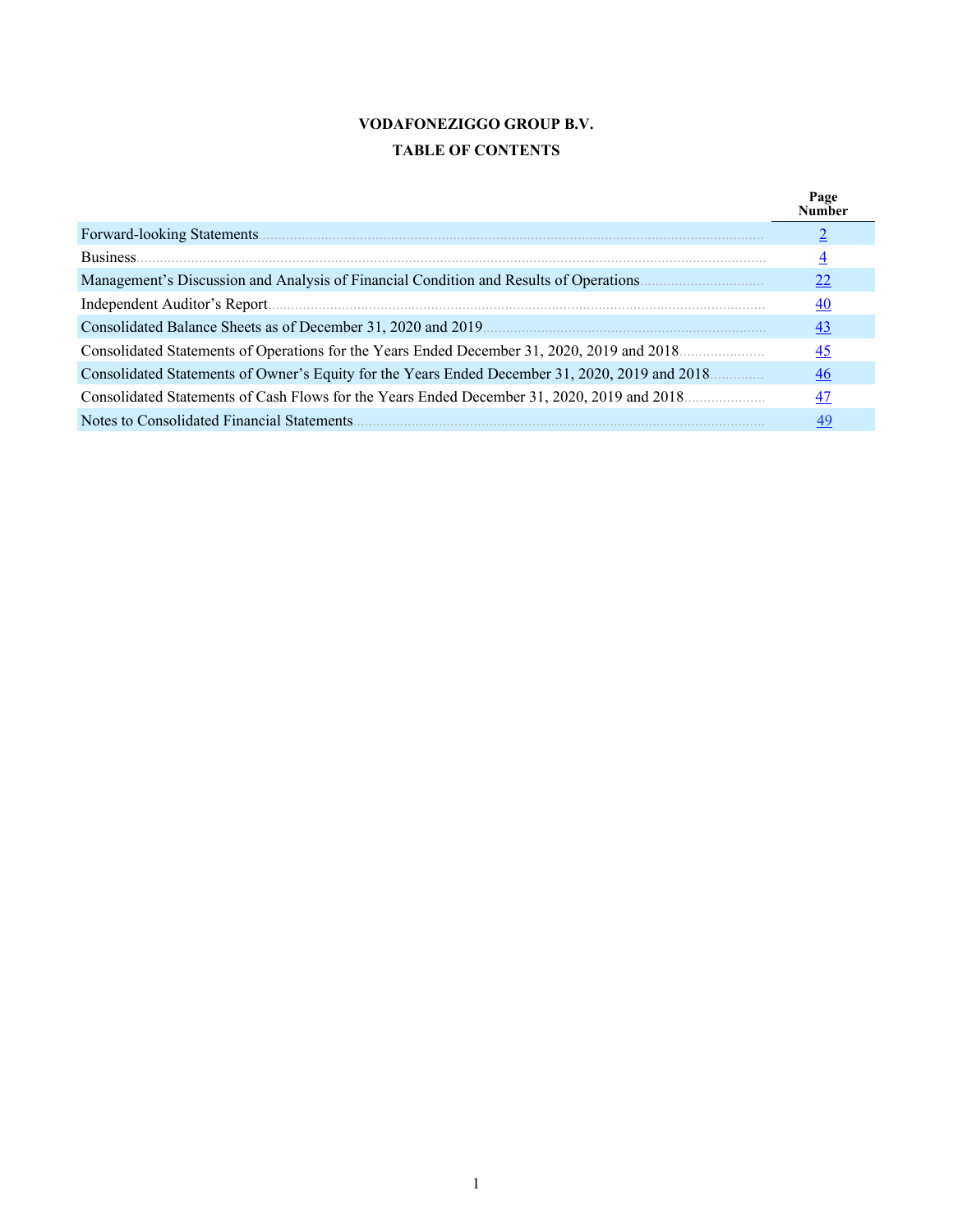#### **FORWARD-LOOKING STATEMENTS**

<span id="page-2-0"></span>Certain statements in this annual report constitute forward-looking statements. To the extent that statements in this annual report are not recitations of historical fact, such statements constitute forward-looking statements, which, by definition, involve risks and uncertainties that could cause actual results to differ materially from those expressed or implied by such statements. In particular, statements under *Management's Discussion and Analysis of Financial Condition and Results of Operations* may contain forward-looking statements, including statements regarding our business, product, foreign currency and finance strategies, subscriber growth and retention rates, competitive, regulatory and economic factors, the timing and impacts of proposed transactions, the maturity of our market, the potential impact of COVID-19 on our company, the anticipated impacts of new legislation (or changes to existing rules and regulations), anticipated changes in our revenue, costs or growth rates, our liquidity, credit risks, foreign currency risks, target leverage levels, our future projected contractual commitments and cash flows and other information and statements that are not historical fact. Where, in any forward-looking statement, we express an expectation or belief as to future results or events, such expectation or belief is expressed in good faith and believed to have a reasonable basis, but there can be no assurance that the expectation or belief will result or be achieved or accomplished. In evaluating these statements, you should consider the risks and uncertainties in the following list, and those described herein, as some but not all of the factors that could cause actual results or events to differ materially from anticipated results or events:

- economic and business conditions and industry trends in the Netherlands;
- the competitive environment in the Netherlands for both the fixed and mobile markets, including competitor responses to our products and services for our residential and business customers;
- fluctuations in currency exchange rates and interest rates;
- instability in global financial markets, including sovereign debt issues and related fiscal reforms;
- consumer disposable income and spending levels, including the availability and amount of individual consumer debt;
- changes in consumer television viewing preferences and habits;
- changes in consumer mobile usage behavior;
- customer acceptance of our existing service offerings, including our cable television, broadband internet, fixed-line telephony, mobile and business service offerings, and of new technology, programming alternatives and other products and services that we may offer in the future;
- the outcome of governmental requests for proposals related to contracts for B2B communication services;
- our ability to manage rapid technological changes;
- our ability to maintain or increase the number of subscriptions to our cable television, broadband internet, fixed-line telephony and mobile service offerings and our average revenue per household;
- our ability to provide satisfactory customer service, including support for new and evolving products and services;
- our ability to maintain or increase rates to our subscribers or to pass through increased costs to our subscribers;
- the impact of our future financial performance, or market conditions generally, on the availability, terms and deployment of capital;
- changes in, or failure or inability to comply with, applicable laws and/or government regulations in the Netherlands and adverse outcomes from regulatory proceedings, including regulation related to interconnect rates;
- government and/or regulatory intervention that requires opening our broadband distribution network to competitors, and/or other regulatory interventions;
- our ability to obtain regulatory approval and satisfy other conditions necessary to close acquisitions and dispositions and the impact of conditions imposed by competition and other regulatory authorities in connection with acquisitions;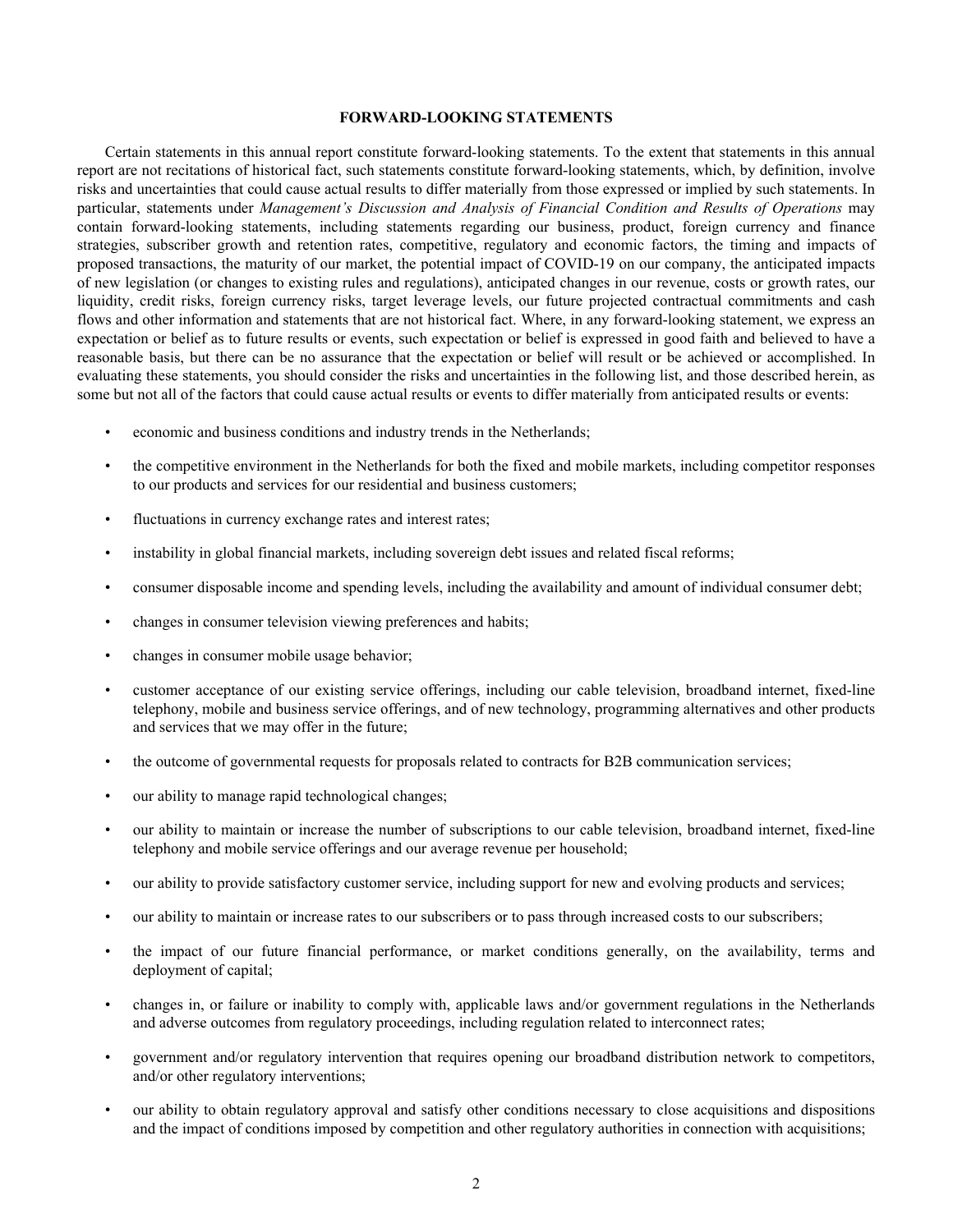- our ability to successfully acquire new businesses and, if acquired, to integrate, realize anticipated efficiencies from, and implement our business plan with respect to the businesses we have acquired or with respect to the formation of the VodafoneZiggo JV;
- changes in laws or treaties relating to taxation, or the interpretation thereof, in the Netherlands;
- changes in laws and government regulations that may impact the availability and cost of capital and the derivative instruments that hedge certain of our financial risks;
- our ability to navigate the potential impacts on our business of the United Kingdom's (**U.K.**) departure from the E.U.;
- the ability of suppliers and vendors to timely deliver quality products, equipment, software, services and access;
- the availability of attractive programming for our video services and the costs associated with such programming, including retransmission and copyright fees payable to public and private broadcasters;
- uncertainties inherent in the development and integration of new business lines and business strategies;
- our ability to adequately forecast and plan future network requirements, including the costs and benefits associated with our planned network extensions;
- the availability of capital for the acquisition and/or development of telecommunications networks and services;
- problems we may discover post-closing with the operations, including the internal controls and financial reporting process, of businesses we acquire, including in relation to the VodafoneZiggo JV;
- the leakage of sensitive customer data;
- the outcome of any pending or threatened litigation;
- the loss of key employees and the availability of qualified personnel;
- changes in the nature of key strategic relationships with partners and joint ventures; and
- events that are outside of our control, such as political unrest in international markets, terrorist attacks, malicious human acts, natural disasters, pandemics or epidemics (such as COVID-19) and other similar events.

The broadband distribution and mobile service industries are changing rapidly and, therefore, the forward-looking statements of expectations, plans and intent in this annual report are subject to a significant degree of risk. These forwardlooking statements and the above-described risks, uncertainties and other factors speak only as of the date of this annual report, and we expressly disclaim any obligation or undertaking to disseminate any updates or revisions to any forward-looking statement contained herein, to reflect any change in our expectations with regard thereto, or any other change in events, conditions or circumstances on which any such statement is based. Readers are cautioned not to place undue reliance on any forward-looking statement.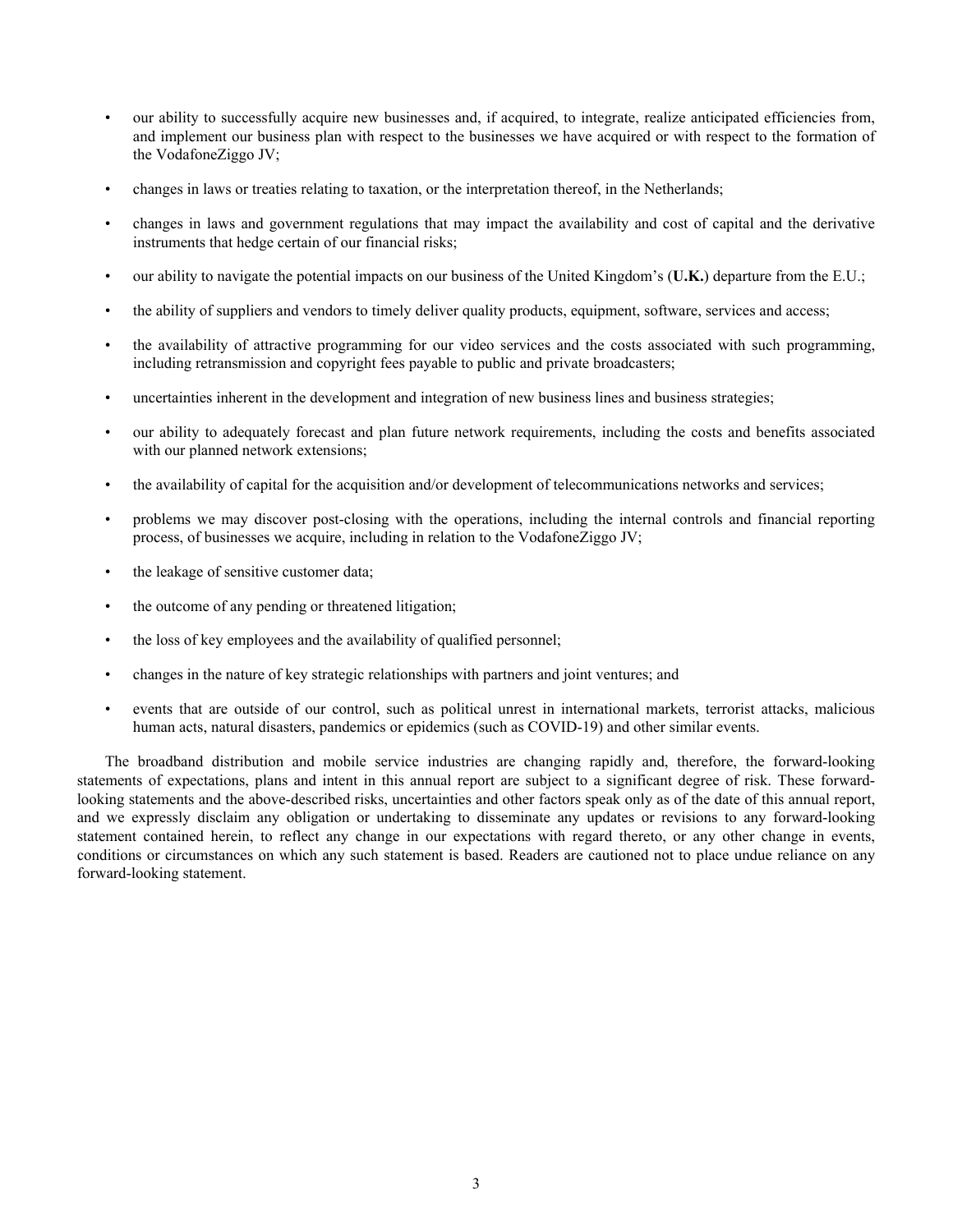#### **BUSINESS OF VODAFONEZIGGO**

<span id="page-4-0"></span>*In this "Business of VodafoneZiggo" section, unless the context otherwise requires, the terms "we," "our," "our company" and "us" may refer, as the context requires, to VodafoneZiggo (or its predecessor, herein referred to as "Former Ziggo") or collectively to VodafoneZiggo (or its predecessor) and its subsidiaries. Unless otherwise indicated, operational and statistical data, including subscriber statistics and product offerings, are as of December 31, 2020.*

# **Introduction**

VodafoneZiggo Group B.V. (**VodafoneZiggo**) provides video, broadband internet, fixed-line telephony, and mobile services to residential and business customers in the Netherlands.

Prior to the closing of the JV Transaction, as defined in note 1 to our consolidated financial statements, VodafoneZiggo was a wholly-owned subsidiary of Liberty Global plc (**Liberty Global**). On December 31, 2016, upon closing the JV Transaction, VodafoneZiggo became a wholly-owned subsidiary of VodafoneZiggo Group Holding B.V. (**VodafoneZiggo Group Holding**). VodafoneZiggo Group Holding is a 50:50 joint venture (the **VodafoneZiggo JV**) between Vodafone Group Plc (**Vodafone**) and Liberty Global. In connection with the closing of the JV Transaction, Vodafone NL became an indirect wholly-owned subsidiary of VodafoneZiggo. Prior to the closing of the JV Transaction, Vodafone NL and its subsidiaries operated Vodafone's mobile business in the Netherlands.

Liberty Global is one of the world's leading converged video, broadband and communications companies, with operations in seven European countries under the consumer brands Virgin Media, Telenet, UPC, the combined Sunrise UPC, as well as VodafoneZiggo. Liberty Global delivers market-leading products through next-generation networks that connect customers subscribing to 50 million broadband, video, fixed and mobile telephony services. Liberty Global owns significant investments in ITV, All3Media, Canal+ Polska, LionsGate, the Formula E racing series and several regional sports networks.

Vodafone is the largest mobile and fixed network operator in Europe and a leading global IoT connectivity provider, operating mobile and fixed networks in 21 countries and partnering with mobile networks in 48 more. As of December 31, 2020, Vodafone had over 300 million mobile customers, more than 27 million fixed broadband customers, over 22 million TV customers and connected more than 108 million IoT devices.

In connection with the JV Transaction, on December 31, 2016, Liberty Global and Vodafone entered into a shareholders agreement (the **Shareholders Agreement**) with VodafoneZiggo Group Holding in respect of the VodafoneZiggo JV. Each of Liberty Global and Vodafone (each a **Shareholder**) holds 50% of the issued share capital of VodafoneZiggo Group Holding. The Shareholders Agreement contains customary provisions for the governance of a 50:50 joint venture that result in Liberty Global and Vodafone having joint control over decision making with respect to the VodafoneZiggo JV. We also entered into a framework agreement with Vodafone and Liberty Global to provide us access to each of their expertise in the telecommunications media technology business. For additional information on the foregoing agreements, see note 11 to our consolidated financial statements.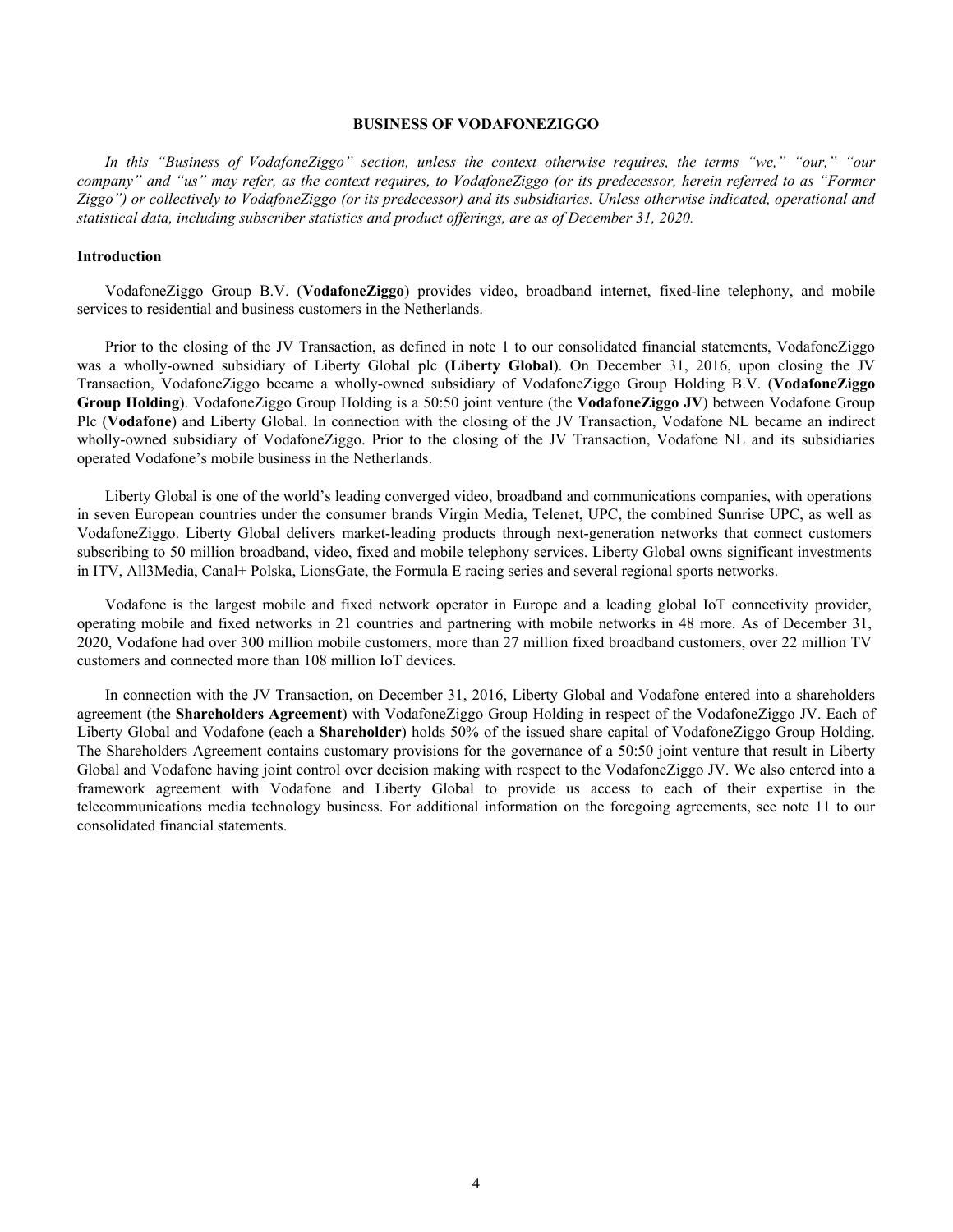The following table presents our operating statistics as of December 31, 2020:

| ootnrını |
|----------|
|          |

 $\mathcal{L}_\text{max}$  and  $\mathcal{L}_\text{max}$ 

|                                     | 7,298,700 |
|-------------------------------------|-----------|
| <b>Fixed Customer Relationships</b> |           |
|                                     | 3,836,300 |
|                                     | 2.47      |
| <b>Fixed Customer Bundling</b>      |           |
|                                     | 12.1%     |
|                                     | 29.0%     |
|                                     | 58.9%     |
| Mobile $SIMs3$                      |           |
|                                     | 4,757,100 |
|                                     | 432,700   |
|                                     |           |
| Convergence <sup>4</sup>            |           |
|                                     | 1,458,400 |
|                                     | 2,327,800 |
|                                     | 43%       |
| <b>Subscribers (RGUs)</b>           |           |
| Basic Video <sup>5</sup>            | 504,900   |
|                                     | 3,326,400 |
| Total Video                         | 3,831,300 |
| Internet <sup>7</sup>               | 3,363,500 |
| Telephony <sup>8</sup>              | 2,272,800 |
|                                     | 9,467,600 |

<sup>1.</sup> Homes Passed are homes, residential multiple dwelling units or commercial units that can be connected to our networks without materially extending the distribution plant. Our Homes Passed counts are based on internally maintained databases of connected addresses, which are updated monthly. Due to the fact that we do not own the partner networks, we do not report homes passed for partner networks.

<sup>2.</sup> Fixed Customer Relationships are the number of customers who receive at least one of our video, internet or telephony services that we count as RGU, without regard to which or to how many services they subscribe. Fixed Customer Relationships generally are counted on a unique premises basis. Accordingly, if an individual receives our services in two premises (e.g., a primary home and a vacation home), that individual generally will count as two Fixed Customer Relationships. We exclude mobile-only customers from Fixed Customer Relationships.

<sup>3.</sup> Our mobile subscriber count represents the number of active subscriber identification module (SIM) cards in service rather than services provided. For example, if a mobile subscriber has both a data and voice plan on a smartphone this would equate to one mobile subscriber. Alternatively, a subscriber who has a voice and data plan for a mobile handset and a data plan for a laptop (mobile broadband or secondary SIM) would be counted as two mobile subscribers. Our mobile subscriber count includes both prepaid and postpaid plans. Prepaid customers are excluded from our prepaid mobile telephony subscriber counts after a period of inactivity of 9 months.

<sup>4.</sup> Converged households or converged SIMs represent customers in either our Consumer or SOHO segment that subscribe to both a fixedline digital TV and an internet service (like Connect Start, Complete and Max) and Vodafone and/or hollandsnieuwe postpaid mobile telephony service.

<sup>5.</sup> Basic Video Subscriber is a home, residential multiple dwelling unit or commercial unit that receives our video service over our broadband network either via an analog video signal or via a digital video signal without subscribing to any recurring monthly service that requires the use of encryption-enabling technology. Encryption-enabling technology includes smart cards, or other integrated or virtual technologies that we use to provide our enhanced service offerings. We count RGUs on a unique premises basis. In other words, a subscriber with multiple outlets in one premises is counted as one RGU and a subscriber with two homes and a subscription to our video service at each home is counted as two RGUs.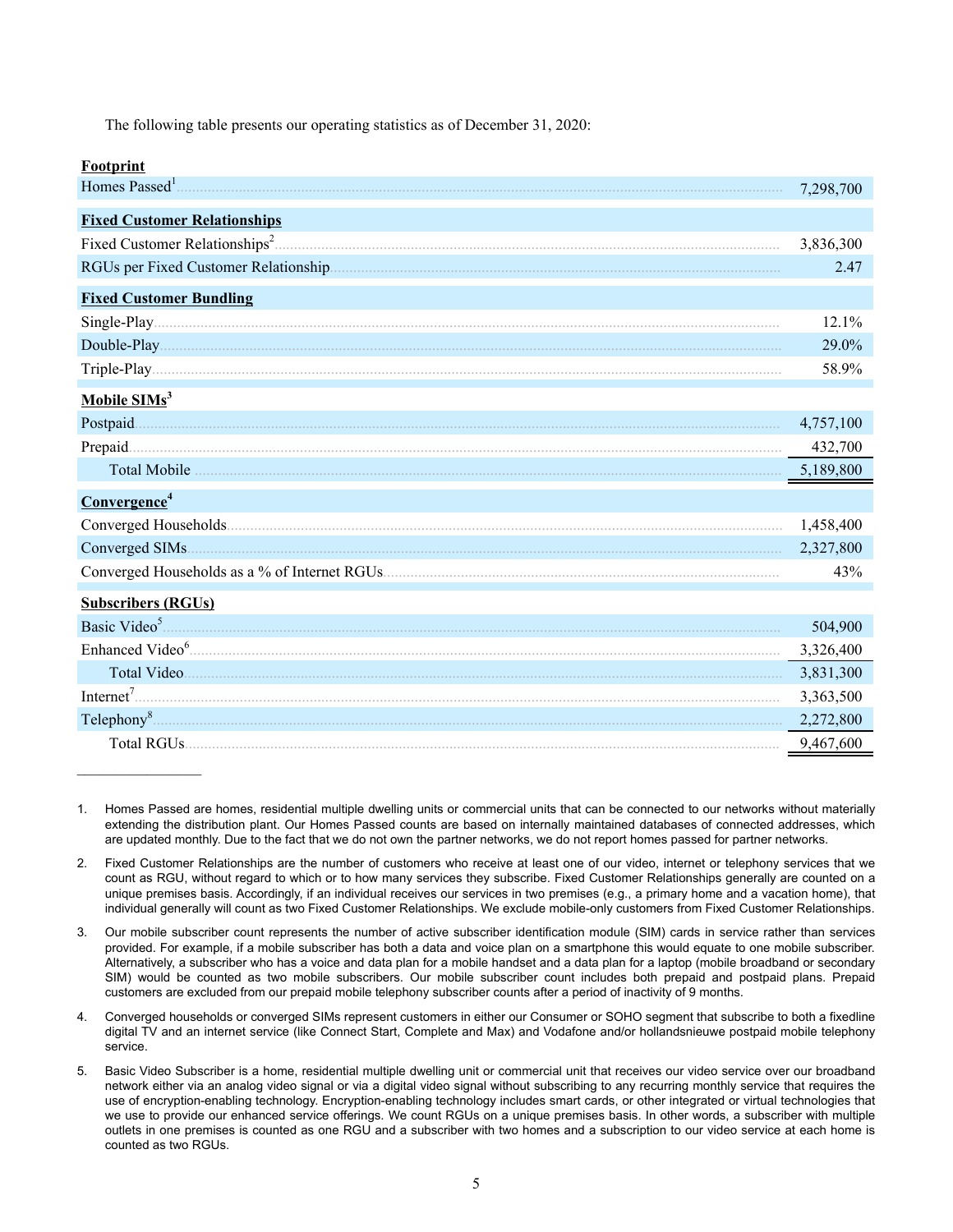- 6. Enhanced Video Subscriber is a home, residential multiple dwelling unit or commercial unit that receives our video service over our broadband network or through a partner network via a digital video signal while subscribing to any recurring monthly service that requires the use of encryption-enabling technology. Enhanced Video Subscribers are counted on a unique premises basis. For example, a subscriber with one or more set-top boxes that receives our video service in one premises is generally counted as just one subscriber. An Enhanced Video Subscriber is not counted as a Basic Video Subscriber. As we migrate customers from basic to enhanced video services, we report a decrease in our Basic Video Subscribers equal to the increase in our Enhanced Video Subscribers. Subscribers to enhanced video services provided by our operations over partner networks receive basic video services from the partner networks as opposed to our operations.
- 7. Internet Subscriber is a home, residential multiple dwelling unit or commercial unit that receives internet services over our networks, or that we service through a partner network.
- 8. Telephony Subscriber is a home, residential multiple dwelling unit or commercial unit that receives voice services over our networks, or that we service through a partner network. Telephony Subscribers exclude mobile telephony subscribers.

# **Products and Services**

We provide services either individually or bundled as a package for video, broadband internet, fixed-line telephony, and mobile services to residential and business customers. Our bundled services offerings include "**double-play**" for two services, "**triple-play**" for three services, and "**quad-play**" for four services.

#### *Video Services*

Our video service is one of the key foundations of our product offerings. Our cable operation offers multiple tiers of digital video programming and audio services starting with a basic video service. Subscribers to our basic video service pay a fixed monthly fee and generally receive at least 50 digital or analog video channels (including six high definition "**HD"** channels) and several digital and analog radio channels. Because our basic digital service is unencrypted, the cost of our digital service is the same cost as the monthly fee of our analog service. We tailor our video services based on programming preferences, culture, demographics, and regulatory requirements. Our channel offerings include general entertainment, sports, movies, documentaries, lifestyles, news, adult, children, and ethnic and foreign channels.

We also offer a variety of premium channel packages to meet the special interests of our subscribers. For an additional monthly charge, a subscriber may upgrade to one of our extended digital tier services and receive an increased number of video and radio channels, including the channels in the basic tier service and additional HD channels. Digital subscribers may also subscribe to one or more packages of premium channels for an additional monthly charge.

To meet customer demands, we have enhanced our video services with various products that enable our customers to control when, where and how they watch their programming. These products range from digital video recorders (**DVRs**) to our multimedia home gateway system "**Mediabox XL**" (former Horizon TV), "**Mediabox Next**", as well as various mobile applications (**apps**). Mediabox XL has an interface, that enables customers to view and share, across multiple devices, linear channels, video-on-demand (**VoD**) programming, and personal media content and to pause, replay, and record programming. During the fourth quarter of 2020, we started upgrading our one million Mediabox XL customers with new software, at no additional charge, to the new Mediabox Next user interface. Mediabox Next is a multiscreen entertainment platform that combines linear television, VoD and mobile viewing. In addition to the features of Mediabox XL, Mediabox Next also allows customers to pause a program, series or movie and seamlessly continue watching from where they left off on another device, whether a television, tablet, smart phone or laptop.

For our Mediabox XL and Mediabox Next subscribers, we offer various features and functionalities, including television apps for various online services (such as Netflix, social platforms, sports experience, music, news, and games). We also offer an online mobile app for viewing on a second screen called "**Ziggo GO**". Ziggo GO is available on mobile devices (iOS, Android, and Windows) and via an internet portal that allows video customers to view linear channels and VoD, with a substantial part of this content available outside of the home. For Mediabox XL and Mediabox Next customers, when in the home, the second screen device can act as a remote control. Additionally, through Ziggo GO, customers have the ability to remotely schedule the recording of a television program on their Mediabox XL box at home.

One of our key video services is "**Replay TV**". Replay TV records virtually all programs across numerous linear channels. The recordings are available up to seven days after the original broadcast. This allows our customers to catch-up on their favorite television shows without having to set their DVR or browse separate menus on their set-top boxes. Instead, customers can open the electronic programing guide, scroll back and replay linear programming instantly. Replay TV also allows our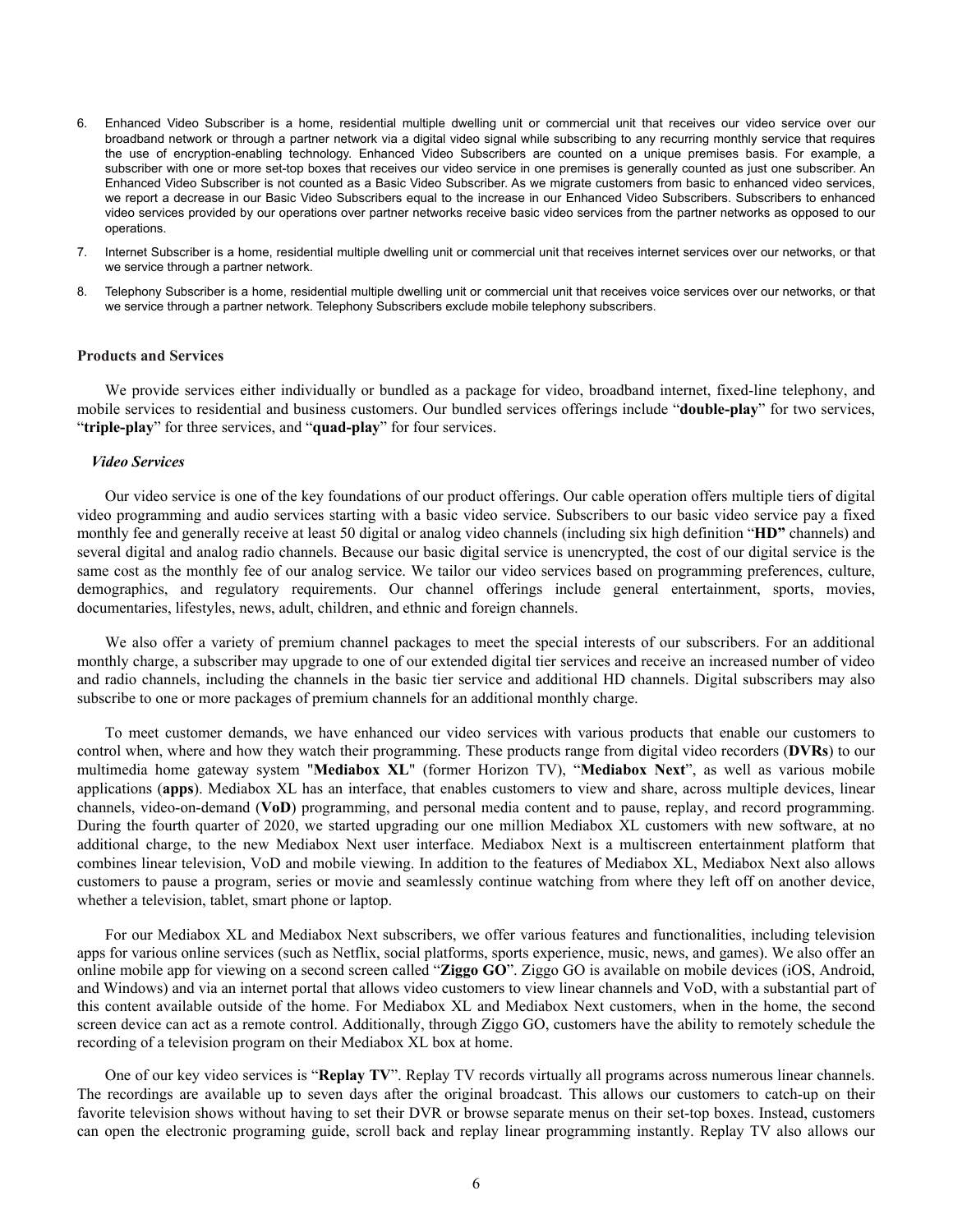customers to replay a television program from the start even while the live broadcast is in progress. Replay TV is accessible through Mediabox XL, Mediabox Next and Ziggo GO.

We offer pay-per-view programming through VoD giving subscribers access to thousands of movies. We continue to develop our VoD services to provide a growing collection of programming from local and international suppliers, such as Viacom, the BBC, and Sony, among others. Our subscription VoD service "**Movies & Series**" is included in our mid-tier enhanced video service accessed through Mediabox XL and is available for an additional fee with our basic video services. We also offer exclusive HBO programming through our "**Movies & Series L**" VoD service and is included in our enhanced video service as part of our converged services (see *converged services*). For an additional monthly charge, we also offer approximately 40 additional TV channels on top of the exclusive HBO programming through our "**Movies & Series XL**" VoD service which is included in our high tier enhanced video service. Our VoD services, including catch-up TV, are available on a subscription or a transaction basis, depending on the tier of enhanced video service selected by the subscriber.

 Additionally, we have our own sports channel, '**Ziggo Sport'**, providing a full range of sports content, including football (soccer), Formula One and other leading sports events, to our video customers. During 2020, we successfully renewed and extended various large content contracts, such as ESPN. To support local football clubs and authorities at a time when stadium visits in the Netherlands are limited, ESPN 1 was hard bundled in our digital video subscriptions during the second half of 2020 at no additional costs.

In April 2018, we started with digitalizing our TV service offerings. Customers watching analogue cable TV will be switching to digital in a region-by-region phased rollout. We expect the phased rollout to be completed by the end of the first quarter of 2021.

#### *WiFi and Internet Services*

Connectivity is a building block for vibrant communities. Our fiber-rich broadband network is the backbone of our fixedline business and the basis of our connectivity strategy. To meet our customers' expectations to be seamlessly connected, we are investing in our broadband network, mobile, WiFi solutions, and customer premises equipment.

Internet speed is of crucial importance to our customers, as they spend more time streaming video and other bandwidthheavy services on multiple devices. Our extensive broadband network enables us to deliver ultra high-speed internet service across our footprint. Our residential subscribers access the internet via cable modems connected to their internet capable devices, or wirelessly via a WiFi gateway device. We offer multiple tiers of internet services, ranging from a basic service of 50 Mbps to an ultra high-speed internet service of 250 Mbps, 500 Mbps or even 1 Gbps in parts of our network. The speed of service depends on the tier of service selected and the location. By leveraging our fiber-rich broadband network, and deploying the next generation Data Over Cable Service Interface Specification (DOCSIS) 3.1 technology, we can extend our download speeds to at least 1 Gbps where deployed. DOCSIS technology is an international standard that defines the requirements for data transmission over a cable system. As of December 2020, we have made 1 Gbps broadband internet available in 3 million households, which represents roughly 41% of total homes passed. We expect to achieve a penetration rate of 80% by the end of 2021 and nationwide coverage in early 2022.

Our internet service generally includes email, address book, security (e.g., anti-virus, anti-spyware, firewall, and spam protection) and, parental controls. We offer value-added broadband services for an incremental charge. These services include additional security packages for multiple devices. We offer mobile broadband services with internet access as described above. Subscribers to our internet service pay a monthly fee based on the tier of service selected. In addition to the monthly fee, customers pay an activation service fee upon subscribing to an internet service. This one-time fee may be waived for promotional reasons. We determine pricing for each different tier of internet service through an analysis of speed, market conditions, and other factors.

Our "**Connect Box**", is a dedicated connectivity device that delivers superior in-home WiFi coverage. The Connect Box is a WiFi and telephony gateway that enables us to maximize the impact of our ultrafast broadband networks by providing reliable wireless connectivity anywhere in the home. It has an automatic WiFi optimization function, which selects the best possible wireless frequency at any given time. This gateway can be self-installed and allows customers to customize their home WiFi service. Robust wireless connectivity is increasingly important with our customers spending more and more time using bandwidth-heavy services on multiple devices. In addition, we provide intelligent WiFi boosters, which increase speed, reliability and coverage by adapting to the environment at home. Specifically, the recent introduction of our new **SmartWiFi**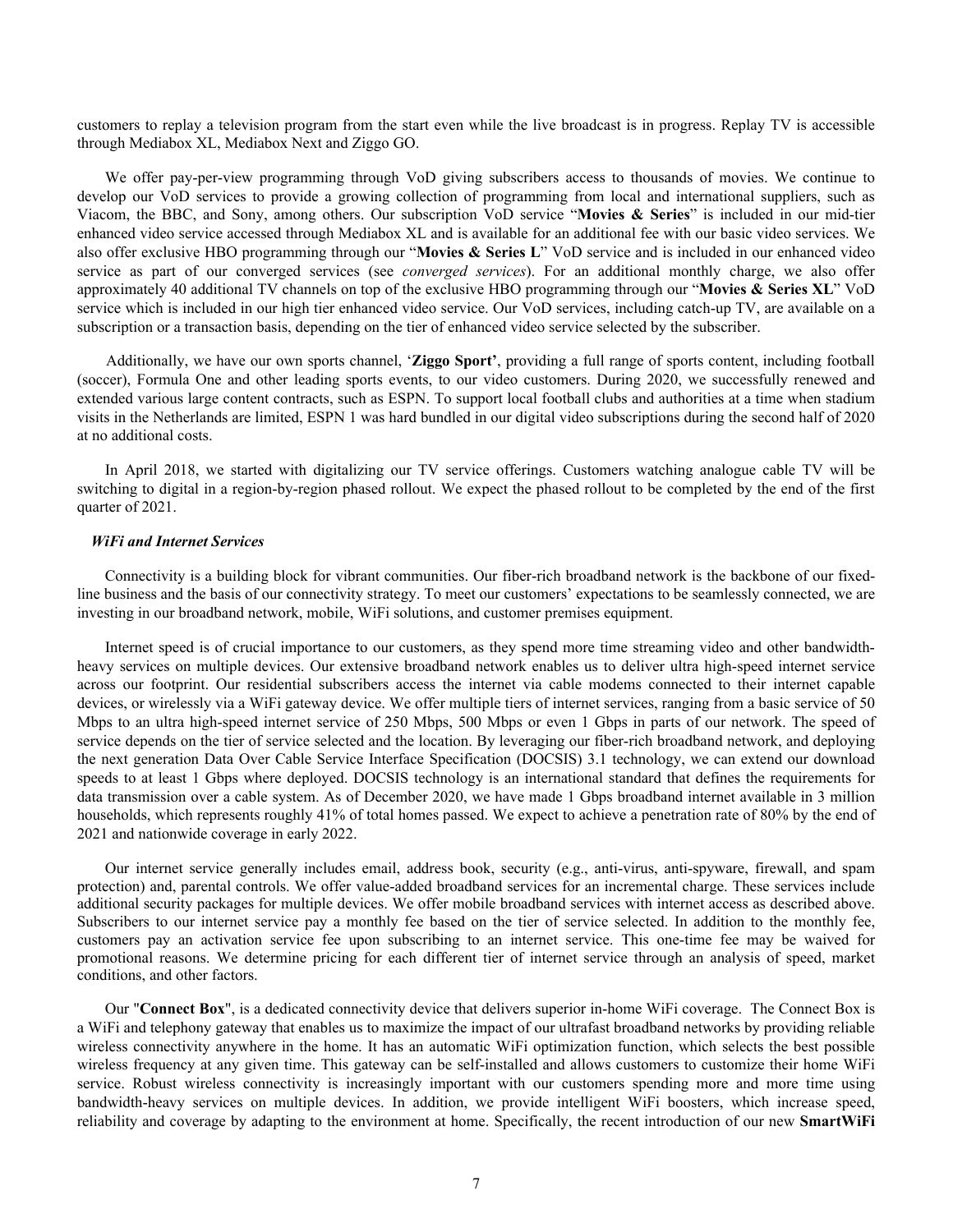package proved to be successful, as customers indicate they have experienced an improvement in their in-home broadband connection.

We have deployed community WiFi via routers in our customers' homes (the **Community WiFi**), which provides secure access to the internet for our customers. Community WiFi is enabled by a cable modem WiFi access point (**WiFi modem**), the Connect Box, or the Mediabox XL of our internet customers. The Community WiFi is created through the sharing of access to the public channel of our customers' home wireless routers. Use of the Community WiFi does not affect the internet speeds of our customers. The public channel is a separate network from the secure private network used by the customer within the home and is automatically enabled when the WiFi modem is installed. Access is free for our internet customers. Our customers also have access to an extensive network of public WiFi access points, (covering stadiums, shopping centers, and other public places). We have expanded our Community WiFi through access points covering public places. In addition, our internet customers have access to the Community WiFi in other European countries through an arrangement with Liberty Global.

#### *Mobile Services*

Mobile services are another key building block for us to provide customers with seamless connectivity. We provide our mobile services nationwide through our long-term evolution (**LTE**) wireless services, also called "4G", as well as our 2G networks. As of February 4, 2020, we deactivated our 3G network to free up more capacity for a faster and more stable 4G network. In addition, we launched Netherland's first nationwide 5G network using Dynamic Spectrum Sharing technology, with nationwide coverage. In order to put the new technology of 5G into practice, we have opened our 5G Hub in Eindhoven together with our partners Ericsson, Brainport Development and the High Tech Campus. On this location, companies, start-ups, authorities and students are joining forces to further explore ideas on the use of 5G.

 We have over 5,000 base stations. This allows us to provide reliable high speed data transmission and ample data capacity in and out of the home. Our mobile subscribers are able to call, text, access the internet, stream music, and watch videos both in and out of the home. We also provide mobile wholesale access services, hosting several mobile virtual network operators (**MVNO**) on our networks.

We typically charge a one-time activation fee to our customers for each SIM card. Our mobile services typically include voice, internet access, short message service (SMS) and and Rich Communication Services (**RCS**), with the latter added to our range of services in November 2020. RCS allows our customers to quickly and easily share videos, gifs and organise group chats without needing to set up new services or download additional software, like WhatsApp. Calls, both within and out of network, incur a charge or are covered under a postpaid monthly service plan. Our mobile services are primarily on a postpaid basis with customers subscribing to services for periods ranging from activation for a SIM-only contract to up to 24 months, with the latter often taken with a mobile handset and the option to pay off the handset over a period not to exceed 24 months. We also offer a prepaid service, where the customers pay in advance for a pre-determined amount of airtime or data and generally have no minimum contract term.

In June 2018, Vodafone launched a new type of subscription, "**Red Together"**. This offer enables family members to merge subscriptions, resulting in one large data bundle for all to share. Customers opting for this offer receive twice the amount of data plus unlimited voice in the Netherlands as well as all other countries in the EU. Customers can create a Red Together group starting from two persons; registering their subscriptions under one account. The group administrator can use various functionalities in the My Vodafone app, like monitoring usage and apportioning data. It is also possible to create notifications for each user and to activate a pause button.

The offer of a Red Together subscription has a Red Together "**Extra**" option. The subscription costs €32.50 and consists of 50 GB with unlimited voice and SMS and 100 voice minutes from the Netherlands to numbers in the EU. The 'Extra' option costs  $\epsilon$ 15, has the same voice and SMS benefits, but has no data bundle until the subscriptions have been merged. In doing so, the amount of data doubles, amounting to 100 GB for all to share. When combined with Ziggo, the nonstop free extras apply as well: customers receive, among other benefits, a  $\epsilon$ 5 discount and the data bundle is doubled once again to 200 GB. It is possible for any third, fourth or fifth family member to take out an Extra subscription and join the group, thus benefiting from the shared data bundle.

We introduced "**5G**" and unlimited data bundle subscriptions for consumers and business customers in March 2020. All new and existing Vodafone customers with a suitable device and a "**Red (Pro)**" subscription will have access to 5G at no extra cost. During 2020, we accelerated investments in 5G technology and became the first operator to offer nationwide 5G coverage in the Netherlands.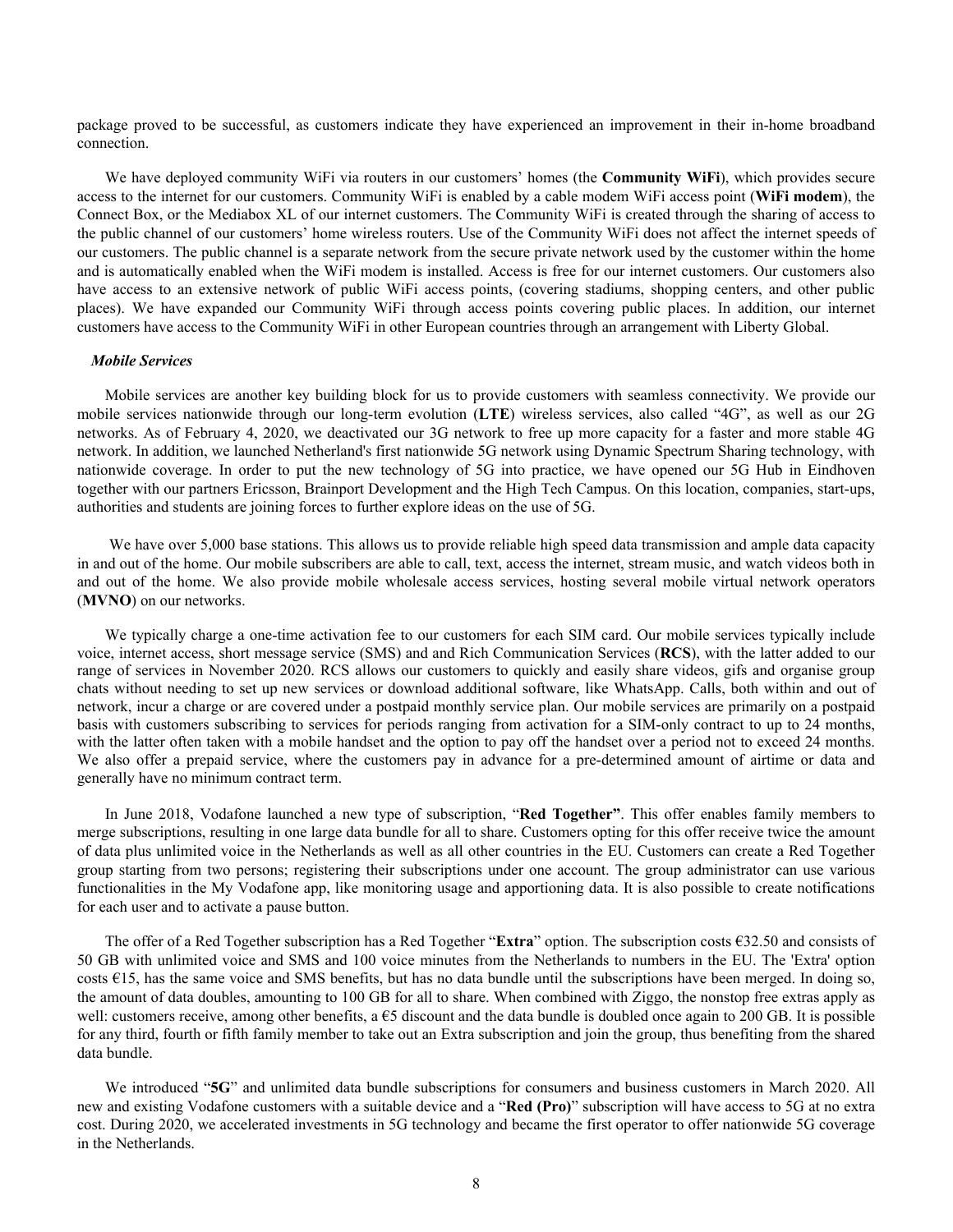# *Fixed-line Telephony Services*

Multi-feature telephony services are available through voice-over-internet-protocol (**VoIP**) technology. We pay interconnect fees to other telephony and internet providers when calls by our subscribers terminate on another network and receive similar fees from providers when calls by their users terminate on our network through interconnection points.

Our telephony service may be selected in combination with one or more of our other services. Our telephony service includes a basic fixed-line telephony product for line rental and various calling plans, which may consist of any of the following: unlimited network, national or international calling, unlimited off-peak calling and minute packages, including calls to fixed and mobile phones. We also offer value added services, such as a personal call manager, unified messaging and a second or third phone line at an incremental cost.

# *Converged services*

We offer additional benefits to customers who have both mobile and fixed subscriptions of VodafoneZiggo. Eligible video customers taking a broadband product and a postpaid mobile subscription receive extra benefits at no incremental cost. Benefits include double mobile data allowance, an extra premium TV package consisting of either Movies&Series L, Ziggo Sport Total or Kids entertainment and an internet security package. A monthly discount of  $\epsilon$ 5 will be given for quad-play acquisition and retention purposes, providing a premium converged offer at competitive prices to new and renewing customers.

# *Business Services*

In addition to our residential services, we offer business services. For business and public sector organizations, we provide a range of voice, advanced data, video, wireless and cloud-based services, as well as mobile and converged fixed-mobile services. Our business customers include SOHO, small businesses and medium and large enterprises.

Our business services are designed and differentiated to meet the specific needs of our business customers with a wide range of connectivity services. These services fall into six broad categories:

- mobile services, including voice calling, SMS and wireless data anywhere in the world;
- broadband data for SOHO and Small customers, based on residential services and differentiated with higher speed and business service level agreements;
- enterprise data services for medium to large customers: internet access, SD-WAN services, high capacity point-topoint services, and managed WiFi networks;
- enterprise voice services, using VOIP technology, and Service Number services;
- value added (ICT based) services like: Unified Communications, IoT, Hosted Cloud, Security; and
- bulk video services with B2B and B2C video applications for targeted industries, like health care and student-housing.

In the SOHO and Small segment, more than 100,000 customers now take both their fixed broadband services and their mobile services from VodafoneZiggo. With 300,000 converged seats (Skype for Business, Microsoft Teams, One Net, and private cloud PBX) installed through the end of 2020, we are one of the leading providers of integrated unified communication solutions to B2B customers in the Netherlands.

In 2020, we signed a contract with IoT.nxt to launch a new range of end-to-end Internet of Things (IoT) services, focused on smart buildings, vehicles, industry and utilities, that support our customers in their digital transformation journey. Sectors that most quickly benefit from IoT adoption include utilities, logistics, public transport, healthcare, manufacturing and building management.

With Vodafone Business Marketplace, we offer small and medium sized enterprises (SME) sector specific business applications via a cloud based platform. SME customers will be able to directly download and manage these apps online through the Vodafone marketplace helping to improve customer experience.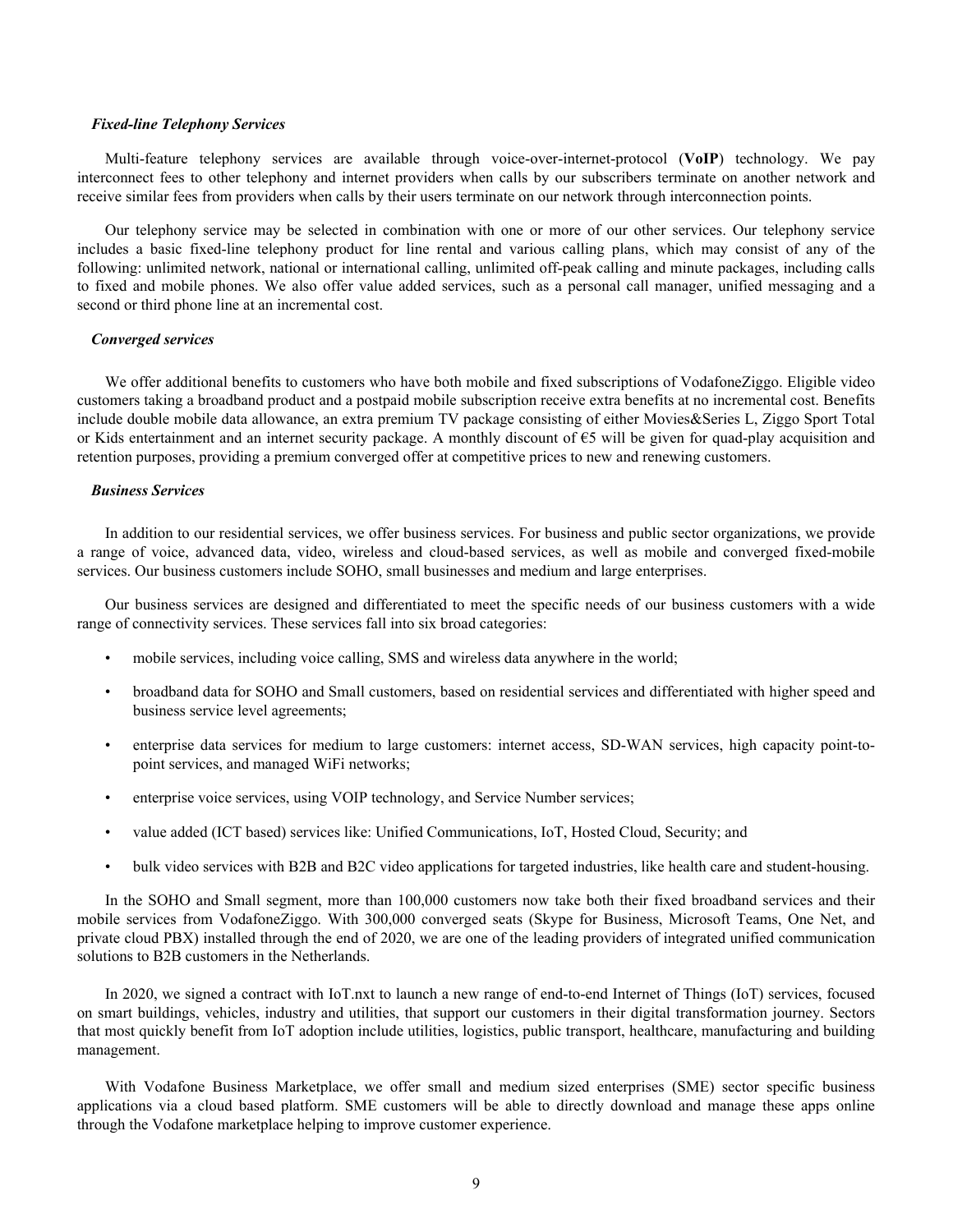Our business services are provided to customers at contractually established prices based on type of services received and the volume and duration of the service agreement. SOHO and small business customers pay business market prices on a monthly subscription basis to receive enhanced service levels and business features that support their needs. For medium to large business customers, we enter into more individual agreements to address their needs. These agreements are generally contracted for a period of one to five years.

#### **Operations**

#### *Marketing and Sales*

We market and sell our products to customers using a broad range of sales channels, primarily online sales through our website, inbound and outbound telemarketing and partner retailers. We also sell our services direct to the customers at certain marketing events and through our own retail stores: 124 Vodafone stores and three Ziggo stores. Since 2016, we have a shopin-shop partnership agreement with the largest electronic retailer in the Netherlands (MediaMarkt), extending our retail presence by 48 locations.

We encourage customers to purchase our services and products through our website. We believe our website provides customers a clear explanation of our services and pricing. We currently outsource the majority of our inbound and outbound telemarketing operations to external service providers. We also have partner shops in various cities in our footprint. We further target residential customers through partnerships with retail outlets, such as multi-media retailers, electronics and telecommunications stores. These partnerships generally focus on sales that are related to our postpaid mobile telephony, enhanced video and broadband internet services.

For our business sales, we use multiple sales channels, both direct and indirect, to better service our customers. For SOHO and Small customers we use a mix of in- and outbound service desks, our own retail stores, partner retailers and increasingly on-line channels. We have a team of dedicated account managers who work exclusively with our key account customers. Furthermore, we have an extensive network and support program for external business partners who sell our products and services to small and medium customers as well as manage these customer relationships.

#### *Customer Service*

Our customer service operations are responsible for all customer care activities, including handling customer queries and complaints. Their focus is on developing and enhancing customer lifetime management as well as offline and online marketing integration. Customer service also provides inbound telemarketing and sales support functions for residential and SOHO customers. To reduce our customer service call volume, we utilize an online customer web service, 'Ziggo Community'. In addition, we utilize an automated voice response center and social media like Twitter and Facebook to reduce customer call volume. We also operate dedicated customer service centers throughout the Netherlands. As we believe digitisation is the way to achieve further growth and to remain successful, we are committed to improve and innovate our digital services to offer our customers the best digital customer experience. We do this by blending the best of technology and human interaction, in a personal, instant and easy way, embodied in chatbots and apps for customer service.

Our customer service agents are skilled in multiple areas, including marketing campaigns, customer care, and sales for a variety of products as well as technical service. All of our customer services agents are regularly trained in soft skills and on new product offerings. We also have a specialized team for sales and customer care in relation to our business services and also teams specifically focusing on customer retention as well as complaint management.

We are required to operate a "switch desk", which enables customers to transition between different television, internet access, and telephony (including mobile) service providers with minimal disruption to their service.

For our business services related to our SOHO, small, medium, and corporate customers we operate dedicated service desks.

#### *Network and Technology*

Our video, broadband internet, and fixed-line telephony services are transmitted over a hybrid fiber coaxial cable network. This network is composed of national and regional fiber networks, which are connected to the home over the last few hundred meters by coaxial cable. This network allows for two-way broadband communications and is flexible enough to support our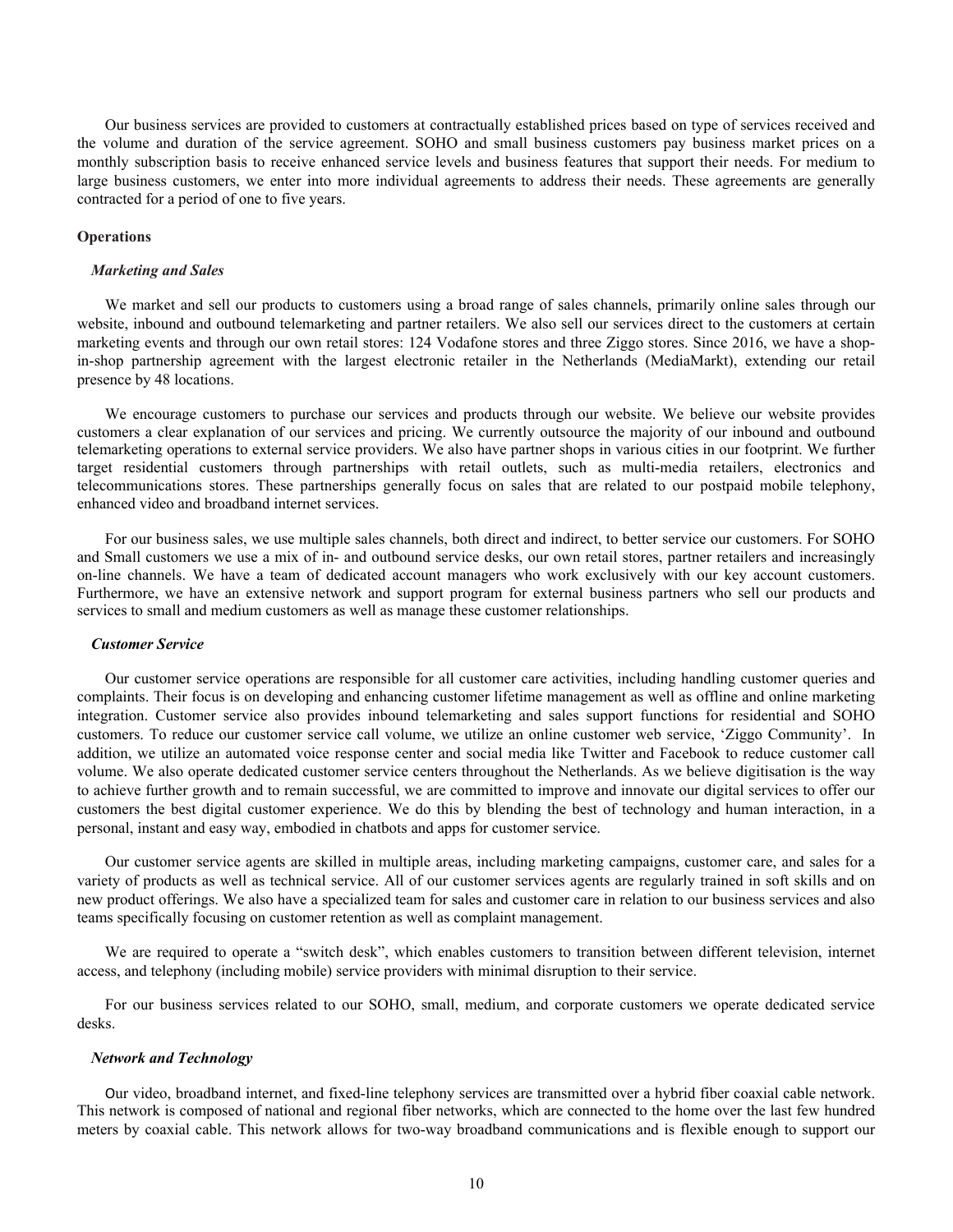current services, as well as new services. During the COVID-19 lockdown, the network was able to support the enormous growth in internet demand by our residential and business customers.

We also provide our services over certain partner networks. We offer this service on an exclusive and non-exclusive basis to small cable network owners who have not developed the capability to offer premium products, such as digital video, broadband internet, and telephony. The 7.3 million homes passed on our network exclude homes reached by a partner network.

To connect 'remote' locations we lease fiber connectivity from fiber wholesale suppliers, when economically feasible.

We closely monitor our network capacity and customer usage. Where necessary, we increase our capacity incrementally, for instance by splitting nodes in our network. We also continue to explore new technologies that will enhance our customers' connected entertainment experience, such as:

- recapturing bandwidth and optimizing our networks by increasing the number of nodes in our markets and using digital compression technologies;
- increasing the bandwidth of our hybrid fiber coaxial cable network to 1.2GHz;
- using DOCSIS 3.1 technology to extend our download speeds to at least 1 Gbps where deployed;
- enhancing our network to accommodate additional business services;
- using wireless technologies to extend our services outside the home;
- offering the SmartWifi package to enhance our customers' in-home broadband connection;
- offering remote access to our video services through personal computers, smart phones, and tablets;
- introducing new Mediabox Next with 4k ultra HD and voice control remote capabilities;
- upgrading our 1 million Mediabox XL with new software that enriches the user interface and experience; and
- introducing online media sharing and streaming or cloud based video.

To deliver our mobile services, we acquire mobile spectrum licenses for various radio frequencies. We have steadily increased our mobile spectrum license holdings to boost network quality and its capacity to carry more data. As of December 31, 2020, we had over 5,000 base stations in the Netherlands. High capacity transmission allows us to provide customers with broad coverage both indoors and outdoors, a reliable connection, high speed data transmission and ample data capacity. We continue to evaluate and acquire additional mobile spectrum licenses and extend our licenses, enabling us to expand our network quality and capacity. During the third quarter of 2020, we acquired new spectrum licenses in the 700 MHz and 1400 MHz band. Furthermore, we renewed our existing license in the 2100MHz band, entering into force in January 2021. The foregoing spectrum license acquisitions, supported by the increased network capacity following the phase out of the 3G network, enabled us to launch the first nationwide 5G network. As of December 31, 2020, our licenses have a weighted average remaining useful life of approximately 12 years.

# *Supply Sources*

For our video services, we license most of our programming and on-demand offerings from content providers and thirdparty rights holders, including broadcasters and cable programming networks. For such licenses, we generally pay a monthly fee on a per channel or per subscriber basis with minimum pay guarantees in certain cases. We generally enter into long-term programming licenses with volume discounts and marketing support. For on-demand programming, we generally enter into shorter-term agreements and also pay royalties based on our subscribers' usage. For our distribution agreements, we seek to include the rights to offer the licensed programming to our customers through multiple delivery platforms and through our apps for smart phones and tablets.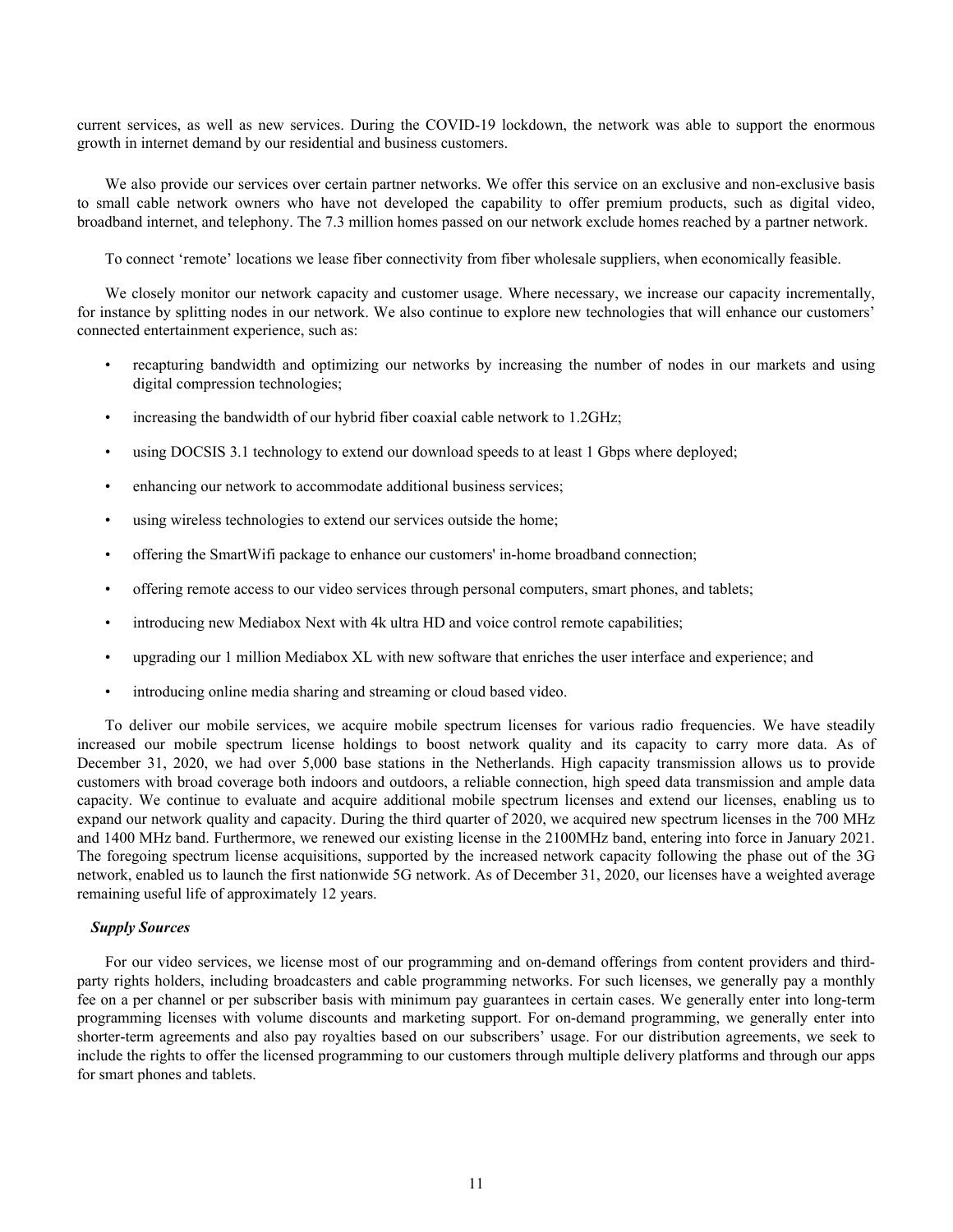We purchase each type of customer premises equipment from a number of different suppliers. Customer premises equipment includes set-top boxes, WiFi routers, DVRs, tuners, modems and similar devices. For each type of equipment, we retain specialists to provide customer support. Similarly, we use a variety of suppliers for mobile handsets to offer to our customers taking mobile services.

We license software products, including email and security software, and content, such as news feeds, from several suppliers for our internet services. The agreements for these products require us to pay a per subscriber fee for software licenses and a share of advertising revenue for content licenses. For our mobile network operations and our fixed-line telephony services, we license software products, such as voicemail, text messaging, and caller ID, from a variety of suppliers. For these licenses, we seek to enter into long-term contracts, which generally require us to pay based on usage of the services.

#### **Competition**

The Dutch market for video, broadband internet, fixed-line telephony, and mobile services is highly competitive and rapidly evolving. Technological advances and product innovations have increased and are likely to continue to increase giving customers several options for the provision of their telecommunications services. Our customers want access to high quality telecommunication services that allow for seamless connectivity. Accordingly, our ability to offer converged services (video, internet, fixed telephone, and mobile) is a key component of our strategy. We compete with companies that provide fixedmobile convergence bundles, as well as companies that are established in one or more communication products and services. Consequently, our business faces significant competition.

For all our services, we compete with the provision of similar services from operator KPN N.V. (**KPN**), T-Mobile Netherlands B.V. (**T-Mobile**) (as of January 2019 merged with Tele2**)**, and smaller parties. KPN and most other competitors use KPN's fixed network and offer (i) internet protocol television (**IPTV**) over fiber optic lines where the fiber is to the home, cabinet, or building or to the node networks (fiber-to-the-home/-cabinet/-building/-node is referred to herein as **FTTx**) networks and through broadband internet connections using DSL or very high-speed DSL technology (**VDSL**), KPN's network also offers several enhancements to VDSL, such as "vectoring" and "pair bonding", and (ii) digital terrestrial television (**DTT**). Where KPN has enhanced its VDSL system, it allows for offers of broadband internet with download speeds of 200 Mbps and on its FTTx networks, it allows for download speeds of up to 1 Gbps. The ability of competitors to offer a bundled triple-play of video, broadband internet and telephony services and fixed-mobile convergence services, creates significant competitive pressure on our operations, including the pricing and bundling of our products. The video services of competitors include many of the interactive features we offer our subscribers (e.g. KPN introduced a new set-top box that is capable of 4K TV that is expected to enhance the video experience for its customers). Portions of our network have been overbuilt by KPN's and other providers' FTTx networks and expansion of these networks is expected to continue.

We also experience competition from (i) direct-to-home satellite (**DTH**) service providers, such as Canal Digital, a subsidiary of M7 Group S.A., (ii) over the top (**OTT**) video content aggregators utilizing our or our competitors' high-speed internet connections, and (iii) movie theaters, video stores, video websites and home video products. In addition, we compete to varying degrees with other sources of information and entertainment, such as online entertainment, newspapers, magazines, books, live entertainment/ concerts and sporting events.

We compete with mobile operators KPN and T-Mobile in the mobile market, offering 2G, 3G, 4G and 5G services, where pressure on market price continues, characterized by aggressive promotional campaigns, heavy marketing spend, and increasing data bundles. Furthermore, there is increasing competition from MVNO's, some of which focus on niche segments such as no frills, youth or ethnic markets. While in the business market, we see growing customer requirements to provide unified communication solutions with a focus on employee mobility, seamless fixed and mobile transition, and digital workspace.

Connectivity Services in the high end business market are also offered by competitors like Eurofiber (nationwide fiber access services) and international service providers like British Telecom, Colt, etc.

In the business segment we also compete with service providers offering 'value added services', mostly in OTT service models based on Hosted Cloud technologies. These can be both local providers with nationwide coverage and international cloud hosting providers like Microsoft, Amazon Web Services, IBM, etc.

Changes in market share are driven primarily by the combination of price and quality of services provided. To improve our competitive position, we continuously monitor and update our portfolios.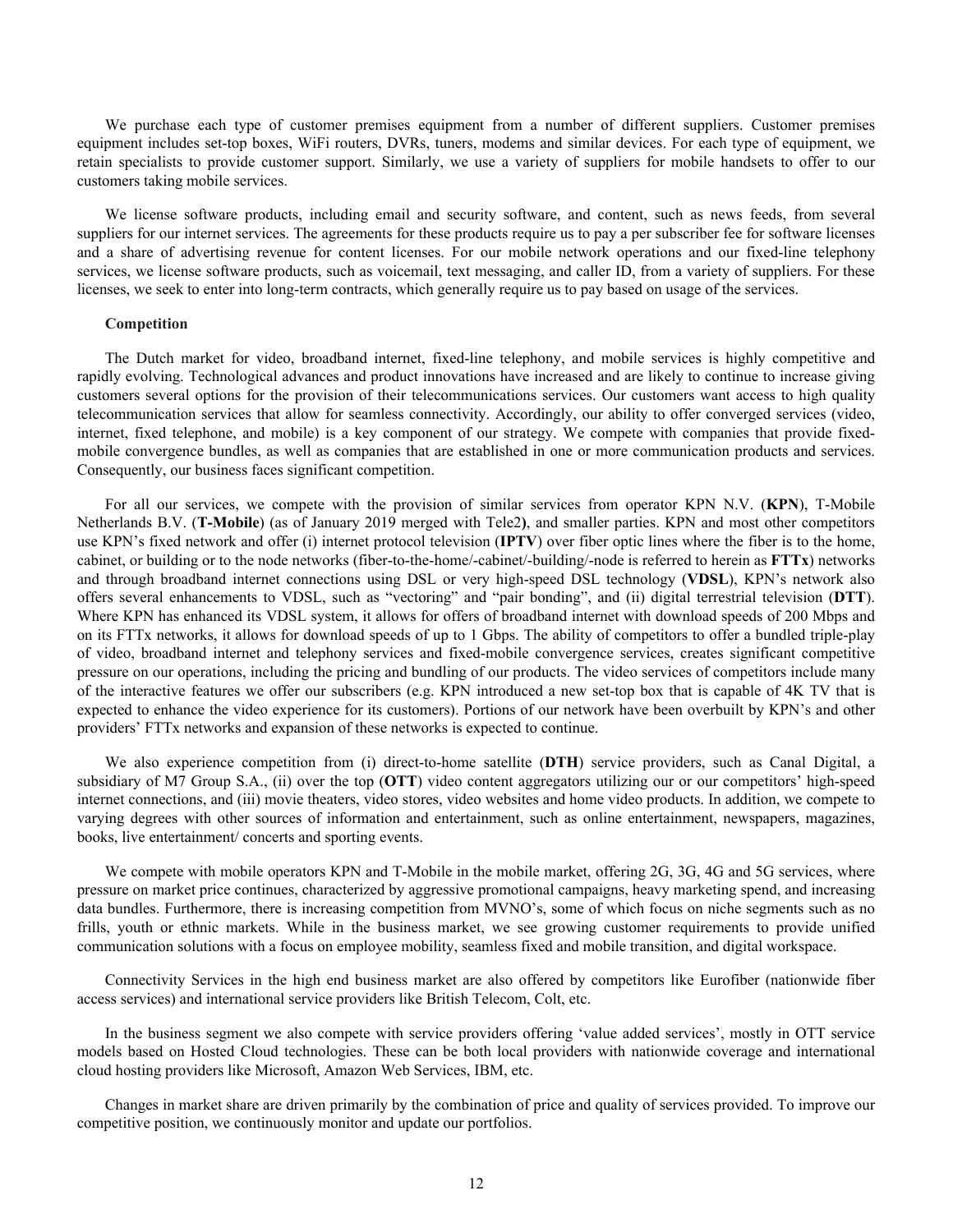We offer attractive bundle options, plus fixed-mobile convergence options, allowing our subscribers the ability to select various combinations of services to meet their needs. Our competitive strategy with respect to our services includes:

- Video services: We include Mediabox Next, Mediabox XL, Replay TV, and Movies & Series in our extended digital video tier offers. Ziggo GO is also available, providing subscribers the ability to watch linear and VoD programming through a second or third screen application on smart phones, tablets, and laptops and to record programs remotely. In addition, we continue to improve the quality of our programming and modify our video options by offering attractive content packages and such as Ziggo Sport channels and the exclusive HBO offer.
- Mobile services: We offer a wide range of nationwide 2G, 4G and 5G mobile services and our Community WiFi network. We also continue to invest in our mobile network to improve the availability and quality of our services.
- Broadband internet services: The speed of service depends on the location and the tier of service selected. In addition, by leveraging our existing fiber rich broadband networks and our Network Extensions, we are in a position to deliver gigabit services by deploying the next generation DOCSIS 3.1 technology. We currently offer this technology in parts of our network *(Utrecht, Hilversum, Den Haag, Amsterdam, Rotterdam, Groningen, Apeldoorn, Almere, Zaanstad, Lelystad, Haarlem, Leeuwarden, Alkmaar, Purmerend, Weesp and Heerenveen)*. By using DOCSIS 3.1, we can extend our download speeds to at least 1 Gbps where deployed. DOCSIS 3.1 technology improves not only our internet speed offers but also allows for network growth. DOCSIS technology is an international standard that defines the requirements for data transmission over a cable system. Currently, our ultra high-speed internet service is based primarily on DOCSIS 3.0 technology. We also offer the SmartWifi package to enhance our customers' in-home broadband connection; and
- Fixed-line telephony services: We position our services as "anytime", "anywhere", and "any destination" and offer a variety of innovative calling plans to meet the needs of our customers, such as national or international calling, unlimited off-peak calling and minute packages, including calls to fixed and mobile phones.

# **Regulatory Matters**

For a description of current regulatory developments in the Netherlands, which will affect our operations, see the "Regulatory" section in this annual report.

#### **Other**

Our application of VAT with respect to certain mobile revenue generating activities has been challenged by the Dutch tax authorities. The Dutch tax authorities challenged the multipurpose character of certain mobile subscriptions that we entered into during 2017 and 2018. No amounts have been accrued by our company as the likelihood of loss is not considered to be probable. The asserted claimed amount is approximately  $\epsilon$  33.4 million.

In addition to the foregoing item, we have contingent liabilities related to (i) legal proceedings, (ii) wage, property, sales and other tax issues, (iii) disputes over interconnection fees, and (iv) other matters arising in the ordinary course of business. We expect that the amounts, if any, which may be required to satisfy these contingencies will not be material in relation to our financial condition or results of operations.

# **REGULATORY**

#### **Overview**

The following section provides a summary of certain of our regulatory requirements and obligations in the Dutch market. This description is not intended to be a comprehensive description of all regulation in this area nor a review of specific obligations which have been imposed on us. Adverse regulatory developments could subject our business to a number of risks. Regulation could limit growth, revenue, and the number and types of services offered and could lead to increased operating costs and capital expenditures. In addition, regulation may restrict our operations and subject them to further competitive pressure, including pricing restrictions, interconnect and other access obligations, and restrictions or controls on content. Failure to comply with current or future regulation could expose our businesses to penalties.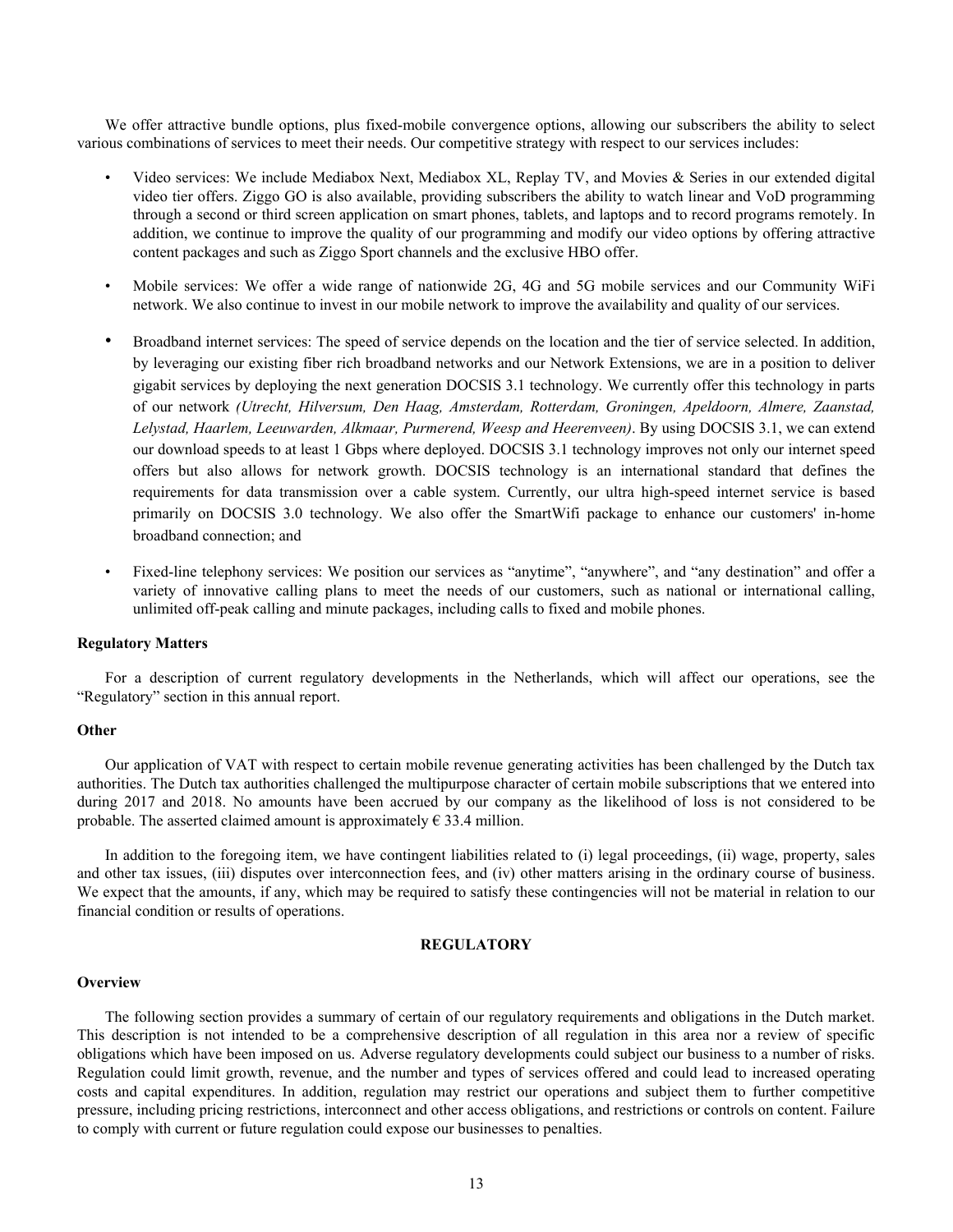The video distribution, broadband internet, fixed-line telephony and mobile businesses are regulated at the EU level. In the Netherlands, these regulations are implemented through the Telecommunicatiewet (the Dutch Telecommunications Act, "**DTA**") and the Mediawet (the Dutch Media Act, "**DMA**") and related legislation and regulations. The Authority for Consumers and Markets ("**ACM**", Autoriteit Consument & Markt), in which the former Independent Post and Telecommunications Authority ("**OPTA**", Onafhankelijke Post en Telecommunicatie Autoriteit) has been integrated, and the Dutch Radiocommunications Agency ("**AT**", Agentschap Telecom) supervise and enforce compliance with certain parts of the DTA. Pursuant to the DTA, the ACM is designated as a National Regulatory Authority (**NRA**). The Dutch Media Authority ("**CvdM**", Commissariaat voor de Media) is authorized to enforce compliance with the DMA.

In addition to complying with industry specific regimes, we must comply with both specific and general legislation concerning, among other areas, competition, data protection, data retention, internet service provider liability, consumer protection, and e-commerce.

# **European Union**

The current body of EU law that deals with electronic communications regulation consists of a variety of legal instruments and policies (collectively referred to as the "**Regulatory Framework**"). The key elements of the Regulatory Framework are various legal measures, which we refer to as "Directives," that require the EU Member States to harmonize their laws as well as certain EU regulations that have effect without any specific adoption at the national level. The main Directives within the Regulatory Framework are the so-called Framework Directive, Access Directive, Authorisation Directive, Universal Service Directive, and e-Privacy Directive. The main regulations are the Net Neutrality and Roaming Regulations.

The Regulatory Framework primarily seeks to create an internal market for electronic communication networks and services within the EU. It harmonizes the rules within the EU for the establishment and operation of electronic communications networks, and the offer of electronic communications services, such as telephony, internet and, to some degree, television services. The Regulatory Framework does not generally address issues of content.

On May 6, 2015, the European Commission (**EC)** published its Digital Single Market strategy document. The strategy is an aggregation of many different policy areas with the purpose of creating a digital single market to expand jobs and stimulate growth. The strategy includes policy review in the areas of EU communications regulation, broadcasting law, copyright reform and anti-competitive geo-blocking practices.

On September 14, 2016 the EC published a proposal for the European Electronic Communications Code, which would replace the Regulatory Framework. The proposal recognizes the need for greater incentives to boost private sector investment in very high capacity networks. The proposal maintains the key elements of the Regulatory Framework, notably market analysis with remedies only being imposed on operators with Significant Market Power. The European Council and European Parliament were discussing other forms of access - extending the system of symmetrical access powers and the notion of joint Significant Market Power. The proposal captures all types of services that are relevant to consumers, not only the traditional electronic communications services as captured under the Regulatory Framework but also OTT services. The proposal brings greater harmonization to the timetables for spectrum licensing and renewal that will encourage investment in mobile networks and will result in more advanced services. Following the negotiations among the EC, European Council and European Parliament agreement was reached and the European Electronic Communications Code has entered into force on December 20, 2018. Member states had until December 21, 2020, to transpose the EECC into national law. The Netherlands met this deadline for specific parts of the EECC, but is experiencing a delay for the implementation of the majority of the articles. It is likely the full EECC will be transposed into national law in 2021.

The operation of broadcasting networks and the distribution of broadcasting signals by a cable operator falls within the scope of the Regulatory Framework. The content related activities of a broadcaster are harmonized by other elements of EU law, in particular the Audiovisual Media Services Directive (**AVMSD**). The AVMSD, which was adopted on December 11, 2007, amended the EU's existing Television Without Frontiers Directive (**TVWF**). The AVMSD has been implemented in the Netherlands through the DMA. Under the AVMSD, broadcasts originating in and intended for reception within an EU Member State must generally respect the laws of that Member State. Pursuant to both the AVMSD and TVWF, and in accordance with what is referred to as the "country of origin principle", an EU Member State must furthermore allow within its territory the free transmission of broadcast signals of a broadcaster established in another EU Member State so long as such broadcaster complies with the laws of its home state. The AVMSD also establishes quotas for the transmission of European produced programming and programs made by European producers who are independent of broadcasters.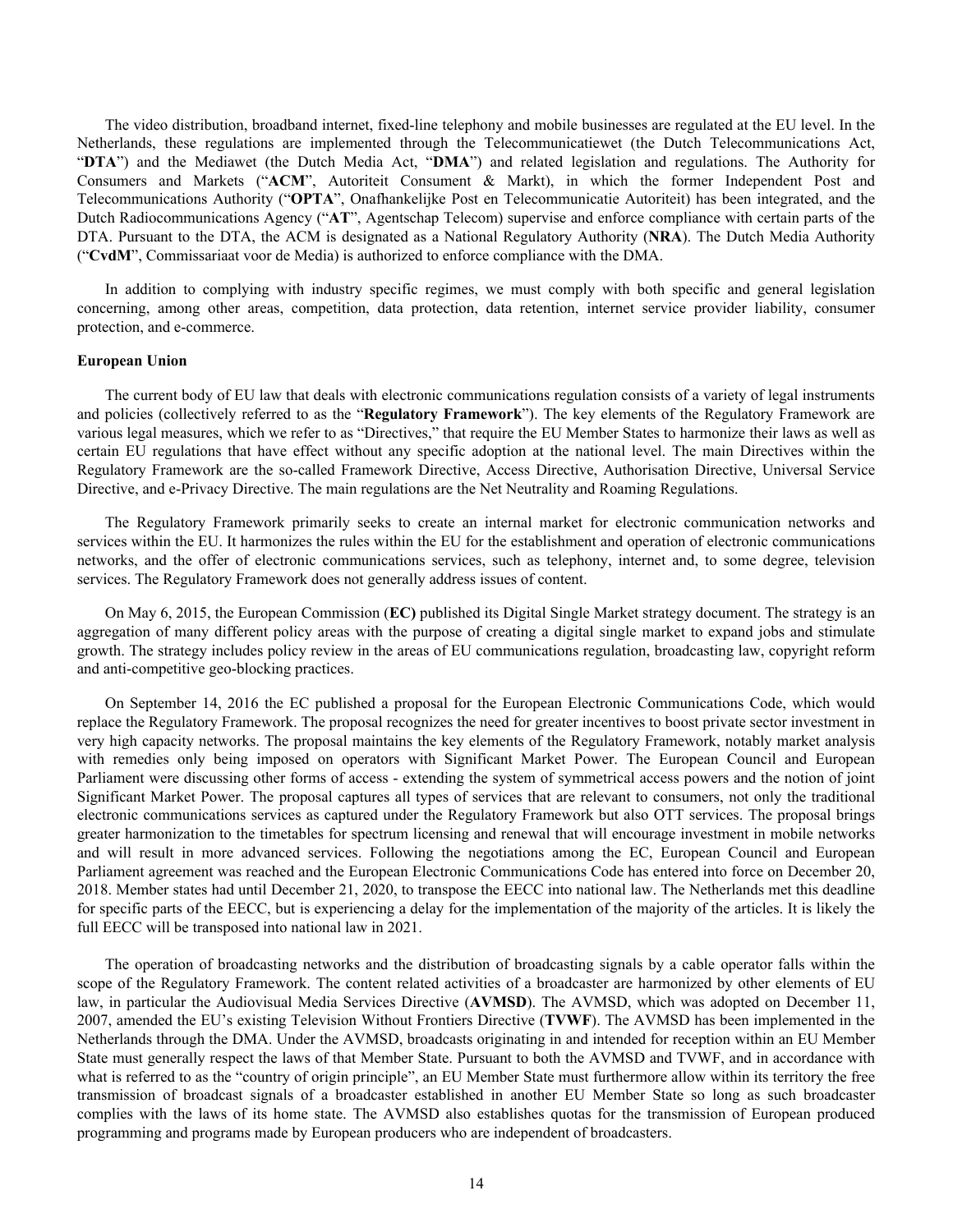# **The Netherlands**

The DTA comprises a wide variety of rights and obligations relevant to the provision of public electronic communications networks and services. Certain key provisions included in the DTA are described below, but this description is not intended to be a comprehensive description of all regulations in this area.

### *Licensing*

The DTA contains a system of general authorizations. A provider of a public electronic communications network or service needs to notify the ACM of its network or service, who will register the notification. The purpose of the notification is to increase transparency and to ensure effective regulation and does not constitute a formal condition for market entry.

With regard to scarce resources such as telephone numbers and frequencies, a system of (individual) licenses applies. The ACM administers licenses with regard to telephone numbers. AT administers the frequency spectrum and grants licenses with regard to the use of frequencies. Licenses for frequencies are issued upon application, either on a first-come-first-serve basis, beauty contest or auction. A frequency license confers the right to use a specific set of frequencies in a specific band for a specific period of time and under specific conditions, such as coverage obligations. Frequency licenses are transferable with permission from the Minister of Economic Affairs. In addition to one-off license fees, holders of licenses have to pay annual supervision costs, based on the amount of spectrum held. We hold licenses in the 700, 800, 900, 1400, 1800, 2100, and 2600 MHz bands to provide 2G (GSM) and 4G (LTE) communications in the Netherlands. In 2020, we acquired new licenses in the 700 and 1400 MHz bands and renewed our 2100 MHz licenses, all for a period of 20 years. The other licenses will expire in 2030. The Dutch Government is planning to auction 300 MHz in the 3.5 GHz band in the first half of 2022. As of December 31, 2020, we hold approximately 32% of the total mobile spectrum licenses in the Netherlands, which are used to deliver mobile services.

#### *Access, Interoperability and Interconnection*

All providers of public electronic communications networks or services who control access to end-users are obliged to enter into negotiations upon the request of a competitor to conclude an interoperability agreement. Interoperability refers to all measures, including network interconnection, which should be implemented to ensure end-to-end connections. If a provider does not comply with its obligation to enter into negotiations, the ACM, at the other party's request, can impose proportionate obligations on the provider in order to ensure end-to-end connectivity.

#### *Significant Market Power*

To ensure that the telecommunications markets become genuinely competitive, the ACM can impose ex ante regulation by means of market analysis decisions on operators or service providers that have significant market power in a relevant market. Ex ante regulation means that the ACM sets behavioral rules beforehand with which providers with significant market power must comply. A company will be deemed to have significant market power if, either individually or jointly with others, it enjoys a market position equivalent to dominance, i.e., a position of economic strength affording it the power to behave to an appreciable extent independently of competitors, customers, and ultimately consumers.

Before it can be established whether an operator or service provider has significant market power, the ACM needs to determine, in accordance with the principles of general European competition law, in which relevant electronic communications market(s) the operator or service provider competes. The ACM must do this while taking into account the EC's "Recommendation on relevant product and service markets within the electronic communications sector", the latest version of which was published by the EC on December 21, 2020. The ACM may also define additional relevant markets provided that any such market meets the cumulative criteria defined by the EC in its so called three criteria test for determining whether a market is susceptible to ex ante regulation.

If the ACM determines that a company has significant market power, the ACM must impose one or more appropriate obligations. These obligations relate to, among other things, access and use of specific network facilities, non-discrimination, transparency, and price regulation at both the wholesale and retail level. To ensure a proper functioning of the market, these obligations may not be disproportionate. The investigation of a relevant market, the designation of parties with significant market power and the imposition of ex ante obligations culminate in so-called market analysis decisions of the ACM. These decisions normally apply for a period of three years, after which the market concerned needs to be re-investigated. Under the EECC this term is extended to five years.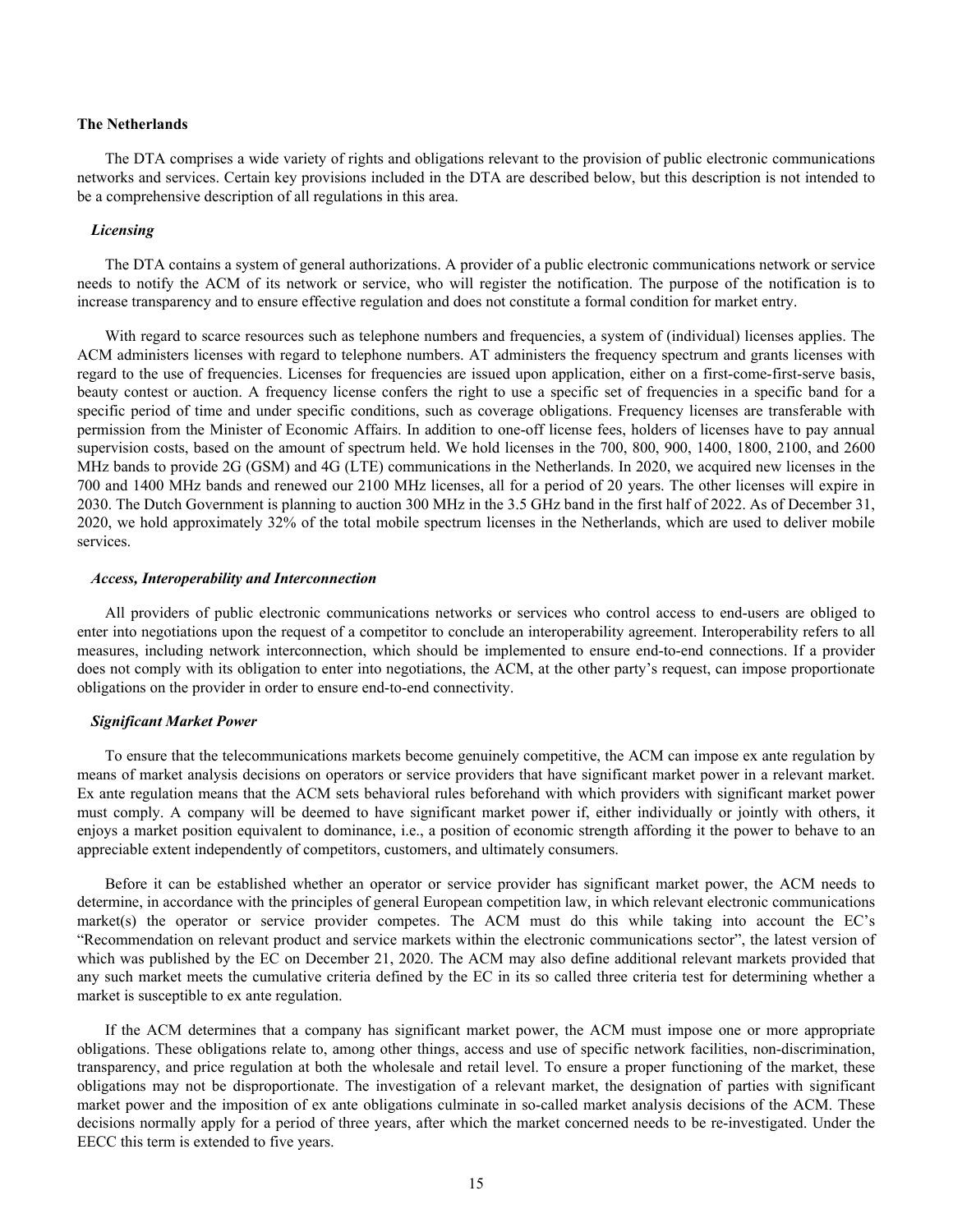The ACM has completed various rounds of market analyses. Former Ziggo was designated as a party with significant market power on the market for fixed terminating access services and Vodafone NL was designated as a party with significant market power for both the fixed terminating and mobile terminating access markets.

The analyses in respect of these markets are discussed below.

#### *ACM Call Termination Market Analysis Decisions*

In respect of the call termination market, the ACM has taken the view that all providers of call termination on fixed-line and mobile networks in the Netherlands have significant market power because all such providers exclusively control access to end-users connected to their respective public telephone networks. As a result, Former Ziggo (in relation to fixed call termination services) and Vodafone NL (in relation to both fixed and mobile call termination services), have been subject to specific ex ante obligations, including in particular tariff regulation (maximum termination charges), since the ACM's third market analysis decision of July 7, 2010. On August 5, 2013, the ACM published its fourth market analysis decision on call termination, which combined both the fixed termination market and the mobile termination market. The new tariffs became effective September 1, 2013, and applied for a three year period that ended September 1, 2016. The decision was appealed by various operators, including us, and on August 27, 2013, the Dutch Supreme Administrative Court decided in a preliminary decision that the price cap on mobile termination charges should be higher than the ACM had initially determined. The court ruled that the ACM should apply a so-called Bottom-up Long Run Incremental Cost (**BULRIC**) plus cost calculation method (taking into account common overhead costs relating also to other services than mobile call termination, (**BULRIC plus**) ) rather than a pure BULRIC method (in which such common overhead costs are to be disregarded, **pure BULRIC**). These revised tariffs applied until the Dutch Supreme Administrative Court arrived at a final decision in the appeal proceedings on the merits (see below). Because the pure BULRIC method used by the ACM is in fact a method recommended by the EC in its 2009 Recommendation on the Regulatory Treatment of Termination Rates, the Supreme Administrative Court posed prejudicial questions to the European Court of Justice.

After an Advocate General opinion, the European Court of Justice ruled on September 15, 2016, that deviation from the EC's 2009 Recommendation on Termination Rates is only possible if justified by national circumstances. The ACM started a new (the fifth) market analysis and published a draft decision on November 18, 2016, in which they again regulate using a pure BULRIC calculation. The hearing at the Dutch Supreme Administrative Court was held on January 11, 2017, and ruling given on July 10, 2017, upheld the ACM's use of pure BULRIC, though not requesting retroactive adjustment.

In April 2017, the ACM provided their plan to impose tariff ceilings of €0.00139 per minute for fixed and €0.005819 cents per minute for mobile calls from July 1, 2017, to the EC. The EC approved these in May, 2017. The new tariff implementation was delayed by the court decision, until July 12, 2017. VodafoneZiggo appealed ACM's market decision. In September 2018, the appeal court delivered its decision on VodafoneZiggo's appeal against the ACM's Mobile Termination/ Fixed-line Termination Rate ("MTR" and "FTR") regulations market decision. The verdict provides the relevant guidance sought by VodafoneZiggo about the interpretation and setting of interconnection tariffs among operators.

Further to the entry into force of the EECC, the EC has adopted a delegated act on December 18, 2020, that will set maximum, EU-wide voice termination rates, both fixed and mobile. These rates will be applicable to any operator providing voice call termination services in the EU. Approval of the delegated act by the European Council and the European Parliament is expected in the course of 2021 and then, after two months, the new rates will apply. The delegated act includes a transition period for the fixed rate that ends on December 31, 2021, and a glide path for the mobile rates that ends on December 31, 2023. On July 21, 2020, ACM has extended the applicability of the current termination tariffs until the new European rates apply.

# *ACM Local Loop Unbundling Decision*

On February 27, 2018, the ACM published a draft decision of its analysis of the LLU market, concluding that there is a single market for local and central access. ACM referred to this market as the Wholesale Fixed Access **(WFA)** market and concluded that KPN and VodafoneZiggo had joint Significant Market Power. As a result, ACM imposed an obligation on VodafoneZiggo to offer wholesale cable access and continued wholesale access regulation of KPN. Following a market consultation, ACM submitted the draft decision to the European Commission. After comments by the European Commission, ACM published the final decision on September 28, 2018, which became effective on October 1, 2018. VodafoneZiggo published a draft Reference Offer on December 31, 2018, and published tariffs on March 31, 2019. In parallel, VodafoneZiggo appealed ACM's decision before the national court and initiated an action before the European General Court. The national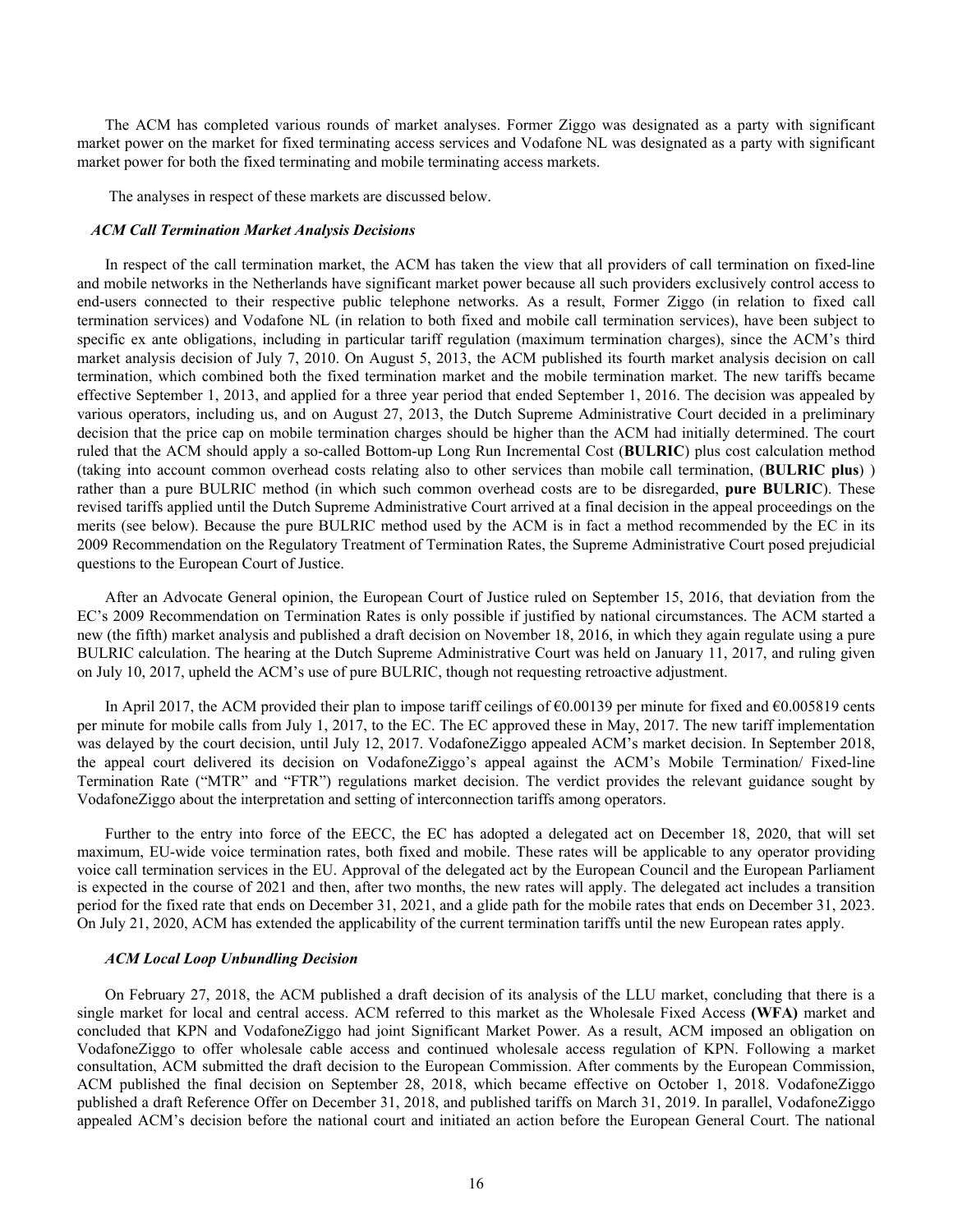appeal turned out successful: on March 17, 2020, the Court annulled ACM's decision. With Court's verdict being final, VodafoneZiggo is no longer obligated to offer cable access. Also, KPN is no longer obligated to offer regulated access.

#### *Network and services security and continuity*

As a provider of public electronic communication networks and services, we are subject to specific obligations to safeguard the security and integrity of our networks and services, and to ensure the continuity of electronic communications services in the event of disturbances or outages of the electricity grid. We are also required to notify the AT and the National Cyber Security Center ("**NCSC**") of security and integrity breaches which materially threaten the continuity of our networks and services. To mitigate the risks to continuity of mobile services, Vodafone NL, T-Mobile, and KPN voluntarily entered into national roaming arrangements in 2014, allowing for their respective subscribers to roam (voice and SMS) on the other parties' networks in the event of severe outages.

#### *End-user Protection*

As a provider of public electronic communication networks and services, we are subject to specific regulations aiming to protect end-users, including regulations concerning information obligations toward consumers, the enactment of amendments to end-user contracts, the term of end user contracts, termination rights of consumers, quality reporting, access to emergency numbers and subscriber information, and compensation of subscriber fees in the event of outages. Access to emergency numbers has to be provided without limitation and free of charge. Access to subscriber information includes the provision of access to the names, addresses and telephone numbers of our subscribers who have consented to be included in directory enquiry services.

# *Data Protection*

For providers of public electronic communications networks or services and further to the General Data Protection Regulation (**GDPR**) and the ePrivacy Directive, a strict data protection regime applies in the Netherlands. On May 25, 2018, the EU General Data Protection Regulation (GDPR), which replaced the European Data Protection Directive, came into force. The GDPR has direct effect in the Netherlands with additional data protection obligations relevant to our operations that include: (i) clear explanation and transparency of personal data usage to customers and employees, and maintaining an internal data processing register, (ii) affirmative consent from users for profiling by automated means, (iii) stronger privacy rights for users and (iv) application of privacy by design/default to data processes.

In addition to the general data protection framework of the GDPR, the DTA sets out specific regulations for providers of public electronic communications networks and services. These regulations include an obligation to offer certain technical facilities, such as specification of invoices, telephone number identification and transfer of calls, rules regarding the use and processing of location data and traffic data (i.e., call detail records), an obligation to provide access to subscriber lists for directory services, obligations to implement security measures to protect personal data and rules regarding unsolicited commercial communications ("spam"). The DTA also obliges providers of public electronic communications networks to notify the AT in case of a security breach or major outage. If this includes the leakage of personal data processed by the provider, the Autoriteit Persoonsgegevens (**Data Protection Authority**) needs to be informed as well.

On January 10, 2017, a draft ePrivacy Regulation (**ePR**) was proposed by the EC to replace the ePrivacy Directive. In a meeting on November 11, 2020, the EU member states did not reach an agreement on a common position regarding the ePR. The current Presidency of the EU, Portugal, proposed a revised ePR draft on January 5, 2021. More clarity about its status is expected in the course of 2021.

# *Lawful Interception*

Providers of public telecommunication networks and services can only make their networks and services available to the public if they have arranged their networks and services in such a manner that they can be lawfully intercepted promptly. Providers of public telecommunication networks and services are obligated to cooperate fully in the execution of a lawfully given special tapping order or permission, in accordance with the technical and procedural requirements set forth on the basis of the DTA, and to provide relevant Dutch law enforcement agencies information on subscribers and telecommunications traffic.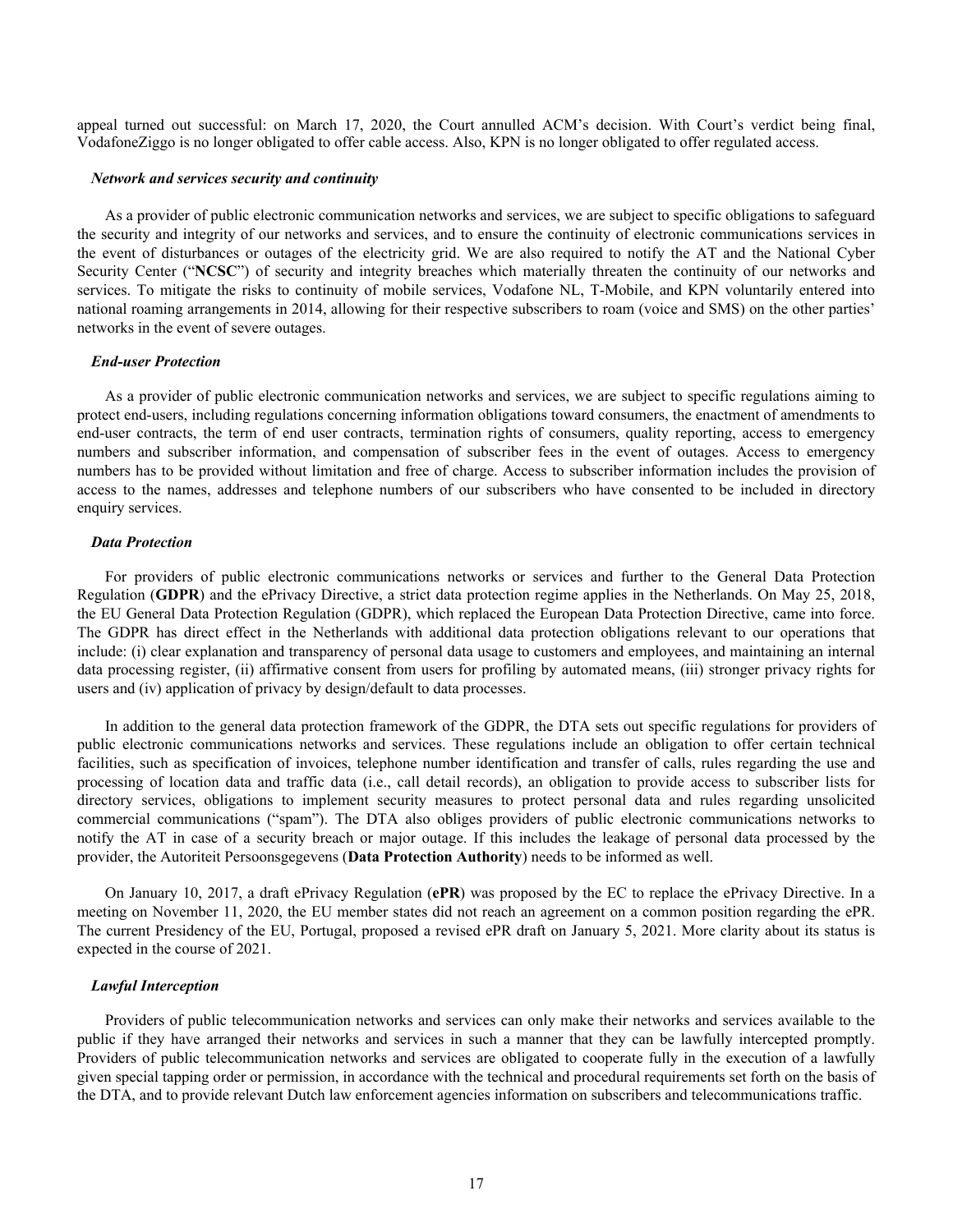#### *Net Neutrality*

On January 1, 2013, certain provisions in the DTA with respect to net neutrality entered into force. These provisions regulate net neutrality by, among other things, prohibiting operators of public telecommunication networks through which internet access is provided as well as internet service providers from blocking or restricting services or applications which are accessed via the internet other than in circumstances set forth in the DTA. In October 2015, the European Parliament adopted a new Regulation including the first EU-wide net neutrality regime. Following a lengthy legislative procedure, the regulation (directly applicable in all Member States from April 30, 2016) reflects a light-handed approach to net neutrality permitting the provision of specialized services optimized for specific content and approving reasonable traffic management. In October 2016, a bill to change the DTA pursuant to the EU net neutrality Regulation was adopted by the Dutch Senate. In the law, a specific obligation prohibiting tariff differentiation for data was maintained, which however did not follow from the Regulation. The Court in Rotterdam ruled on April 20, 2017, that the Dutch ban on differential pricing for data is not valid as the EU net neutrality regulation does not allow national regulation on this issue. As a result, the DTA was amended to reflect the EU regulation. The special interest group Bits of Freedom has brought a series of legal challenges aimed at prohibiting zero rating, all of which were unsuccessful.

# *Radio and Television Transmission*

The distribution of must-carry television services to the public is regulated by the DMA, entailing obligations regarding the transmission of specified radio and television broadcast channels. On January 1, 2014, revised must carry obligations became effective. The revised must carry obligations do not only apply to cable operators, as was previously the case, but also apply to all providers of analog and digital program packages based on the principle of technology neutrality. Providers of digital program packages with 100,000 or more subscribers are subject to the obligation to provide at least 30 television channels, including six public television broadcasting channels as a must carry obligation, a limited amount of regional and local television broadcasting channels and a number of digital radio broadcasting channels. In addition, all providers of analog program packages with 100,000 or more subscribers must include at least 15 television channels, including five public broadcasting channels as a must carry obligation, a limited amount of regional and local television broadcasting channels and some analog radio broadcasting channels. The DMA can grant a (conditional) exemption from the obligation if the must carry obligations listed above give rise to disproportionate costs for the network operator, an impediment to innovation or other unreasonable outcomes.

There is no regulated financing mechanism in place between network operators and broadcasters. Commercial and public program providers must negotiate with network operators regarding transmission fees.

#### *Property Rules regarding the Network*

In accordance with the Dutch Civil Code, all public fixed-line electronic communication networks are the legal property of the rightful constructer of the network or its legal successor, and not (by accession) of the owner of the ground in which the network resides. Registration at the Land Registry (*het Kadaster*) is required for the transfer of legal ownership and/or to encumber public networks, for example by a right of mortgage. Registration is also required to enjoy statutory protection against title claims of third parties. We have currently registered a substantial majority of our HCF network at the Land Registry.

# *Roaming*

As a result of the European Roaming Regulation, which has direct effect in the Netherlands, as of June 15, 2017, roaming retail surcharges are no longer permitted, subject to a fair use policy. On June 15, 2017, revised maximum wholesale roaming rates (exclusive of value added tax (**VAT**)) became effective as follows (i) outgoing calls at  $\epsilon$ 0.032 per minute, (ii) incoming calls at  $\epsilon$ 0.0114 per minute, (iii)  $\epsilon$ 0.01 per SMS sent, and (iv) rates for data at  $\epsilon$ 7.7 per GB decreasing annually ultimately to €2.5 per GB effective January 1, 2022.

#### *International calls*

New rules regarding intra EU communications impose regulated maximum retail prices charged to consumers of €0.19 per minute for calls and  $\epsilon$ 0.06 per SMS messages (exclusive of VAT). The rates apply to fixed and mobile communications, effective from May 15, 2019 for a period of five years.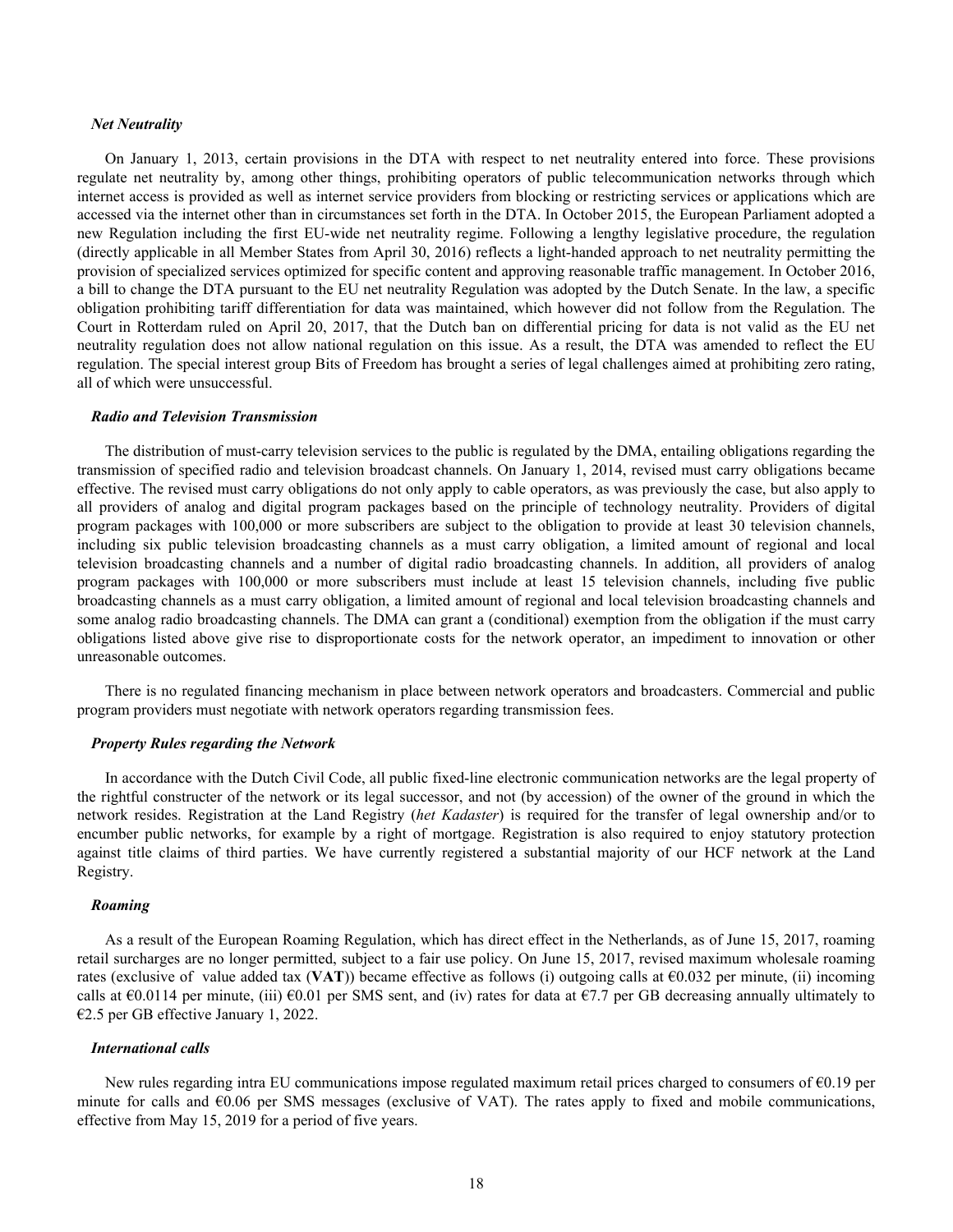#### *Consumer Credit*

In June 2014, and February 2016, the Dutch (Civil) Supreme Court ruled that certain combined propositions of mobile services and a mobile handset could, under circumstances, be qualified as, inter alia, consumer credit and installment sales, which qualification could have consequences on the validity of certain customer contracts and the applicability of financial laws including the supervision of the Autoriteit Financiële Markten (the Dutch financial market supervisory body, "**AFM"**). Vodafone NL was not party to the above-mentioned proceedings.

In February 2018, the Dutch Consumer Federation made public that they had commenced collective proceedings against Vodafone NL and other mobile operators in the Netherlands. Based on settlement talks with the Dutch Consumer Federation and the commercial claim vehicle Consumentenclaim B.V. parties reached a final settlement in October 2020. As a result, the collective claim proceedings against Vodafone NL have been withdrawn.

 Furthermore, Vodafone NL has been in close consultation with the Financial Market Authority about the applicability and implementation of financial laws on consumer credit going forward and applied for a consumer credit license with the AFM in June 2016. The license was granted in December 2016.

# *Conditions Applied in Connection with the Ziggo Acquisition and KPN appeals against EC merger decisions for Ziggo Acquisition and VodafoneZiggo Joint Venture*

Liberty Global's acquisition of Ziggo obtained regulatory clearance from the EC on October 10, 2014, subject to the following commitments from Former Ziggo that are transferred to our company:

- a commitment to carry *Film 1* channels on our network at least until October 2017; and
- a commitment until October 10, 2022, with respect to our fixed network (i) not to enforce certain clauses currently contained in carriage agreements with broadcasters that restrict the ability of broadcasters to offer their channels and content via OTT services, (ii) not to enter into carriage agreements containing such clauses, and (iii) to maintain adequate interconnection capacity through at least three uncongested routes into our network, at least one of which must be with a large transit provider.

In July 2015, KPN, one of our competitors in the Netherlands, lodged an appeal against the EC decision clearing the acquisition of the Ziggo business by Liberty Global. The VodafoneZiggo JV was not a party to these proceedings. On October 26, 2017, the General Court of the EU ruled that the EC did not state sufficient reasons for not analyzing the possible vertical anti-competitive effects on the market for premium pay TV sports channels and consequently annulled the EC decision. Article 10 (5) of the Merger Regulation provides in such a case that transaction shall be re-examined by the EC with a view to adopting a new decision. In April 2018, we filed a formal re-notification of this merger with the EC. On May 30, 2018, the EC again cleared the acquisition of the Ziggo business by Liberty Global. The earlier agreed commitments from Former Ziggo that were transferred to our company, have been extended to May 2026. On November 22, 2018, KPN lodged a pro-forma appeal with the General Court of the EU against the May 30, 2018, clearance decision of the EC. On February 15, 2019, we have, together with our shareholders, filed a request to intervene in these proceedings with the General Court and submitted our reply in June 2019. An oral hearing was held on September 15, 2020. On January 27, 2021, the General Court dismissed KPN's appeal and the EC decision is therefore upheld.

On June 12, 2017, KPN lodged an appeal with the General Court of the EU against the EC's 2016 decision to clear the VodafoneZiggo JV between Vodafone and Liberty Global in the Netherlands. On May 23, 2019, the General Court dismissed KPN's appeal, and KPN decided not to further appeal this verdict.

# *Other*

On April 10, 2018, the EC carried out inspections at several media companies in Europe including our sports channel, Ziggo Sport. On September 28, 2020, the EC confirmed, to VodafoneZiggo, that they have decided not to pursue this preliminary investigation further and that the case has been closed.

# **Legal Proceedings**

From time to time, we may become involved in litigation relating to claims arising out of our operations in the normal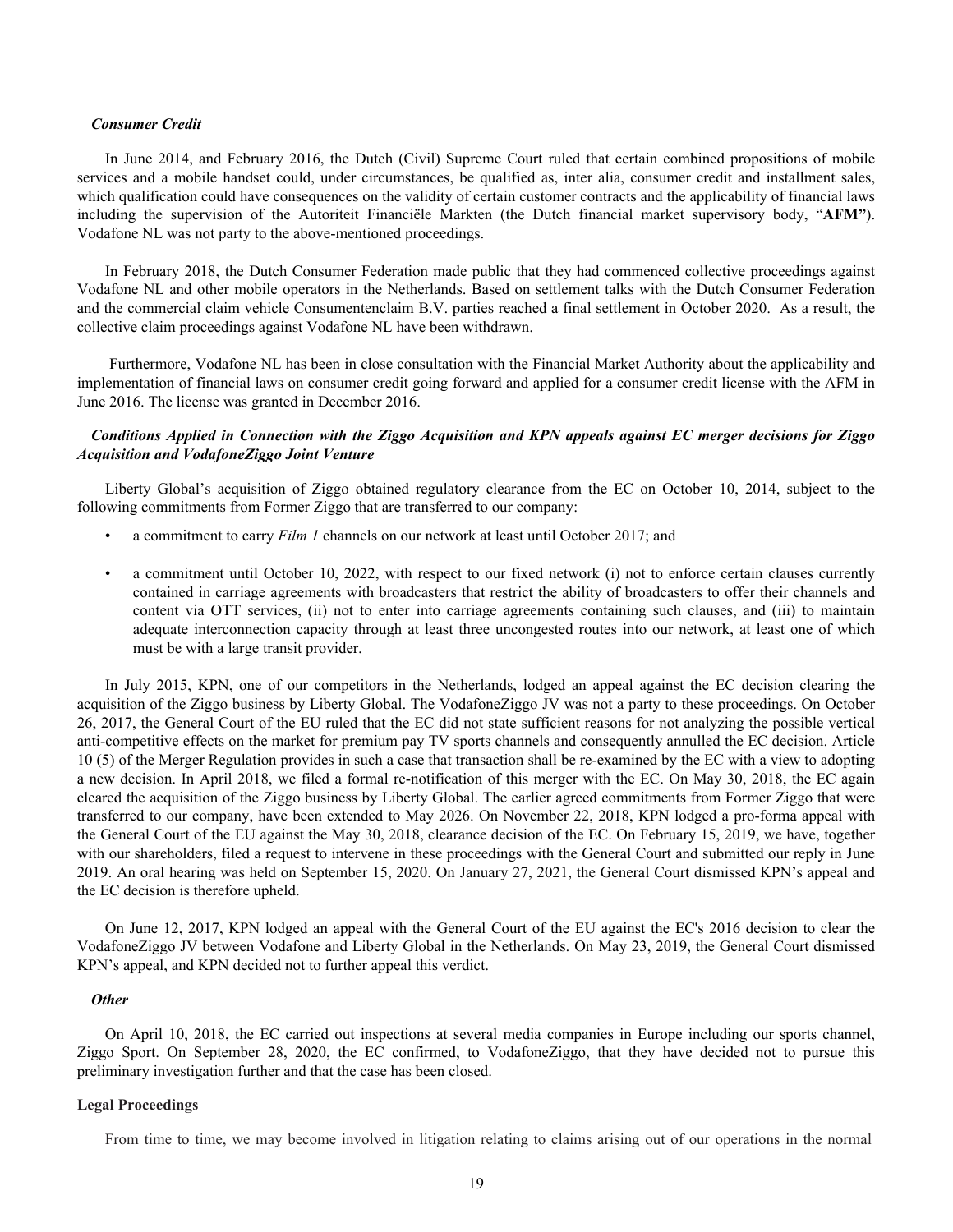course of business. We believe the ultimate resolution of any of these existing contingencies would not likely have a material adverse effect on our business, results of operations, financial condition or liquidity.

# **Employees**

As of December 31, 2020, we, including our consolidated subsidiaries, have an aggregate of approximately 6,700 full-time equivalent employees, certain of whom belong to organized unions and works councils. Certain of our subsidiaries also use contract and temporary employees, which are not included in this number, for various projects. We believe that our employee relations are good.

# **MANAGEMENT AND GOVERNANCE**

#### *Management and Supervisory Directors*

VodafoneZiggo is managed by the Managing Directors of its intermediate holding company, VodafoneZiggo Group Holding. The Managing Directors are responsible for the day-to-day management of the business and, among other things, the overall supervision and administration of the business activities, the appointment and removal of executive officers, and the review of financial statements for VodafoneZiggo and its affiliates. Responsibilities for operations are delegated to members of senior management.

The responsible Managing Directors are Jeroen Hoencamp as Chief Executive Officer (**CEO**) and Ritchy Drost as Chief Financial Officer (**CFO**).

**Jeroen Hoencamp** was appointed CEO of Vodafone NL on September 1, 2016. A Dutch citizen, he led Vodafone's U.K. business as CEO from September 2013 to September 2016 and was previously CEO of Vodafone Ireland. Before that, he spent 12 years in a number of senior executive roles (including Sales Director and Enterprise Business Unit Director) with Vodafone NL. Earlier in his career he worked in senior marketing and sales positions with Canon Southern Copy Machines, Inc. in the U.S. and Thorn EMI/Skala Home Electronics in the Netherlands. He is a former officer in the Royal Dutch Marine Corps.

**Ritchy Drost** was appointed CFO and member of the Management Board of Ziggo Group Holding, in September 2015. Ritchy Drost was appointed CFO, European Broadband Operations, of Liberty Global in January 2012. Mr. Drost served as Managing Director and CFO of Ziggo Services and its predecessors, from January 2006 to January 2012. Prior to that, he held various management positions after joining a predecessor of Liberty Global Europe in November 1999. Previously he was with Arthur Andersen LLP in their assurance practice.

The business address of each of the Managing Directors named above is Boven Vredenburgpassage 128, 3511 WR Utrecht, the Netherlands. There are no potential conflicts of interest between the duties of the Managing Directors noted above towards VodafoneZiggo and his or her personal interests and duties.

The Supervisory Board of VodafoneZiggo, established on the level of VodafoneZiggo Group Holding, consists of three representatives from each of Liberty Global (currently Manuel Kohnstamm, Baptiest Coopmans and Charlie Bracken), and Vodafone (currently John Otty, Carmen Velthuis and Serpil Timuray), and two members nominated by the former Works Councils of Vodafone NL (currently Carla Mahieu) and Ziggo (currently Huub Willems). Certain matters require approval of both companies' representatives. The post of Chairman will be held for alternating 12 month periods by a Liberty Global or Vodafone appointed director, currently Manuel Kohnstamm (Serpil Timuray from January 1, 2020 through December 31, 2020).

# **PRINCIPAL SHAREHOLDERS**

VodafoneZiggo is wholly-owned by VodafoneZiggo Group Holding. VodafoneZiggo Group Holding is a 50:50 joint venture among Liberty Global and Vodafone.

Liberty Global is one of the world's leading converged video, broadband and communications companies, with operations in seven European countries under the consumer brands Virgin Media, Telenet, UPC, the combined Sunrise UPC, as well as VodafoneZiggo. Liberty Global delivers market-leading products through next-generation networks that connect customers subscribing to 50 million broadband, video, fixed and mobile telephony services. Liberty Global owns significant investments in ITV, All3Media, ITI Neovision, LionsGate, the Formula E racing series and several regional sports networks.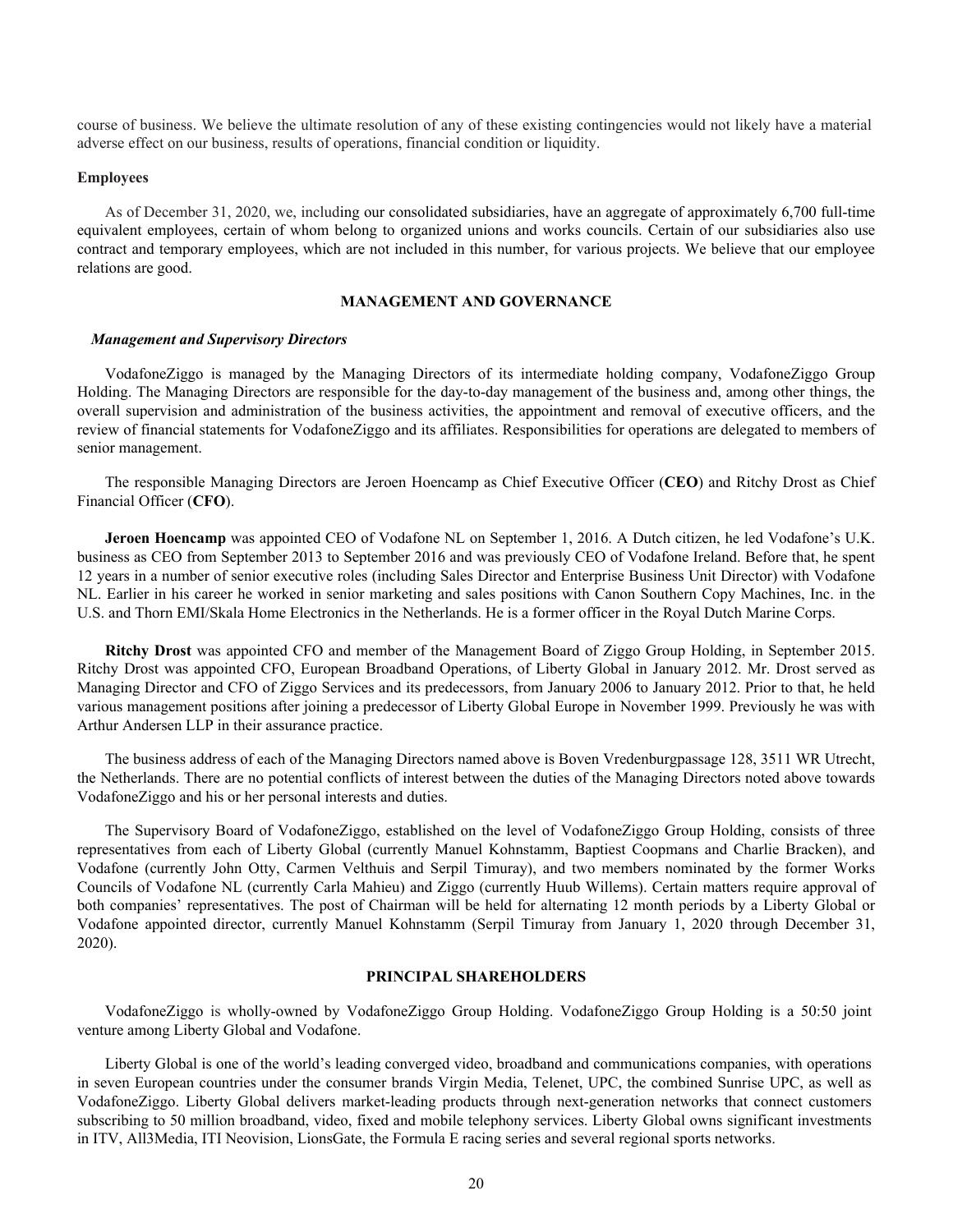Vodafone is the largest mobile and fixed network operator in Europe and a leading global IoT connectivity provider, operating mobile and fixed networks in 21 countries and partnering with mobile networks in 48 more. As of December 31, 2020, Vodafone had over 300 million mobile customers, more than 27 million fixed broadband customers, over 22 million TV customers and connected more than 108 million IoT devices.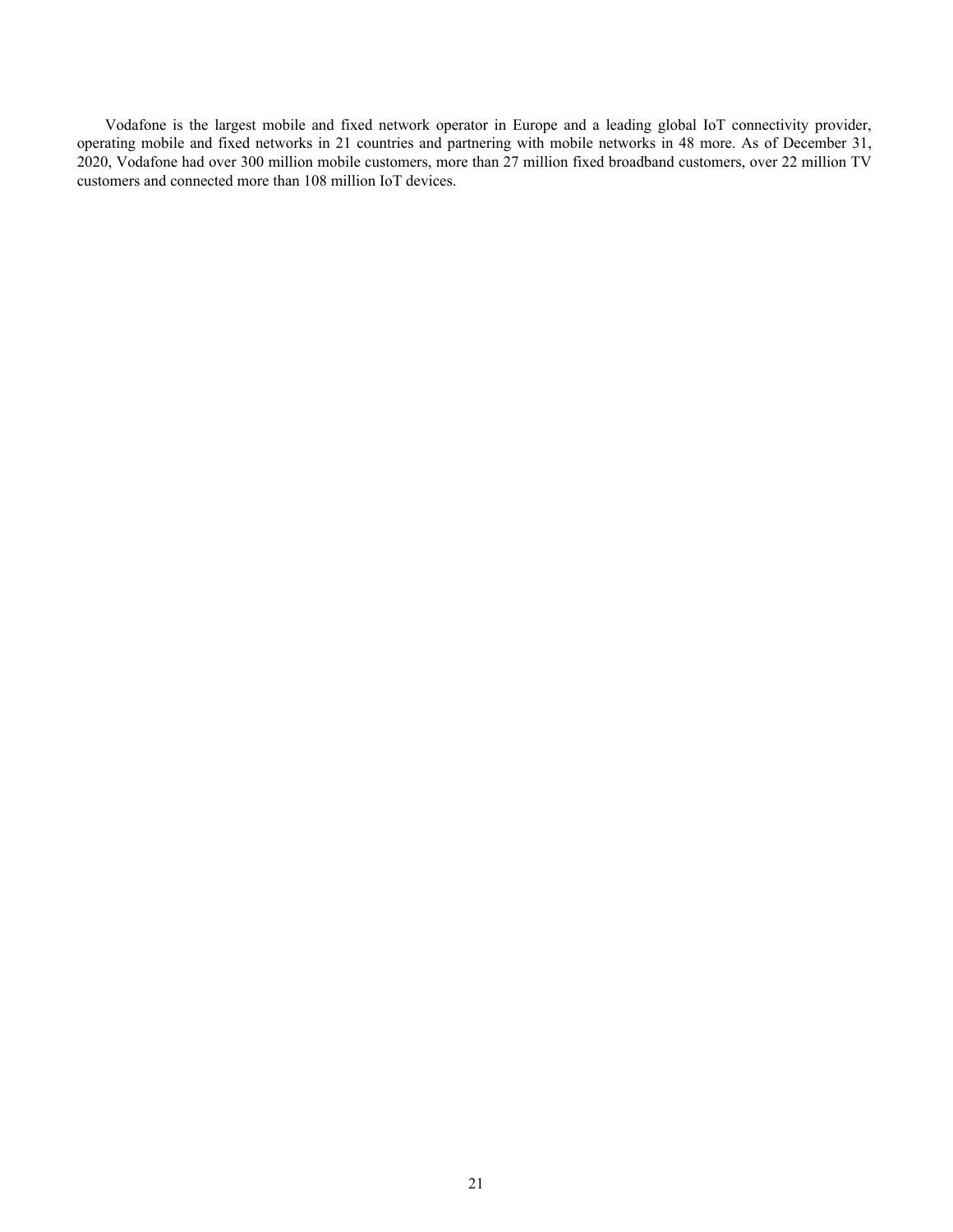# <span id="page-22-0"></span>**MANAGEMENT'S DISCUSSION AND ANALYSIS OF FINANCIAL CONDITION AND RESULTS OF OPERATIONS**

The following discussion and analysis, which should be read in conjunction with our consolidated financial statements, is intended to assist in providing an understanding of our results of operations and financial condition and is organized as follows:

- *• Overview.* This section provides a general description of our business and recent events.
- *Results of Operations.* This section provides an analysis of our results of operations for the years ended December 31, 2020 and 2019.
- *Liquidity and Capital Resources.* This section provides an analysis of our corporate and subsidiary liquidity, consolidated statements of cash flows and contractual commitments.
- *Critical Accounting Policies, Judgments, and Estimates.* This section discusses those material accounting policies that involve uncertainties and require significant judgment in their application.

The capitalized terms used below have been defined in the notes to our consolidated financial statements. In the following text, the terms "we," "our," "our company", and "us" may refer, as the context requires, to VodafoneZiggo or collectively to VodafoneZiggo and its subsidiaries.

Unless otherwise indicated, convenience translations into euros are calculated, and operational data is presented, as of December 31, 2020.

Included below is an analysis of our results of operations and cash flows for 2020, as compared to 2019. An analysis of our results of operations and cash flows for 2019, as compared to 2018, can be found under *Management's Discussion and Analysis of Financial Condition* and *Results of Operations* included in our Annual Report for the year ended December 31, 2019, which is available through the Liberty Global's website at www.libertyglobal.com.

# **Overview**

#### *General*

VodafoneZiggo is a provider of video, broadband internet, fixed-line telephony, and mobile services to residential and business-to-business **(B2B)** customers in the Netherlands. VodafoneZiggo is a wholly-owned subsidiary of VodafoneZiggo Group Holding. VodafoneZiggo Group Holding is a 50:50 joint venture between Vodafone and Liberty Global.

# *Operations*

Our company delivers market-leading products through next-generation networks that connect our customers to broadband internet, video, fixed-line telephony and mobile services. At December 31, 2020, we owned and operated networks that passed 7,298,700 homes and served 9,467,600 Revenue Generating Units (**RGUs**), consisting of 3,831,300 video subscribers (including 3,326,400 enhanced video subscribers), 3,363,500 broadband internet subscribers and 2,272,800 fixed-line telephony subscribers. In addition, at December 31, 2020, we served 5,189,800 mobile subscribers, which includes 4,757,100 postpaid subscribers.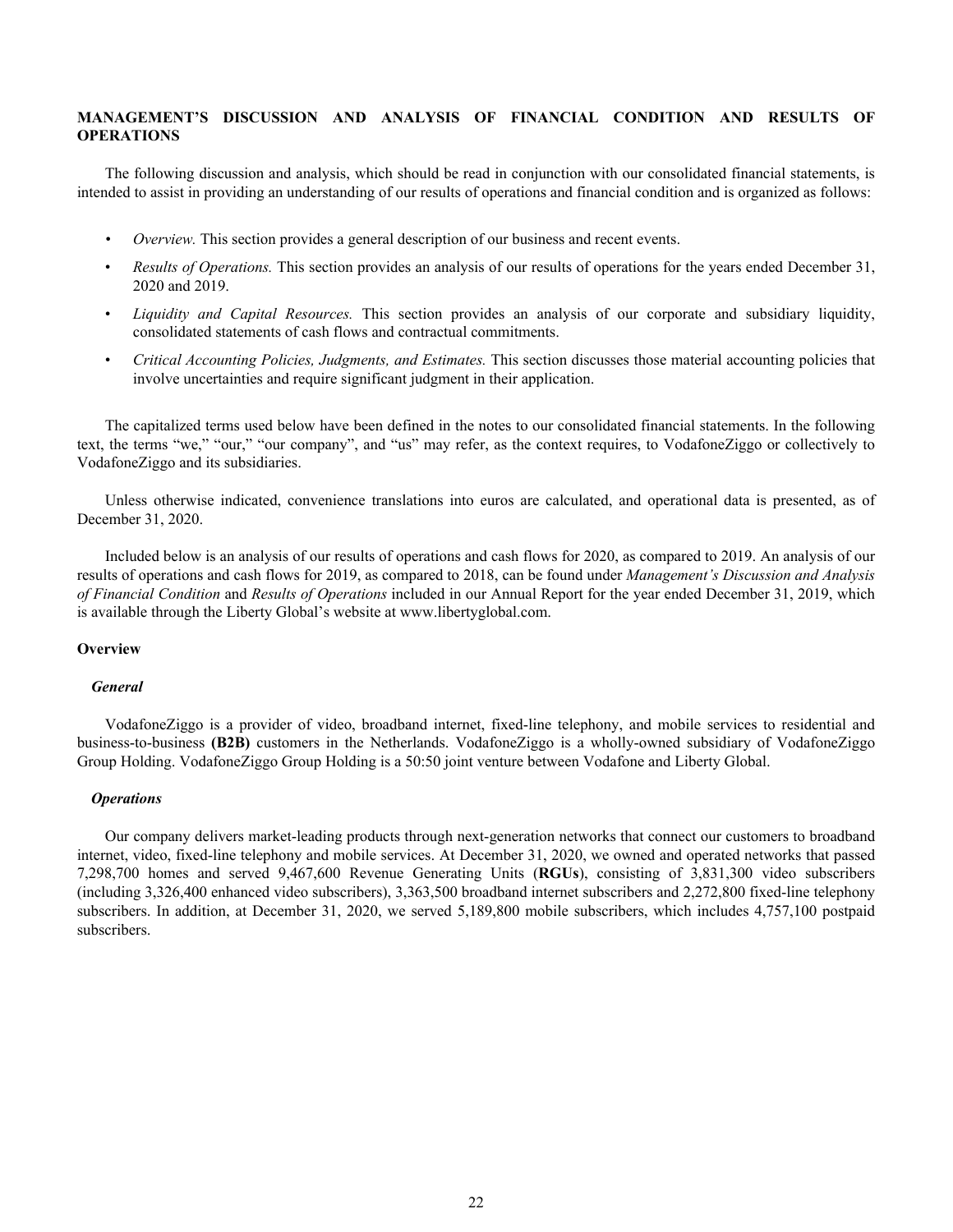The following table provides details of our organic RGU and mobile subscriber changes for the years indicated. Organic RGU and mobile subscriber changes exclude the effect of acquisitions (RGUs and mobile subscribers added on the acquisition date) and other non-organic adjustments, but includes post-acquisition date RGU and mobile subscriber additions or losses.

|                                               | Year ended December 31, |            |
|-----------------------------------------------|-------------------------|------------|
|                                               | 2020                    | 2019       |
| Organic RGU additions (losses):               |                         |            |
| Video:                                        |                         |            |
| Basic.                                        | 13,600                  | (26,300)   |
| Enhanced.                                     | (52, 400)               | (6,200)    |
| Total video.                                  | (38, 800)               | (32,500)   |
| Broadband internet.                           | 1,400                   | 44,800     |
| Fixed-line telephony.                         | (136,700)               | (90,000)   |
| Total organic RGU losses                      | (174, 100)              | (77,700)   |
|                                               |                         |            |
| Organic mobile subscriber additions (losses): |                         |            |
| Postpaid net additions.                       | 273,400                 | 268,700    |
| Prepaid net losses.                           | (148,500)               | (169, 800) |
| Total organic mobile subscriber additions.    | 124,900                 | 98,900     |

*Video services.* For most of our customers, we have enhanced our video offerings with various products that enable such customers to control when they watch their programming. These products range from digital video recorders to multimedia home gateway systems capable of distributing video, voice, and data content throughout the home and to multiple devices.

*Broadband internet services.* Subscribers to our residential broadband internet services generally access the internet at various download speeds of up to 1 Gbps, depending on network capability and the tier of service selected. We determine pricing for each tier of broadband internet service through analysis of speed, market conditions and other factors. We continue to invest in new technologies that allow us to increase the internet speeds we offer to our customers.

*Fixed-line telephony services.* We offer fixed-line telephony services to all of our broadband communications subscribers, primarily using VoIP technology.

*Mobile services.* We offer mobile services as a mobile network operator.

*B2B services.* We provide B2B services, including voice, broadband internet, data, video, wireless, and cloud services.

For additional information regarding the details of our products and services, see the "*Business of VodafoneZiggo*" section in this annual report.

#### *Strategy and management focus*

We believe we are able to add value to our customers through each and every connection related to our video, broadband internet, fixed-line telephony and mobile services. We enable our customers to connect with their loved ones and build new meaningful relationships and enjoy fantastic content and entertainment in familiar and refreshing ways thereby creating more satisfying experiences for our customers.

The formation of the VodafoneZiggo JV, of which we are a wholly-owned subsidiary, created a national, fully converged organization in the Netherlands and, as such, we believe we are able to better serve our customers and compete with our key competitors. As a converged company, we focus on the creation of growth opportunities, including quad-play, and cross-selling and upselling opportunities. We emphasize on improvement of customer satisfaction and loyalty to our company and the services we provide. Furthermore, we leverage the knowledge and expertise of our ultimate parent companies, Liberty Global and Vodafone, and have realized material synergies as we integrated and operated as one converged company.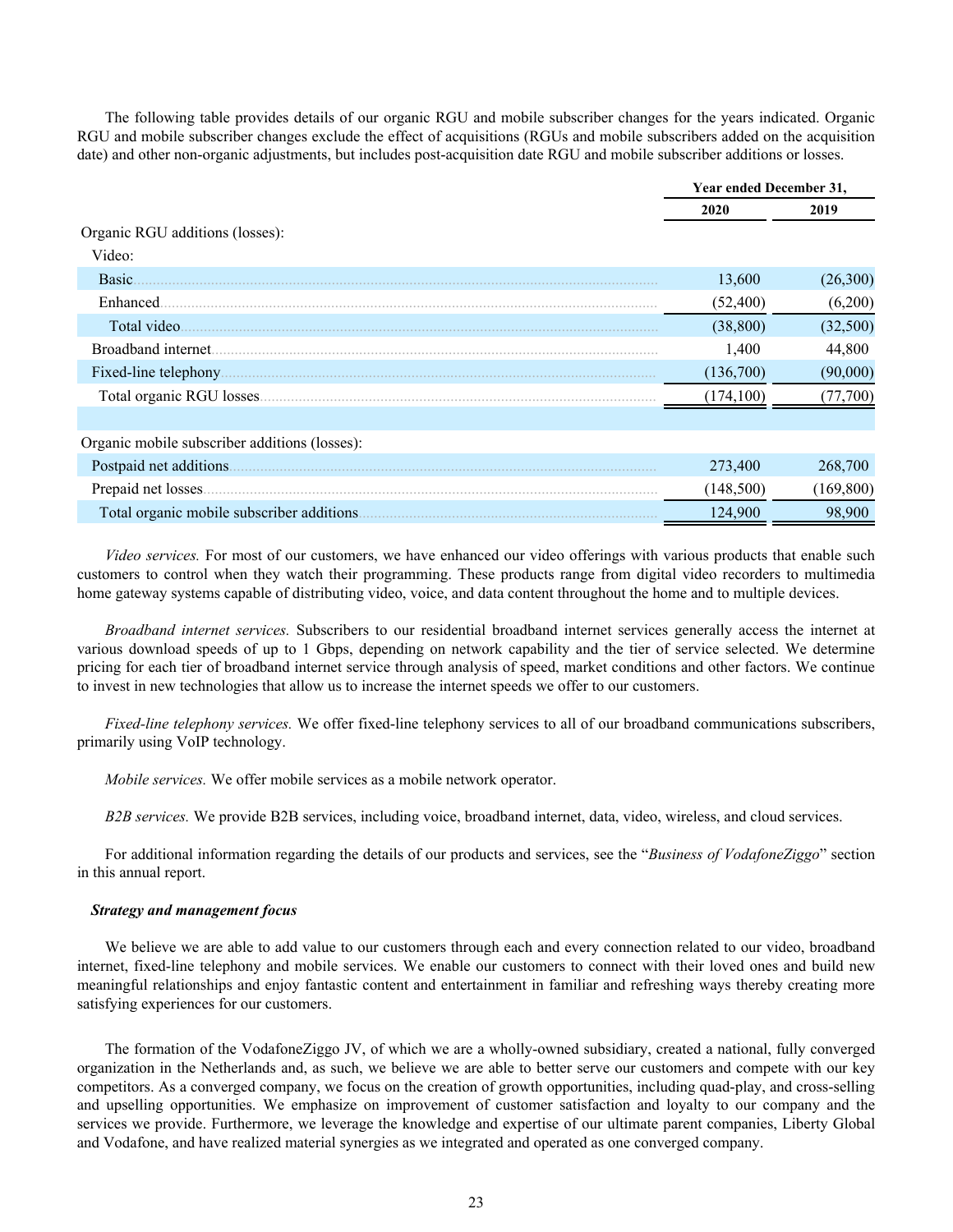From a strategic perspective, we are building a national fixed-mobile converged communications business through continuous investment in **GigaNet,** our powerful fixed and mobile network. We play an important role in providing vital telecommunication services during the pandemic.

We strive to achieve organic revenue and customer growth in our operations by developing and marketing bundled entertainment and information and communications services, and extending and upgrading the quality of our networks where appropriate. While we seek to obtain new customers, we also seek to maximize the average revenue we receive from each household by increasing the penetration of our digital cable, broadband internet, fixed-line telephony and mobile services with existing customers through product bundling and upselling towards a converged product offering.

# *Impact of COVID-19*

In March 2020, the World Health Organization declared the outbreak of a novel strain of the coronavirus **(COVID-19)** to be a global pandemic. In response, emergency measures have been imposed by governments worldwide, including travel restrictions, restrictions on social activity and the shutdown of non-essential businesses. These measures have adversely impacted the global economy, disrupted global supply chains and created significant volatility and disruption of financial markets. Our company has not experienced an overall material adverse impact from the COVID-19 pandemic, as demand for the products and services that we provide has increased following the stay-at-home and remote work restrictions. While it is not currently possible to estimate the duration and severity of the COVID-19 pandemic or the adverse economic impact resulting from the preventative measures taken to contain or mitigate its outbreak, an extended period of global economic disruption could have a material adverse impact on our business, financial condition and results of operations in future periods, including with respect to, among other items, (i) our ability to access capital necessary to fund property and equipment additions, debt service requirements, acquisitions and other investment opportunities or other liquidity needs, (ii) the ability of our customers to pay for our products and services, (iii) our ability to maintain or increase our residential and business subscriber levels, (iv) our ability to offer attractive programming, particularly in consideration of the continuous threat of cancellation of numerous worldwide sporting events, and (v) the ability of our suppliers and vendors to provide products and services to us. We may also be adversely impacted by any government mandated regulations on our business that could be implemented in response to the COVID-19 pandemic and by fiscal deficits that result from measures taken to mitigate the adverse economic impacts of COVID-19, such as by imposing new taxes on the products and services we provide. For additional information regarding the impact of COVID-19 on our results of operations for the year ended December 31, 2020, see *Material Changes in Results of Operations* below.

# *Competition and Other External Factors*

Our mobile and fixed-line operations are experiencing significant competition. In particular, our mobile operations continue to experience pressure on pricing, characterized by aggressive promotion campaigns, heavy marketing spend and increasing or unlimited data bundles. Furthermore, there is increasing competition from MVNOs that focus on certain niche segments such as no frill, youth or ethnic markets. This significant competition, together with the macroeconomic factors, has adversely impacted our revenue, RGU and average monthly subscription revenue per average cable RGU or mobile subscriber, as applicable (**ARPU**). For additional information regarding the revenue impact of changes in the RGUs and ARPU, see *Results of Operations* below.

# **Results of Operations**

# *General*

Our revenue is earned in the Netherlands and is subject to applicable value added tax (**VAT**). Any increases in these taxes could have an adverse impact on our ability to maintain or increase our revenue to the extent that we are unable to pass such tax increases onto our customers.

We pay interconnection fees to other telephony providers when calls or text messages from our subscribers terminate on another network, and we receive similar fees from such providers when calls or text messages from their customers terminate on our network. The amounts we charge and incur with respect to fixed-line telephony and mobile interconnection fees are subject to regulatory oversight. To the extent that regulatory authorities introduce fixed-line or mobile termination rate changes, we would experience prospective changes in our interconnect revenue and costs. The ultimate impact of any such changes in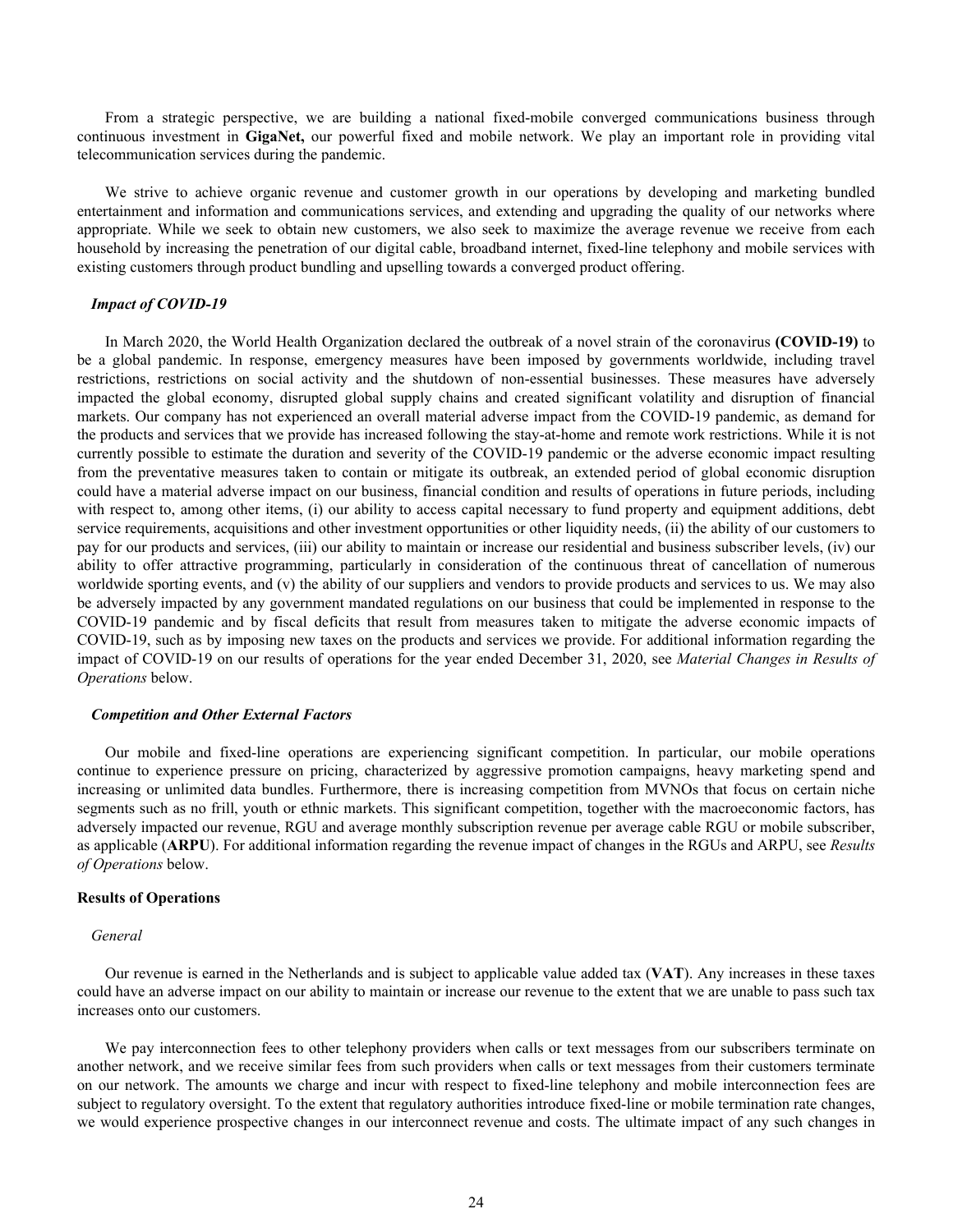termination rates on our interconnect revenue and costs would be dependent on the call or text messaging patterns that are subject to the changed termination rates.

We are subject to inflationary pressures with respect to certain costs and foreign currency exchange risk. Any cost increases that we are not able to pass on to our subscribers through rate increases would result in increased pressure on our operating margins.

# *Adjusted EBITDA*

Adjusted EBITDA (previously referred to as "Operating Cash Flow"), which is a non-GAAP measure, is the primary measure used by our management to evaluate the operating performance of our businesses. It is also a key factor that is used by our management and our Supervisory Board to evaluate the effectiveness of our management for purposes of annual and other incentive compensation plans. As we use the term, "**Adjusted EBITDA**" is defined as operating income before depreciation and amortization, share-based compensation, provisions, and provision releases related to significant litigation and impairment, restructuring and other operating items. Other operating items include (i) gains and losses on the disposition of long-lived assets, (ii) third-party costs directly associated with successful and unsuccessful acquisitions and dispositions, including legal, advisory and due diligence fees, as applicable, and (iii) other acquisition-related items, such as gains and losses on the settlement of contingent consideration. Investors should view Adjusted EBITDA as a supplement to, and not a substitute for, GAAP measures of performance included in our consolidated statements of operations.

#### *Revenue*

We earn revenue from (i) subscribers to our consumer broadband communications and mobile services and (ii) B2B services, interconnect fees, channel carriage fees, installation fees, and late fees. Consistent with the presentation of our revenue categories in note 13 to our consolidated financial statements, we use the terms "subscription revenue" and "service revenue" in the following discussion to refer to amounts received from subscribers for ongoing services. In the tables below, mobile service revenue excludes the related interconnect revenue.

Variances in the subscription and/or service revenue from our customers are a function of (i) changes in the number of RGUs or mobile subscribers outstanding during the period and (ii) changes in ARPU. Changes in ARPU can be attributable to (a) changes in prices, (b) changes in bundling or promotional discounts, (c) changes in the tier of services selected, (d) variances in subscriber usage patterns, and (e) the overall mix of cable and mobile products during the period. In the following discussion, we provide the net impact of the above factors on the ARPU that is derived from our video, broadband internet, fixed-line telephony, and mobile products.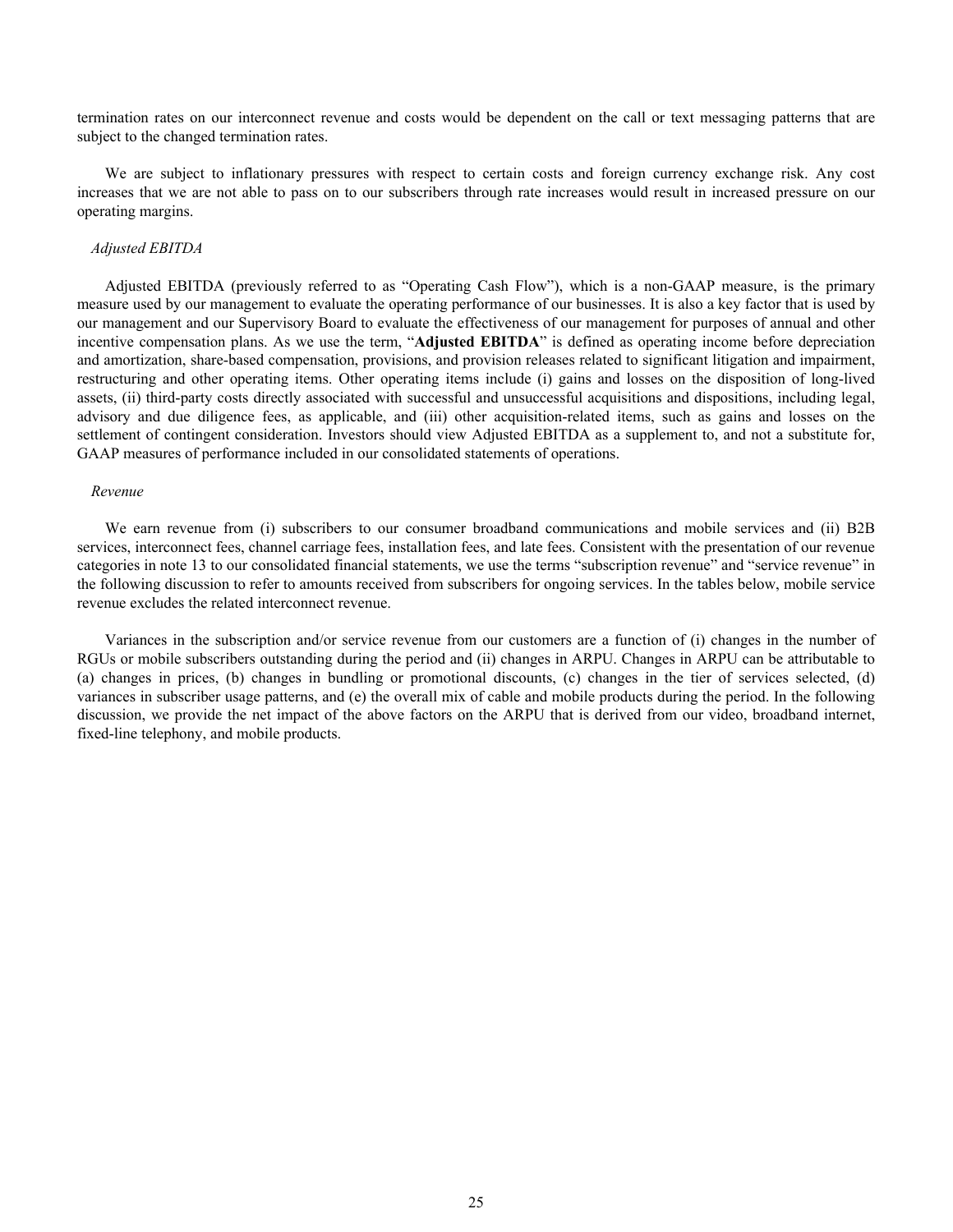# *2020 compared to 2019*

# *Revenue*

Our revenue by major category is set forth below:

|                                                    |              |         | <b>Year ended</b> |                               |               |                     |            |
|----------------------------------------------------|--------------|---------|-------------------|-------------------------------|---------------|---------------------|------------|
|                                                    | December 31, |         |                   |                               |               | Increase (decrease) |            |
|                                                    | 2020<br>2019 |         |                   | €                             | $\frac{0}{0}$ |                     |            |
|                                                    |              |         |                   | in millions, except % amounts |               |                     |            |
| Consumer cable revenue (a):                        |              |         |                   |                               |               |                     |            |
|                                                    |              | 2,071.7 | €                 | $2,004.6$ €                   |               | 67.1                | $3.3\%$    |
|                                                    |              | 23.8    |                   | 19.3                          |               | 4.5                 | 23.3 %     |
|                                                    |              | 2,095.5 |                   | 2,023.9                       |               | 71.6                | $3.5 \%$   |
| Consumer mobile revenue (b):                       |              |         |                   |                               |               |                     |            |
|                                                    |              | 624.5   |                   | 627.7                         |               | (3.2)               | $(0.5)\%$  |
|                                                    |              | 245.6   |                   | 241.4                         |               | 4.2                 | $1.7\%$    |
|                                                    |              | 870.1   |                   | 869.1                         |               | 1.0                 | $0.1 \%$   |
| Total consumer revenue <i>manufacture consumer</i> |              | 2,965.6 |                   | 2,893.0                       |               | 72.6                | $2.5\%$    |
| B2B cable revenue (c):                             |              |         |                   |                               |               |                     |            |
|                                                    |              | 482.4   |                   | 437.7                         |               | 44.7                | 10.2 %     |
|                                                    |              | 15.6    |                   | 16.8                          |               | (1.2)               | $(7.1)\%$  |
|                                                    |              | 498.0   |                   | 454.5                         |               | 43.5                | $9.6\%$    |
| B2B mobile revenue (d):                            |              |         |                   |                               |               |                     |            |
|                                                    |              | 381.1   |                   | 424.8                         |               | (43.7)              | $(10.3)\%$ |
|                                                    |              | 114.1   |                   | 112.5                         |               | 1.6                 | $1.4\%$    |
|                                                    |              | 495.2   |                   | 537.3                         |               | (42.1)              | $(7.8)\%$  |
|                                                    |              | 993.2   |                   | 991.8                         |               | 1.4                 | $0.1 \%$   |
|                                                    |              | 41.4    |                   | 38.1                          |               | 3.3                 | $8.7\%$    |
|                                                    |              | 4,000.2 | €                 | 3,922.9                       | $\epsilon$    | 77.3                | $2.0 \%$   |

<sup>(</sup>a) Consumer cable revenue is classified as either subscription revenue or non-subscription revenue. Consumer cable subscription revenue includes revenue from subscribers for ongoing broadband internet, video, and voice services offered to residential customers and the amortization of installation fee. Consumer cable non-subscription revenue includes, among other items, interconnect, channel carriage fees and late fees. Subscription revenue from subscribers who purchase bundled services at a discounted rate is generally allocated proportionally to each service based on the stand-alone price for each individual service. As a result, changes in the stand-alone pricing of our cable and mobile products or the composition of bundles can contribute to changes in our product revenue categories from period to period.

<sup>(</sup>b) Consumer mobile revenue is classified as either service revenue or non-service revenue. Consumer mobile service revenue includes revenue from ongoing mobile and data services offered under postpaid and prepaid arrangements to residential customers. Consumer mobile non-service revenue includes, among other items, interconnect revenue, mobile handset and accessories sales, and late fees.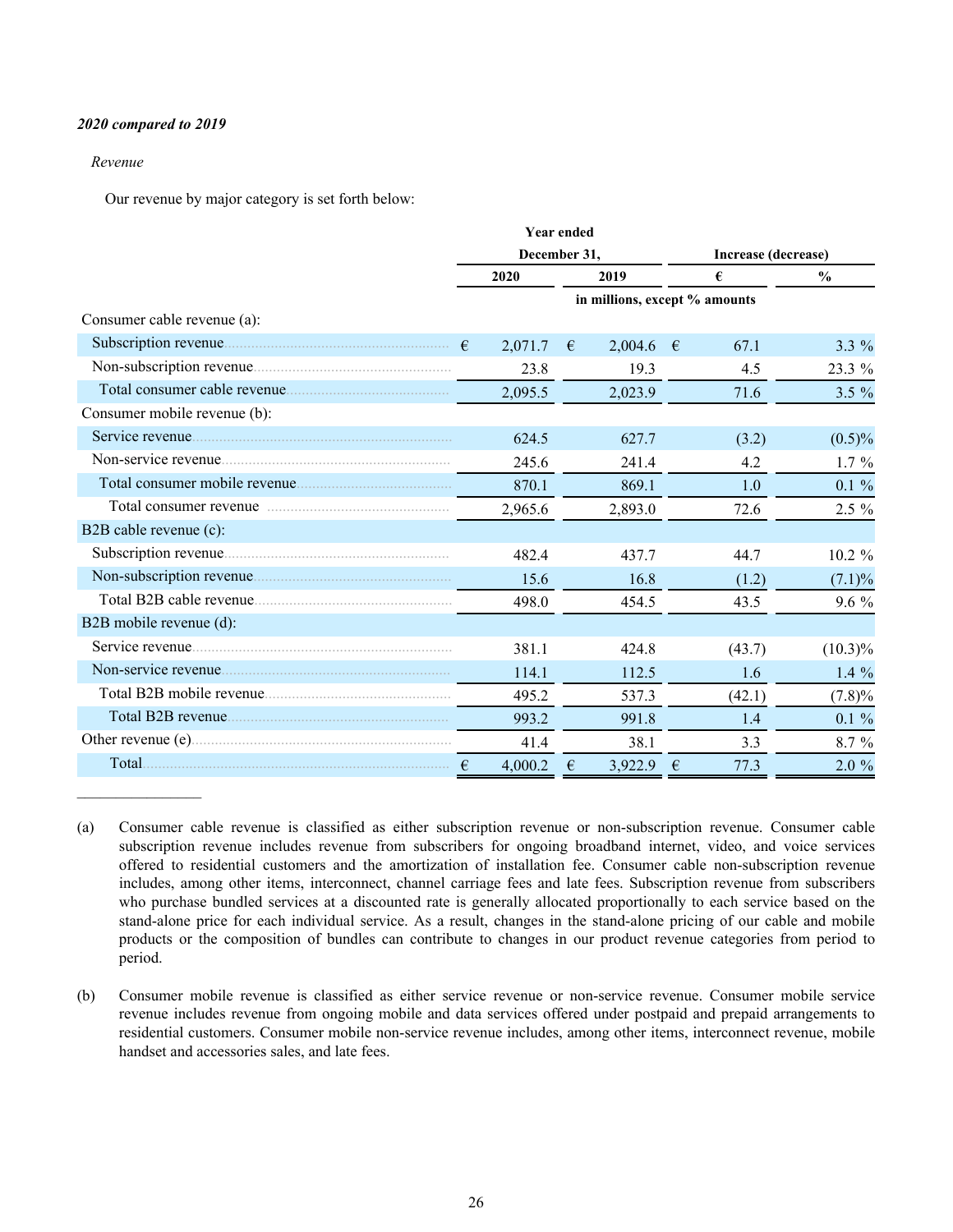- (c) B2B cable revenue is classified as either subscription revenue or non-subscription revenue. B2B cable subscription revenue includes revenue from business broadband internet, video, voice, and data services offered to small office/home office (**SOHO**, generally fewer than five employees) and small and medium to large enterprises. B2B cable nonsubscription revenue includes, among other items, revenue from hosting services, installation fees, carriage fees and interconnect.
- (d) B2B mobile revenue is classified as either service revenue or non-service revenue. B2B mobile service revenue includes revenue from ongoing mobile and data services offered to SOHO, small and medium to large enterprise customers as well as wholesale customers. B2B mobile non-service revenue includes, among other items, interconnect including visitor revenue, mobile handset and accessories sales, and late fees.
- (e) Other revenue includes, among other items, programming, advertising and site sharing revenue.

The details of the increase in our revenue during 2020, as compared to 2019, are set forth below:

|  | /Service<br>revenue                                                                                                                             |                     | Non-<br>subscription/<br>Non-service<br>revenue |                                                                 |        | <b>Total</b> |  |
|--|-------------------------------------------------------------------------------------------------------------------------------------------------|---------------------|-------------------------------------------------|-----------------------------------------------------------------|--------|--------------|--|
|  |                                                                                                                                                 |                     |                                                 |                                                                 |        |              |  |
|  |                                                                                                                                                 |                     |                                                 | €                                                               | (45.2) |              |  |
|  | 112.3                                                                                                                                           |                     |                                                 |                                                                 | 112.3  |              |  |
|  |                                                                                                                                                 |                     |                                                 |                                                                 | 4.5    |              |  |
|  | 67.1                                                                                                                                            |                     |                                                 |                                                                 | 71.6   |              |  |
|  | (3.2)                                                                                                                                           |                     |                                                 |                                                                 | 1.0    |              |  |
|  | 44.7                                                                                                                                            |                     |                                                 |                                                                 | 43.5   |              |  |
|  | (43.7)                                                                                                                                          |                     |                                                 |                                                                 | (42.1) |              |  |
|  |                                                                                                                                                 |                     |                                                 |                                                                 | 3.3    |              |  |
|  | 64.9                                                                                                                                            | €                   |                                                 |                                                                 | 77.3   |              |  |
|  | Average number of RGUs (a) $\ldots$ $\ldots$ $\ldots$ $\ldots$ $\ldots$ $\ldots$ $\ldots$ $\ldots$ $\ldots$ $\ldots$ $\ldots$ $\ldots$ $\ldots$ | <b>Subscription</b> | $(45.2) \in$                                    | in millions<br>4.5<br>4.5<br>4.2<br>(1.2)<br>1.6<br>3.3<br>12.4 |        |              |  |

<sup>(</sup>a) The decrease in cable subscription revenue related to a change in the average number of RGUs is attributable to decreases in the average number of fixed-line telephony, video and internet RGUs.

- (b) The increase in cable subscription revenue related to a change in ARPU is primarily attributable to the annual price increase.
- (c) The decrease in consumer mobile service revenue is primarily attributable to the net effect of (i) higher converged discounts, (ii) reduced roaming out-of-bundle revenue associated with COVID-19 travel restrictions, (iii) strong customer base growth and (iv) higher national out-of bundle revenue. The increase in mobile non-service revenue is primarily driven by (i) an increase in revenue from mobile handset sales and (ii) higher volumes of interconnection traffic.
- (d) The increase in B2B cable subscription revenue is primarily due to (i) higher average numbers of SOHO and Small Business RGUs and (ii) higher volumes of national calls.
- (e) The decrease in B2B mobile subscription revenue is primarily attributable to the net effect of (i) the lower ARPU related to pricing pressure in the large corporate segment, (ii) lower roaming out-of-bundle and visitor revenue associated with COVID-19 travel restrictions and (iii) customer base growth. The increase in B2B mobile non-service revenue is primarily attributable to an increase in revenue from mobile handset sales.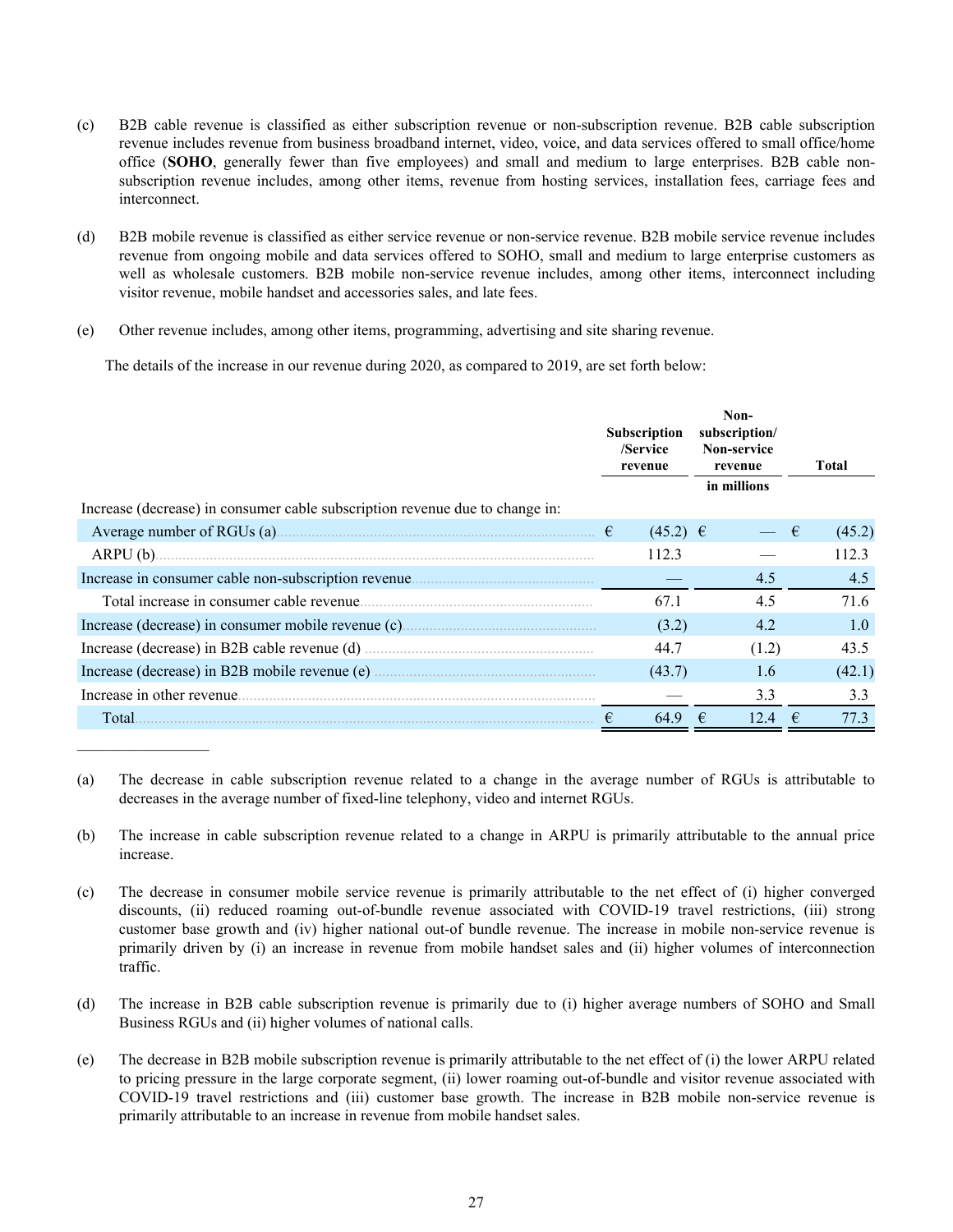# *Programming and other direct costs of services*

*General.* Programming and other direct costs of services include programming and copyright costs, mobile access and interconnect costs, mobile handset and other equipment cost of goods sold, and other direct costs related to our operations. Programming and copyright costs, which represent a significant portion of our operating costs, are subject to increase in future periods as a result of (i) higher costs associated with the expansion of our digital video content, including rights associated with ancillary product offerings and rights that provide for the broadcast of live sporting events, and (ii) rate increases. In addition, we are subject to inflationary pressures with respect to our labor and other costs. Any cost increases that we are not able to pass on to our subscribers through rate increases would result in increased pressure on our operating margins.

Our programming and other direct costs of services decreased by  $\epsilon$ 21.7 million or 2.5% during 2020, as compared to 2019. This decrease includes the following factors:

- A decrease in programming and copyright costs of  $\epsilon$ 16.5 million or 5.1%, mainly due to the net effect of (i) lower production and broadcasting costs for certain sport events as a result of the COVID-19 pandemic, (ii) a decrease due to an accrual release associated with a favorable outcome of a court case relating to copyright fees and (iii) an increase in costs due to rate impact of renewed contracts;
- A decrease in interconnect costs of  $\epsilon$ 9.2 million or 4.7%, primarily due to the net effect of (i) lower roaming costs following the travel restrictions as a result of the COVID-19 pandemic, (ii) a decrease due to the impact of a nonrecurring settlement and (iii) an increase in costs as a result of higher volumes of national calls; and
- An increase in other equipment costs of  $64.8$  million or 1.4%, mainly due to the net effect of (i) an increase in sales volumes of other equipment, (ii) a decrease in sales volumes of mobile handsets and accessories following temporary retail store closures during the COVID-19 pandemic and (iii) higher average costs per mobile handset sold.

#### *Other operating expenses*

Other operating expenses include network operations, customer operations, customer care, and other costs related to our operations.

Our other operating expenses increased by €0.8 million or 0.2% during 2020, as compared to 2019. This increase includes the following factors:

- A decrease in access costs of  $\epsilon$ 4.0 million or 18.9%, primarily due to lower maintenance costs;
- A decrease in service delivery platform costs of  $\epsilon$ 2.5 million or 5.6%, mainly due to an accrual release relating to site rentals; and
- An increase in other costs of  $\epsilon$ 7.2 million or 42.4%, primarily due to an increase in bad debt expenses as a result of the COVID-19 pandemic.

# *SG&A expenses*

SG&A expenses include human resources, information technology, general services, management, finance, legal, external sales and marketing costs, share-based compensation, and other general expenses.

Our SG&A expenses decreased by €6.5 million or 1.1% during 2020, as compared to 2019. Our SG&A expenses include share-based compensation expense, which decreased  $E1.1$  million. Excluding the effects of share-based compensation expense, our SG&A expenses decreased by  $\epsilon$ 5.4 million or 0.9%. This decrease includes the following factors:

A decrease in business services costs of  $65.9$  million or 8.1%, primarily due to the net effect of (i) a decrease in consultancy and legal costs, (ii) a decrease in facility, travel and entertainment costs as a result of the stay-at-home behaviors during the COVID-19 pandemic and (iii) an increase in employee service costs following higher spend on hiring, training and development;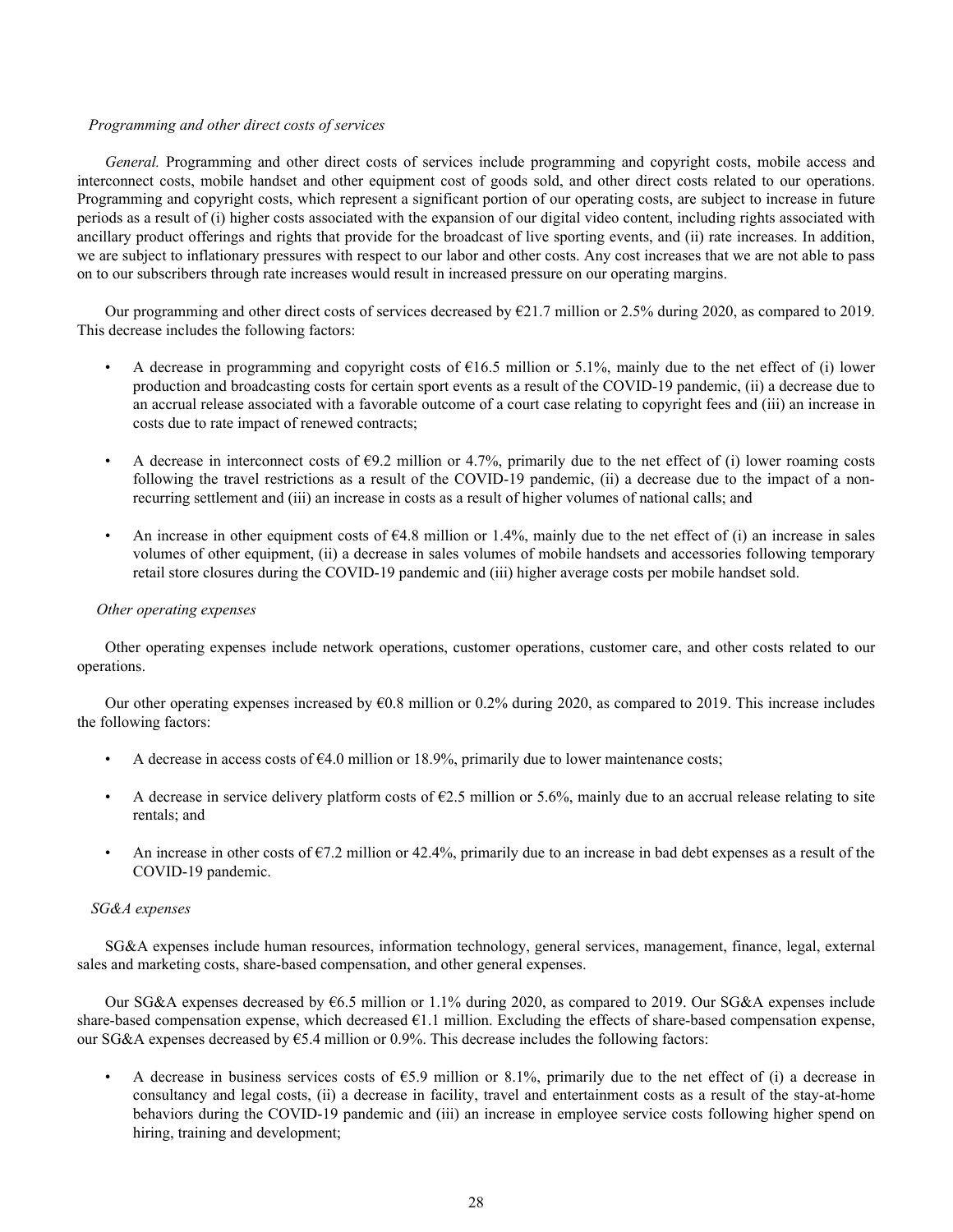- A decrease in other costs of  $64.1$  million or 11.7%, primarily driven by lower legal costs; and
- An increase in core network and IT costs of  $66.2$  million or 23.2%, primarily due to (i) an increase in technical costs due to accrual process improvements in 2019 and (ii) higher project expenses.

#### *Charges for JV Services*

We recorded charges for JV Services of €224.8 million during 2020, as compared to €222.6 million during 2019. For additional information regarding charges for JV Services, see note 11 to our consolidated financial statements.

#### *Depreciation and amortization expense*

Our depreciation and amortization expenses increased by  $\epsilon$ 12.2 million or 0.7% during 2020, as compared to 2019. This increase is primarily due to accelerated depreciation on certain mobile network assets.

#### *Impairment, restructuring, and other operating items, net*

During 2020, we recognized credits associated with impairment, restructuring and other operating items, net, of €11.7 million, including (i) contract exit and termination credits of  $E$ 25.6 million, primarily due to the release of an accrual, (ii) impairment charges related to tangible assets of  $\epsilon$ 11.9 million, (iii) restructuring charges of  $\epsilon$ 6.2 million and (iv) a gain from disposal of assets of  $\epsilon$ 4.2 million.

During 2019, we recognized impairment, restructuring and other operating items, net, of €40.2 million, including (i) contract exit and termination fees of  $\epsilon$ 15.7 million, (ii) restructuring charges of  $\epsilon$ 15.4 million, (iii) a loss from disposal of assets of €6.9 million and (iv) impairment charges related to tangible assets of 2.2 million.

#### *Interest expense–third-party*

Our third-party interest expense decreased by  $647.8$  million or 9.8% during 2020 as compared to 2019, primarily due to lower weighted average interest rates and positive impact of changes in the relative value of euro to the U.S. dollar. For additional information regarding our third-party debt, see note 8 to our consolidated financial statements.

It is possible that the interest rates on (i) any new borrowings could be higher than the current interest rates on our existing indebtedness and (ii) our variable-rate indebtedness could increase in future periods. As further discussed in note 5 to our consolidated financial statements, we use derivative instruments to manage our interest rate risks.

In July 2017, the U.K. Financial Conduct Authority (the authority that regulates LIBOR) announced that it intends to stop compelling banks to submit rates for the calculation of LIBOR after 2021. Additionally, the European Money Markets Institute (the authority that administers EURIBOR) has announced that measures will need to be undertaken by the end of 2021 to reform EURIBOR to ensure compliance with E.U. Benchmarks Regulation. In November 2020, ICE Benchmark administration (the entity that administers LIBOR) announced its intention to continue publishing USD LIBOR rates until June 30, 2023, with the exception of the one-week and two-month rates which, along with all GBP LIBOR rates, it intends to cease publishing after December 31, 2021. While this extension allows additional runway on existing contracts using USD LIBOR rates, companies are still encouraged to transition away from using USD LIBOR as soon as practicable and should not enter into new contracts that use USD LIBOR after 2021. The methodology for EURIBOR has been reformed and EURIBOR has been granted regulatory approval to continue to be used. Currently, it is not possible to predict the exact transitional arrangements for calculating applicable reference rates that may be made in the U.K., the U.S., the Eurozone or elsewhere given that a number of outcomes are possible, including the cessation of the publication of one or more reference rates.

In October 2020, the International Swaps and Derivatives Association (the ISDA) launched a new supplement (the Fallback Supplement), which effective January 25, 2021, will amend the standard definitions for interest rate derivatives to incorporate fallbacks for derivatives linked to certain key interbank offered rates (IBORs). The ISDA also launched a new protocol (the Fallback Protocol), also effective January 25, 2021, that will enable market participants to incorporate these revisions into their legacy non-cleared derivatives with other counterparties that choose to adhere to the protocol. The fallbacks for a particular currency will apply following a permanent cessation of the IBOR in that currency and will be adjusted versions of the risk-free rates identified in each currency. Our loan documents contain provisions that contemplate alternative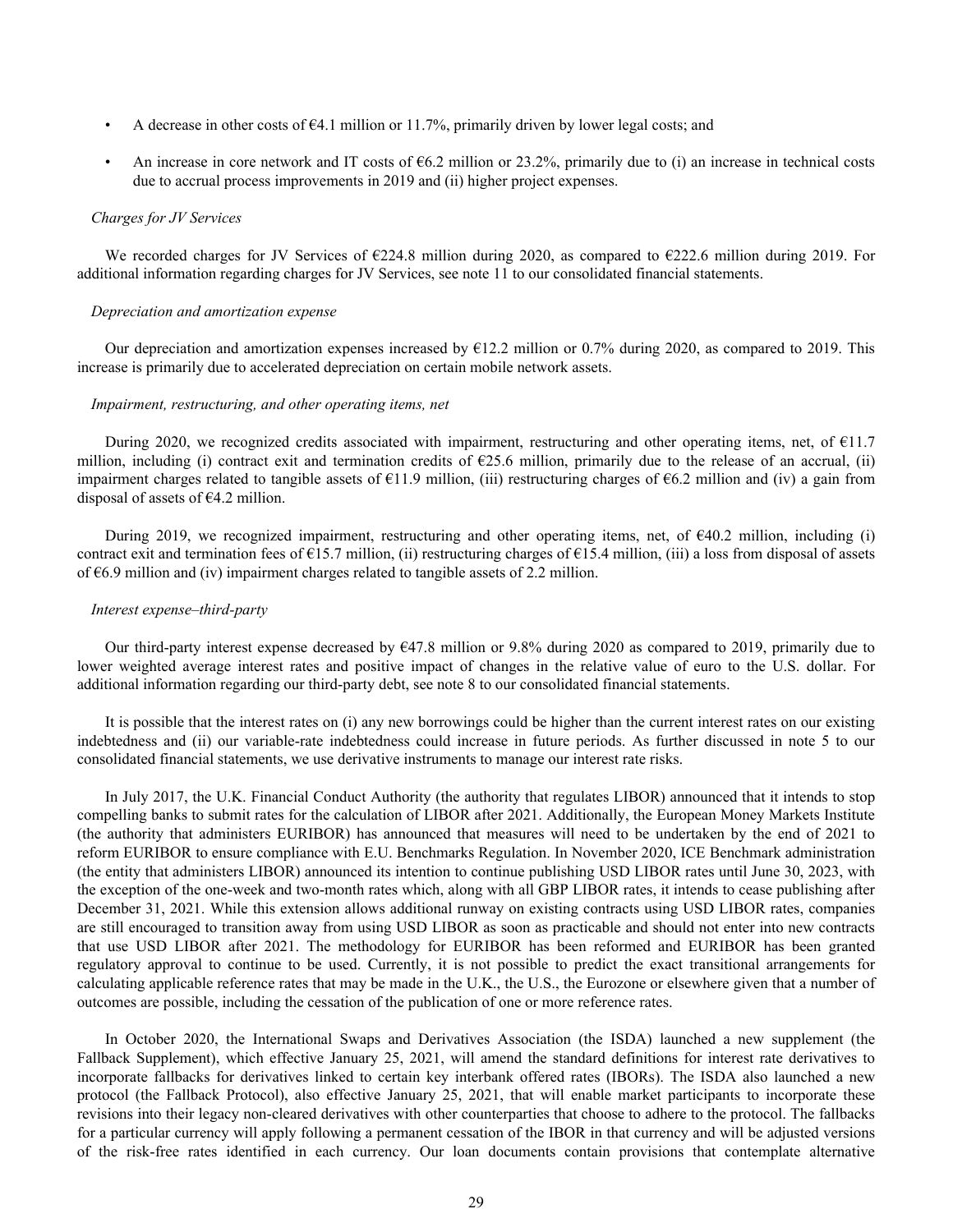calculations of the base rate applicable to our LIBOR-indexed and EURIBOR-indexed debt to the extent LIBOR or EURIBOR (as applicable) are not available, which alternative calculations we do not anticipate will be materially different from what would have been calculated under LIBOR or EURIBOR (as applicable). Additionally, no mandatory prepayment or redemption provisions would be triggered under our loan documents in the event that either the LIBOR rate or the EURIBOR rate is not available. It is possible, however, that any new reference rate that applies to our LIBOR-indexed or EURIBOR-indexed debt could be different than any new reference rate that applies to our LIBOR-indexed or EURIBOR-indexed derivative instruments. We anticipate managing this difference and any resulting increased variable-rate exposure through modifications to our debt and/or derivative instruments, however future market conditions may not allow immediate implementation of desired modifications and the company may incur significant associated costs.

# *Interest expense–related-party*

Our related-party interest expense decreased by  $\epsilon$ 5.9 million or 6.6% during 2020 as compared to 2019. This decrease is primarily due to lower average outstanding loan balances. For additional information regarding our related-party debt, see note 11 to our consolidated financial statements.

# *Realized and unrealized gains (losses) on derivative instruments, net*

Our realized and unrealized gains or losses on derivative instruments include (i) unrealized changes in the fair values of our derivative instruments that are non-cash in nature until such time as the derivative contracts are fully or partially settled and (ii) realized gains or losses upon the full or partial settlement of the derivative contracts.

The details of our realized and unrealized gains (losses) on derivative instruments, net, are as follows:

|                                                            | <b>Year ended</b><br>December 31, |               |      |      |
|------------------------------------------------------------|-----------------------------------|---------------|------|------|
|                                                            |                                   |               |      |      |
|                                                            | 2020                              |               | 2019 |      |
|                                                            | in millions                       |               |      |      |
|                                                            |                                   |               |      |      |
| Cross-currency and interest rate derivative contracts (a). |                                   | $(386.9) \in$ |      | 69.8 |
|                                                            |                                   | (0.9)         |      | 0.3  |
| Total                                                      |                                   | (387.8)       | ŧ    | 70.1 |

<sup>(</sup>a) The losses for the 2020 periods are primarily attributable to (i) net losses associated with changes in the relative value of euro to the U.S. dollar and (ii) net losses associated with changes in certain market interest rates. In addition, the results include a net gain (loss) of €67.5 million and (€55.2 million) during 2020 and 2019, respectively, resulting from changes in credit risk valuation adjustments associated with cross-currency and interest-rate derivative contracts.

For additional information regarding our derivative instruments, see notes 5 and 6 to our consolidated financial statements.

# *Foreign currency transaction gains (losses), net*

Our foreign currency transaction gains or losses primarily result from the remeasurement of monetary assets and liabilities that are denominated in currencies other than our functional currency. Unrealized foreign currency transaction gains or losses are computed based on period-end exchange rates and are non-cash in nature until such time as the amounts are settled.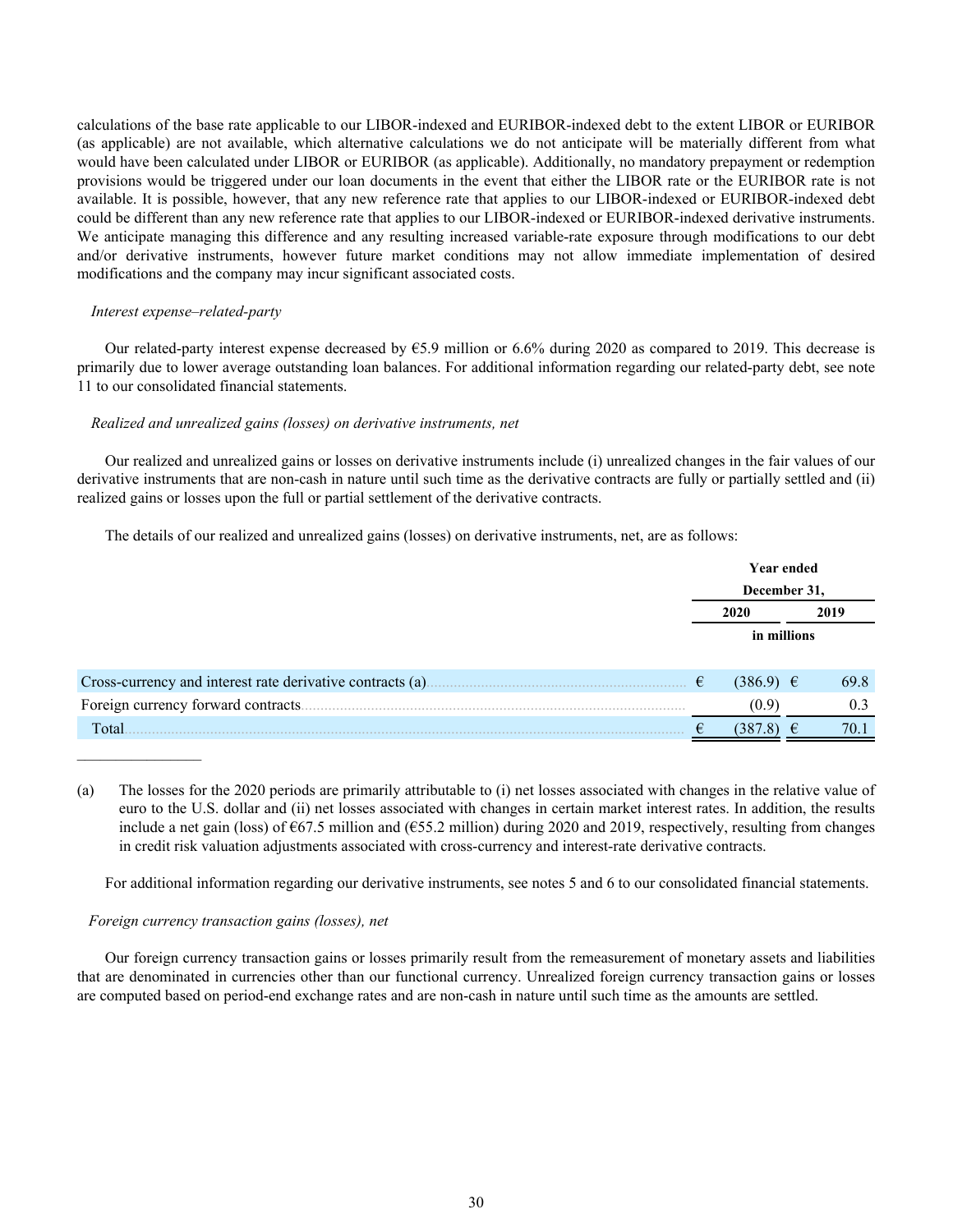The details of our foreign currency transaction gains (losses), net, are as follows:

|                                                                                        | <b>Year ended</b> |              |   |        |
|----------------------------------------------------------------------------------------|-------------------|--------------|---|--------|
|                                                                                        |                   | December 31, |   |        |
|                                                                                        | 2020              |              |   | 2019   |
|                                                                                        | in millions       |              |   |        |
|                                                                                        |                   |              |   |        |
| U.S. dollar-denominated debt                                                           | €                 | 450.4 $\in$  |   | (90.5) |
| Restricted cash and cash denominated in a currency other than our functional currency. |                   | 2.4          |   | 0.9    |
| Other.                                                                                 |                   | 1.0          |   | (0.4)  |
| Total                                                                                  | ⊨                 |              | € | 90.O   |

# *Gain (losses) on debt modification and extinguishment, net*

We recognized gains (losses) on debt modification and extinguishment, net, of  $(641.9 \text{ million})$  and  $632.2 \text{ million during}$ 2020 and 2019, respectively. The loss in 2020 is due to the net effect of (i) the payment of  $\epsilon$ 50.5 million of redemption premiums and (ii) the write off of  $68.6$  million of net unamortized deferred financing costs, discounts and premiums. For additional information concerning our gain on debt modification and extinguishment, net, see note 8 to our consolidated financial statements.

# *Deferred tax benefit (expense)*

We recognized a deferred tax benefit (expense) of (€141.5 million) and €38.0 million during 2020 and 2019, respectively.

The deferred tax expense recognized during 2020 differs from the expected deferred tax benefit of €62.9 million (based on the enacted Dutch income tax rate for 2019 of 25.0%), primarily due to (i) an increase in net deferred tax liabilities due to enacted changes in tax law during 2020 and (ii) a change in estimate relating to the deductibility of depreciation of certain intangible assets included in our prior year tax returns as well as future deductibility of those assets.

The deferred tax benefit during 2019 differs from the expected deferred tax benefit of €114.4 million (based on the Dutch income tax rate of 25.0%), primarily due to an increase in net deferred tax liabilities due to enacted changes in tax law during 2019.

For additional information regarding our income taxes, see note 10 to our consolidated financial statements.

# *Net loss*

During 2020 and 2019, we reported net losses of  $\epsilon$ 393.1 million and  $\epsilon$ 419.7 million, respectively, including (i) operating income of €248.6 million and €106.4 million, respectively, (ii) net non-operating expense of €500.2 million and €564.1 million, respectively, and (iii) deferred income tax benefit (expense) of (€141.5 million) and €38.0 million, respectively.

Gains or losses associated with (i) changes in the fair values of derivative instruments, (ii) movements in foreign currency exchange rates and (iii) the disposition of assets are subject to a high degree of volatility and, as such, any gains from these sources do not represent a reliable source of income. In the absence of significant gains in the future from these sources or from other non-operating items, our ability to achieve earnings from operations is largely dependent on our ability to increase our Adjusted EBITDA to a level that more than offsets the aggregate amount of our (a) share-based compensation, (b) depreciation and amortization, (c) impairment, restructuring and other operating items, net, (d) interest expense, (e) other income and (f) income tax expenses.

Subject to the limitations included in our various debt instruments, we expect to maintain our debt at current levels relative to our Covenant EBITDA. As a result, we expect that we will continue to report significant levels of interest expense for the foreseeable future. For information concerning our expectations with respect to trends that may affect our operating results in future periods, see the discussion under *Overview* above.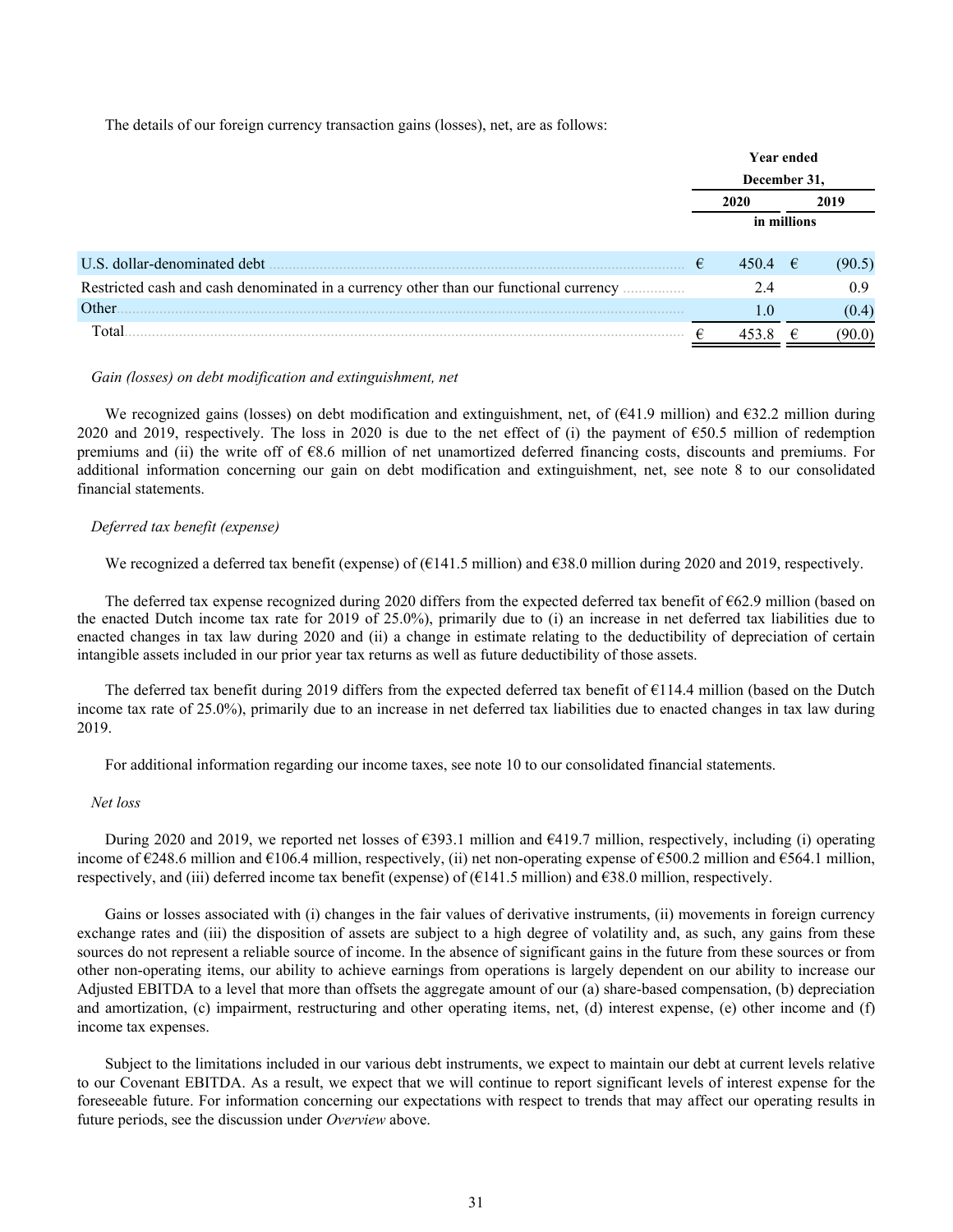#### *2019 compared to 2018*

For information regarding the discussion and analysis of our results of operations during 2019, as compared to 2018, see *Management's Discussion and Analysis of Financial Condition* and *Results of Operations* included in our 2019 annual report.

#### **Liquidity and Capital Resources**

# *Sources and Uses of Cash*

As a holding company, VodafoneZiggo's primary assets are its investments in consolidated subsidiaries. As further described in note 8 to our consolidated financial statements, the terms of the instruments governing the indebtedness of certain of these subsidiaries may restrict our ability to access the assets of these subsidiaries. The ability to access the liquidity of our subsidiaries may also be limited by tax and legal considerations and other factors. At December 31, 2020, most of our  $\epsilon$ 300.9 million of consolidated cash was held by our subsidiaries.

#### *Liquidity of VodafoneZiggo*

Our sources of liquidity at the parent level include, subject to the restrictions noted above, proceeds in the form of distributions or loans from our subsidiaries. It is the intention of the Shareholders of the VodafoneZiggo JV, that VodafoneZiggo will be a self-funding company capable of financing its activities on a stand-alone basis without recourse to either Shareholder. No assurance can be given that funding from our subsidiaries or external sources would be available on favorable terms, or at all.

VodafoneZiggo's corporate liquidity requirements include corporate general and administrative expenses and fees associated with the JV Service Agreements. From time to time, VodafoneZiggo may also require cash in connection with (i) the repayment of its related-party debt and interest, (ii) the funding of dividends or distributions pursuant to the Shareholders Agreement, which requires VodafoneZiggo to distribute all unrestricted cash (as defined in the Shareholders Agreement) to the Shareholders every two months (subject to VodafoneZiggo maintaining a minimum amount of cash and complying with the terms of its financing arrangements), (iii) the satisfaction of contingent liabilities, (iv) acquisitions and other investment opportunities and (v) income tax payments.

# *Liquidity of our Subsidiaries*

In addition to cash, the primary sources of liquidity of our operating subsidiaries are cash provided by operations and, in the case of Ziggo B.V. and certain of its subsidiaries, any borrowing availability under the Revolving Facilities.

The liquidity of our operating subsidiaries generally is used to fund property and equipment additions, debt service requirements, and other liquidity requirements that may arise from time to time. For additional information regarding our consolidated cash flows, see the discussion under *Consolidated Statements of Cash Flows* below. Our subsidiaries may also require funding in connection with (i) the repayment of amounts due under the third-party and related-party debt instruments of our subsidiaries, (ii) acquisitions and other investment opportunities, (iii) distributions or loans to VodafoneZiggo (and ultimately to the Shareholders of the VodafoneZiggo JV) and (iv) the satisfaction of contingencies. No assurance can be given that any external funding would be available to our subsidiaries on favorable terms, or at all.

# *Capitalization*

At December 31, 2020, our outstanding third-party debt and finance lease obligations aggregated €10.7 billion, including €1.2 billion that is classified as current in our consolidated balance sheet and €9.5 billion that is not due until 2022 or thereafter*.*  For additional information regarding our current debt maturities, see note 8 to our consolidated financial statements.

As further discussed in note 5 to our consolidated financial statements, we use derivative instruments to mitigate foreign currency and interest rate risk associated with our debt instruments.

Our ability to service or refinance our debt and to maintain compliance with the leverage covenants in our credit agreements and indentures is dependent primarily on our ability to maintain or increase our Covenant EBITDA and to achieve adequate returns on our property and equipment additions and acquisitions. Pursuant to the Shareholders Agreement, we expect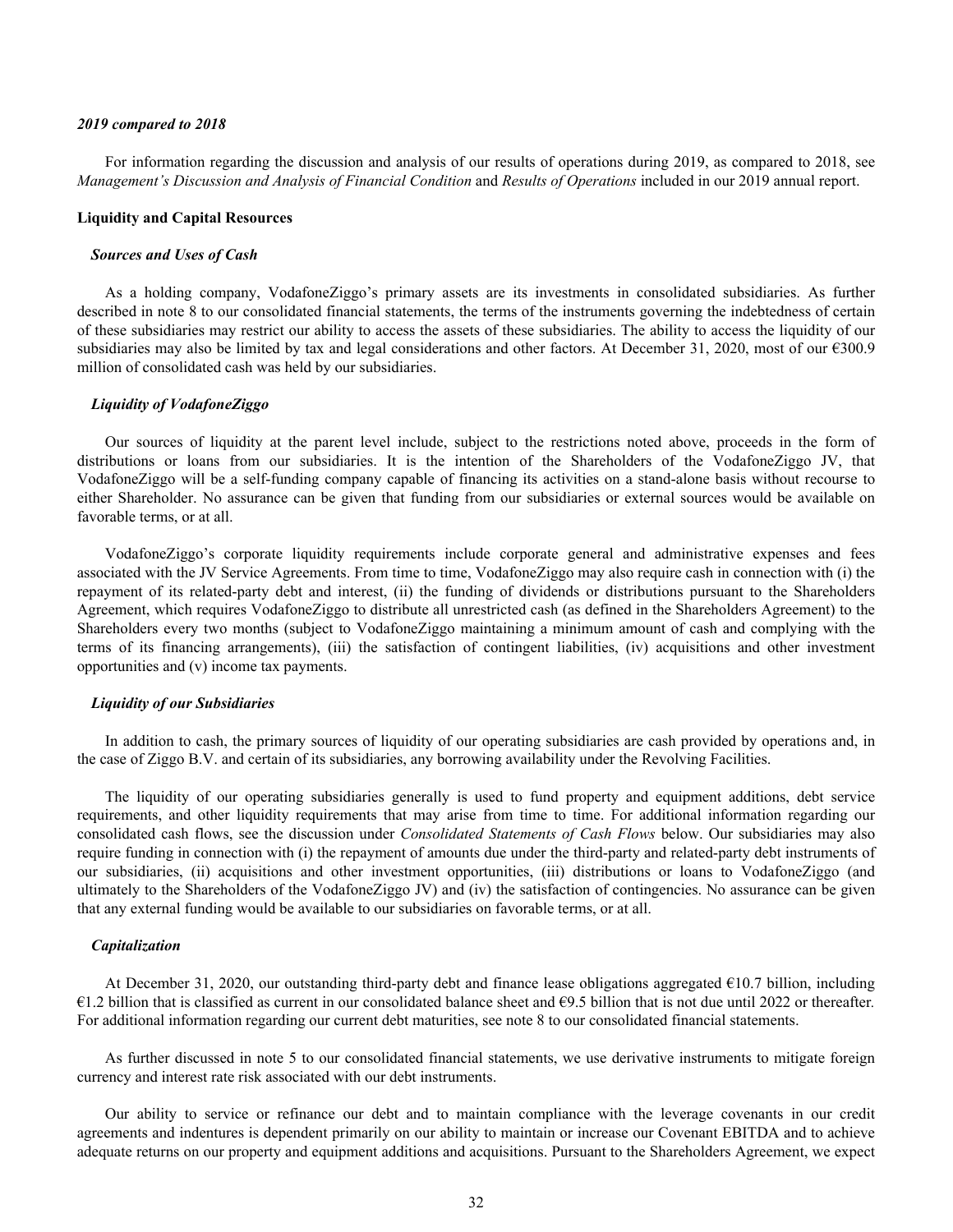to maintain a leverage ratio between 4.5 and 5.0 times Covenant EBITDA. In addition, our ability to obtain additional debt financing is limited by the leverage covenants contained in the various debt instruments of our subsidiaries. In this regard, if our Covenant EBITDA were to decline, we could be required to repay or limit our borrowings under the Credit Facility in order to maintain compliance with applicable covenants. No assurance can be given that we would have sufficient sources of liquidity, or that any external funding would be available on favorable terms, or at all, to fund any such required repayment. We do not anticipate any instances of non-compliance with respect to any of our subsidiaries' debt covenants that would have a material adverse impact on our liquidity during the next 12 months.

Notwithstanding our negative working capital position at December 31, 2020, we believe that we have sufficient resources to repay or refinance the current portion of our debt and finance lease obligations and to fund our foreseeable liquidity requirements during the next 12 months. However, as our maturing debt grows in later years, we anticipate that we will seek to refinance or otherwise extend our debt maturities. No assurance can be given that we will be able to complete these refinancing transactions or otherwise extend our debt maturities. In this regard, it is not possible to predict how political and economic conditions (including with respect to the COVID-19 pandemic), sovereign debt concerns or any adverse regulatory developments could impact the credit markets we access and, accordingly, our future liquidity and financial position. Our ability to access debt financing at favorable terms, or at all, could be adversely impacted by (i) the financial failure of any of our counterparties, which could (a) reduce amounts available under committed credit facilities and (b) adversely impact our ability to access cash deposited with any failed financial institution and (ii) tightening of the credit markets. In addition, sustained or increased competition, particularly in combination with adverse economic or regulatory developments, could have an unfavorable impact on our cash flows and liquidity.

All of our debt and finance lease obligations at December 31, 2020 have been borrowed or incurred by our subsidiaries.

For additional information regarding our debt and finance lease obligations, see note 8 and 9, respectively, to our consolidated financial statements.

# *Consolidated Statements of Cash Flows*

#### *Consolidated Statements of Cash Flows – 2020 compared to 2019*

*Summary.* Our consolidated statements of cash flows for 2020 and 2019 are summarized as follows:

|                                                                                   |   | Year ended December 31, |            |               |        |         |
|-----------------------------------------------------------------------------------|---|-------------------------|------------|---------------|--------|---------|
|                                                                                   |   | 2020<br>2019            |            |               | Change |         |
|                                                                                   |   | in millions             |            |               |        |         |
|                                                                                   |   |                         |            |               |        |         |
| Net cash provided by operating activities.                                        | € | 1,375.7 $\epsilon$      |            | 1.311.2 $\in$ |        | 64.5    |
| Net cash used by investing activities.                                            |   | (493.6)                 |            | (317.4)       |        | (176.2) |
| Net cash used by financing activities.                                            |   | (789.5)                 |            | (1,029.2)     |        | 239.7   |
| Effect of exchange rate changes on cash and cash equivalents and restricted cash. |   | 2.4                     |            | 0.9           |        |         |
| Net increase (decrease) in cash and cash equivalents and restricted cash.         |   | 95.0                    | $\epsilon$ | $(34.5) \in$  |        | 129.5   |

*Operating Activities.* The increase in net cash provided by our operating activities is primarily attributable to the net effect of an increase in the cash provided by our Adjusted EBITDA and related working capital changes. Adjusted EBITDA is a non-GAAP measure, which investors should view as a supplement to, and not a substitute for, GAAP measures of performance included in our consolidated statements of operations.

*Investing Activities.* The increase in net cash used by our investing activities is primarily attributable to an increase of €207.9 million as a result of spectrum license payments, partially offset by a decrease in capital expenditures due to working capital changes.

The capital expenditures that we report in our consolidated statements of cash flows do not include amounts that our company has financed under vendor financing or finance lease arrangements. Instead, these expenditures are reflected as noncash additions to our property and equipment when the underlying assets are delivered, and as repayments of debt when the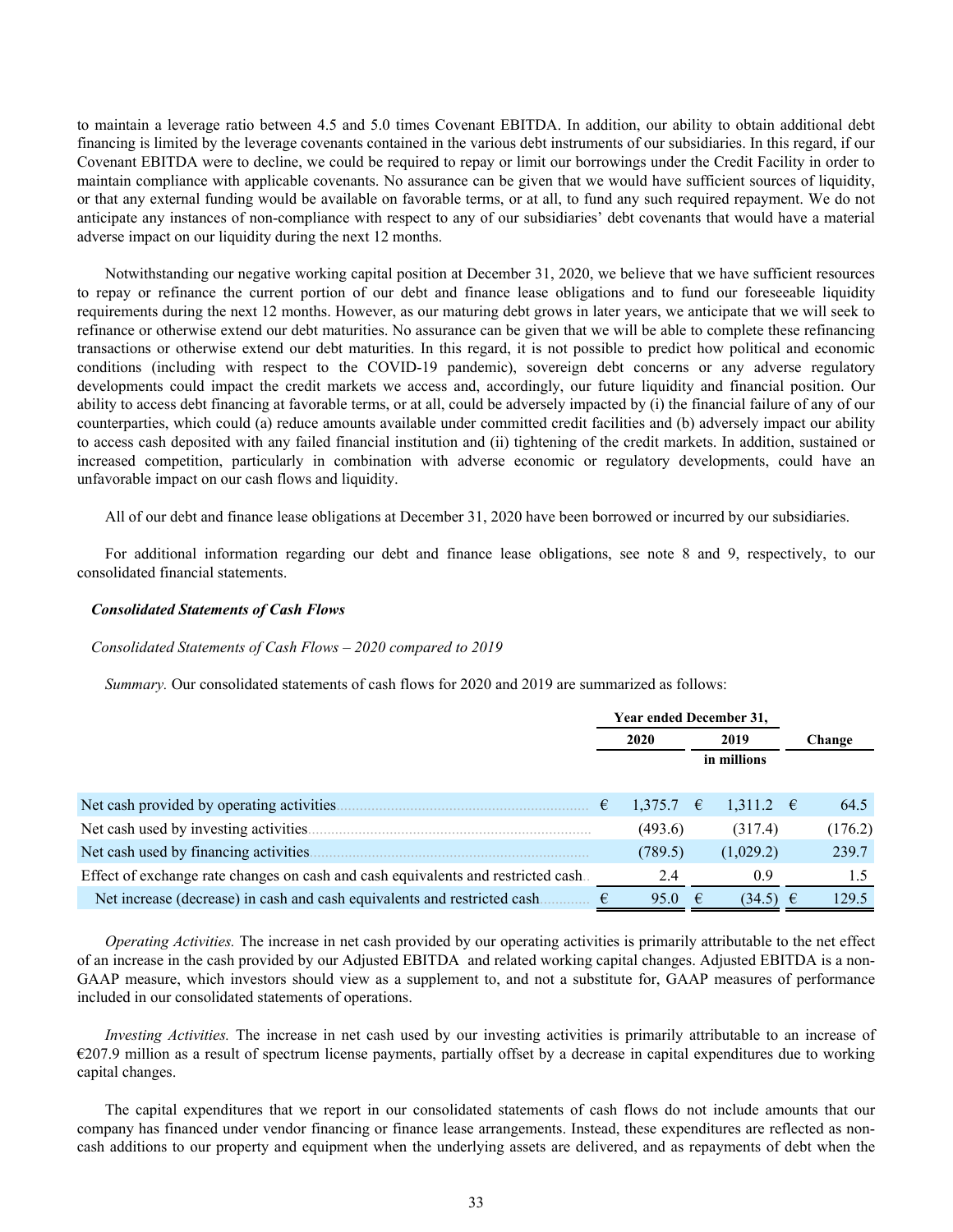principal is repaid. In this discussion, we refer to (i) our capital expenditures as reported in our consolidated statements of cash flows, which exclude amounts financed under vendor financing or finance lease arrangements, and (ii) our total property and equipment additions, which include our capital expenditures on an accrual basis and amounts financed under capital-related vendor financing or finance lease arrangements. For further details regarding our property and equipment additions and our debt, see notes 7 and 8, respectively, to our consolidated financial statements. Spectrum license additions include capital expenditures for spectrum licenses on an accrual basis.

A reconciliation of our property and equipment additions to our capital expenditures as reported in our consolidated statements of cash flows is set forth below:

|                                       |   | Year ended December 31, |   |         |
|---------------------------------------|---|-------------------------|---|---------|
|                                       |   | 2020                    |   | 2019    |
|                                       |   | in millions             |   |         |
| Property and equipment additions.     | € | 806.2 $\in$             |   | 793.2   |
|                                       |   | (494.8)                 |   | (546.5) |
| Assets acquired under finance leases. |   | (13.6)                  |   | (5.2)   |
|                                       |   | (9.3)                   |   | 79.4    |
| Capital expenditures.                 |   | 288.5                   | € | 320.9   |

The increase in our property and equipment additions is primarily attributable to an increase in our baseline, capacity and new build expenditure related to expansion of our fixed-line network, partially offset by a decrease in customer premises equipment expenditure.

During 2020, we recorded spectrum license additions of  $\epsilon$ 252.4 million associated with the 700 MHz band and 1400 MHz band acquired during the multi-band spectrum auction in July 2020. As of December 31, 2020, €207.9 million of this amount has been paid in cash.

*Financing Activities.* The decrease in net cash used by our financing activities is primarily attributable to the net effect of (i) higher net related-party borrowings of  $\epsilon$ 408.1 million, (ii) increased distributions to VodafoneZiggo Group Holding of  $\epsilon$ 122.0 million and (iii) higher net repayments of third-party debt of  $\epsilon$ 52.6 million.

# *Consolidated Statements of Cash Flows – 2019 compared to 2018*

For information regarding the consolidated statements of cash flows for 2019, as compared to 2018, see *Management's Discussion and Analysis of Financial Condition and Results of Operations* included in our 2019 annual report.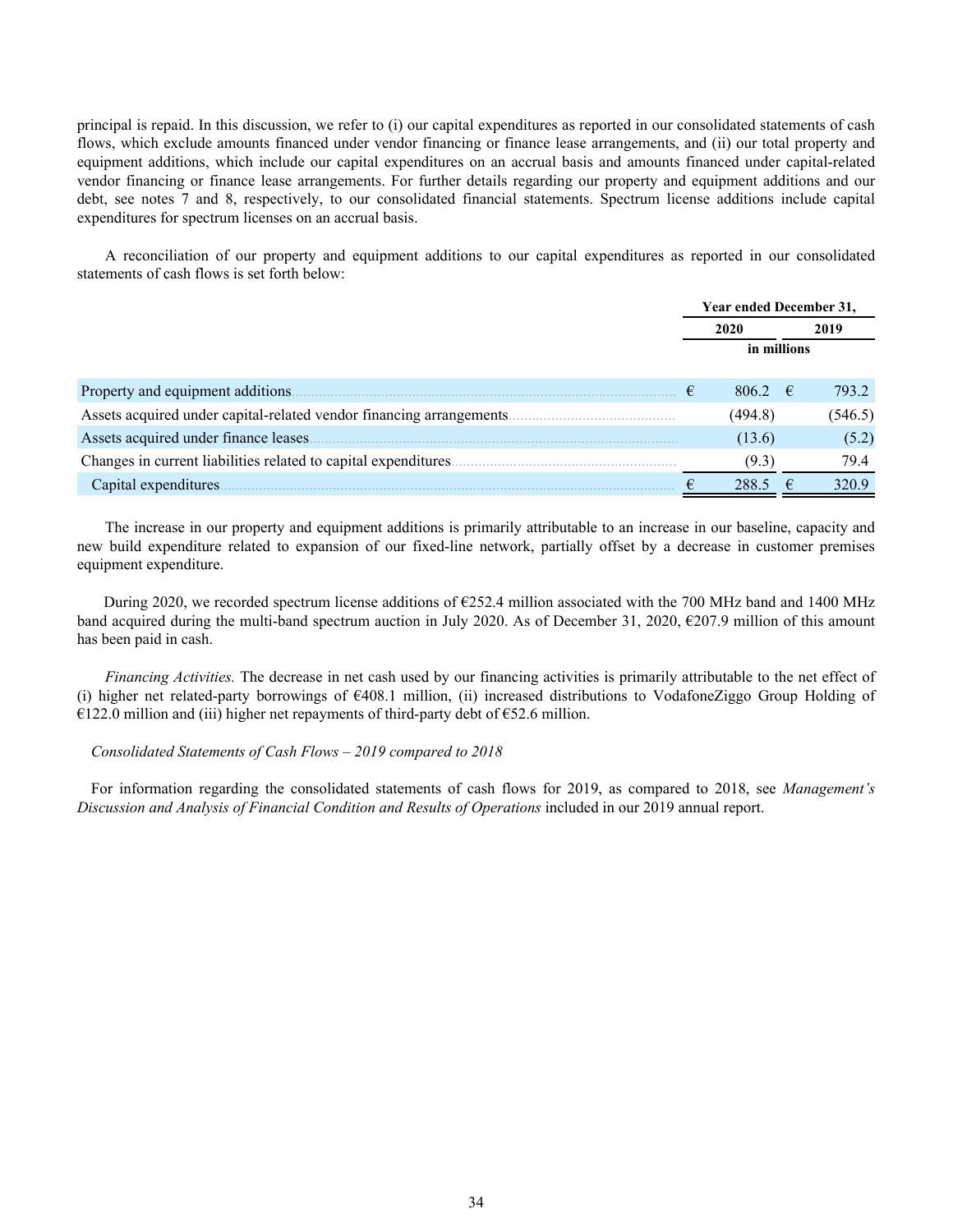# *Contractual Commitments*

The following table sets forth the euro equivalents of our commitments as of December 31, 2020:

|                                                                                | Payments due during: |                  |                  |                  |                  |                   |              |  |
|--------------------------------------------------------------------------------|----------------------|------------------|------------------|------------------|------------------|-------------------|--------------|--|
|                                                                                | 2021                 | 2022             | 2023             | 2024             | 2025             | <b>Thereafter</b> | <b>Total</b> |  |
|                                                                                |                      |                  |                  | in millions      |                  |                   |              |  |
| Debt (excluding interest):                                                     |                      |                  |                  |                  |                  |                   |              |  |
|                                                                                |                      |                  |                  | €                | €                | € 9,379.7         | €10,701.6    |  |
|                                                                                |                      |                  |                  |                  |                  | 1,607.9           | 1,607.9      |  |
|                                                                                | 9.0                  | 6.9              | 4.4              | 2.4              | 0.8              |                   | 23.5         |  |
|                                                                                | 162.2                | 116.7            | 108.4            | 80.5             | 44.6             |                   | 512.4        |  |
|                                                                                | 80.5                 | 76.8             | 72.3             | 69.8             | 40.2             | 140.6             | 480.2        |  |
| JV Service Agreements (a)                                                      | 155.5                | 111.1            | 32.6             | 30.4             | 30.2             |                   | 359.8        |  |
|                                                                                | 257.1                | 76.4             | 3.4              | 1.5              | 0.9              | 0.8               | 340.1        |  |
|                                                                                | 163.3                |                  |                  |                  |                  |                   | 163.3        |  |
| Network and connectivity commitments                                           | 16.2                 | 8.5              | 0.2              |                  |                  |                   | 24.9         |  |
|                                                                                | 20.3                 | 16.4             | 8.8              | 1.8              | 1.8              | 3.4               | 52.5         |  |
| Total (b) $\epsilon$ 2,012.6 $\epsilon$ 586.2                                  |                      |                  | $\epsilon$ 230.1 | $\epsilon$ 186.4 | $\epsilon$ 118.5 | €11,132.4         | €14,266.2    |  |
| Projected cash interest payments on debt and<br>finance lease obligations (c): |                      |                  |                  |                  |                  |                   |              |  |
|                                                                                | € 374.9              | $\epsilon$ 370.4 | € 370.3          | $\epsilon$ 370.4 | € 369.7          | € 1,016.8         | € 2,872.5    |  |
|                                                                                | 90.5                 | 90.5             | 90.5             | 90.5             | 90.5             | 452.5             | 905.0        |  |
| Total                                                                          | 6465.4               | € 460.9          | € 460.8          | € 460.9          | $\epsilon$ 460.2 | € 1,469.3         | € 3,777.5    |  |
|                                                                                |                      |                  |                  |                  |                  |                   |              |  |

- (a) Amounts represent fixed minimum charges from Liberty Global and Vodafone pursuant to the JV Service Agreements. In addition to the fixed minimum charges, the JV Service Agreements provide for certain JV Services to be charged to us based upon usage of the services received. The fixed minimum charges set forth in the table above exclude fees for the usage-based services as these fees will vary from period to period. Accordingly, we expect to incur charges in addition to those set forth in the table above for usage-based services. For additional information concerning the JV Service Agreements, see note 11 to our consolidated financial statements.
- (b) The commitments included in this table do not reflect any liabilities that are included in our December 31, 2020 consolidated balance sheet other than debt, finance lease obligations and operating lease obligations.
- (c) Amounts include interest payments on third-party debt and finance lease obligations, as well as on the Liberty Global Notes and the Vodafone Notes. Amounts related to third-party and related-party debt are based on interest rates, interest payment dates, commitment fees and contractual maturities in effect as of December 31, 2020. These amounts are presented for illustrative purposes only and will likely differ from the actual cash payments required in future periods. In addition, the amounts presented do not include the impact of our interest rate derivative contracts, deferred financing costs or original issue premiums or discounts.

For additional information concerning our debt and finance lease obligations, see note 8 and 9 to our consolidated financial statements. For additional information concerning the Liberty Global Notes and the Vodafone Notes, see note 11 to our consolidated financial statements. For information concerning our commitments, see note 12 to our consolidated financial statements.

In addition to the commitments set forth in the table above, we have commitments under (i) derivative instruments and (ii) multiemployer benefit plans, pursuant to which we expect to make payments in future periods. For information regarding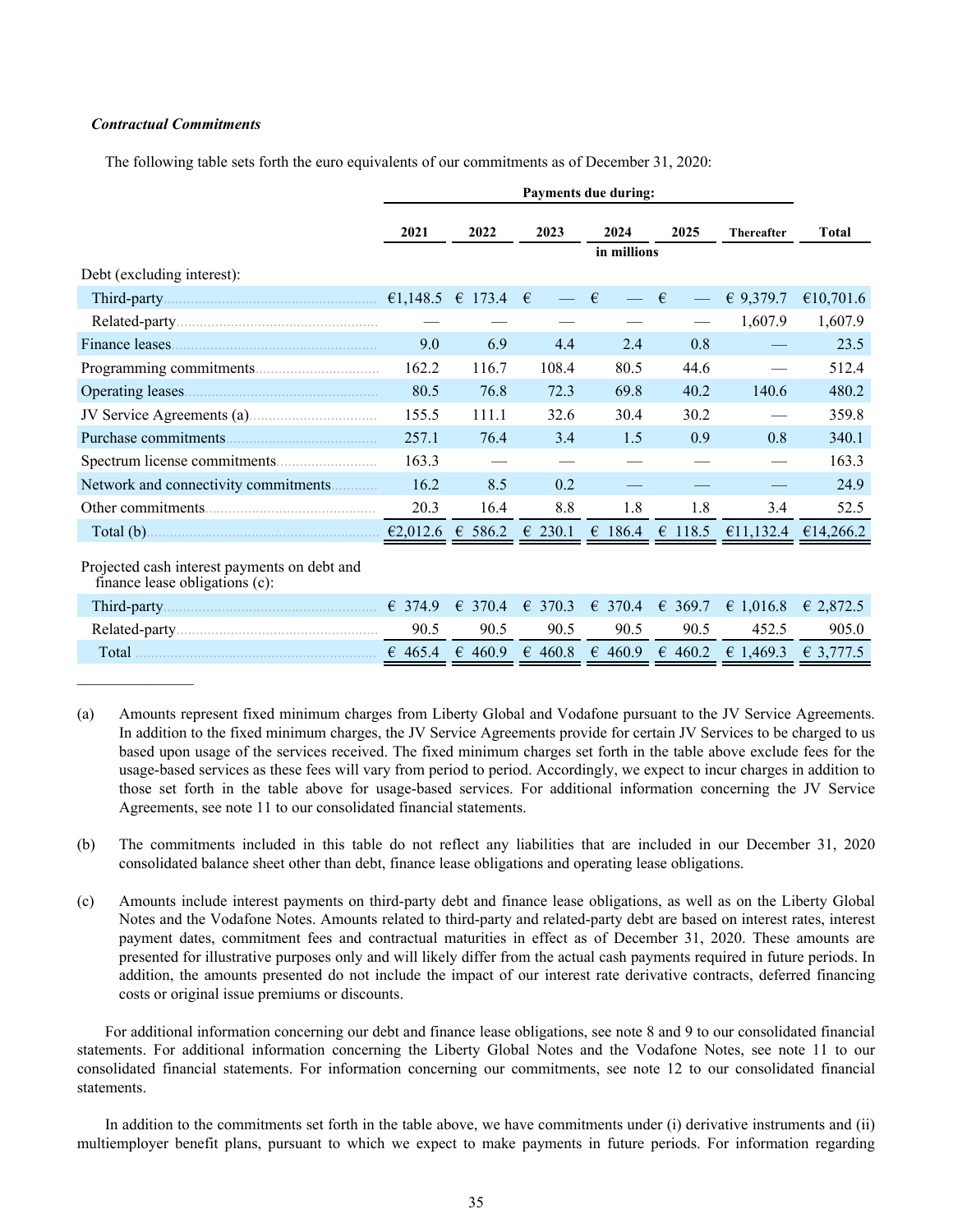projected cash flows associated with these derivative instruments, see *Projected Cash Flows Associated with Derivative Instruments* below. For information regarding our derivative instruments, including the net cash paid or received in connection with these instruments during 2020 and 2019, see note 5 to our consolidated financial statements.

### *Projected Cash Flows Associated with Derivative Instruments*

The following table provides information regarding the projected cash flows associated with our derivative instruments. The euro equivalents presented below are based on interest rates and exchange rates that were in effect as of December 31, 2020. These amounts are presented for illustrative purposes only and will likely differ from the actual cash receipts/payments in future periods. For additional information regarding our derivative instruments, including our counterparty credit risk, see note 5 to our consolidated financial statements.

|                                             |      | <b>Payments due during:</b> |   |              |  |                |  |              |   |               |  |                   |   |         |
|---------------------------------------------|------|-----------------------------|---|--------------|--|----------------|--|--------------|---|---------------|--|-------------------|---|---------|
|                                             | 2021 |                             |   | 2022         |  | 2023           |  | 2024         |   | 2025          |  | <b>Thereafter</b> |   | Total   |
|                                             |      |                             |   |              |  |                |  | in millions  |   |               |  |                   |   |         |
| Projected derivative cash payments,<br>net: |      |                             |   |              |  |                |  |              |   |               |  |                   |   |         |
| Interest-related (a).                       | €    | $(32.8) \in$                |   | $(22.7) \in$ |  | $(22.7)$ $\in$ |  | $(22.9) \in$ |   | $(31.6) \in$  |  | $(138.5) \in$     |   | (271.2) |
| Principal-related (b).                      |      |                             |   |              |  |                |  |              |   | (176.9)       |  | (6.3)             |   | (183.2) |
| Total.                                      | €    | (32.8)                      | € | $(22.7) \in$ |  | $(22.7) \in$   |  | (22.9)       | € | $(208.5) \in$ |  | (144.8)           | € | (454.4) |

(a) Includes the interest-related cash flows of our cross-currency and interest rate swap contracts.

(b) Includes the principal-related cash flows of our cross-currency swap contracts.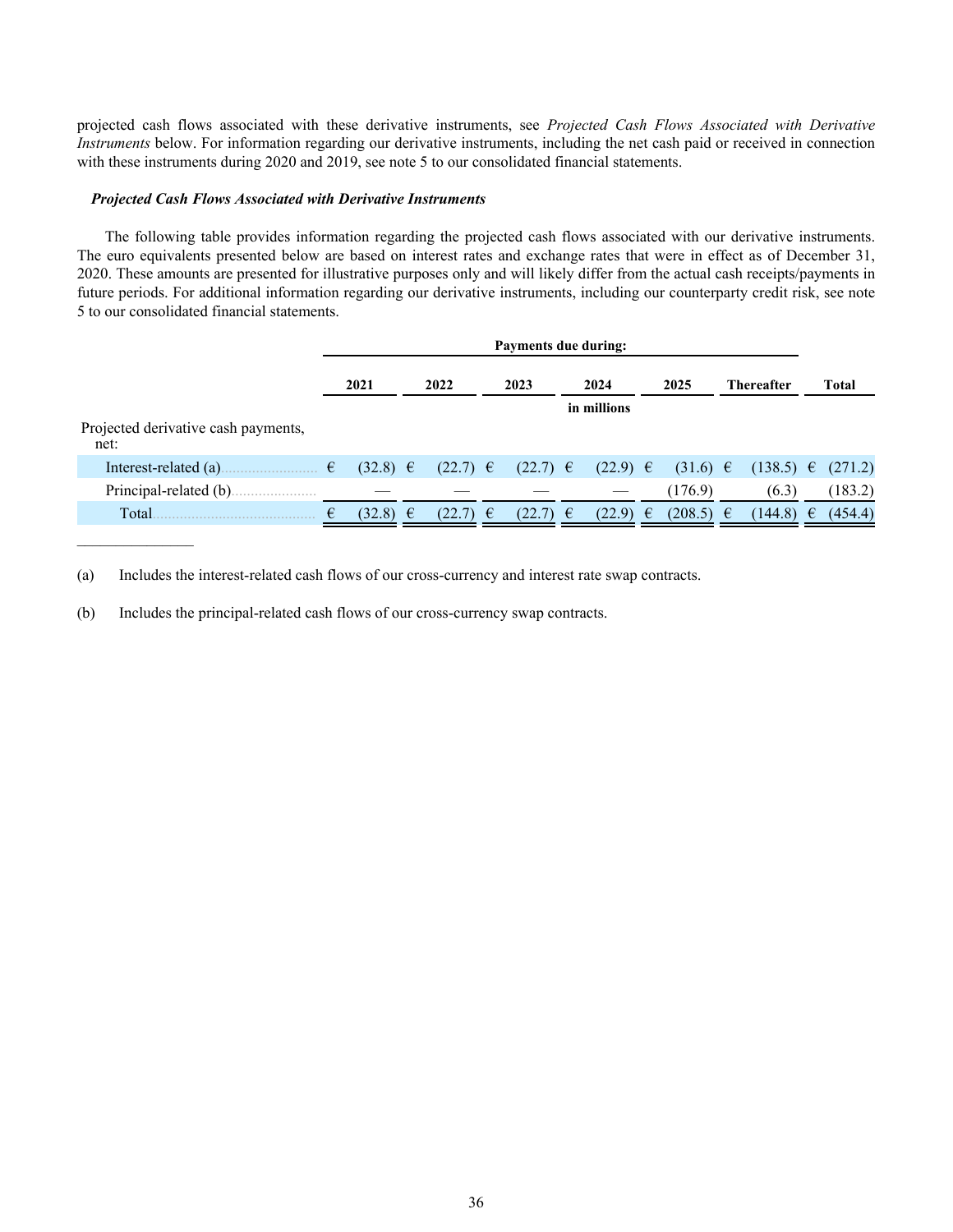#### **Critical Accounting Policies, Judgments, and Estimates**

In connection with the preparation of our consolidated financial statements, we make estimates and assumptions that affect the reported amounts of assets and liabilities, revenue and expenses and related disclosure of contingent assets and liabilities. Critical accounting policies are defined as those policies that are reflective of significant judgments, estimates and uncertainties, which would potentially result in materially different results under different assumptions and conditions. We believe the following accounting policies are critical in the preparation of our consolidated financial statements because of the judgment necessary to account for these matters and the significant estimates involved, which are susceptible to change:

- Impairment of property and equipment and intangible assets (including goodwill);
- Costs associated with construction and installation activities;
- Fair value measurements; and
- Income tax accounting.

For additional information concerning our significant accounting policies, see note 3 to our consolidated financial statements.

### *Impairment of Property and Equipment and Intangible Assets*

*Carrying Value.* The aggregate carrying value of our property and equipment and intangible assets (including goodwill) that was held for use comprised 92.3% of our total assets at December 31, 2020.

When circumstances warrant, we review the carrying amounts of our property and equipment and our intangible assets (other than goodwill) to determine whether such carrying amounts continue to be recoverable. Such changes in circumstance may include (i) an expectation of a sale or disposal of a long-lived asset or asset group, (ii) an adverse change in legal factors or business climate in the market in which we operate, and (iii) operating or cash flow losses. For purposes of impairment testing, long-lived assets are grouped at the lowest level for which cash flows are largely independent of other assets and liabilities, generally at or below the reporting unit level (see below). If the carrying amount of the asset or asset group is greater than the expected undiscounted cash flows to be generated by such asset or asset group, an impairment adjustment is recognized. Such adjustment is measured by the amount that the carrying value of such asset or asset group exceeds its fair value. We generally measure fair value by considering (a) sale prices for similar assets, (b) discounted estimated future cash flows using an appropriate discount rate and/or (c) estimated replacement cost. Assets to be disposed of are recorded at the lower of their carrying amount or fair value less costs to sell.

We evaluate goodwill for impairment at least annually on October 1 and whenever facts and circumstances indicate that their carrying amounts may not be recoverable. For impairment evaluations with respect to goodwill, we first make a qualitative assessment to determine if the goodwill may be impaired. If it is more-likely-than-not that the reporting unit's fair value is less than its carrying value, we then compare the fair value of the reporting unit to its respective carrying amount. Any excess of the carrying amount over the fair value would be charged to operations as an impairment loss. A reporting unit is an operating segment or one level below an operating segment (referred to as a "component").

When required, considerable management judgment is necessary to estimate the fair value of reporting units and underlying long-lived and indefinite-lived assets. We typically determine fair value using an income-based approach (discounted cash flows) based on assumptions in our long-range business plans and, in some cases, a combination of an income-based approach and a market-based approach. With respect to our discounted cash flow analysis used in the incomebased approach, the timing and amount of future cash flows under these business plans require estimates of, among other items, subscriber growth and retention rates, rates charged per product, expected gross margins and Adjusted EBITDA margins and expected property and equipment additions. The development of these cash flows, and the discount rate applied to the cash flows, is subject to inherent uncertainties, and actual results could vary significantly from such estimates. Our determination of the discount rate is based on a weighted average cost of capital approach, which uses a market participant's cost of equity and after-tax cost of debt and reflects the risks inherent in the cash flows.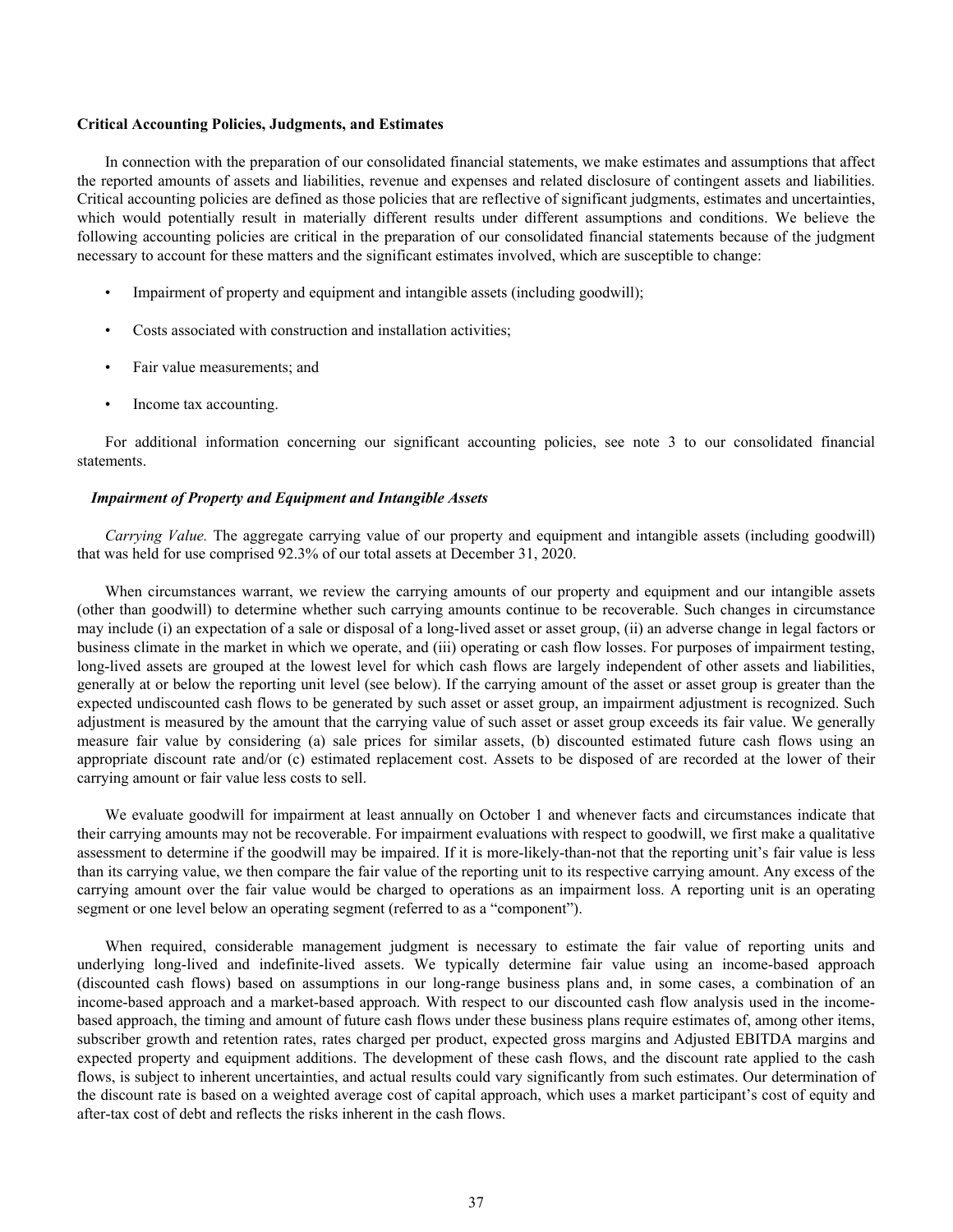During the three years ended December 31, 2020, we did not record any significant impairment charges with respect to our property and equipment and intangible assets. For additional information regarding our long-lived assets, see note 7 to our consolidated financial statements.

If, among other factors, the adverse impacts of economic, competitive, regulatory or other factors were to cause our results of operations or cash flows to be worse than anticipated, which would result in a significant decrease in our enterprise value, we could conclude in future periods that impairment charges are required in order to reduce the carrying values of our goodwill and, to a lesser extent, other long-lived assets. Any such impairment charges could be significant.

### *Costs Associated with Construction and Installation Activities*

We capitalize costs associated with the construction of new cable and mobile transmission and distribution facilities and the installation of new cable services. Installation activities that are capitalized include (i) the initial connection (or drop) from our cable system to a customer location, (ii) the replacement of a drop, and (iii) the installation of equipment for additional services, such as digital cable, telephone or broadband internet service. The costs of other customer-facing activities, such as reconnecting customer locations where a drop already exists, disconnecting customer locations, and repairing or maintaining drops, are expensed as incurred.

The nature and amount of labor and other costs to be capitalized with respect to construction and installation activities involves significant judgment. In addition to direct external and internal labor and materials, we also capitalize other costs directly attributable to our construction and installation activities, including dispatch costs, quality-control costs, vehicle-related costs, and certain warehouse-related costs. The capitalization of these costs is based on time sheets, time studies, standard costs, call tracking systems, and other verifiable means that directly link the costs incurred with the applicable capitalizable activity. We continuously monitor the appropriateness of our capitalization policies and update the policies when necessary to respond to changes in facts and circumstances, such as the development of new products and services, and changes in the manner that installations or construction activities are performed.

#### *Fair Value Measurements*

GAAP provides guidance with respect to the recurring and nonrecurring fair value measurements and for a fair value hierarchy that prioritizes the inputs to valuation techniques used to measure fair value into three broad levels. Level 1 inputs are quoted market prices in active markets for identical assets or liabilities that the reporting entity has the ability to access at the measurement date. Level 2 inputs are inputs other than quoted market prices included within Level 1 that are observable for the asset or liability, either directly or indirectly. Level 3 inputs are unobservable inputs for the asset or liability.

*Recurring Valuations.* We perform recurring fair value measurements with respect to our derivative instruments. We use cash flow valuation models to determine the fair values of our interest rate and foreign currency derivative instruments. For a detailed discussion of the inputs we use to determine the fair value of our derivative instruments, see note 6 to our consolidated financial statements. See also note 5 to our consolidated financial statements for information concerning our derivative instruments.

Changes in the fair values of our derivative instruments have had, and we believe will continue to have, a significant and volatile impact on our results. During 2020, 2019 and 2018, we recognized net gains (losses) of  $(\text{\textsterling}387.8 \text{ million}), \text{\textsterling}70.1 \text{ million}$ and  $\epsilon$ 295.8 million, respectively, attributable to changes in the fair values of these items.

As further described in note 5 to our consolidated financial statements, actual amounts received or paid upon the settlement or disposition of these instruments may differ materially from the recorded fair values at December 31, 2020.

*Nonrecurring Valuations.* Our nonrecurring valuations are primarily associated with (i) the application of acquisition accounting, (ii) impairment assessments, and (iii) fair value assessments, each of which require that we make fair value determinations as of the applicable valuation date. In making these determinations, we are required to make estimates and assumptions that affect the recorded amounts, including, but not limited to, expected future cash flows, market comparables and discount rates, remaining useful lives of long-lived assets, replacement or reproduction costs of property and equipment and the amounts to be recovered in future periods from acquired net operating losses and other deferred tax assets. To assist us in making these fair value determinations, we may engage third-party valuation specialists. Our estimates in this area impact, among other items, the amount of depreciation and amortization, impairment charges and income tax expense or benefit that we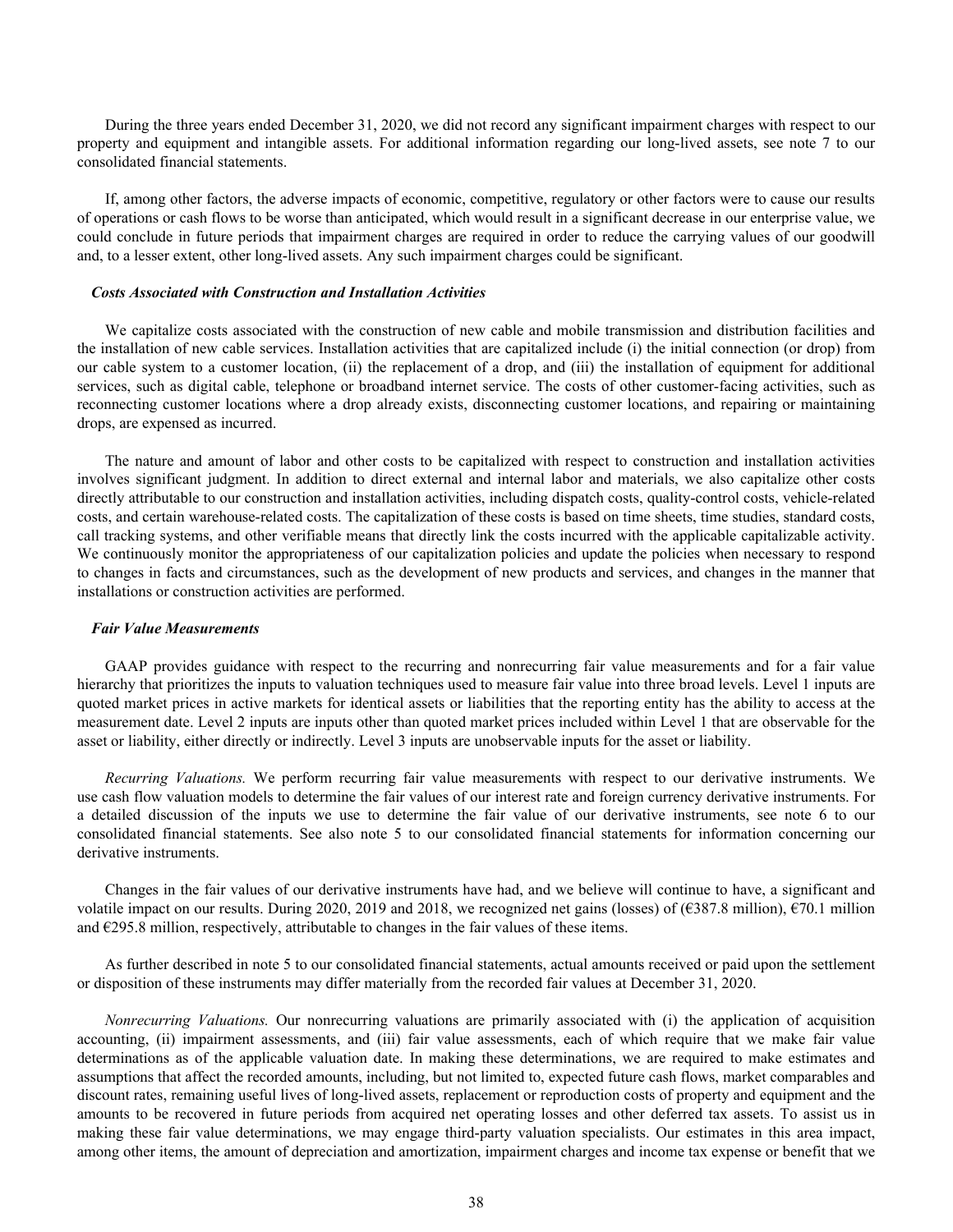report. Our estimates of fair value are based upon assumptions we believe to be reasonable, but which are inherently uncertain. A significant portion of our long-lived assets were initially recorded through the application of acquisition accounting and all of our long-lived assets are subject to impairment assessments. For additional information see note 6 to our consolidated financial statements. For information regarding the long-lived assets, see note 7 to our consolidated financial statements.

#### *Income Tax Accounting*

Tax laws in the Netherlands are subject to varied interpretation, and many tax positions we take may be subject to uncertainty regarding whether the position will be ultimately sustained after review by the relevant tax authority. We recognize the financial statement effects of a tax position when it is more-likely-than-not, based on technical merits, that the position will be sustained upon examination. The determination of whether the tax position meets the more-likely-than-not threshold requires a facts-based judgment using all information available.

We are required to estimate the amount of tax payable or refundable for the current year and the deferred tax assets and liabilities for the future tax consequences attributable to differences between the financial statement carrying amounts and income tax basis of assets and liabilities and the expected benefits of utilizing net operating loss and tax credit carryforwards, using enacted tax rates in effect for each taxing jurisdiction in which we operate for the year in which those temporary differences are expected to be recovered or settled. This process requires our management to make assessments regarding the timing and probability of the ultimate tax impact of such items. As a part of the yearly changes to the tax legislation (i.e., "Belastingplan 2021"), as from January 1, 2022, all carry forward losses will have an indefinite carry forward period, whereby the yearly use will be subjected to a threshold, as set in tax legislation.

Net deferred tax assets are reduced by a valuation allowance if we believe that it is more-likely-than-not such net deferred tax assets will not be realized. Establishing or reducing a tax valuation allowance requires us to make assessments about the timing of future events, including the probability of expected future taxable income and available tax planning strategies. The actual amount of deferred income tax benefits realized in future periods will likely differ from the net deferred tax assets reflected in our December 31, 2020 consolidated balance sheet due to, among other factors, possible future changes in income tax law or interpretations thereof in the jurisdictions in which we operate and differences between estimated and actual future taxable income. Any such factors could have a material effect on our current and deferred tax positions as reported in our consolidated financial statements. A high degree of judgment is required to assess the impact of possible future outcomes on our current and deferred tax positions.

For additional information concerning our income taxes, see note 10 to our consolidated financial statements.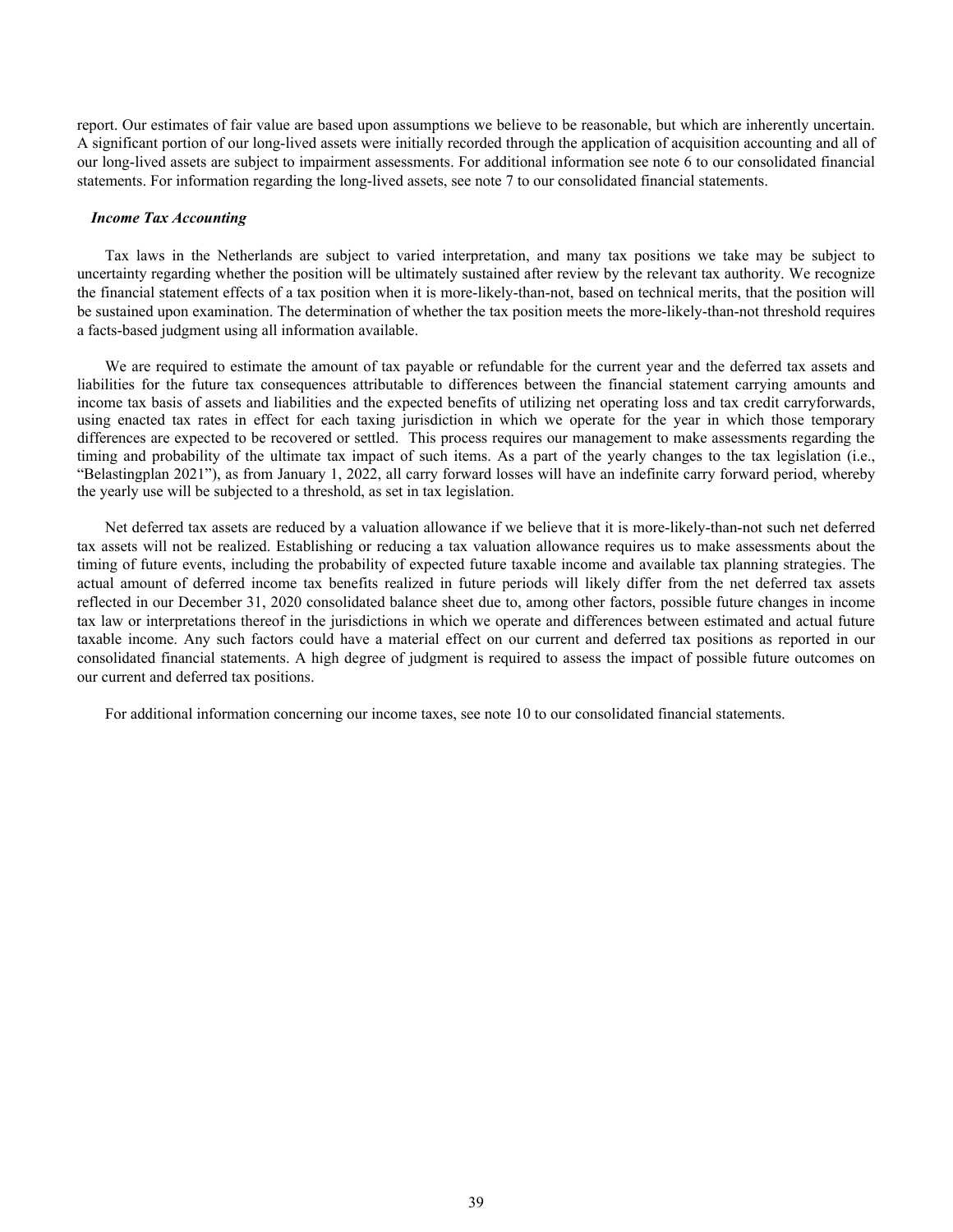### **INDEPENDENT AUDITOR'S REPORT**

The Management Board VodafoneZiggo Group B.V.

### **Report on the audit of the accompanying consolidated financial statements**

### *Our opinion*

We have audited the consolidated financial statements 2020 of VodafoneZiggo Group B.V., based in Utrecht, the Netherlands.

In our opinion the accompanying consolidated financial statements give a true and fair view of the financial position of VodafoneZiggo Group B.V. as at December 31, 2020, and the result of its operations and its cash flows for the year ended December 31, 2020 in accordance with U.S. generally accepted accounting principles.

The consolidated financial statements comprise:

- 1. the consolidated balance sheet as at December 31, 2020;
- 2. the consolidated statement of operations, owner's equity and cash flows for the year ended December 31, 2020; and
- 3. the related notes to the consolidated financial statements.

### *Basis for our opinion*

We conducted our audit in accordance with Dutch law, including the Dutch Standards on Auditing. Our responsibilities under those standards are further described in the 'Our responsibilities for the audit of the consolidated financial statements' section of our report.

We are independent of VodafoneZiggo Group B.V. in accordance with the 'Verordening inzake de onafhankelijkheid van accountants bij assurance-opdrachten' (ViO, Code of Ethics for Professional Accountants, a regulation with respect to independence) and other relevant independence regulations in the Netherlands. Furthermore, we have complied with the 'Verordening gedrags- en beroepsregels accountants' (VGBA, Dutch Code of Ethics).

We believe the audit evidence we have obtained is sufficient and appropriate to provide a basis for our opinion.

### **Report on the other information included in the annual report**

In addition to the consolidated financial statements and our auditor's report thereon, the annual report contains other information that consists of:

- Forward-looking Statements;
- Business; and
- Management's Discussion and Analysis of Financial Condition and Results of Operations.

Based on the following procedures performed, we conclude that the other information is consistent with the consolidated financial statements and does not contain material misstatements.

We have read the other information. Based on our knowledge and understanding obtained through our audit of the consolidated financial statements or otherwise, we have considered whether the other information contains material misstatements.

 By performing these procedures, we comply with the requirements of the Dutch Standard 720. The scope of the procedures performed is less than the scope of those performed in our audit of the consolidated financial statements.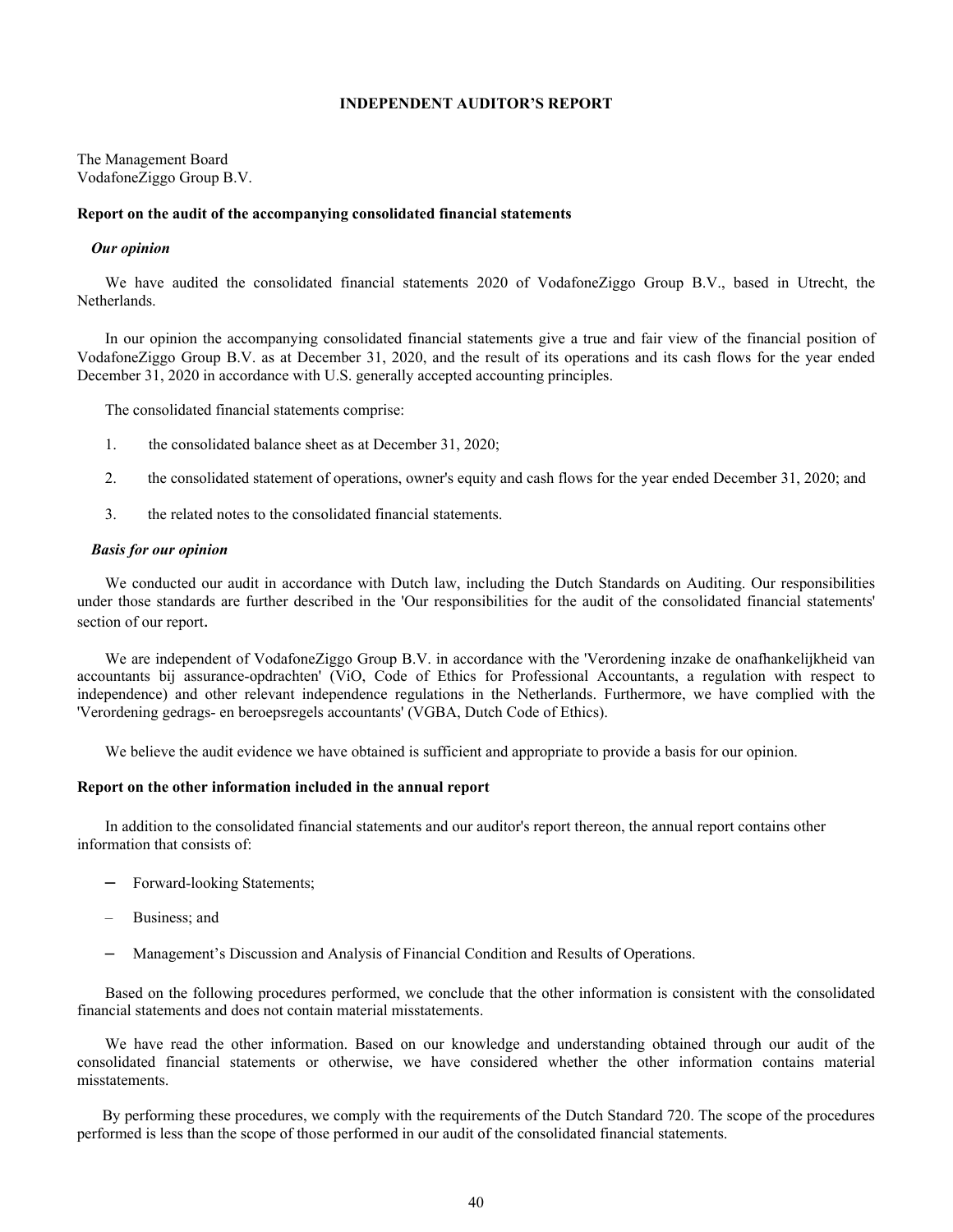The Management Board is responsible for the preparation of the other information.

### **Description of the responsibilities for the consolidated financial statements**

#### *Responsibilities of the Management Board for the consolidated financial statements*

The Management Board is responsible for the preparation and fair presentation of the consolidated financial statements in accordance with U.S. generally accepted accounting principles. Furthermore, the Management Board is responsible for such internal control as the Management Board determines is necessary to enable the preparation of the consolidated financial statements that are free from material misstatement, whether due to errors or fraud.

As part of the preparation of the consolidated financial statements, the Management Board is responsible for assessing the Company's ability to continue as a going concern. Based on the financial reporting framework mentioned, the Management Board should prepare the consolidated financial statements using the going concern basis of accounting unless the Management Board either intends to liquidate the Company or to cease operations, or has no realistic alternative but to do so. The Management Board should disclose events and circumstances that may cast significant doubt on the Company's ability to continue as a going concern in the consolidated financial statements.

### *Our responsibilities for the audit of the consolidated financial statements*

Our objective is to plan and perform the audit engagement in a manner that allows us to obtain sufficient and appropriate audit evidence for our opinion.

Our audit has been performed with a high, but not absolute, level of assurance, which means we may not have detected all material errors and fraud during our audit.

Misstatements can arise from fraud or errors and are considered material if, individually or in the aggregate, they could reasonably be expected to influence the economic decisions of users taken on the basis of the consolidated financial statements. The materiality affects the nature, timing and extent of our audit procedures and the evaluation of the effect of identified misstatements on our opinion.

We have exercised professional judgement and have maintained professional scepticism throughout the audit, in accordance with Dutch Standards on Auditing, ethical requirements and independence requirements. Our audit included among others:

- identifying and assessing the risks of material misstatement of the consolidated financial statements, whether due to errors or fraud, designing and performing audit procedures responsive to those risks, and obtaining audit evidence that is sufficient and appropriate to provide a basis for our opinion. The risk of not detecting a material misstatement resulting from fraud is higher than for one resulting from errors, as fraud may involve collusion, forgery, intentional omissions, misrepresentations, or the override of internal control;
- obtaining an understanding of internal control relevant to the audit in order to design audit procedures that are appropriate in the circumstances, but not for the purpose of expressing an opinion on the effectiveness of the Company's internal control;
- evaluating the appropriateness of accounting policies used and the reasonableness of accounting estimates and related disclosures made by the Management Board;
- concluding on the appropriateness of management's use of the going concern basis of accounting and based on the audit evidence obtained, whether a material uncertainty exists related to events or conditions that may cast significant doubt on the Company's ability to continue as a going concern. If we conclude that a material uncertainty exists, we are required to draw attention in our auditor's report to the related disclosures in the consolidated financial statements or, if such disclosures are inadequate, to modify our opinion. Our conclusions are based on the audit evidence obtained up to the date of our auditor's report. However, future events or conditions may cause the company ceasing to continue as a going concern;
- evaluating the overall presentation, structure and content of the consolidated financial statements, including the disclosures; and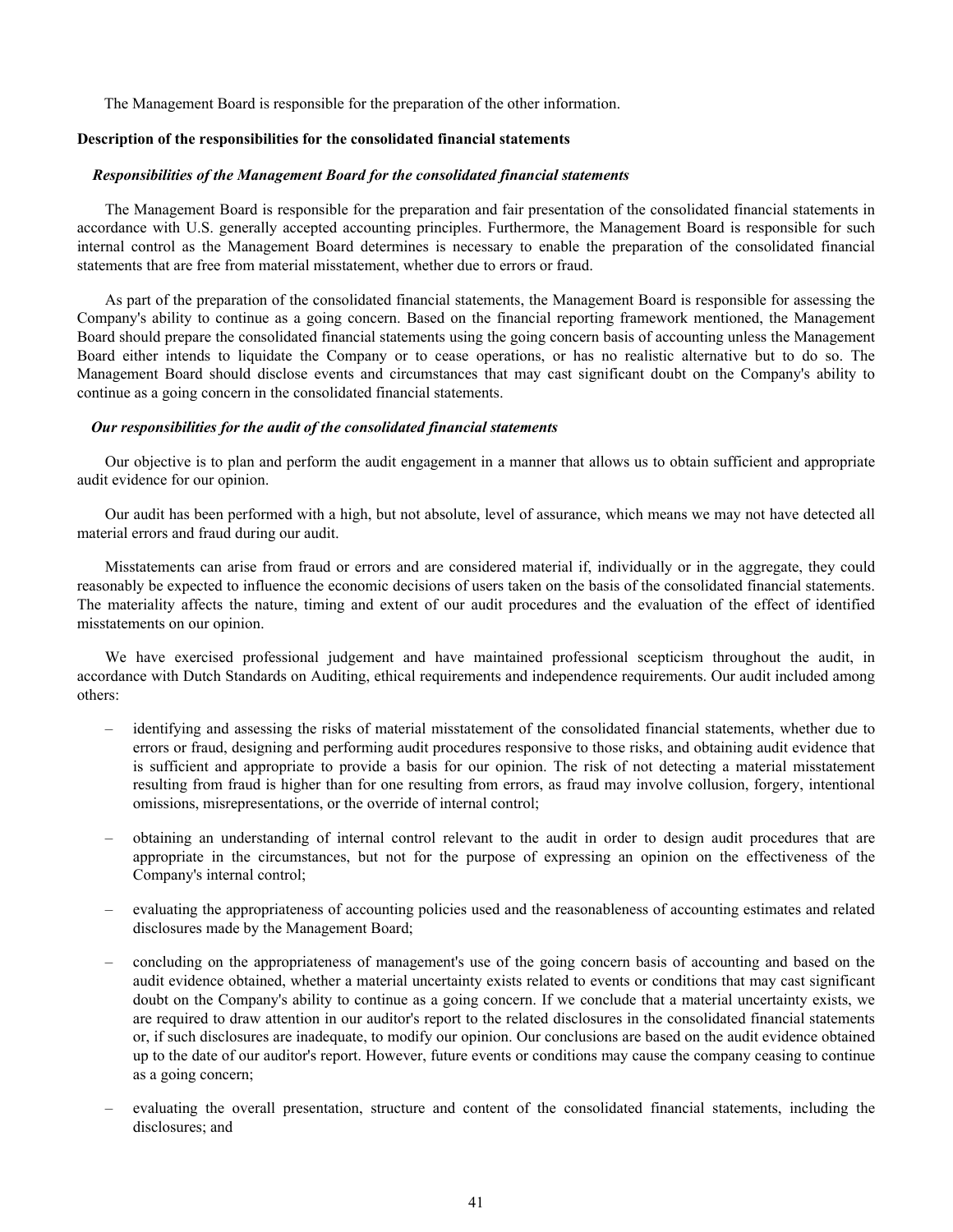– evaluating whether the consolidated financial statements represent the underlying transactions and events in a manner that achieves fair presentation.

Because we are ultimately responsible for the opinion, we are also responsible for directing, supervising and performing the group audit. In this respect we have determined the nature and extent of the audit procedures to be carried out for group entities. Decisive were the size and/or the risk profile of the group entities. On this basis, we selected group entities for which an audit or review had to be carried out on the complete set of financial information or specific items.

We communicate with those charged with governance regarding, among other matters, the planned scope and timing of the audit and significant audit findings, including any significant findings in internal control that we identify during our audit.

Amstelveen, March 16, 2021 KPMG Accountants N.V. C.A. Bakker RA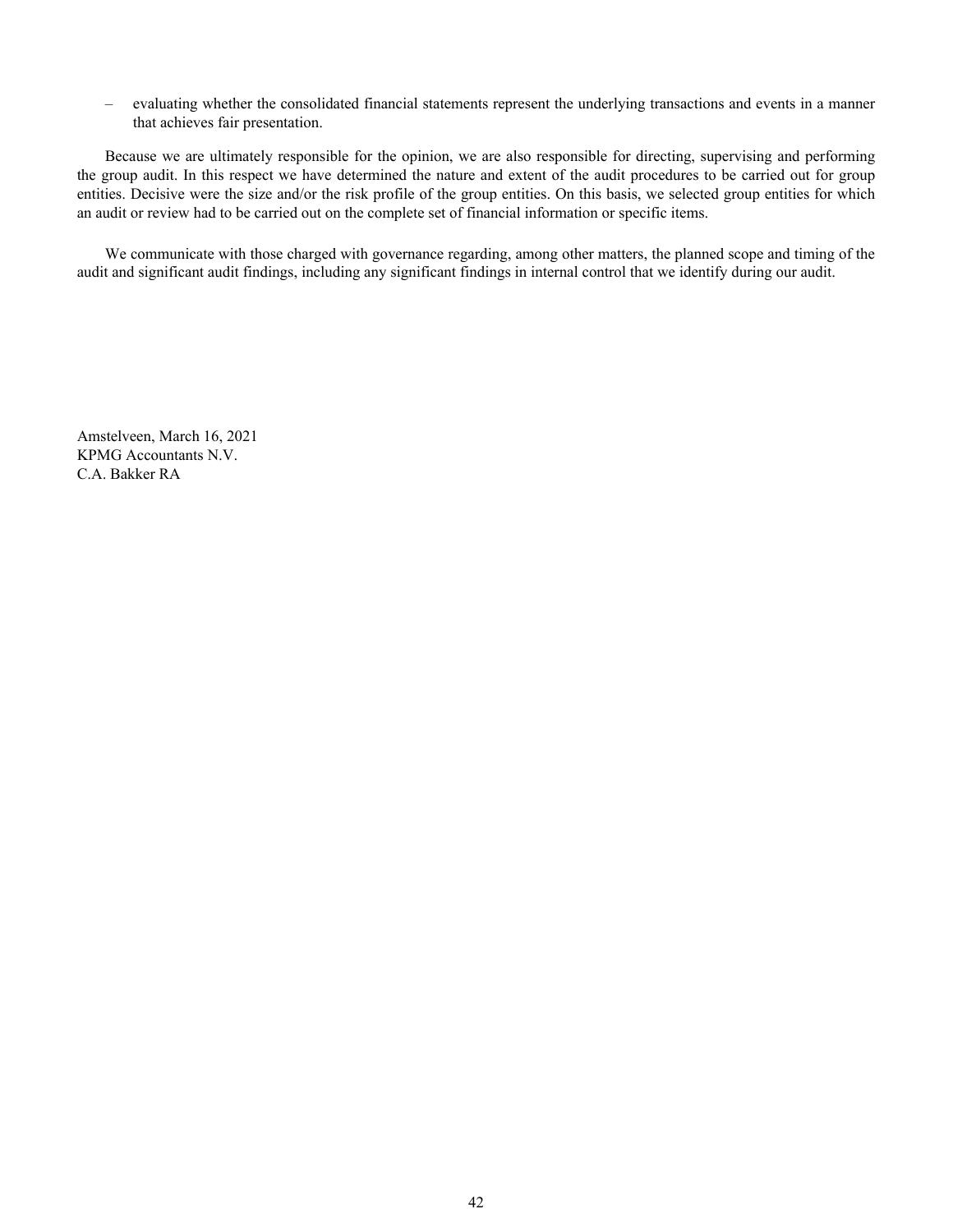# VODAFONEZIGGO GROUP B.V. **CONSOLIDATED BALANCE SHEETS**

|                 | December 31, |             |          |  |
|-----------------|--------------|-------------|----------|--|
|                 | 2020         |             | 2019     |  |
|                 | in millions  |             |          |  |
| <b>ASSETS</b>   |              |             |          |  |
| Current assets: |              |             |          |  |
|                 | 300.9        | $-\epsilon$ | 2043     |  |
|                 | 167.2        |             | 192.4    |  |
|                 | 33.6         |             | 29.3     |  |
|                 | 41.2         |             | 15.6     |  |
|                 | 51.1         |             | 78.1     |  |
|                 | 1540         |             | 166.1    |  |
|                 | 124.9        |             | 132.1    |  |
|                 | 872.9        |             | 817.9    |  |
|                 | 4,877.3      |             | 5,090.5  |  |
|                 | 7,375.5      |             | 7,375.5  |  |
|                 | 5,586.4      |             | 5,946.9  |  |
|                 | 60.0         |             | 54.7     |  |
|                 | 556.2        |             | 686.5    |  |
|                 | 19,328.3     | €           | 19,972.0 |  |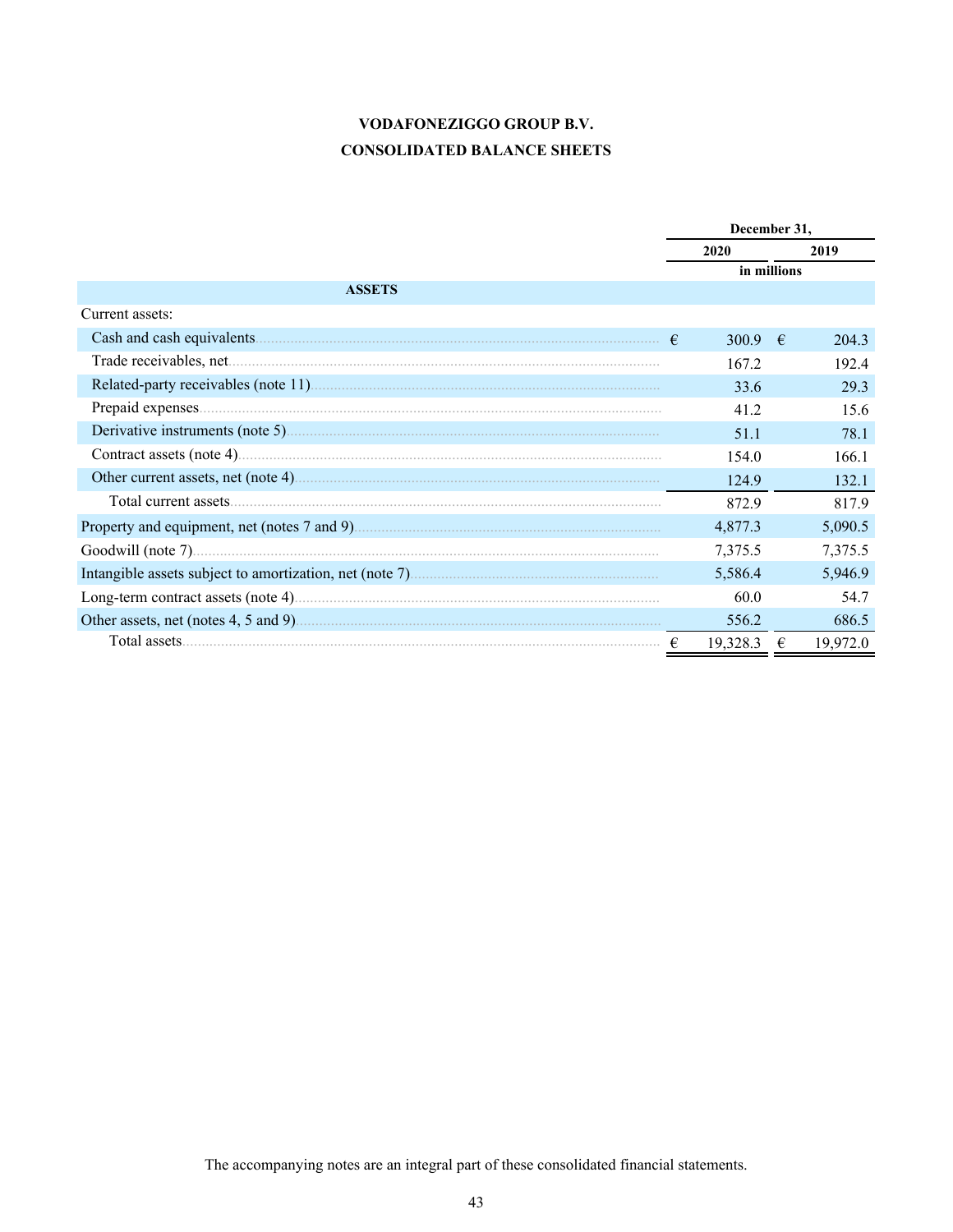# **CONSOLIDATED BALANCE SHEETS — (Continued)**

|                                                                                    |              | December 31, |
|------------------------------------------------------------------------------------|--------------|--------------|
|                                                                                    | 2020         | 2019         |
|                                                                                    |              | in millions  |
| <b>LIABILITIES AND OWNER'S EQUITY</b>                                              |              |              |
| Current liabilities:                                                               |              |              |
|                                                                                    | 312.5 $\in$  | 328.1        |
|                                                                                    | 389.8        | 398.5        |
|                                                                                    | 208.0        | 208.1        |
|                                                                                    | 140.9        | 131.2        |
|                                                                                    | 82.6         | 73.4         |
|                                                                                    | 136.8        | 138.5        |
| Current portion of third-party debt and finance lease obligations (notes 8 and 9): | 1,156.8      | 1,154.1      |
|                                                                                    | 2,427.4      | 2,431.9      |
| Long-term debt and finance lease obligations (notes 8 and 9):                      |              |              |
|                                                                                    | 9,508.5      | 9,929.5      |
|                                                                                    | 1,607.9      | 1,400.0      |
|                                                                                    | 1,173.9      | 1,032.3      |
|                                                                                    | 1,165.3      | 921.5        |
|                                                                                    | 15,883.0     | 15,715.2     |
|                                                                                    |              |              |
| Commitments and contingencies (notes 5, 11 and 12)                                 |              |              |
|                                                                                    |              |              |
|                                                                                    | 3,445.3      | 4,256.8      |
|                                                                                    | $19,328.3$ € | 19,972.0     |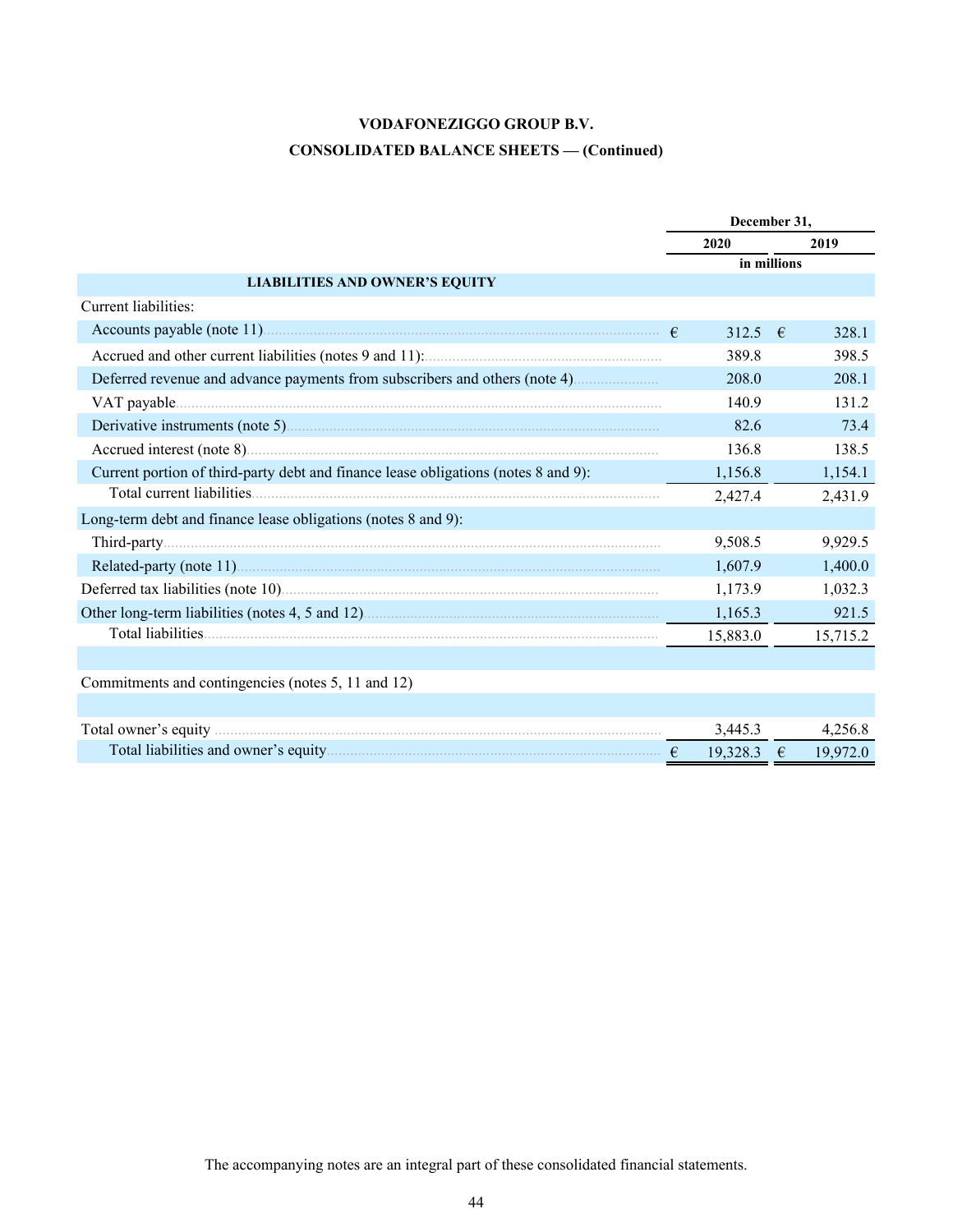# **VODAFONEZIGGO GROUP B.V. CONSOLIDATED STATEMENTS OF OPERATIONS**

|                                                                                                                                                                                                                                     | Year ended December 31, |               |  |               |  |         |  |
|-------------------------------------------------------------------------------------------------------------------------------------------------------------------------------------------------------------------------------------|-------------------------|---------------|--|---------------|--|---------|--|
|                                                                                                                                                                                                                                     |                         | 2020          |  | 2019          |  | 2018    |  |
|                                                                                                                                                                                                                                     |                         |               |  | in millions   |  |         |  |
|                                                                                                                                                                                                                                     | $\epsilon$              | 4,000.2 $\in$ |  | 3,922.9 $\in$ |  | 3,879.0 |  |
| Operating costs and expenses (exclusive of depreciation and amortization,<br>shown separately below):                                                                                                                               |                         |               |  |               |  |         |  |
| Programming and other direct costs of services (note 11).                                                                                                                                                                           |                         | 832.9         |  | 854.6         |  | 858.4   |  |
|                                                                                                                                                                                                                                     |                         | 471.3         |  | 470.5         |  | 478.7   |  |
|                                                                                                                                                                                                                                     |                         | 594.6         |  | 601.1         |  | 615.9   |  |
|                                                                                                                                                                                                                                     |                         | 224.8         |  | 222.6         |  | 227.7   |  |
|                                                                                                                                                                                                                                     |                         | 1,639.7       |  | 1,627.5       |  | 1,552.0 |  |
| Impairment, restructuring and other operating items, net (note 12)                                                                                                                                                                  |                         | (11.7)        |  | 40.2          |  | 35.7    |  |
|                                                                                                                                                                                                                                     |                         | 3,751.6       |  | 3,816.5       |  | 3,768.4 |  |
| Operating income <i>manual communication</i> of the contract of the contract of the contract of the contract of the contract of the contract of the contract of the contract of the contract of the contract of the contract of the |                         | 248.6         |  | 106.4         |  | 110.6   |  |
| Non-operating income (expense):                                                                                                                                                                                                     |                         |               |  |               |  |         |  |
| Interest expense:                                                                                                                                                                                                                   |                         |               |  |               |  |         |  |
|                                                                                                                                                                                                                                     |                         | (440.5)       |  | (488.3)       |  | (473.1) |  |
|                                                                                                                                                                                                                                     |                         | (84.0)        |  | (89.9)        |  | (101.0) |  |
| Realized and unrealized gains (losses) on derivative instruments, net                                                                                                                                                               |                         | (387.8)       |  | 70.1          |  | 295.8   |  |
|                                                                                                                                                                                                                                     |                         | 453.8         |  | (90.0)        |  | (232.5) |  |
| Gains (losses) on debt modification and extinguishment, net (note 8)                                                                                                                                                                |                         | (41.9)        |  | 32.2          |  |         |  |
|                                                                                                                                                                                                                                     |                         | 0.2           |  | 1.8           |  | 4.3     |  |
|                                                                                                                                                                                                                                     |                         | (500.2)       |  | (564.1)       |  | (506.5) |  |
|                                                                                                                                                                                                                                     |                         | (251.6)       |  | (457.7)       |  | (395.9) |  |
|                                                                                                                                                                                                                                     |                         | (141.5)       |  | 38.0          |  | 318.4   |  |
|                                                                                                                                                                                                                                     | €                       | $(393.1) \in$ |  | $(419.7)$ €   |  | (77.5)  |  |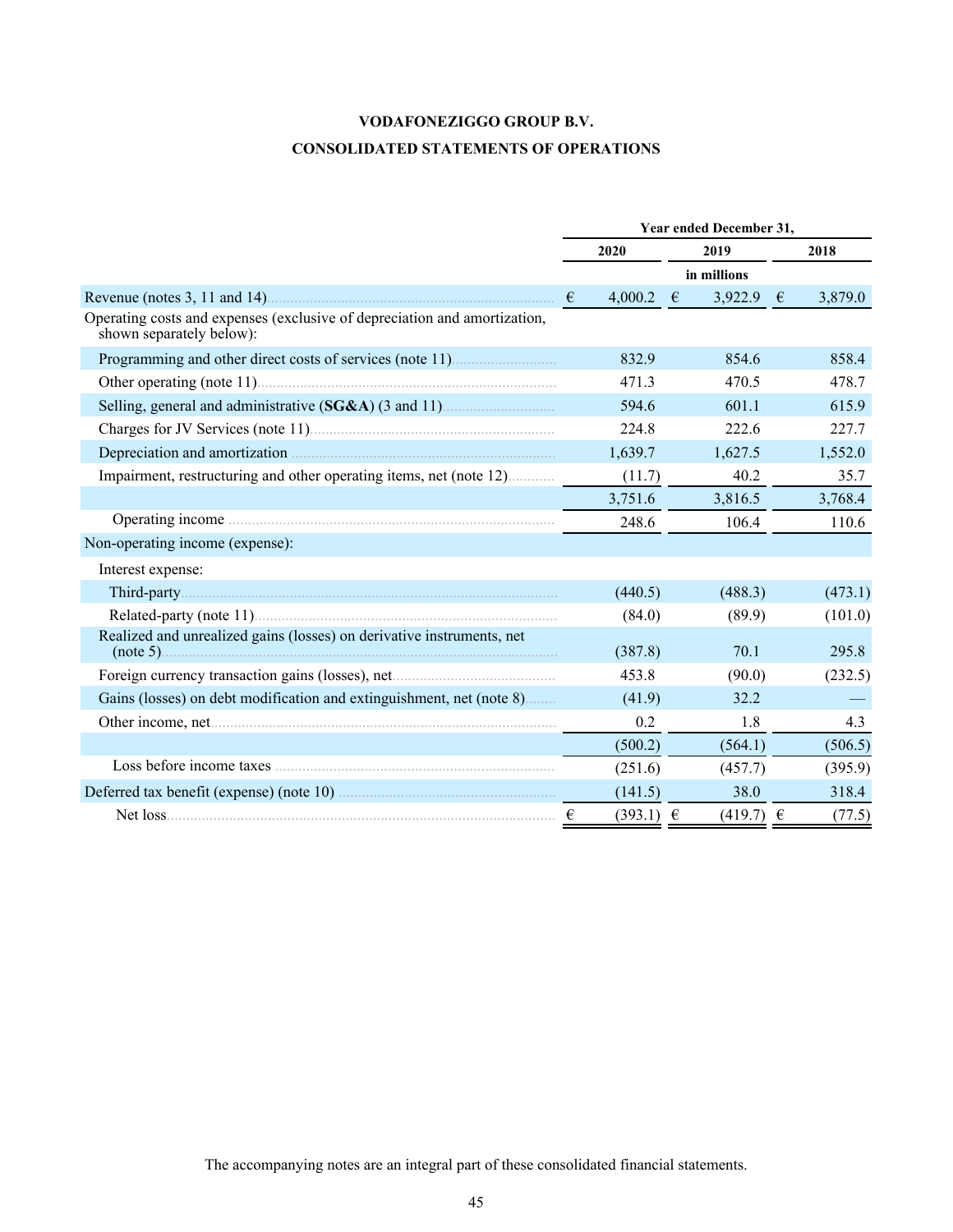# **CONSOLIDATED STATEMENT OF OWNER'S EQUITY**

|           |   | Total owner's<br>equity |
|-----------|---|-------------------------|
|           |   | in millions             |
|           | € | 5,443.6                 |
| Net loss. |   | (77.5)                  |
|           |   | (400.0)                 |
|           |   | 2.8                     |
| Other     |   | 1.2                     |
|           |   | 4,970.1                 |
|           |   | 0.2                     |
|           |   | 4,970.3                 |
| Net loss. |   | (419.7)                 |
|           |   | (295.0)                 |
|           |   | 1.4                     |
|           |   | (0.2)                   |
|           |   | 4,256.8                 |
|           |   | (0.8)                   |
|           |   | 4,256.0                 |
|           |   | (393.1)                 |
|           |   | (417.0)                 |
|           |   | 0.3                     |
|           |   | (0.9)                   |
|           | € | 3,445.3                 |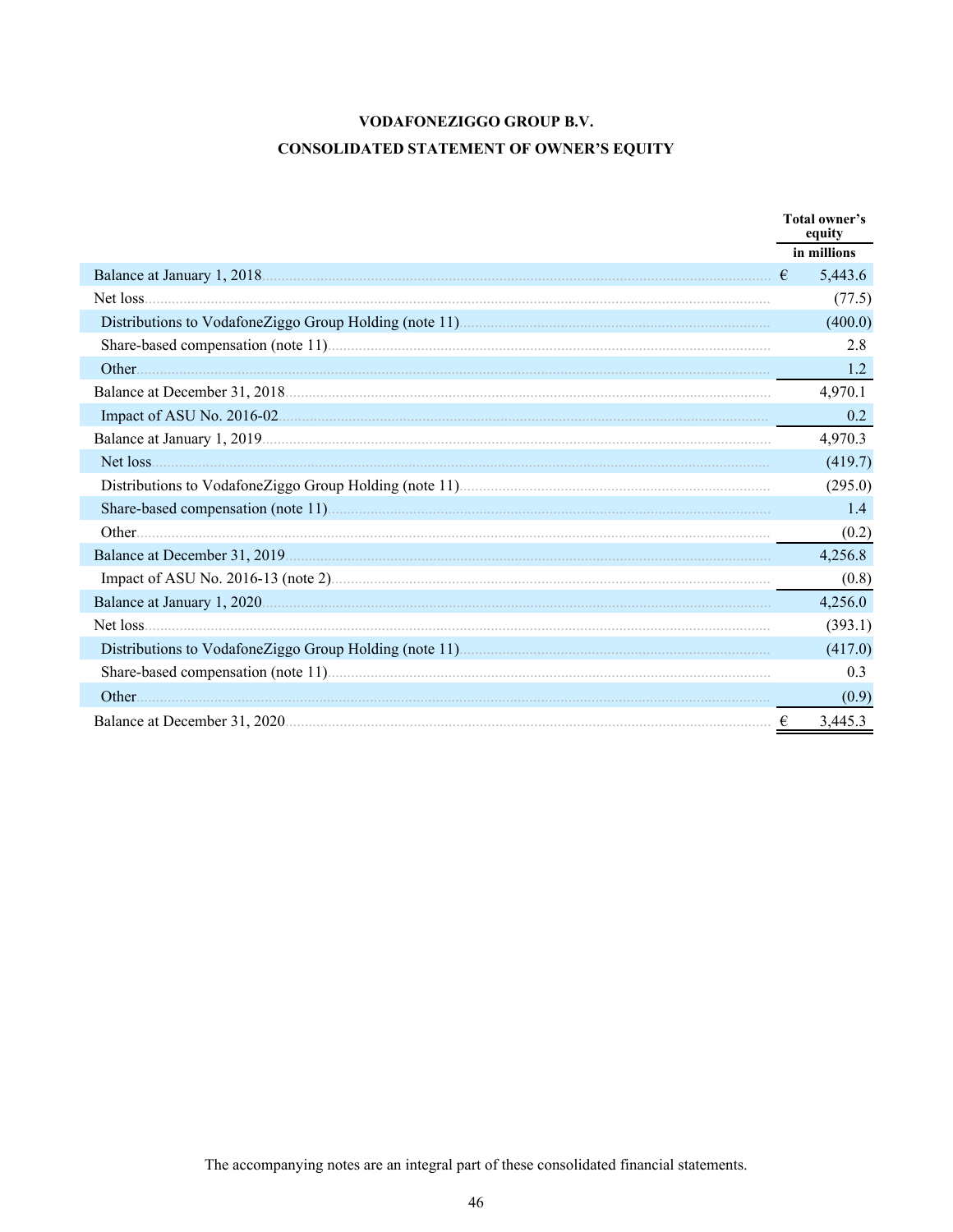# **CONSOLIDATED STATEMENTS OF CASH FLOWS**

|                                                                                         | Year ended December 31, |               |         |  |  |  |
|-----------------------------------------------------------------------------------------|-------------------------|---------------|---------|--|--|--|
|                                                                                         | 2020                    | 2019          | 2018    |  |  |  |
|                                                                                         |                         | in millions   |         |  |  |  |
| Cash flows from operating activities:                                                   |                         |               |         |  |  |  |
| Net loss.                                                                               | $(393.1) \in$<br>€      | $(419.7) \in$ | (77.5)  |  |  |  |
| Adjustments to reconcile net loss to net cash provided by operating activities:         |                         |               |         |  |  |  |
|                                                                                         | 0.3                     | 1.4           | 2.8     |  |  |  |
|                                                                                         | 1,639.7                 | 1,627.5       | 1,552.0 |  |  |  |
|                                                                                         | (11.7)                  | 40.2          | 35.7    |  |  |  |
| Amortization of debt premiums, deferred financing costs and other non-cash<br>interest. | 8.9                     | (4.3)         | (11.5)  |  |  |  |
| Realized and unrealized losses (gains) on derivative instruments, net                   | 387.8                   | (70.1)        | (295.8) |  |  |  |
|                                                                                         | (453.8)                 | 90.0          | 232.5   |  |  |  |
| Losses (gains) on debt modification and extinguishment of debt, net                     | 41.9                    | (32.2)        |         |  |  |  |
|                                                                                         | 141.5                   | (38.0)        | (318.4) |  |  |  |
|                                                                                         | 14.2                    | 116.4         | 23.4    |  |  |  |
|                                                                                         | 1,375.7                 | 1,311.2       | 1,143.2 |  |  |  |
|                                                                                         |                         |               |         |  |  |  |
| Cash flows from investing activities:                                                   |                         |               |         |  |  |  |
|                                                                                         | (288.5)                 | (320.9)       | (213.5) |  |  |  |
|                                                                                         | (207.9)                 |               |         |  |  |  |
|                                                                                         | 2.8                     | 3.5           | 11.5    |  |  |  |
|                                                                                         | $(493.6) \in$           | $(317.4) \in$ | (202.0) |  |  |  |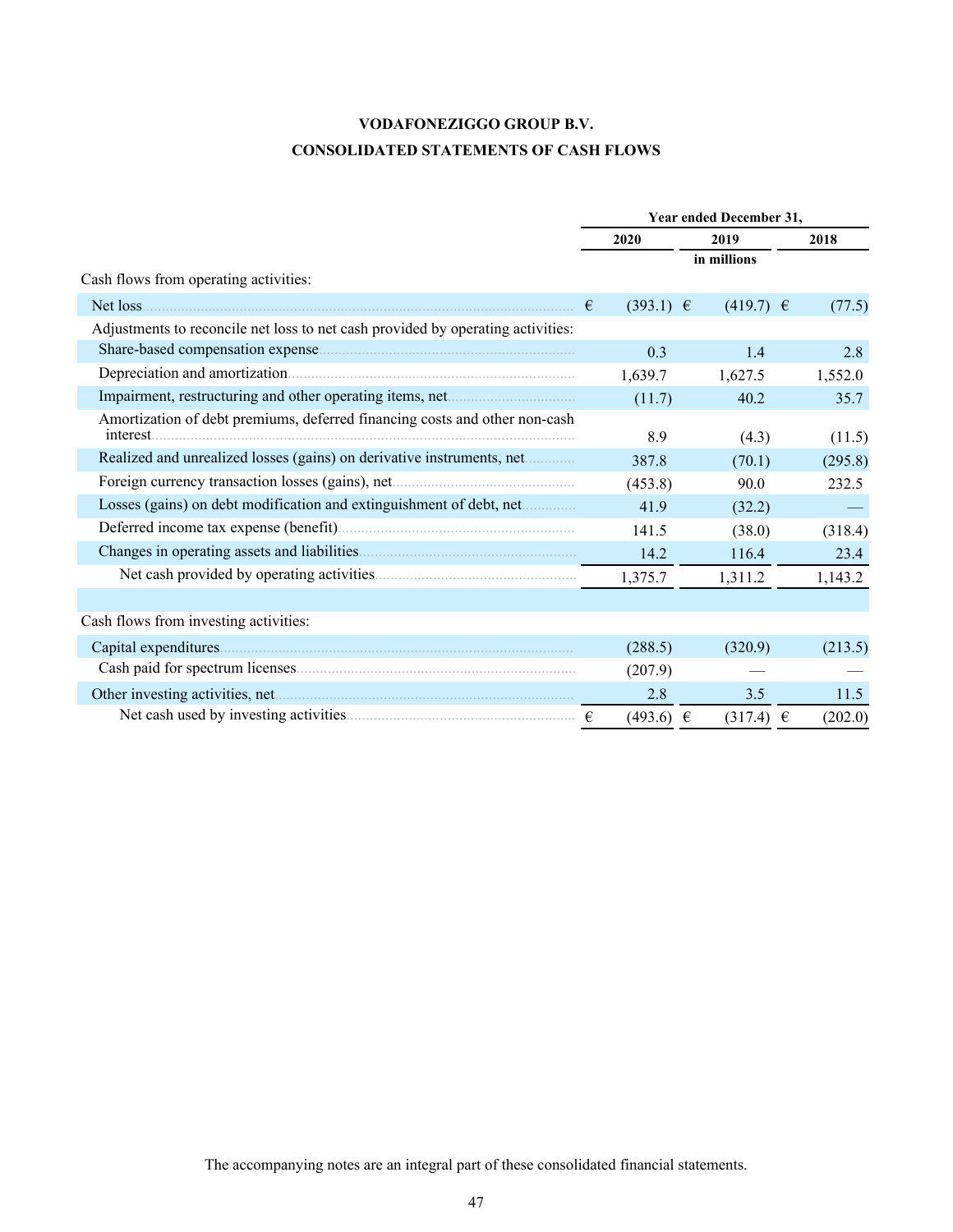# **CONSOLIDATED STATEMENTS OF CASH FLOWS — (Continued)**

|                                                                                      | Year ended December 31, |                 |            |                 |            |         |  |
|--------------------------------------------------------------------------------------|-------------------------|-----------------|------------|-----------------|------------|---------|--|
|                                                                                      |                         | 2020            |            | 2019            |            | 2018    |  |
|                                                                                      |                         |                 |            | in millions     |            |         |  |
| Cash flows from financing activities:                                                |                         |                 |            |                 |            |         |  |
| Repayment of third-party debt and finance lease obligations $\epsilon$               |                         | $(3,952.6) \in$ |            | $(2,105.6) \in$ |            | (962.9) |  |
|                                                                                      |                         | 3,436.7         |            | 1,642.3         |            | 587.1   |  |
|                                                                                      |                         | (417.0)         |            | (295.0)         |            | (400.0) |  |
|                                                                                      |                         | 207.9           |            | (200.2)         |            | (200.8) |  |
|                                                                                      |                         | (64.0)          |            | (68.3)          |            |         |  |
|                                                                                      |                         | (0.5)           |            | (2.4)           |            | (0.3)   |  |
|                                                                                      |                         | (789.5)         |            | (1,029.2)       |            | (976.9) |  |
|                                                                                      |                         |                 |            |                 |            |         |  |
| Effect of exchange rate changes on cash and cash equivalents and restricted<br>cash. |                         | 2.4             |            | 0.9             |            | 0.4     |  |
|                                                                                      |                         |                 |            |                 |            |         |  |
| Net increase (decrease) in cash and cash equivalents and restricted cash             |                         | 95.0            |            | (34.5)          |            | (35.3)  |  |
|                                                                                      |                         |                 |            |                 |            |         |  |
| Cash and cash equivalents and restricted cash:                                       |                         |                 |            |                 |            |         |  |
|                                                                                      |                         | 207.1           |            | 241.6           |            | 276.9   |  |
|                                                                                      |                         | 302.1 $\in$     |            | 207.1           | $\epsilon$ | 241.6   |  |
|                                                                                      |                         |                 |            |                 |            |         |  |
|                                                                                      |                         | 426.2           | €          | 509.7           | $\epsilon$ | 484.3   |  |
|                                                                                      |                         | 84.0            | $\epsilon$ | 89.9            | $\epsilon$ | 101.0   |  |
|                                                                                      |                         |                 |            |                 |            |         |  |
| Details of end of period cash and cash equivalents and restricted cash:              |                         |                 |            |                 |            |         |  |
|                                                                                      |                         | 300.9           | €          | 204.3           | €          | 239.4   |  |
|                                                                                      |                         | 1.2             |            | 2.8             |            | 2.2     |  |
| Total cash and cash equivalents and restricted cash $\epsilon$                       |                         | 302.1           | €          | 207.1           | €          | 241.6   |  |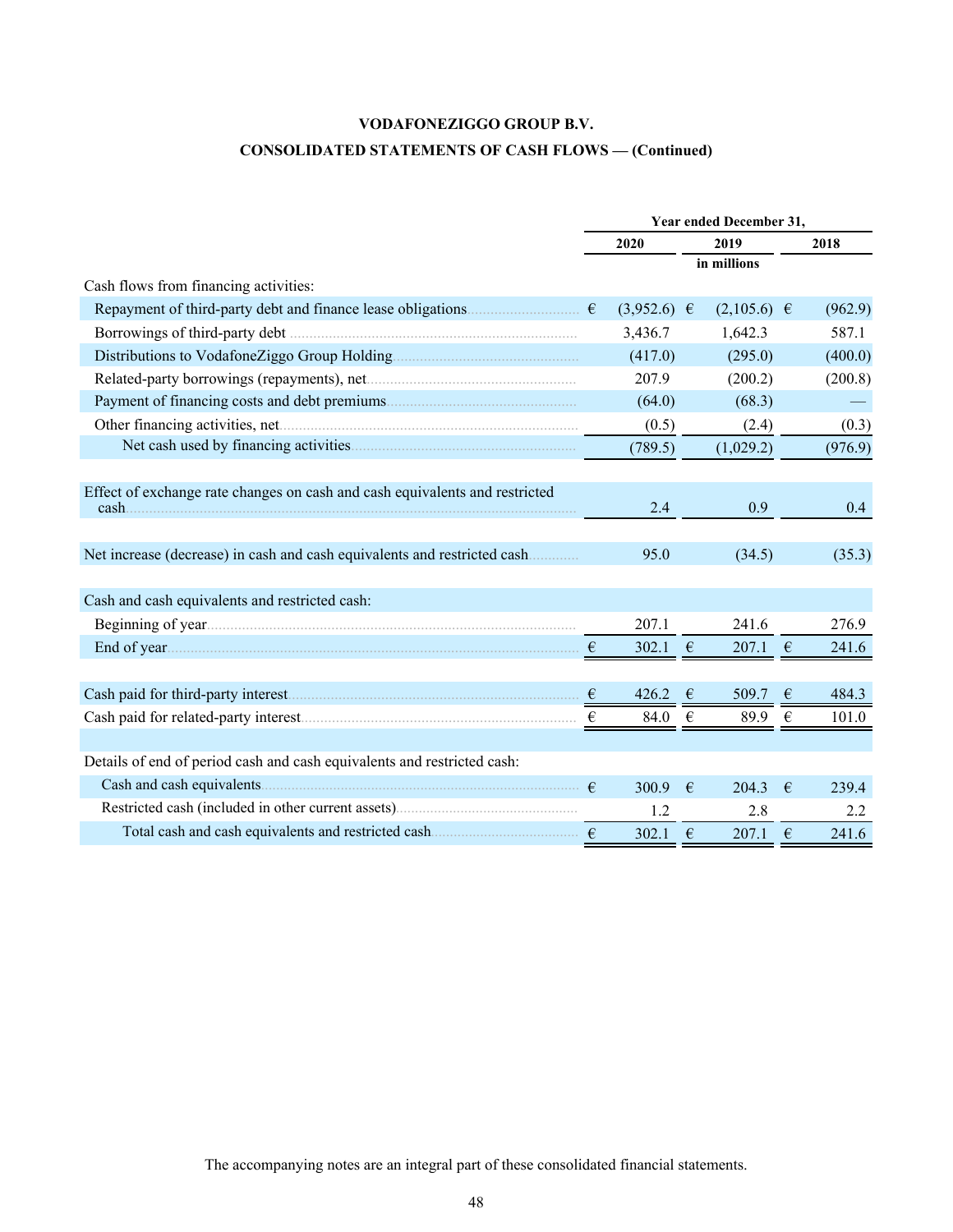### **(1) Basis of Presentation**

VodafoneZiggo Group B.V. (**VodafoneZiggo**) provides video, broadband internet, fixed-line telephony, and mobile services to residential and business-to-business **(B2B)** customers in the Netherlands. In these notes, the terms "we," "our," "our company", and "us" may refer, as the context requires, to VodafoneZiggo or collectively to VodafoneZiggo and its subsidiaries.

On February 15, 2016, Liberty Global Europe Holding B.V., a corporation organized under the laws of the Netherlands and a wholly-owned subsidiary of Liberty Global plc (**Liberty Global**), and Vodafone International Holdings B.V., a corporation organized under the laws of the Netherlands and a wholly-owned subsidiary of Vodafone Group Plc (**Vodafone**) agreed to form a 50:50 joint venture (the **VodafoneZiggo JV**), pursuant to a Contribution and Transfer Agreement. On December 31, 2016, the formation of the VodafoneZiggo JV was completed (the **JV Transaction**) pursuant to which (i) VodafoneZiggo Group Holding B.V. (**VodafoneZiggo Group Holding**) became 50% owned by each of Liberty Global and Vodafone (each a **Shareholder**), (ii)VodafoneZiggo and its subsidiaries were contributed into the VodafoneZiggo JV and became wholly-owned by VodafoneZiggo Group Holding, and (iii) Vodafone NL and its subsidiaries were contributed into the VodafoneZiggo JV and became wholly-owned by VodafoneZiggo.

Each Shareholder has the right to initiate an initial public offering (**IPO**) of the VodafoneZiggo JV with the opportunity for the other Shareholder to sell shares in the IPO on a pro rata basis. Subject to certain exceptions, the Shareholders Agreement prohibited transfers of interests in the VodafoneZiggo JV to third parties until December 31, 2020. As of January 1, 2021, each Shareholder has the right to initiate a sale of all of its interest in the VodafoneZiggo JV to a third party and, under certain circumstances, initiate a sale of the entire VodafoneZiggo JV, subject, in each case, to a right of first offer in favor of the other Shareholder.

Our functional currency is the euro (**€**). Unless otherwise indicated, convenience translations into euros are calculated as of December 31, 2020.

These consolidated financial statements reflect our consideration of the accounting and disclosure implications of subsequent events through March 16, 2021, the date of issuance.

### **(2) Accounting Changes and Recent Accounting Pronouncements**

#### *Accounting Changes*

#### *ASU 2018-15*

In August 2018, the Financial Accounting Standards Board (**FASB**) issued Accounting Standards Update (**ASU**) No. 2018-15, *Customer's Accounting for Implementation Costs Incurred in a Cloud Computing Arrangement that is a Service Contract* (**ASU 2018-15**), which requires entities to defer implementation costs incurred that are related to the application development stage in a cloud computing arrangement that is a service contract. ASU 2018-15 requires deferred implementation costs to be amortized over the term of the cloud computing arrangement and presented in the same expense line item as the cloud computing arrangement. All other implementation costs are generally expensed as incurred. We adopted ASU 2018-15 on January 1, 2020 on a prospective basis. As a result of the adoption of ASU 2018-15, (i) certain implementation costs that were previously expensed as incurred are now deferred as prepaid expenses and amortized over the term of the cloud computing arrangement and (ii) certain costs associated with developing interfaces between a cloud computing arrangement and internaluse software that were previously capitalized as property and equipment are now deferred as prepaid expenses and amortized over the term of the cloud computing arrangement. The adoption of ASU 2018-15 did not have a significant impact on our consolidated financial statements.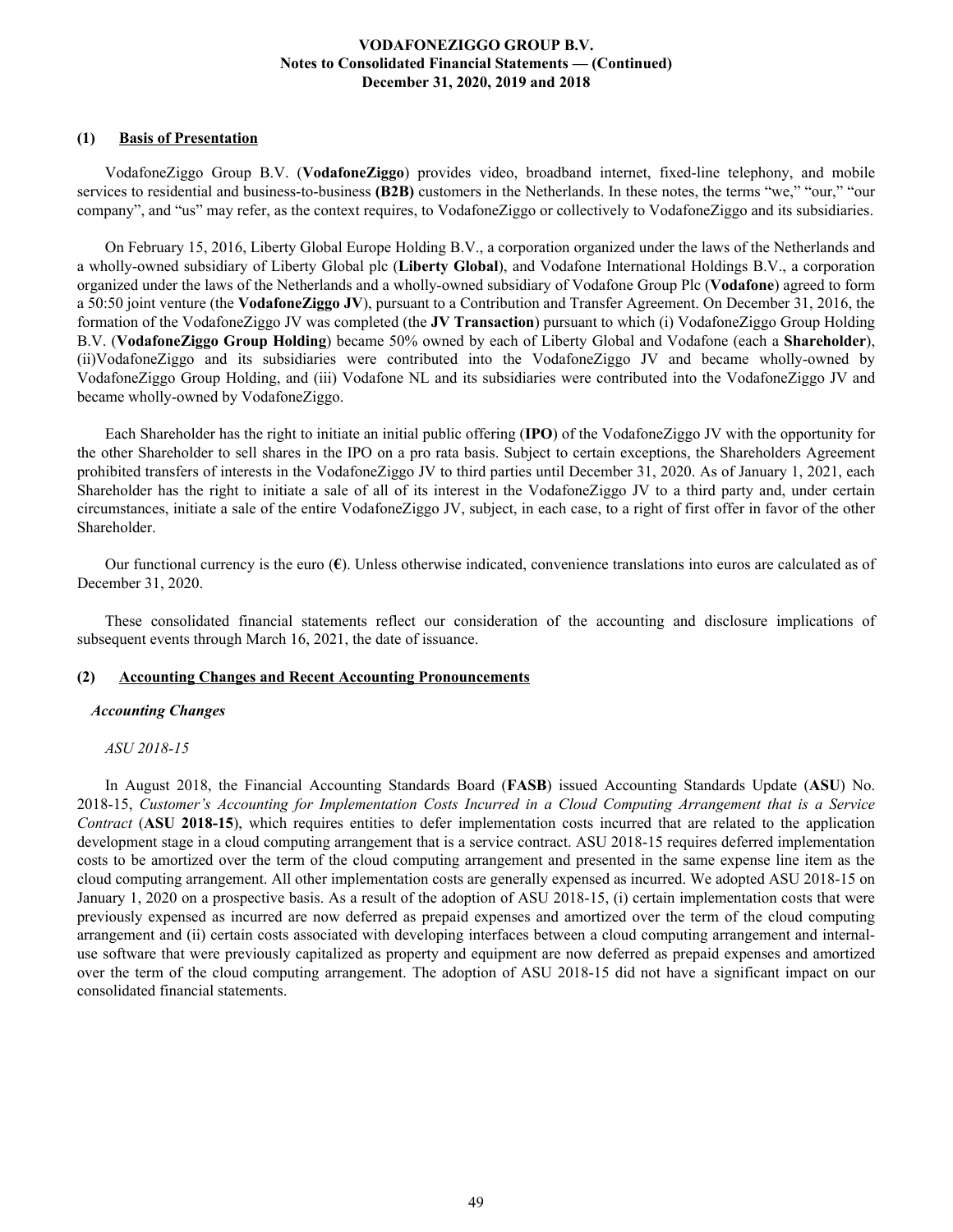#### *ASU 2016-13*

In June 2016, the FASB issued ASU 2016-13, *Measurement of Credit Losses on Financial Statements* (**ASU 2016-13**), which changes the recognition model for credit losses related to assets held at amortized cost. ASU 2016-13 eliminates the threshold that a loss must be considered probable to recognize a credit loss and instead requires an entity to reflect its current estimate of lifetime expected credit losses. We adopted ASU 2016-13 on January 1, 2020 on a modified retrospective basis by recording a cumulative effect adjustment of  $\epsilon$ 0.8 million to our owner's equity related to the net increase to our allowances for certain trade receivables and contract assets.

#### *Recent Accounting Pronouncements*

#### *ASU 2019-12*

In December 2019, the FASB issued ASU No. 2019-12, *Simplifying the Accounting for Income Taxes* (**ASU 2019-12**), which is intended to improve consistency and simplify several areas of existing guidance. ASU 2019-12 removes certain exceptions to the general principles related to the approach for intraperiod tax allocation, the methodology for calculating income taxes in an interim period and the recognition of deferred tax liabilities for outside basis differences. The new guidance also clarifies the accounting for transactions that result in a step-up in the tax basis of goodwill. ASU 2019-12 is effective for annual reporting periods beginning after December 15, 2020, including interim periods within those fiscal years, with early adoption permitted. We do not expect the adoption of ASU 2019-12 to have a significant impact on our consolidated financial statements.

### **(3) Summary of Significant Accounting Policies**

#### *Estimates*

The preparation of financial statements in conformity with GAAP requires management to make estimates and assumptions that affect the reported amounts of assets and liabilities at the date of the financial statements and the reported amounts of revenue and expenses during the reporting period. Estimates and assumptions are used in accounting for, among other things, the valuation of allowances for uncollectible accounts, certain components of revenue, programming and copyright expenses, deferred income taxes and related valuation allowances, loss contingencies, fair value measurements, impairment assessments, capitalization of internal costs associated with construction and installation activities and useful lives of long-lived assets. Actual results could differ from those estimates.

#### *Reclassifications*

Certain prior year amounts have been reclassified to conform to the current year presentation.

#### *Principles of Consolidation*

The accompanying consolidated financial statements include our accounts and the accounts of all voting interest entities where we exercise a controlling financial interest through the ownership of a direct or indirect controlling voting interest and variable interest entities for which our company is the primary beneficiary. All significant intercompany accounts and transactions have been eliminated in consolidation.

#### *Cash and Cash Equivalents and Restricted Cash*

Cash equivalents consist of money market funds and other investments that are readily convertible into cash and have maturities of three months or less at the time of acquisition. We record money market funds at the net asset value as there are no restrictions on our ability, contractual or otherwise, to redeem our investments at the stated net asset value.

Restricted cash consists of cash held in restricted accounts, including cash held as collateral for debt and other compensating balances. Restricted cash amounts that are required to be used to purchase long-term assets or repay long-term debt are classified as long-term assets. All other cash that is restricted to a specific use is classified as current or long-term based on the expected timing of the disbursement.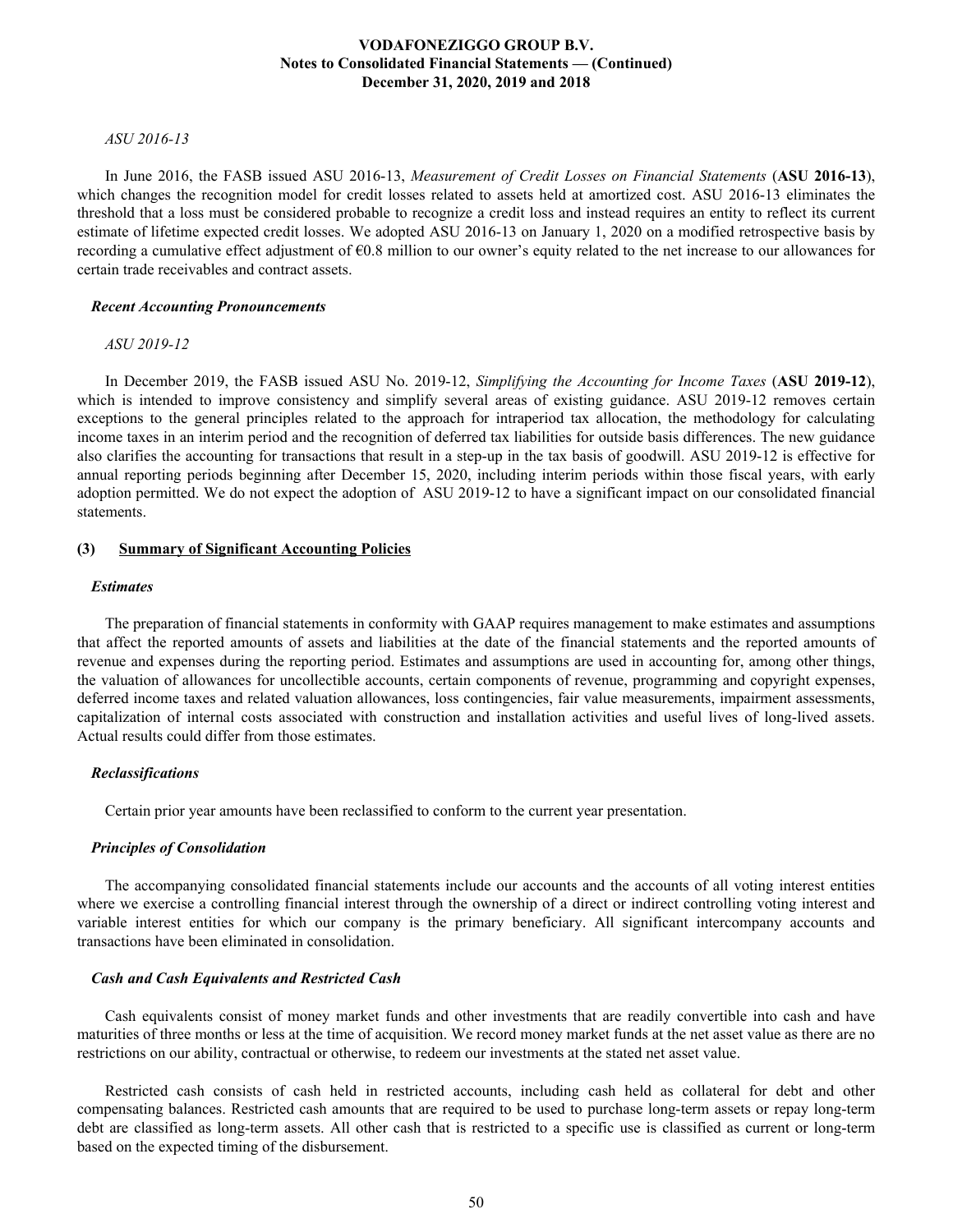Our significant non-cash investing and financing activities are disclosed in notes 5, 7, 8 and 9 to our consolidated financial statements.

#### *Cash Flow Statement*

For purposes of determining the classification of cash flows in our consolidated statements of cash flows, interest payments or receipts for related-party loans are included as cash flows from operating activities. Interest-bearing cash advances to related parties and repayments thereof are classified as investing activities. All other related-party borrowings, advances, and repayments are reflected as financing activities.

For purposes of our consolidated statements of cash flows, expenses financed by an intermediary are treated as hypothetical operating cash outflows and hypothetical financing cash inflows when the expenses are incurred. When we pay the financing to an intermediary, we record financing cash outflows in our consolidated statements of cash flows.

From time to time, we issue debt for which the proceeds are included in escrow. We reflect these transactions as non-cash financings in our consolidated financial statements.

#### *Trade Receivables*

Our trade receivables are reported net of an allowance for doubtful accounts. Such allowance aggregated €31.5 million and €29.1 million at December 31, 2020 and 2019, respectively. The allowance for doubtful accounts is based upon our current estimate of lifetime expected credit losses related to uncollectible accounts receivable. We use a number of factors in determining the allowance, including, among other things, collection trends, prevailing and anticipated economic conditions, and specific customer credit risk. The allowance is maintained until either payment is received or the likelihood of collection is considered to be remote.

Concentration of credit risk with respect to trade receivables is limited due to the large number of customers. We also manage this risk by disconnecting services to customers whose accounts are delinquent.

#### *Financial Instruments*

Due to the short maturities of cash and cash equivalents, restricted cash, trade and other receivables, related-party receivables, other current assets, accounts payable, accrued liabilities and other accrued and current liabilities, their respective carrying values approximate their respective fair values. For information concerning the fair values of certain of our derivatives and debt, see notes 5 and 8, respectively. For information regarding how we arrive at certain of our fair value measurements, see note 6.

#### *Derivative Instruments*

All derivative instruments are recorded on the balance sheet at fair value. As we generally do not apply hedge accounting to any of our derivative instruments, the changes in the fair value of our derivative instrument are recognized in earnings.

The net cash received or paid related to our derivative instruments is classified as an operating, investing or financing activity in our consolidated statements of cash flows based on the objective of the derivative instrument and the classification of the applicable underlying cash flows. For derivative contracts that are terminated prior to maturity, the cash paid or received upon termination that relates to future periods is classified as a financing activity in our consolidated statements of cash flows.

For information regarding our derivative instruments, see note 5.

#### *Property and Equipment*

Property and equipment are stated at cost less accumulated depreciation. We capitalize costs associated with the construction of new cable and mobile transmission and distribution facilities and the installation of new cable services. Capitalized construction and installation costs include materials, labor, and other directly attributable costs. Installation activities that are capitalized include (i) the initial connection (or drop) from our cable system to a customer location, (ii) the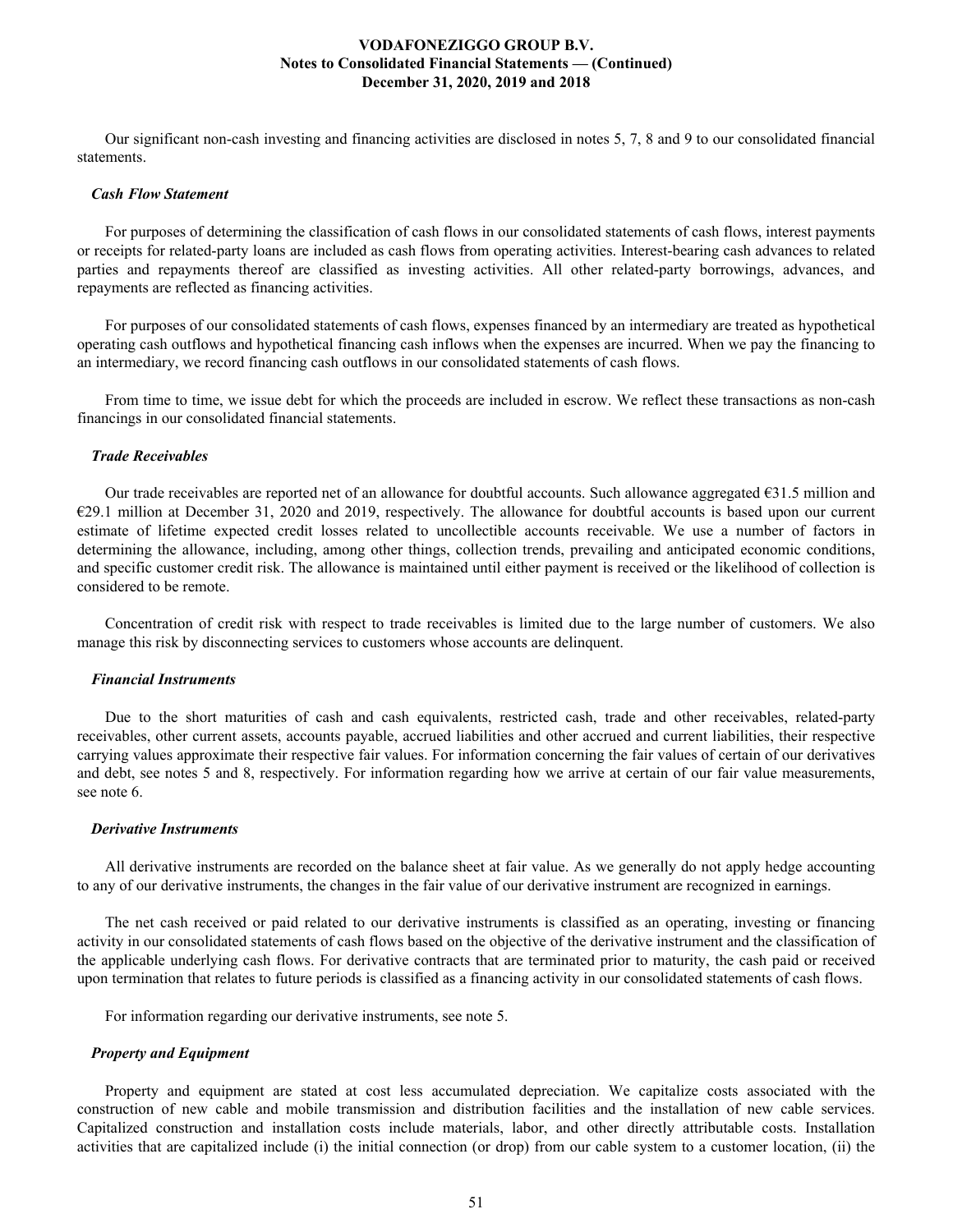replacement of a drop, and (iii) the installation of equipment for additional services, such as digital cable, telephone or broadband internet service. The costs of other customer-facing activities, such as reconnecting and disconnecting customer locations and repairing or maintaining drops, are expensed as incurred. Interest capitalized with respect to construction activities was not material during any of the periods presented.

Capitalized internal-use software is included as a component of property and equipment. We capitalize internal and external costs directly associated with the development of internal-use software. We also capitalize costs associated with the purchase of software licenses. Maintenance and training costs, as well as costs incurred during the preliminary stage of an internal-use software development project, are expensed as incurred.

Depreciation is computed using the straight-line method over the estimated useful life of the underlying asset. Equipment under capital leases is amortized on a straight-line basis over the shorter of the lease term or estimated useful life of the asset. Useful lives used to depreciate our property and equipment are assessed periodically and are adjusted when warranted. The useful lives of cable and mobile distribution systems that are undergoing a rebuild are adjusted such that property and equipment to be retired will be fully depreciated by the time the rebuild is completed. For additional information regarding the useful lives of our property and equipment, see note 7.

Additions, replacements, and improvements that extend the asset life are capitalized. Repairs and maintenance are charged to operations.

We recognize a liability for asset retirement obligations in the period in which it is incurred if sufficient information is available to make a reasonable estimate of fair values. Asset retirement obligations may arise from the loss of rights of way that we obtain from local municipalities or other relevant authorities. Under certain circumstances, the authorities could require us to remove our network equipment from an area if, for example, we were to discontinue using the equipment for an extended period of time or the authorities were to decide not to renew our access rights. However, because the rights of way are integral to our ability to deliver broadband communications services to our customers, we expect to conduct our business in a manner that will allow us to maintain these rights for the foreseeable future. In addition, we have no reason to believe that the authorities will not renew our rights of way and, historically, renewals have been granted. We also have obligations in lease agreements to restore the property to its original condition or remove our property at the end of the lease term. Sufficient information is not available to estimate the fair value of our asset retirement obligations in certain of our lease arrangements. This is the case for long-term lease arrangements in which the underlying leased property is integral to our operations, there is not an acceptable alternative to the leased property and we have the ability to indefinitely renew the lease. Accordingly, for most of our rights of way and certain lease agreements, the possibility is remote that we will incur significant removal costs in the foreseeable future and, as such, we do not have sufficient information to make a reasonable estimate of fair value for these asset retirement obligations.

As of December 31, 2020 and 2019, the recorded value of our asset retirement obligations was  $\epsilon$ 38.8 million and  $\epsilon$ 19.4 million, respectively.

### *Intangible Assets*

Our primary intangible assets relate to goodwill, customer relationships and mobile spectrum licenses. Our goodwill represents the equity of the VodafoneZiggo JV contributed businesses in excess of the fair value of our net identifiable assets and liabilities and the excess purchase price over the fair value of the identifiable net assets acquired in a business combination. Customer relationships are initially recorded at their fair values in connection with business combinations and subsequently at cost less accumulated amortization and impairments, if any. Upon closing the JV Transaction, our licenses were recorded at their fair value and subsequent to the closing of the JV Transaction, we record licenses at costs less accumulated amortization and impairments, if any.

Goodwill is not amortized, but instead is tested for impairment at least annually. Intangible assets with finite lives are amortized on a straight-line basis over their respective estimated useful lives to their estimated residual values and reviewed for impairment.

For additional information regarding the useful lives of our intangible assets, see note 7.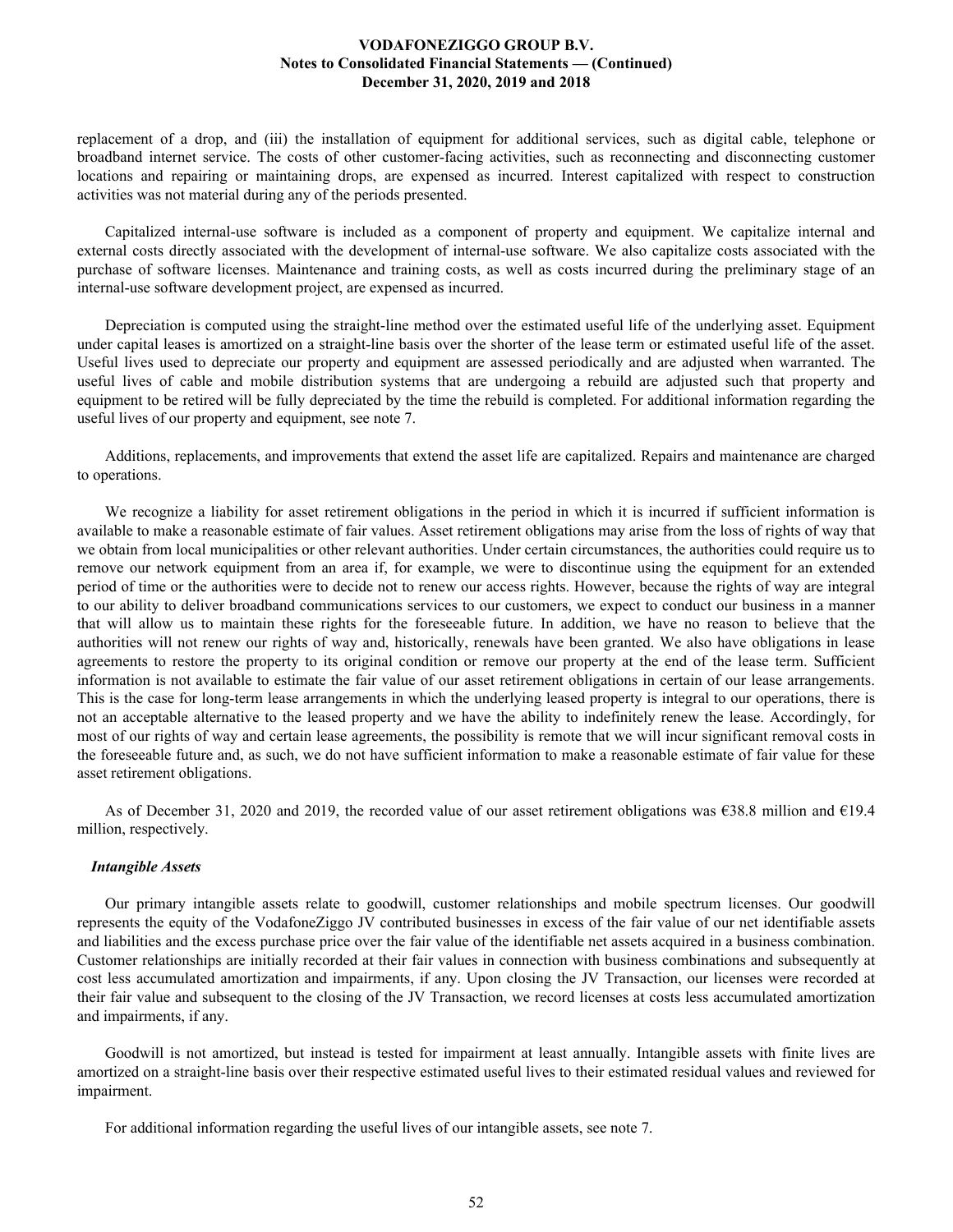#### *Impairment of Property and Equipment and Intangible Assets*

When circumstances warrant, we review the carrying amounts of our property and equipment and our intangible assets (other than goodwill) to determine whether such carrying amounts continue to be recoverable. Such changes in circumstance may include (i) an expectation of a sale or disposal of a long-lived asset or asset group, (ii) adverse changes in market or competitive conditions, (iii) an adverse change in legal factors or business climate in the market in which we operate, and (iv) operating or cash flow losses. For purposes of impairment testing, long-lived assets are grouped at the lowest level for which cash flows are largely independent of other assets and liabilities, generally at or below the reporting unit level (see below). If the carrying amount of the asset or asset group is greater than the expected undiscounted cash flows to be generated by such asset or asset group, an impairment adjustment is recognized. Such adjustment is measured by the amount that the carrying value of such asset or asset group exceeds its fair value. We generally measure fair value by considering (a) sale prices for similar assets, (b) discounted estimated future cash flows using an appropriate discount rate and/or (c) estimated replacement cost. Assets to be disposed of are recorded at the lower of their carrying amount or fair value less costs to sell.

We evaluate goodwill for impairment at least annually on October 1 and whenever facts and circumstances indicate that their carrying amounts may not be recoverable. For impairment evaluations with respect to goodwill, we first make a qualitative assessment to determine if the goodwill may be impaired. If it is more-likely-than-not that the reporting unit's fair value is less than its carrying value, we then compare the fair value of the reporting unit to its respective carrying amount. Any excess of the carrying amount over the fair value would be charged to operations as an impairment loss. A reporting unit is an operating segment or one level below an operating segment (referred to as a "component"). We have identified one reporting unit to which all goodwill is assigned.

#### *Leases*

For leases with a term greater than 12 months, we recognize on the lease commencement date (i) right-of-use (**ROU**) assets representing our right to use an underlying asset and (ii) lease liabilities representing our obligation to make lease payments over the lease term. Lease and non-lease components in a contract are generally accounted for separately.

We initially measure lease liabilities at the present value of the remaining lease payments over the lease term. Options to extend or terminate the lease are included only when it is reasonably certain that we will exercise that option. As our leases do not provide enough information to determine an implicit interest rate, we use a portfolio level incremental borrowing rate in our present value calculation. We initially measure ROU assets at the value of the lease liability, plus any initial direct costs and prepaid lease payments, less any lease incentives received.

With respect to our finance leases, (i) ROU assets are generally depreciated on a straight-line basis over the shorter of the lease term or the useful life of the asset and (ii) interest expense on the lease liability is recorded using the effective interest method. Operating lease expense is recognized on a straight-line basis over the lease term. For leases with a term of 12 months or less (short-term leases), we do not recognize ROU assets or lease liabilities. Short-term lease expense is recognized on a straight-line basis over the lease term.

#### *Income Taxes*

Income taxes are accounted for under the asset and liability method. We recognize deferred tax assets and liabilities for the future tax consequences attributable to differences between the financial statement carrying amounts and income tax basis of assets and liabilities, and the expected benefits of utilizing operating loss and tax credit carryforwards. We measure deferred tax assets and liabilities using enacted tax rates in effect for each taxing jurisdiction in which we operate for the year in which those temporary differences and carryforwards are expected to be recovered or settled. We recognize the financial statement effects of a tax position when it is more-likely-than-not, based on technical merits, that the position will be sustained upon examination. Recognized tax positions are measured as the largest amount of tax benefit that is greater than 50 percent likely of being realized upon settlement. Net deferred tax assets are then reduced by a valuation allowance to the amount we believe is morelikely-than-not to be realized. The effect on deferred tax assets and liabilities of a change in tax rates is recognized in earnings in the period that includes the enactment date. Interest and penalties related to income tax liabilities are included in income tax expense in our consolidated statements of operations.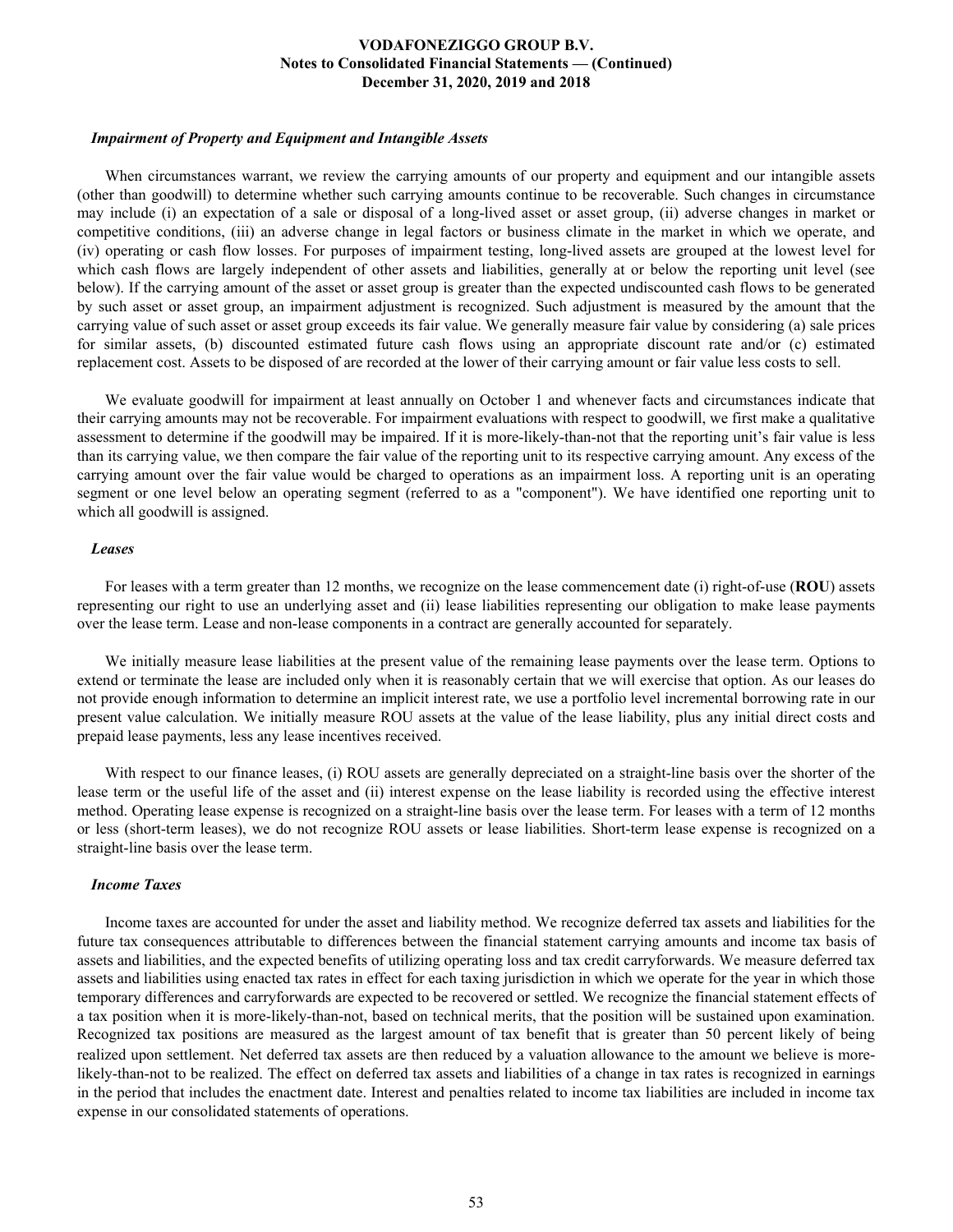Upon closing of the JV Transaction, VodafoneZiggo Group Holding together with VodafoneZiggo and its subsidiaries, formed a new fiscal unity (the **VodafoneZiggo Fiscal Unity**). The VodafoneZiggo Fiscal Unity is one taxpayer for the period of time subsequent to the closing of the JV Transaction. Related-party tax allocations to our company from VodafoneZiggo Group Holding are not subject to tax-sharing agreements, and no cash payments will be made between VodafoneZiggo and VodafoneZiggo Group Holding related to the Dutch tax attributes. Accordingly, related-party tax allocations will be reflected as adjustments in our consolidated statements of owner's equity.

For additional information regarding our income taxes, see note 10

#### *Multiemployer Benefit Plans*

We are a party to multiemployer benefit plans and we recognize the required contribution paid or payable for these plans during the period as net postretirement benefit costs.

### *Foreign Currency Transactions*

Transactions denominated in currencies other than our functional currency are recorded based on exchange rates at the time such transactions arise. Changes in exchange rates with respect to amounts recorded in our consolidated balance sheets related to these non-functional currency transactions result in transaction gains and losses that are reflected in our consolidated statements of operations as unrealized (based on the applicable period end exchange rates) or realized upon settlement of the transactions.

### *Revenue Recognition*

*Subscription Revenue — Cable Networks.* We recognize revenue from the provision of video, broadband internet and fixed-line telephony services over our cable network to customers over time in the periods the related services are provided, with the exception of revenue recognized pursuant to certain contracts that contain promotional discounts, as described below. Installation fees related to services provided over our cable network are generally deferred and recognized as revenue over the contractual period.

*Sale of Multiple Products and Services.* We sell video, broadband internet, fixed-line telephony and mobile services and handsets to our customers in bundled packages at a rate lower than if the customer purchased each product on a stand-alone basis. Revenue from bundled packages generally is allocated proportionally to the individual products or services based on the relative stand-alone selling price for each respective product or service.

*Mobile Revenue — General.* Consideration from mobile contracts is allocated to the airtime service component and the handset component based on the relative stand-alone selling prices of each component. Offers for handsets and airtime services in separate contracts entered into at the same time are accounted for as a single contract.

*Mobile Revenue — Airtime Services.* We recognize revenue from mobile services over time in the periods the related services are provided. Revenue from pre-pay customers is deferred prior to the commencement of services and recognized as the services are rendered or usage rights expire.

*Mobile Revenue — Handset Revenue.* Arrangement consideration allocated to handsets is recognized as revenue at the point in time in which the goods have been transferred to the customer. Mobile handset contracts that permit the customer to take control of the handset upfront and pay for the handset in installments over a contractual period may contain a significant financing component. For contracts with terms of one year or more, we recognize the significant financing component as revenue over the contractual period using the effective interest method.

*B2B Cable Revenue.* We defer upfront installation and certain nonrecurring fees received on B2B contracts where we maintain ownership of the installed equipment. The deferred fees are amortized into revenue on a straight-line basis over the term of the arrangement or the expected period of performance.

*Contract Costs.* Incremental costs to obtain a contract with a customer, such as incremental sales commissions, are generally recognized as assets and amortized over the applicable period benefited, which generally is the contract life, to (i)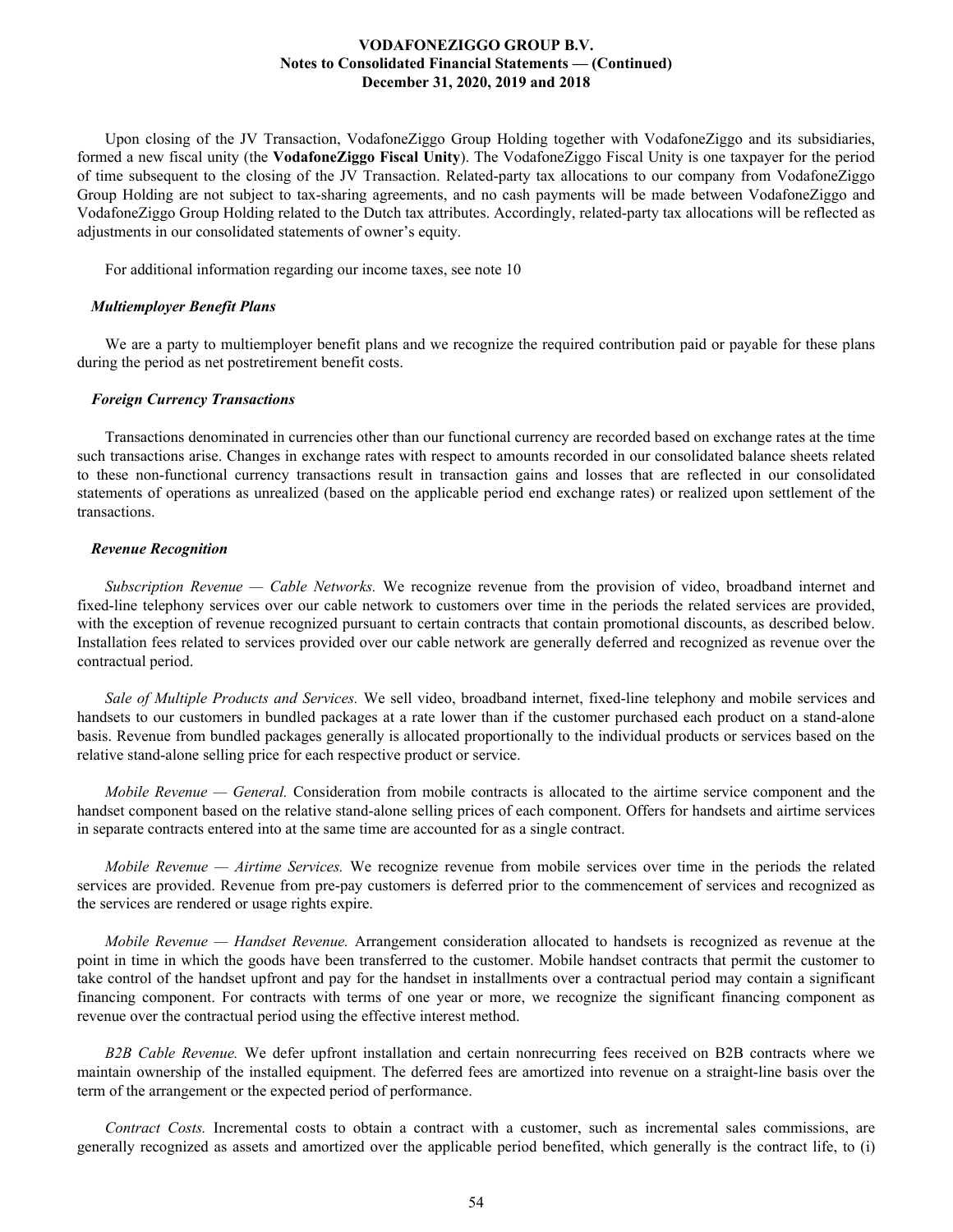SG&A expenses or (ii) in the case of commissions earned on devices sold through indirect channels, against service revenue. If, however, the amortization period is less than one year, we expense such costs in the period incurred.

Contract fulfillment costs are recognized as assets and amortized to other operating costs over the applicable period benefited, which is generally the substantive contract term for the related service contract. Installation activities are not considered to be contract fulfillment costs. Instead, installation costs are capitalized, where applicable, under existing industry guidance for cable entities.

*Promotional Discounts.* For subscriber promotions, such as discounted or free services during an introductory period, revenue is recognized uniformly over the contractual period if the contract has substantive termination penalties. For subscriber promotions offered for longer than an introductory period, we allocate discounts over the related performance obligations and the related period of delivery.

*Subscriber Advance Payments and Deposits.* Payments received in advance for the services we provide are deferred and recognized as revenue when the associated services are provided.

*Sales, Use, and Other Value-Added Taxes.* Revenue is recorded net of applicable sales, use, and other value-added taxes.

For a summary of our revenue disaggregated by major category, see note 13.

### *Litigation Costs*

Legal fees and related litigation costs are expensed as incurred.

### **(4) Revenue Recognition and Related Costs**

#### *Contract Balances*

If we transfer goods or services to a customer but do not have an unconditional right to payment, we record a contract asset. Contract assets typically arise from the uniform recognition of introductory promotional discounts over the contract period or the delivery of a handset that is paid for over the duration of the contract period. Our contract assets were  $\epsilon$ 214.0 million and €220.8 million as of December 31, 2020 and 2019, respectively, and are reported net of an allowance for doubtful accounts. Such allowance aggregated €5.5 million and nil at December 31, 2020 and 2019, respectively.

We record deferred revenue when we receive payment prior to transferring goods or services to a customer. We primarily defer revenue for (i) installation and other upfront services and (ii) other services that are invoiced prior to when services are provided. Our deferred revenue balances were €199.0 million and €188.2 million as of December 31, 2020 and 2019, respectively. The current and long-term portions of our deferred revenue balances are included within deferred revenue and advance payment from subscribers and others and other long-term liabilities, respectively, in our consolidated balance sheets.

### *Contract Costs*

Our aggregate assets associated with incremental costs to obtain and fulfill our contracts were  $684.4$  million and  $690.2$ million at December 31, 2020 and 2019, respectively. The current and long-term portions of our assets related to contract costs are included within other current assets, net and other assets, net, respectively, on our consolidated balance sheets. During 2020, 2019 and 2018, we amortized  $\epsilon$ 99.5 million,  $\epsilon$ 94.6 million and  $\epsilon$ 92.2 million, respectively, to programming and other direct costs of service expenses and other operating expenses.

#### *Unsatisfied Performance Obligations*

A large portion of our revenue is derived from customers who are not subject to contracts. Revenue from customers who are subject to contracts will be recognized over the term of such contracts, which is generally 12 or 24 months for our residential and mobile service contracts and one to five years for our B2B service contracts.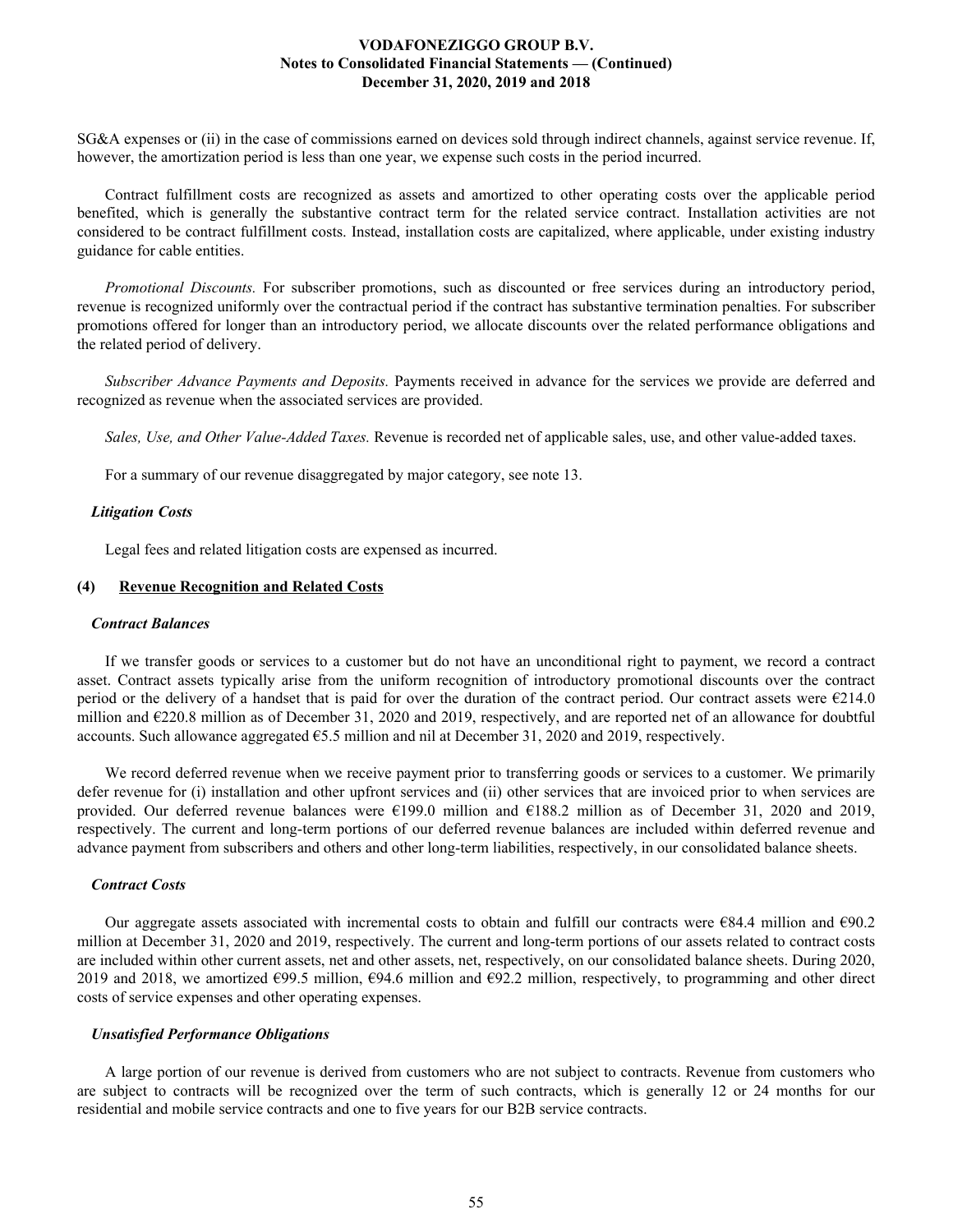### **(5) Derivative Instruments**

In general, we seek to enter into derivative instruments to protect against (i) increases in the interest rates on our variablerate debt and (ii) foreign currency movements with respect to borrowings that are denominated in a currency other than our functional currency. In this regard, we have entered into various derivative instruments to manage interest rate exposure and foreign currency exposure with respect to the United States dollar (\$).

The following table provides details of the fair values of our derivative instrument assets and liabilities:

|                                                                                                                              | December 31, 2020 |                 |               |                 |            |              |            | December 31, 2019 |            |               |            |              |  |
|------------------------------------------------------------------------------------------------------------------------------|-------------------|-----------------|---------------|-----------------|------------|--------------|------------|-------------------|------------|---------------|------------|--------------|--|
|                                                                                                                              | Current           |                 | Long-term (a) |                 |            | <b>Total</b> |            | Current           |            | Long-term (a) |            | <b>Total</b> |  |
|                                                                                                                              |                   |                 |               |                 |            | in millions  |            |                   |            |               |            |              |  |
| Assets:                                                                                                                      |                   |                 |               |                 |            |              |            |                   |            |               |            |              |  |
| Cross-currency and interest rate<br>derivative contracts (b).<br>$\begin{matrix} \dots & \dots & \dots & \dots \end{matrix}$ |                   | 51.1 $\epsilon$ |               | 95.0 $\epsilon$ |            | 146.1 $\in$  |            | 77.8 $\epsilon$   |            | 167.3         | €          | 245.1        |  |
| Foreign currency forward<br>contracts.                                                                                       |                   |                 |               |                 |            |              |            | 0.3               |            |               |            | 0.3          |  |
| Total                                                                                                                        | €                 | 51.1            | $\epsilon$    | 95.0            | $\epsilon$ | 146.1        | €          | 78.1              | $\epsilon$ | 167.3         | $\epsilon$ | 245.4        |  |
| Liabilities:                                                                                                                 |                   |                 |               |                 |            |              |            |                   |            |               |            |              |  |
| Cross-currency and interest rate<br>derivative contracts (b) $\qquad \qquad$ $\in$                                           |                   | 81.8 $\epsilon$ |               | 726.9           | $\epsilon$ | 808.7 $\in$  |            | 73.4 $\epsilon$   |            | $441.5$ €     |            | 514.9        |  |
| Foreign currency forward<br>contracts.                                                                                       |                   | 0.8             |               |                 |            | 0.8          |            |                   |            |               |            |              |  |
| Total                                                                                                                        | €                 | 82.6            | $\epsilon$    | 726.9           | $\epsilon$ | 809.5        | $\epsilon$ | 73.4              | €          | 441.5         | €          | 514.9        |  |

(a) Our long-term derivative assets and liabilities are included in other assets, net, and other long-term liabilities, respectively, in our consolidated balance sheets.

(b) We consider credit risk relating to our and our counterparties' nonperformance in the fair value assessment of our derivative instruments. In all cases, the adjustments take into account offsetting liability or asset positions. The changes in the credit risk valuation adjustments associated with our cross-currency and interest rate derivative contracts resulted in net gains (loss) of  $667.5$  million,  $(655.2$  million) and  $60.5$  million during 2020, 2019 and 2018, respectively. These amounts are included in realized and unrealized gains (losses) on derivative instruments, net, in our consolidated statements of operations. For further information regarding our fair value measurements, see note 6.

The details of our realized and unrealized gains (losses) on derivative instruments, net, are as follows:

|                                                       | Year ended December 31, |               |   |                  |   |       |  |
|-------------------------------------------------------|-------------------------|---------------|---|------------------|---|-------|--|
|                                                       |                         | 2020          |   | 2019             |   | 2018  |  |
|                                                       |                         | in millions   |   |                  |   |       |  |
| Cross-currency and interest rate derivative contracts | €                       | $(386.9) \in$ |   | $69.8 \quad \in$ |   | 292.4 |  |
| Foreign currency forward contracts                    |                         | (0.9)         |   | 0.3              |   | 3.4   |  |
| Total                                                 |                         | (387.8)       | € | 70.1             | € | 295.8 |  |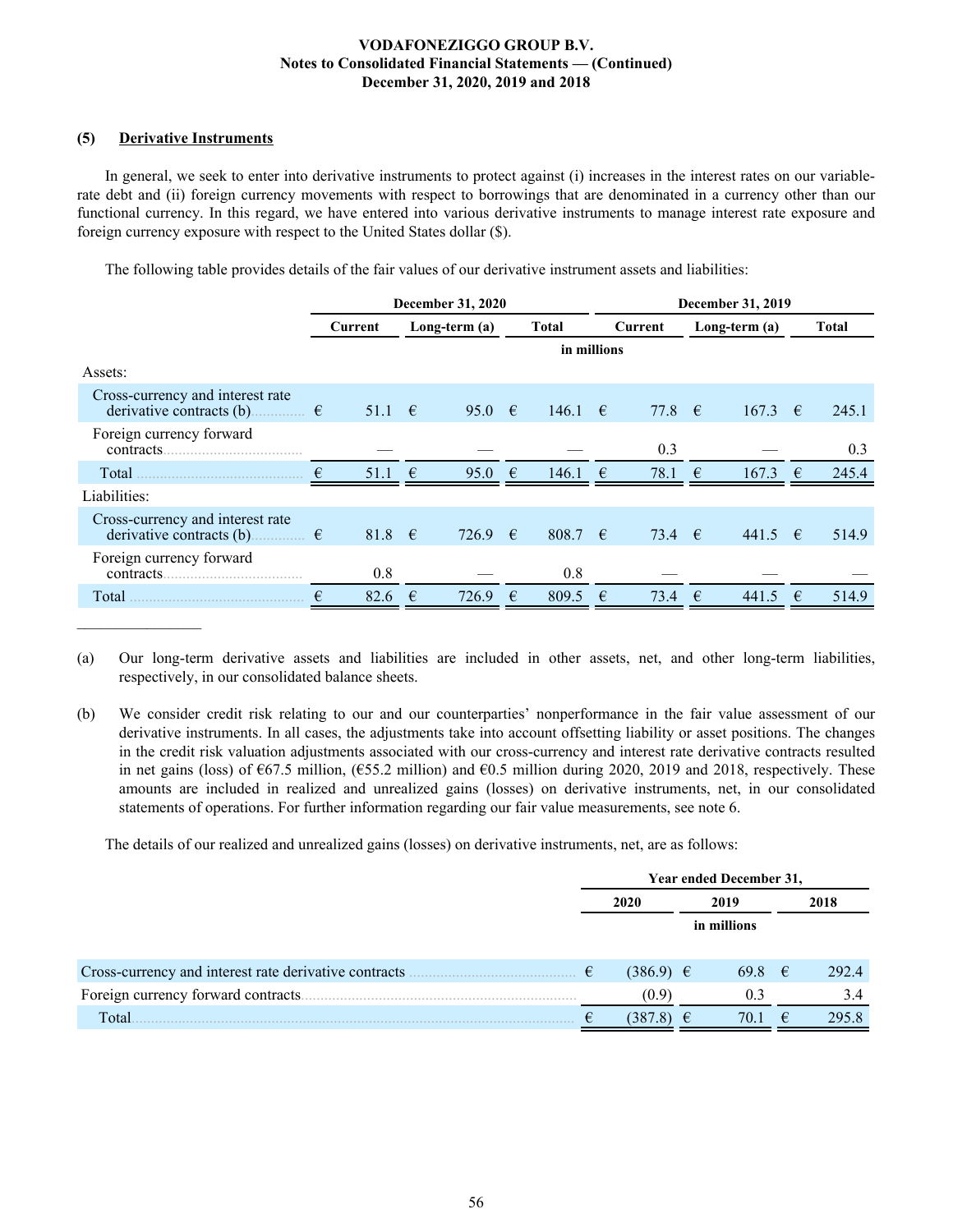The net cash received or paid related to our derivative instruments is classified as an operating, investing or financing activity in our consolidated statements of cash flows based on the objective of the derivative instrument and the classification of the applicable underlying cash flows. For derivative contracts that are terminated prior to maturity, the cash paid or received upon termination that relates to future periods is classified as a financing activity. The classification of these net cash inflows (outflows) is as follows:

|                       | Year ended December 31, |                |   |                 |  |      |  |
|-----------------------|-------------------------|----------------|---|-----------------|--|------|--|
|                       |                         | 2020           |   | 2019            |  | 2018 |  |
|                       |                         |                |   | in millions     |  |      |  |
| Operating activities. | €                       | 5.9 $\epsilon$ |   | 21.3 $\epsilon$ |  | 1.9  |  |
| Financing activities  |                         | 0.2            |   | (0.9)           |  | 0.9  |  |
| Total                 |                         | $\mathbf{b}$ . | € | 20.4            |  | 2.8  |  |

### *Counterparty Credit Risk*

We are exposed to the risk that the counterparties to our derivative instruments will default on their obligations to us. We manage these credit risks through the evaluation and monitoring of the creditworthiness of and concentration of risk with the respective counterparties. In this regard, credit risk associated with our derivative instruments is spread across a relatively broad counterparty base of banks and financial institutions. Collateral is generally not posted by either party under our derivative instruments. At December 31, 2020, our exposure to counterparty credit risk included derivative assets with an aggregate fair value of  $\epsilon$ 0.1 million.

We have entered into derivative instruments under master agreements with each counterparty that contain master netting arrangements that are applicable in the event of early termination by either party to such derivative instrument. The master netting arrangements under each of these master agreements are limited to the derivative instruments governed by the relevant master agreement and are independent of similar arrangements.

Under our derivative contracts, it is generally only the non-defaulting party that has a contractual option to exercise early termination rights upon the default of the other counterparty and to set off other liabilities against sums due upon such termination. However, in an insolvency of a derivative counterparty, under the laws of certain jurisdictions, the defaulting counterparty or its insolvency representatives may be able to compel the termination of one or more derivative contracts and trigger early termination payment liabilities payable by us, reflecting any mark-to-market value of the contracts for the counterparty. Alternatively, or in addition, the insolvency laws of certain jurisdictions may require the mandatory set off of amounts due under such derivative contracts against present and future liabilities owed to us under other contracts between us and the relevant counterparty. Accordingly, it is possible that we may be subject to obligations to make payments, or may have present or future liabilities owed to us partially or fully discharged by set off as a result of such obligations, in the event of the insolvency of a derivative counterparty, even though it is the counterparty that is in default and not us. To the extent that we are required to make such payments, our ability to do so will depend on our liquidity and capital resources at the time. In an insolvency of a defaulting counterparty, we will be an unsecured creditor in respect of any amount owed to us by the defaulting counterparty, except to the extent of the value of any collateral we have obtained from that counterparty.

In addition, where a counterparty is in financial difficulty, under the laws of certain jurisdictions, the relevant regulators may be able to (i) compel the termination of one or more derivative instruments, determine the settlement amount and/or compel, without any payment, the partial or full discharge of liabilities arising from such early termination that are payable by the relevant counterparty or (ii) transfer the derivative instruments to an alternative counterparty.

### **Details of our Derivative Instruments**

In the following tables, we present the details of the various categories of our derivative instruments, which are held by our wholly-owned subsidiary, Amsterdamse Beheer-en Consultingmaatschappij BV (**ABC B.V.**). The notional amounts of multiple derivative instruments that mature within the same calendar month are shown in the aggregate and interest rates are presented on a weighted average basis. In addition, for derivative instruments that were in effect as of December 31, 2020, we present a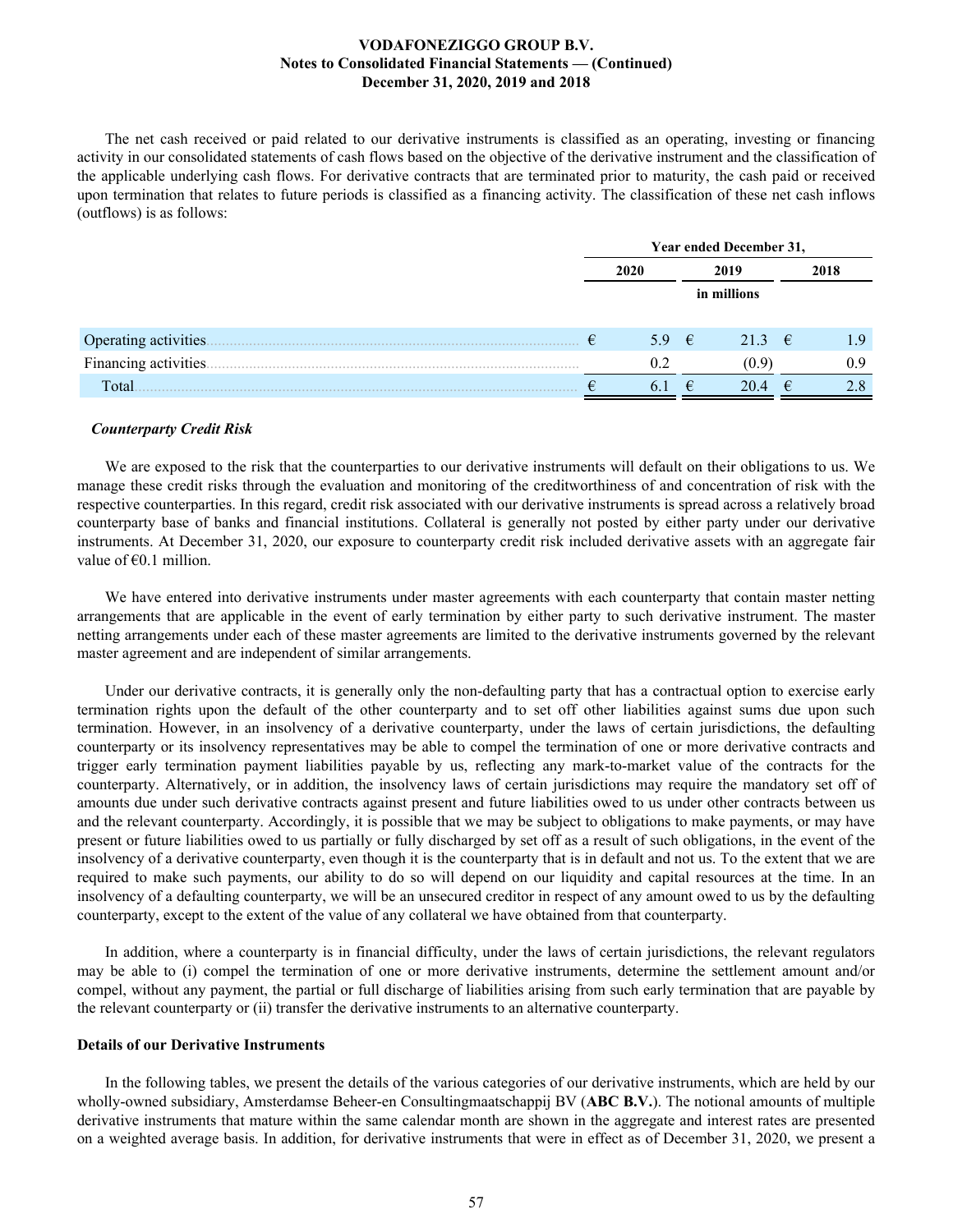single date that represents the applicable final maturity date. For derivative instruments that become effective subsequent to December 31, 2020, we present a range of dates that represents the period covered by the applicable derivative instruments.

#### *Cross-currency and Interest Rate Derivative Contracts*

#### *Cross-currency Swaps*

As noted above, we are exposed to foreign currency exchange rate risk in situations where our debt is denominated in a currency other than our functional currency. Although we generally seek to match the denomination of our borrowings with our functional currency, market conditions or other factors may cause us to enter into borrowing arrangements that are not denominated in our functional currency (unmatched debt). Our policy is generally to provide for an economic hedge against foreign currency exchange rate movements by using derivative instruments to synthetically convert unmatched debt into the applicable underlying currency. At December 31, 2020, substantially all of our debt was either directly or synthetically matched to our functional currency. The weighted average remaining contractual life of our cross-currency swap contracts at December 31, 2020 was 5.5 years.

The terms of our outstanding cross-currency swap contracts at December 31, 2020, which are held by ABC B.V., are as follows:

| <b>Final maturity date</b> | <b>Notional</b><br>amount<br>due from<br>counterparty |             |            | <b>Notional</b><br>amount<br>due to<br>counterparty | Interest rate<br>due from<br>counterparty | Interest rate<br>due to<br>counterparty |
|----------------------------|-------------------------------------------------------|-------------|------------|-----------------------------------------------------|-------------------------------------------|-----------------------------------------|
|                            |                                                       | in millions |            |                                                     |                                           |                                         |
| January 2025 (a)           | $\mathbf{\$}$                                         | 4,425.0     | $\epsilon$ | 3,928.6                                             | 3.08%                                     | 2.29%                                   |
| April 2028                 |                                                       | 2,050.0     |            | 1,581.0                                             | 6 mo. LIBOR + $2.50\%$                    | $3.82\%$                                |
| January 2028.              |                                                       | 500.0       |            | 450.0                                               | 4.88%                                     | 6 mo. EURIBOR $+ 3.04\%$                |
| February 2028.             |                                                       | 500.0       |            | 429.9                                               | 5.13%                                     | $3.64\%$                                |
| April 2028 (b)             |                                                       | 475.0       |            | 431.4                                               | 6 mo. LIBOR + $2.50\%$                    | 6 mo. EURIBOR $+ 2.58\%$                |
| April 2025.                |                                                       | 325.0       |            | 302.8                                               | 6 mo. LIBOR + $2.50\%$                    | 6 mo. EURIBOR + $2.42\%$                |
| January 2028.              |                                                       | 291.0       |            | 235.4                                               | 4.88%                                     | 4.08%                                   |
|                            |                                                       | 8,566.0     |            | 7,359.1                                             |                                           |                                         |

(a) Includes certain derivative instruments that do not involve the exchange of notional amounts at the inception and maturity of the instruments. Accordingly, the only cash flows associated with these derivative instruments are interestrelated payments and receipts. At December 31, 2020, the total euro equivalent of the notional amounts of these derivative instruments was  $\epsilon$ 1,635.9 million.

(b) Includes certain derivative instruments that are "forward-starting," such that the initial exchange occurs at a date subsequent to December 31, 2020. These instruments are typically entered into in order to extend existing hedges without the need to amend existing contracts.

#### *Interest Rate Swaps*

As noted above, we enter into interest rate swaps to protect against increases in the interest rates on our variable-rate debt. Pursuant to these derivative instruments, we typically pay fixed interest rates and receive variable interest rates on specified notional amounts. At December 31, 2020, the related weighted average remaining contractual life of our interest rate swap contracts was 7.8 years.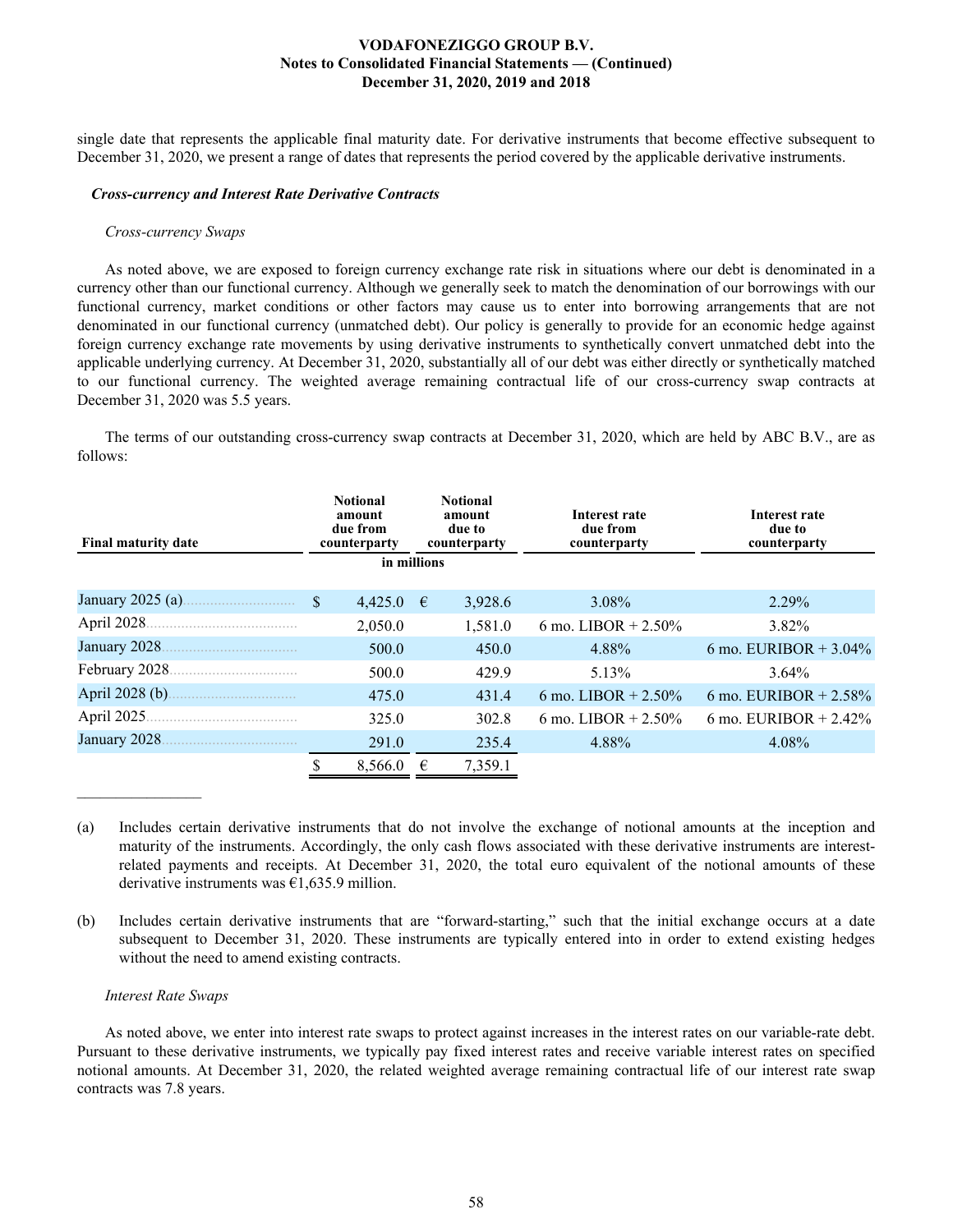The terms of our outstanding interest rate swap contracts at December 31, 2020, which are held by ABC B.V., are as follows:

| <b>Final maturity date</b> |            | <b>Notional</b><br>amount | Interest rate due from<br>counterparty | Interest rate due to<br>counterparty |
|----------------------------|------------|---------------------------|----------------------------------------|--------------------------------------|
|                            |            | in millions               |                                        |                                      |
|                            | $\epsilon$ | 2,250.0                   | 6 mo. EURIBOR                          | $1.20\%$                             |
| January 2028.              |            | 450.0                     | 6 mo. EURIBOR                          | $0.03\%$                             |
| April 2028.                |            | 431.4                     | 6 mo. EURIBOR                          | 1.59%                                |
| April 2025.                |            | 11.0                      | 6 mo. LIBOR                            | 2.71%                                |
|                            |            | 3,142.4                   |                                        |                                      |

(a) Includes amounts subject to a 0.0% floor.

### *Basis Swaps*

Our basis swaps involve the exchange of attributes used to calculate our floating interest rates, including (i) the benchmark rate, (ii) the underlying currency, and/or (iii) the borrowing period. We typically enter into these swaps to optimize our interest rate profile based on our current evaluations of yield curves, our risk management policies and other factors. At December 31, 2020, the euro equivalent of the notional amount due from the counterparty was  $\epsilon$ 2,065.4 million and the related weighted average remaining contractual life of our interest basis swap contracts was 0.7 years.

The terms of our outstanding basis swap contracts at December 31, 2020, which are held by ABC B.V., are as follows:

| <b>Final maturity date</b> |  | <b>Notional</b><br>amount | Interest rate<br>due from<br>counterparty | Interest rate<br>due to<br>counterparty |
|----------------------------|--|---------------------------|-------------------------------------------|-----------------------------------------|
|                            |  | in millions               |                                           |                                         |
| October 2021 (a).          |  | 2.000.0                   | 1 mo. LIBOR $+ 2.50\%$                    | 6 mo. LIBOR + $2.43\%$                  |
| April 2021                 |  | 525.0                     | 1 mo. LIBOR $+ 2.50\%$                    | 6 mo. LIBOR $+ 2.33\%$                  |
|                            |  | 2,525.0                   |                                           |                                         |

(a) Includes amounts subject to a 0.0% floor.

### *Interest Rate Options*

From time to time, we enter into interest rate cap, floor and collar agreements that lock in a maximum interest rate if variable rates rise, but also allow our company to benefit, to a limited extent in the case of collars, from declines in market rates. Purchased interest rate floors protect us from interest rates falling below a certain level, generally to match a floating rate floor on a debt instrument. At December 31, 2020, we had no interest rate collar agreements, and the notional amounts of our interest rate caps and floors were  $\epsilon$ 205.0 million and  $\epsilon$ 4,250.0 million, respectively.

### *Impact of Derivative Instruments on Borrowing Costs*

The impact of the derivative instruments that mitigate our foreign currency and interest rate risk, as described above, was an increase of 34 basis points to our borrowing costs as of December 31, 2020.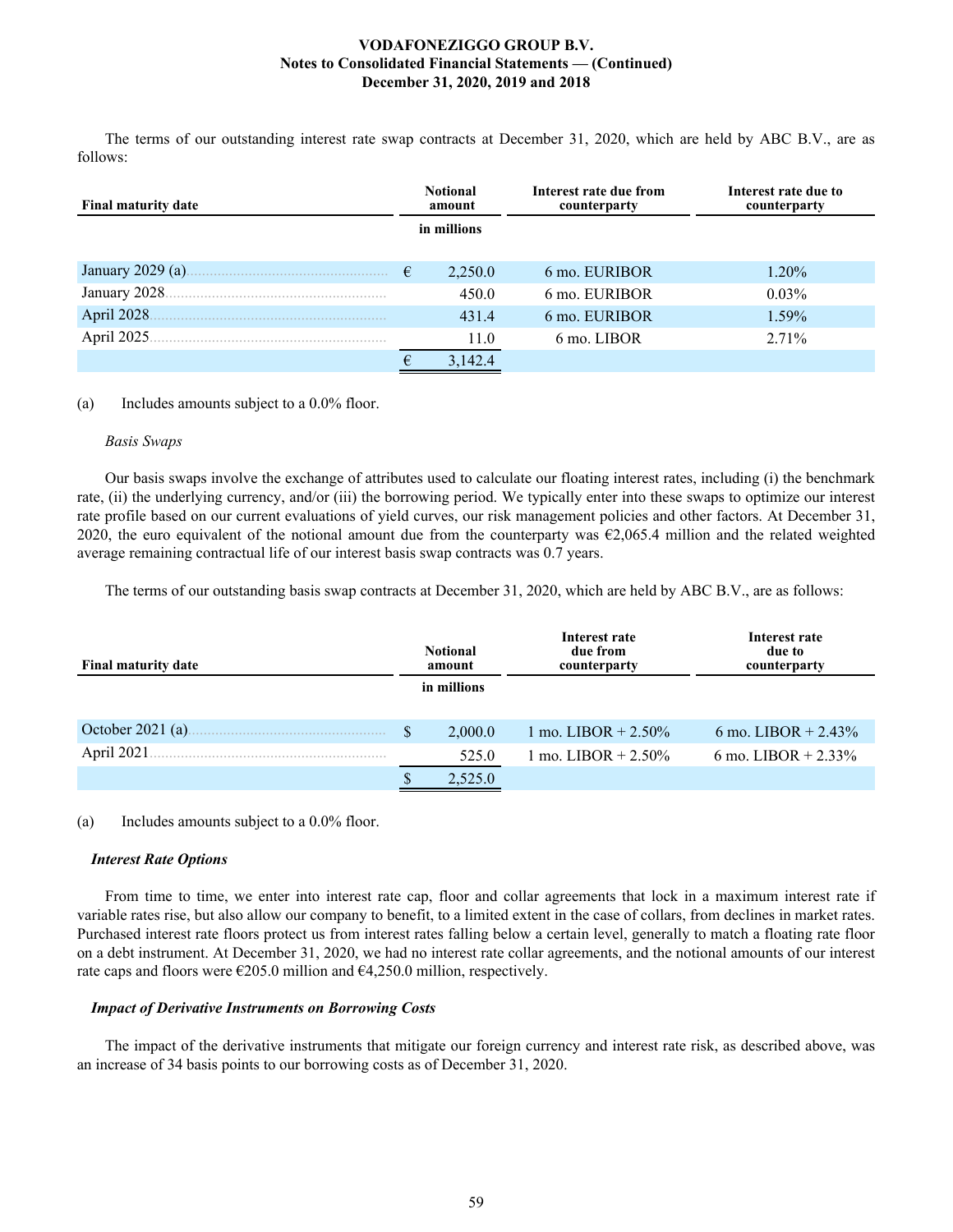### *Foreign Currency Forwards*

We enter into foreign currency forward contracts with respect to non-functional currency exposure. At December 31, 2020, the euro equivalent of the notional amount of our foreign currency forward contracts was €8.1 million.

### **(6) Fair Value Measurements**

We use the fair value method to account for our derivative instruments. The reported fair values of these derivative instruments as of December 31, 2020, likely will not represent the value that will be paid or received upon the ultimate settlement or disposition of these assets and liabilities.

GAAP provides for a fair value hierarchy that prioritizes the inputs to valuation techniques used to measure fair value into three broad levels. Level 1 inputs are quoted market prices in active markets for identical assets or liabilities that the reporting entity has the ability to access at the measurement date. Level 2 inputs are inputs other than quoted market prices included within Level 1 that are observable for the asset or liability, either directly or indirectly. Level 3 inputs are unobservable inputs for the asset or liability. We record transfers of assets or liabilities into or out of Levels 1, 2 or 3 at the beginning of the quarter during which the transfer occurred. During 2020, no such transfers were made.

All of our Level 2 inputs (interest rate futures and swap rates) and certain of our Level 3 inputs (credit spreads) are obtained from pricing services. These inputs, or interpolations or extrapolations thereof, are used in our internal models to calculate, among other items, yield curves and forward interest and currency rates. In the normal course of business, we receive market value assessments from the counterparties to our derivative contracts. Although we compare these assessments to our internal valuations and investigate unexpected differences, we do not otherwise rely on counterparty quotes to determine the fair values of our derivative instruments. The midpoints of applicable bid and ask ranges generally are used as inputs for our internal valuations.

In order to manage our interest rate and foreign currency exchange risk, we have entered into various derivative instruments as further described in note 5. The recurring fair value measurements of these instruments are determined using discounted cash flow models. Most of the inputs to these discounted cash flow models consist of, or are derived from, observable Level 2 data for substantially the full term of these instruments. This observable data mostly includes interest rate futures and swap rates, which are retrieved or derived from available market data. Although we may extrapolate or interpolate this data, we do not otherwise alter this data in performing our valuations. We use a Monte Carlo based approach to incorporate a credit risk valuation adjustment in our fair value measurements to estimate the impact of both our own nonperformance risk and the nonperformance risk of our counterparties. Our and our counterparties' credit spreads represent our most significant Level 3 inputs, and these inputs are used to derive the credit risk valuation adjustments with respect to these instruments. As we would not expect changes in our or our counterparties' credit spreads to have a significant impact on the valuations of these instruments, we have determined that these valuations fall under Level 2 of the fair value hierarchy. Our credit risk valuation adjustments with respect to our cross-currency and interest rate swaps are quantified and further explained in note 5.

Fair value measurements are also used in connection with nonrecurring valuations performed in connection with impairment assessments and acquisition accounting. During 2020 and 2019, we did not perform significant nonrecurring fair value measurements.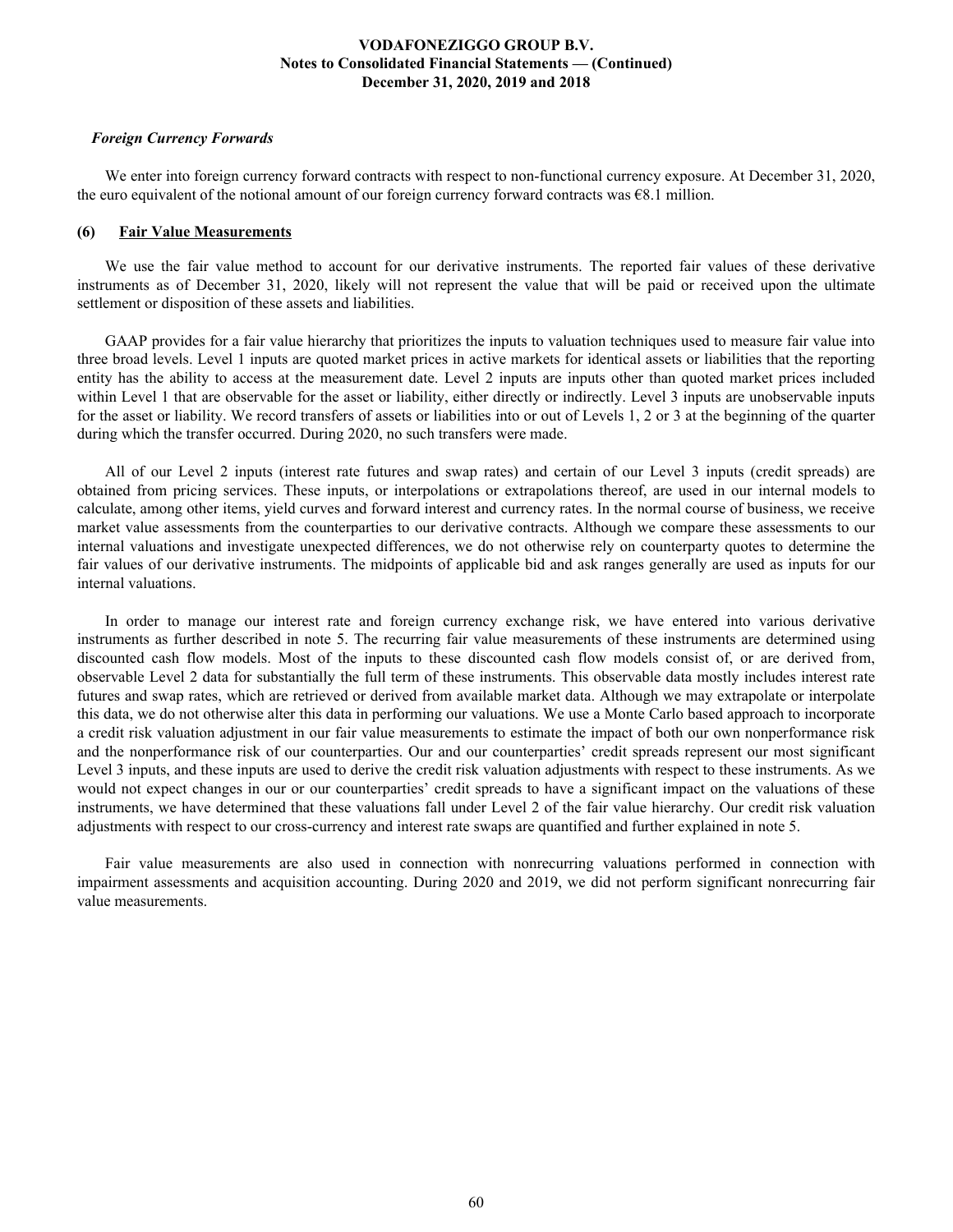A summary of our assets and liabilities that are measured at fair value on a recurring basis is as follows:

|              | December 31.<br>2020(a) |             |             | December 31.<br>2019(a) |
|--------------|-------------------------|-------------|-------------|-------------------------|
|              |                         | in millions |             |                         |
| Assets:      |                         |             |             |                         |
|              | €                       | $146.1 \t∈$ |             | 245.1                   |
|              |                         |             |             | 0.3                     |
| Total        |                         | 1461        | $-\epsilon$ | 2454                    |
| Liabilities: |                         |             |             |                         |
|              | €                       | 808.7 $\in$ |             | 514.9                   |
|              |                         | 0.8         |             |                         |
| Total        |                         | 809.5       | €           | 514.9                   |

(a) At December 31, 2020 and 2019, we used significant other observable inputs (Level 2) to measure all of our fair value assets and liabilities.

### **(7) Long-lived Assets**

### *Property and Equipment, Net*

The details of our property and equipment and the related accumulated depreciation are set forth below:

|                                        | <b>Estimated useful</b><br>life at |   | December 31, |           |
|----------------------------------------|------------------------------------|---|--------------|-----------|
|                                        | <b>December 31, 2020</b>           |   | 2020         | 2019      |
|                                        |                                    |   | in millions  |           |
| Distribution systems.                  | 4 to 30 years                      | € | 5,836.6 €    | 5,509.3   |
| Support equipment, buildings and land. | 3 to 25 years                      |   | 1,342.9      | 1,177.7   |
| Customer premises equipment            | 3 to 5 years                       |   | 966.7        | 920.2     |
|                                        |                                    |   | 8,146.2      | 7,607.2   |
| Accumulated depreciation.              |                                    |   | (3,268.9)    | (2,516.7) |
| Total property and equipment, net.     |                                    |   | 4,877.3      | 5,090.5   |

Depreciation expense related to our property and equipment was  $\epsilon$ 1,026.7 million,  $\epsilon$ 1,020.4 million and  $\epsilon$ 934.6 million during 2020, 2019 and 2018, respectively.

During 2020, 2019 and 2018, we recorded non-cash increases to our property and equipment related to vendor financing arrangements of  $\epsilon$ 494.8 million,  $\epsilon$ 546.5 million and  $\epsilon$ 572.7 million, respectively, which exclude related VAT of  $\epsilon$ 38.5 million, €50.0 million and €45.3 million, respectively, that was also financed by our vendors under these arrangements.

All of the support equipment, buildings and land is pledged as security under our various debt instruments. For additional information, see note 8.

During 2020, 2019 and 2018, we recorded impairment charges of  $\epsilon$ 11.9 million,  $\epsilon$ 2.1 million and  $\epsilon$ 1.9 million, respectively. These amounts were primarily related to property and equipment.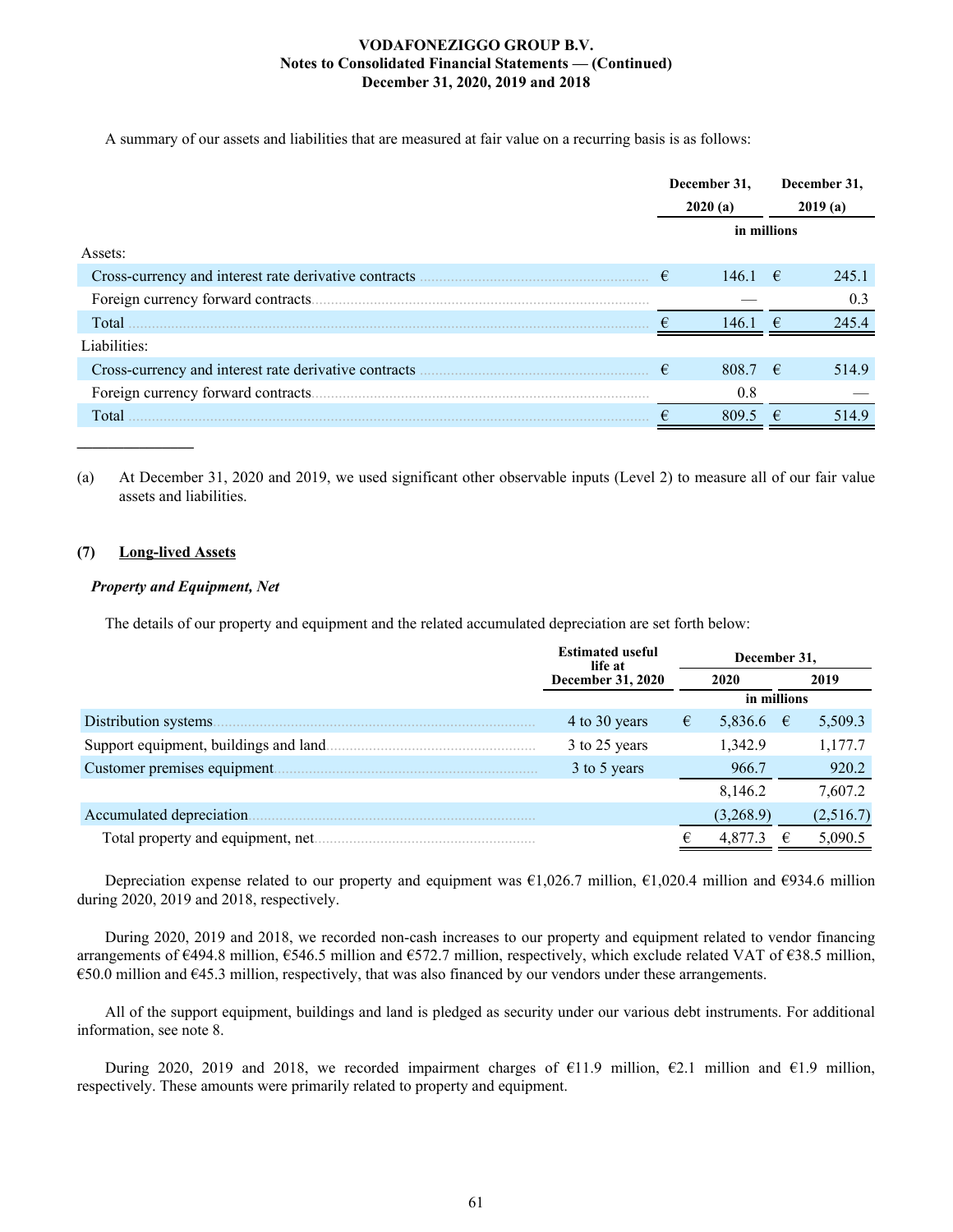### *Goodwill*

Our goodwill represents the equity of the VodafoneZiggo JV contributed businesses in excess of the fair value of our net identifiable assets and liabilities. There was no change in the carrying amount of our goodwill during 2020 and 2019.

If, among other factors, the adverse impact of economic competitive, regulatory or other factors were to cause our operations or cash flows to be worse than anticipated, we could conclude in future periods that impairment charges are required in order to reduce the carrying values of our goodwill, and, to a lesser extent, other long-lived assets. Any such impairment charges could be significant.

### *Intangible Assets Subject to Amortization, Net*

The details of our intangible assets subject to amortization are set forth below:

|                             | <b>December 31, 2020</b>    |                             |                         |                                  |             | <b>December 31, 2019</b>    |                    |                             |                 |   |                                  |
|-----------------------------|-----------------------------|-----------------------------|-------------------------|----------------------------------|-------------|-----------------------------|--------------------|-----------------------------|-----------------|---|----------------------------------|
|                             | Gross<br>carrying<br>amount | Accumulated<br>amortization |                         | <b>Net</b><br>carrying<br>amount |             | Gross<br>carrying<br>amount |                    | Accumulated<br>amortization |                 |   | <b>Net</b><br>carrying<br>amount |
|                             |                             |                             |                         |                                  | in millions |                             |                    |                             |                 |   |                                  |
| Customer relationships (a). | 6.420.0                     | $\epsilon$                  | $(2,039.6) \in 4,380.4$ |                                  |             |                             | $\epsilon$ 6,440.0 | €                           | $(1,549.7) \in$ |   | 4,890.3                          |
| Licenses $(b)$ .            | 1,331.2                     |                             | (352.0)                 |                                  | 979.2       |                             | 1.078.9            |                             | (259.8)         |   | 819.1                            |
| Trade name (c).             | 270.0                       |                             | (43.2)                  |                                  | 226.8       |                             | 270.0              |                             | (32.5)          |   | 237.5                            |
| Total                       | 8,021.2<br>€                | €                           | (2,434.8)               |                                  | € 5,586.4   |                             | € 7,788.9          |                             | (1,842.0)       | € | 5,946.9                          |

(a) As of December 31, 2020, our customer relationships have a weighted average useful life of approximately 15 years.

- (b) Represents primarily mobile spectrum licenses associated with the mobile operations of Vodafone NL. As of December 31, 2020, our licenses have a weighted average useful life of approximately 17 years.
- (c) Represents the Ziggo trade name. As of December 31, 2020, our trade name has a useful life of 25 years.

Amortization expense related to intangible assets with finite useful lives was €613.0 million, €607.1 million and €617.4 million during 2020, 2019 and 2018, respectively. Based on our amortizable intangible asset balances at December 31, 2020, we expect that amortization expense will be as follows for the next five years and thereafter (in millions):

| 202  | € | 4.6             |
|------|---|-----------------|
| 2022 |   | $\overline{4}0$ |
| 202  |   | 4 O             |
| 2024 |   | በና 4            |
| 2025 |   | )5.4            |
|      |   |                 |
| otal | € |                 |
|      |   |                 |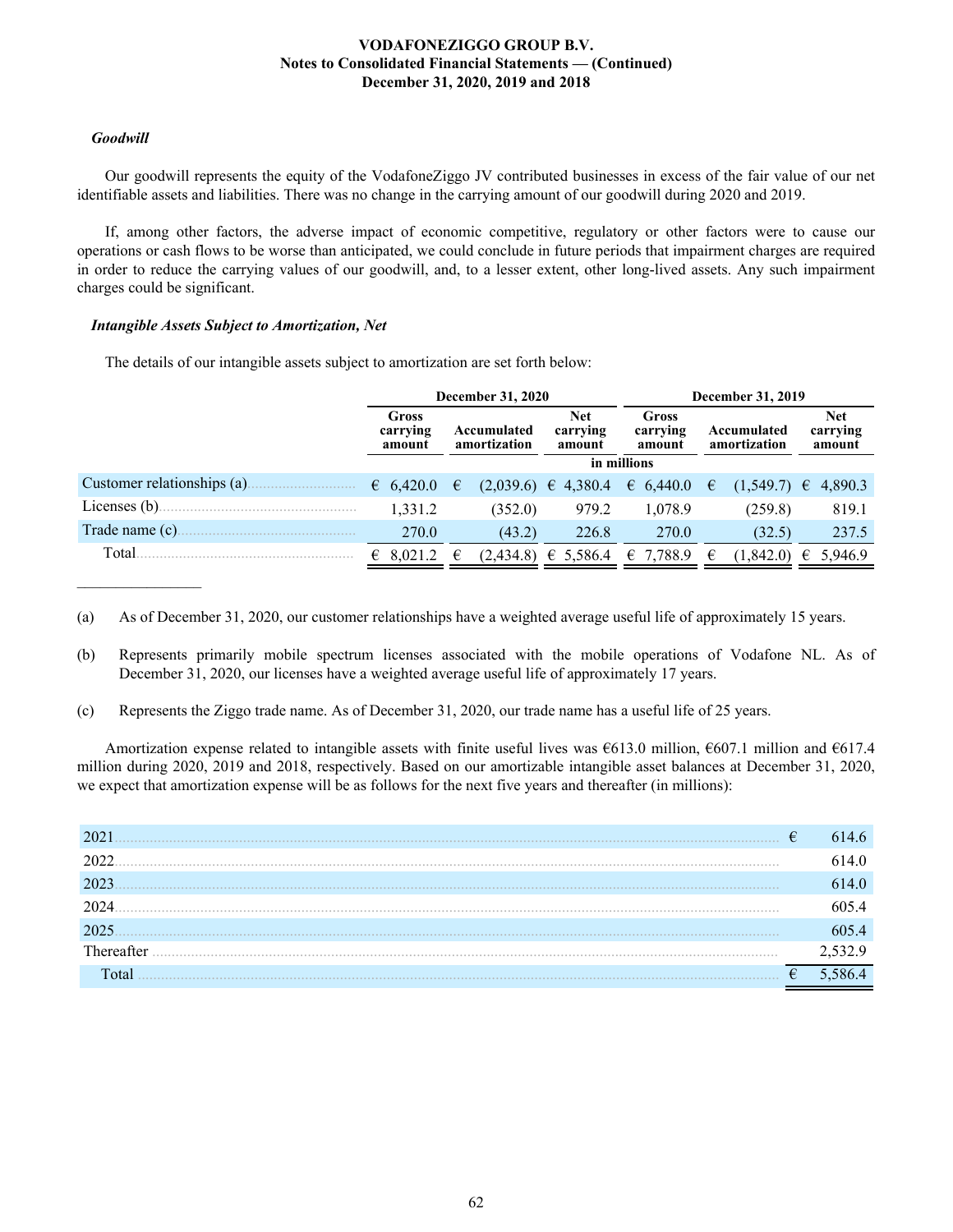### **(8) Debt**

The euro equivalents of the components of our third-party debt are as follows:

|                                                                                                           | December 31, 2020                           |                                     | <b>Principal amount</b> |                      |  |  |  |
|-----------------------------------------------------------------------------------------------------------|---------------------------------------------|-------------------------------------|-------------------------|----------------------|--|--|--|
|                                                                                                           | Weighted<br>average<br>interest rate<br>(a) | Unused<br>borrowing<br>capacity (b) | December 31,<br>2020    | December 31,<br>2019 |  |  |  |
|                                                                                                           |                                             |                                     | in millions             |                      |  |  |  |
| Senior and Senior Secured Notes                                                                           | $4.65\%$ €                                  |                                     | €<br>5,062.0            | 5,289.2<br>€         |  |  |  |
| Credit Facilities (b) (c)                                                                                 | $2.83\%$                                    | 800.0                               | 4,466.8                 | 4,651.3              |  |  |  |
| Vendor financing (d).                                                                                     | 1.80%                                       |                                     | 999.4                   | 995.0                |  |  |  |
| Other Debt.                                                                                               | $0.29\%$                                    |                                     | 173.4                   | 186.0                |  |  |  |
| Total principal amount of third-party debt before<br>premiums, discounts and deferred financing costs (e) | $3.55\%$ €                                  | 800.0                               | 10,701.6<br>€           | 11,121.5<br>€        |  |  |  |

- (a) Represents the weighted average interest rate in effect at December 31, 2020 for all borrowings outstanding pursuant to each debt instrument, including any applicable margin. The interest rates presented represent stated rates and do not include the impact of derivative instruments, deferred financing costs, original issue premiums or discounts and commitment fees, all of which affect our overall cost of borrowing. Including the effects of derivative instruments, original issue premiums or discounts and commitment fees, but excluding the impact of deferred financing costs, the weighted average interest rate on our aggregate third-party variable- and fixed-rate indebtedness was 4.1% at December 31, 2020 and 2019. For information regarding our derivative instruments, see note 5.
- (b) The Credit Facilities include a revolving facility with a maximum borrowing capacity of  $\epsilon$ 800.0 million, which was undrawn at December 31, 2020. Unused borrowing capacity represents the maximum availability under the Credit Facilities at December 31, 2020 without regard to covenant compliance calculations or other conditions precedent to borrowing. At December 31, 2020, based on the most restrictive applicable leverage covenants and leverage-based restricted payment tests, the full €800.0 million of unused borrowing capacity was available to be borrowed and there were no additional restrictions on our ability to make loans or distributions from this availability. Upon completion of the relevant December 31, 2020 compliance reporting requirements and based on the most restrictive applicable leverage covenants and leverage-based restricted payment tests, we expect that the full amount of unused borrowing capacity will continue to be available to be borrowed and that there will be no additional restrictions with respect to loans or distributions from this availability. Our above expectations do not consider any actual or potential changes in our borrowing levels or any amounts loaned or distributed subsequent to December 31, 2020, or the impact of additional amounts that may be available to borrow, loan or distribute under certain defined baskets under the Credit Facilities.
- (c) Principal amounts include  $\epsilon$ 151.4 million and  $\epsilon$ 152.7 million at December 31, 2020 and 2019, respectively, of borrowings pursuant to an excess cash facility under the Credit Facilities. These borrowings are owed to a nonconsolidated special purpose financing entity that has issued notes to finance the purchase of receivables due from our company to certain other third parties for amounts that we and our subsidiaries have vendor financed. To the extent that the proceeds from these notes exceed the amount of vendor financed receivables available to be purchased, the excess proceeds are used to fund this excess cash facility.
- (d) Represents amounts owed to various creditors pursuant to interest-bearing vendor financing arrangements that are used to finance certain of our property and equipment additions and operating expenses. These arrangements extend our repayment terms beyond a vendor's original due dates (e.g. extension beyond a vendor's customary payment terms, which are generally 90 days or less) and as such are classified outside of accounts payable on our consolidated balance sheet. These obligations are generally due within one year and include VAT that was also financed under these arrangements. Repayments of vendor financing obligations are included in repayments of third-party debt and finance lease obligations in our consolidated statements of cash flows.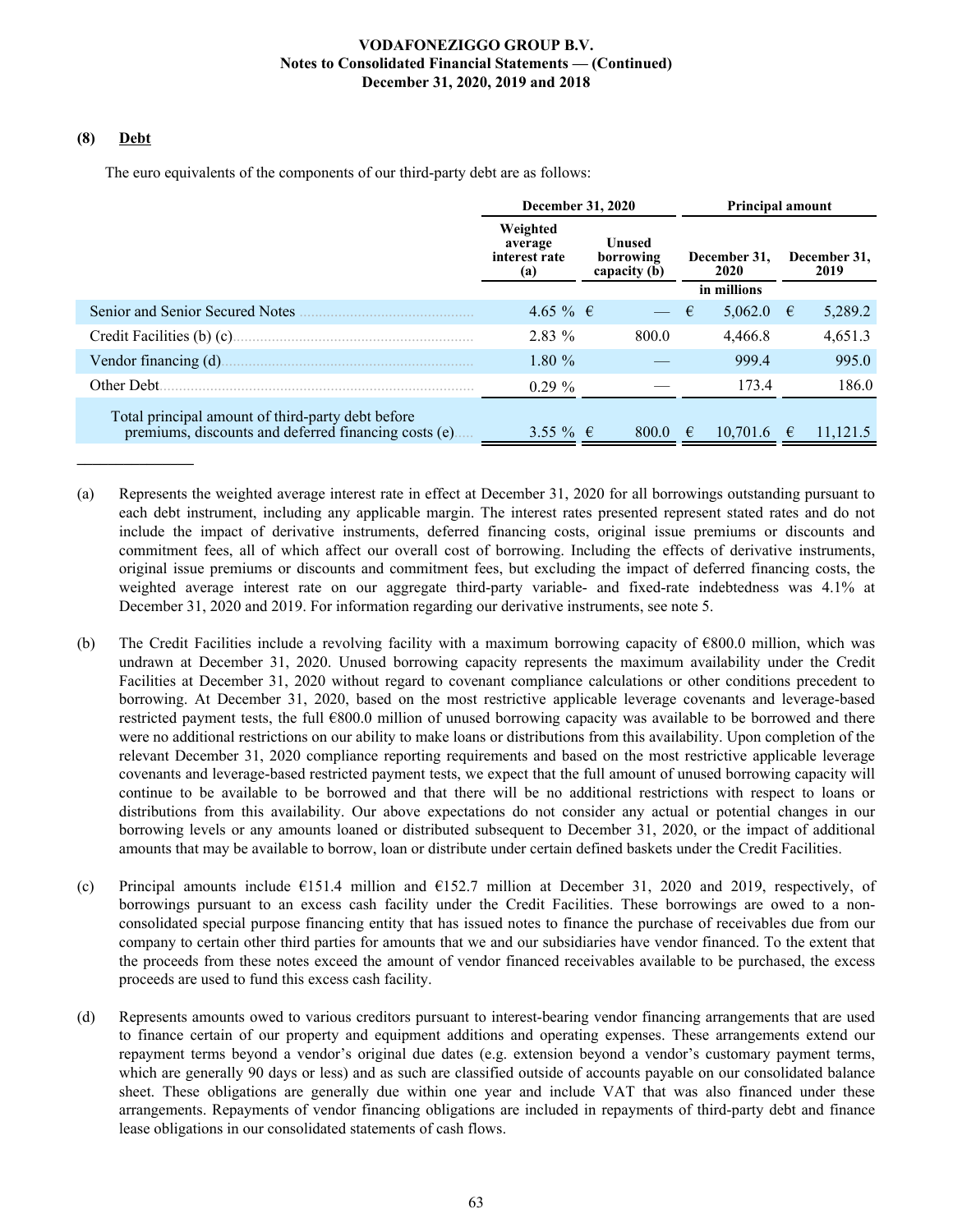(e) At December 31, 2020 and 2019, our debt had an estimated fair value of  $\epsilon$ 10.9 billion and  $\epsilon$ 11.4 billion, respectively. The estimated fair values of our debt instruments are generally determined using the average of applicable bid and ask prices (mostly Level 1 of the fair value hierarchy) or, when quoted market prices are unavailable or not considered indicative of fair value, discounted cash flow models (mostly Level 2 of the fair value hierarchy). The discount rates used in the cash flow models are based on the market interest rates and estimated credit spreads, to the extent available, and other relevant factors. For additional information regarding fair value hierarchies, see note 6.

The following table provides a reconciliation of total third-party debt before premiums, discounts, and deferred financing costs to total debt and finance lease obligations:

|                                                                                                        |   | December 31. |   |           |
|--------------------------------------------------------------------------------------------------------|---|--------------|---|-----------|
|                                                                                                        |   | 2020         |   | 2019      |
|                                                                                                        |   | in millions  |   |           |
| Total principal amount of third-party debt before premiums, discounts<br>and deferred financing costs. | € | 10,701.6     | € | 11,121.5  |
|                                                                                                        |   | (58.5)       |   | (57.7)    |
| Total carrying amount of third-party debt.                                                             |   | 10,643.1     |   | 11,063.8  |
| Third-party finance lease obligations.                                                                 |   | 22.2         |   | 19.8      |
| Total third-party debt and finance lease obligations.                                                  |   | 10,665.3     |   | 11,083.6  |
|                                                                                                        |   | 1,607.9      |   | 1,400.0   |
| Total debt and finance lease obligations.                                                              |   | 12,273.2     |   | 12,483.6  |
| Current maturities of debt and finance lease obligations.                                              |   | (1, 156.8)   |   | (1,154.1) |
| Long-term debt and finance lease obligations.                                                          |   | 11,116.4     |   | 11,329.5  |

*Credit Facilities.* We have entered into a senior secured credit facility agreement with certain financial institutions and a senior credit facility agreement with a non-consolidated special purpose financing entity (as described under *Credit Facilities* below) (the **credit facilities**). Our credit facilities contain certain covenants, the more notable of which are as follows:

- Our credit facilities contain certain consolidated net leverage ratios, as specified in the relevant credit facility, which are required to be complied with (i) on an incurrence basis and/or (ii) in respect of our senior secured credit facilities, when the associated revolving credit facility has been drawn on a net basis beyond a specified percentage of the total available revolving credit commitments, on a maintenance basis;
- Subject to certain customary and agreed exceptions, our credit facilities contain restrictions which, among other things, restrict the ability of certain of our subsidiaries to (i) incur or guarantee certain financial indebtedness, (ii) make certain disposals and acquisitions, (iii) create certain security interests over their assets, and (iv) make certain restricted payments to their direct and/or indirect parent companies through dividends, loans or other distributions;
- Our credit facilities require that certain of our subsidiaries (i) guarantee the payment of all sums payable under the relevant credit facility and (ii) in respect of our senior secured credit facilities, grant first-ranking security over substantially all of their assets to secure the payment of all sums payable thereunder;
- In addition to certain mandatory prepayment events, the instructing group of lenders under our senior secured credit facilities, under certain circumstances, may cancel the commitments thereunder and declare the loans thereunder due and payable at par after the notice period following the occurrence of a change of control (as specified in our senior secured credit facilities);
- In addition to certain mandatory prepayment events, the individual lender under our senior credit facilities, under certain circumstances, may cancel its commitments thereunder and declare the loans thereunder due and payable at a price of 101% after the notice period following the occurrence of a change of control (as specified in the senior credit facilities);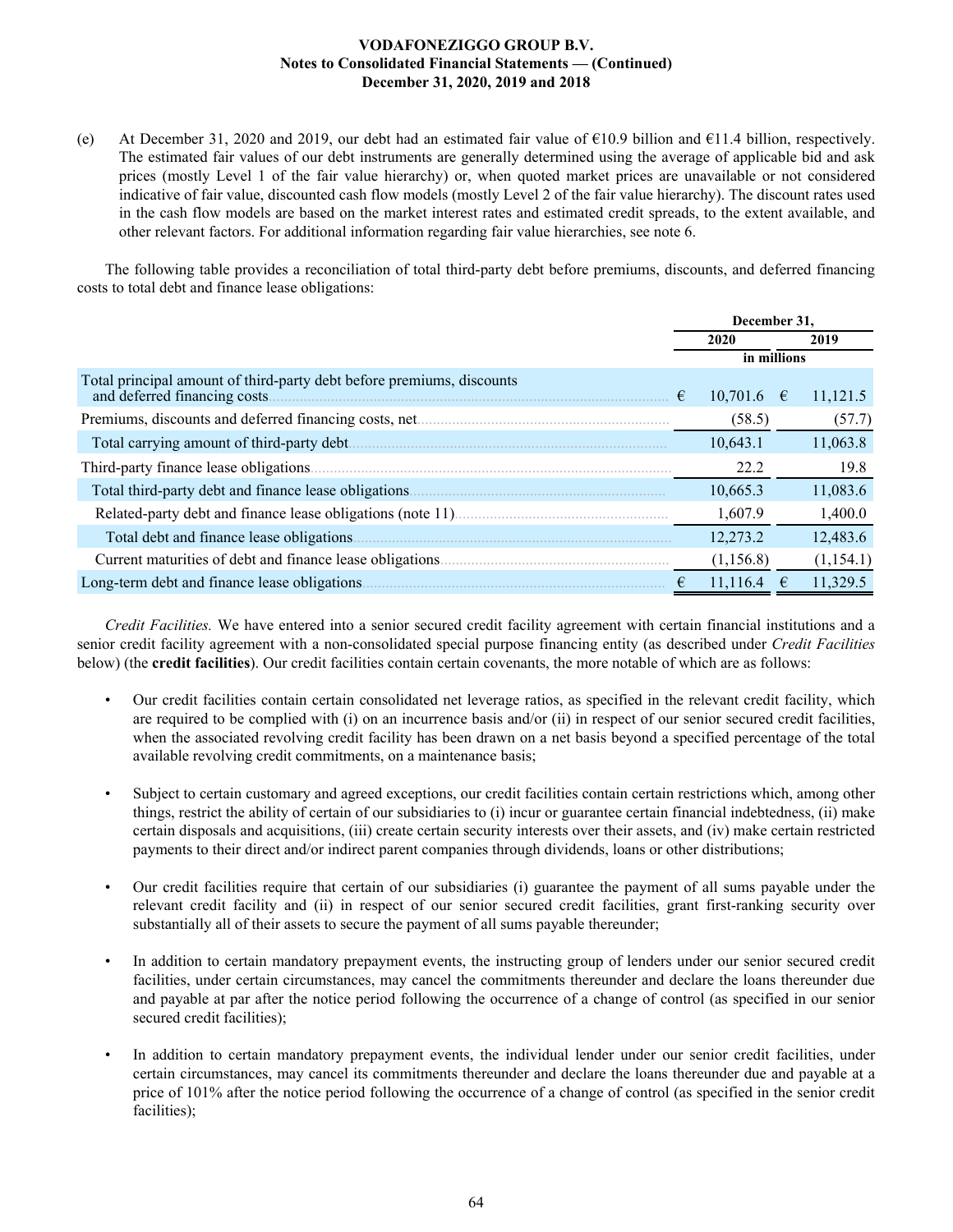- Our credit facilities contain certain customary events of default, the occurrence of which, subject to certain exceptions, materiality qualifications and cure rights, would allow the instructing group of lenders to (i) cancel the total commitments, (ii) declare that all or part of the loans be payable on demand, and/or (iii) accelerate all outstanding loans and terminate their commitments thereunder;
- Our credit facilities require that we observe certain affirmative and negative undertakings and covenants, which are subject to certain materiality qualifications and other customary and agreed exceptions;
- In addition to customary default provisions, our senior secured credit facilities include cross-default provisions with respect to our other indebtedness, subject to agreed minimum thresholds and other customary and agreed exceptions; and
- Our senior credit facilities provide that any failure to pay principal at its stated maturity (after the expiration of any applicable grace period) of, or any acceleration with respect to, other indebtedness of the borrower or certain of our subsidiaries over agreed minimum thresholds (as specified under the senior credit facilities), is an event of default under the senior credit facilities.

*Senior and Senior Secured Notes.* Ziggo Bond Company B.V. (**Ziggo Bondco**) and Ziggo B.V. have issued certain senior and senior secured notes, respectively. Ziggo B.V. is a wholly-owned subsidiary of Ziggo Bondco. In general, our senior and senior secured notes are senior obligations of the issuer of such notes that rank equally with all of the existing and future senior debt of such issuer and are senior to all existing and future subordinated debt of such issuer. Our senior secured notes (i) contain certain guarantees from other subsidiaries of VodafoneZiggo (as specified in the applicable indenture), and (ii) are secured by certain pledges or liens over certain assets and/or shares of certain subsidiaries of VodafoneZiggo. In addition, the indentures governing our senior and senior secured notes contain certain covenants, the more notable of which are as follows:

- Subject to certain materiality qualifications and other customary and agreed exceptions, our notes contain (i) certain customary incurrence-based covenants and (ii) certain restrictions that, among other things, restrict the ability of certain of our subsidiaries to (a) incur or guarantee certain financial indebtedness, (b) make certain disposals and acquisitions, (c) create certain security interests over their assets, and (d) make certain restricted payments to their direct and/or indirect parent companies through dividends, loans or other distributions;
- Our notes provide that any failure to pay principal at its stated maturity (after the expiration of any applicable grace period) of, or any acceleration with respect to, other indebtedness of the issuer or certain of our subsidiaries over agreed minimum thresholds (as specified under the applicable indenture), is an event of default under the respective notes;
- If the relevant issuer or certain of its subsidiaries (as specified in the applicable indenture) sell certain assets, such issuer must, subject to certain materiality qualifications and other customary and agreed exceptions, offer to repurchase the applicable notes at par, or if a change of control (as specified in the applicable indenture) occurs, such issuer must offer to repurchase all of the relevant notes at a redemption price of 101%; and
- Our senior secured notes contain certain early redemption provisions including the ability to, during each 12-month period commencing on the issue date for such notes until the applicable call date, redeem up to 10% of the original principal amount of the notes at a redemption price equal to 103% of the principal amount of the notes to be redeemed plus accrued and unpaid interest.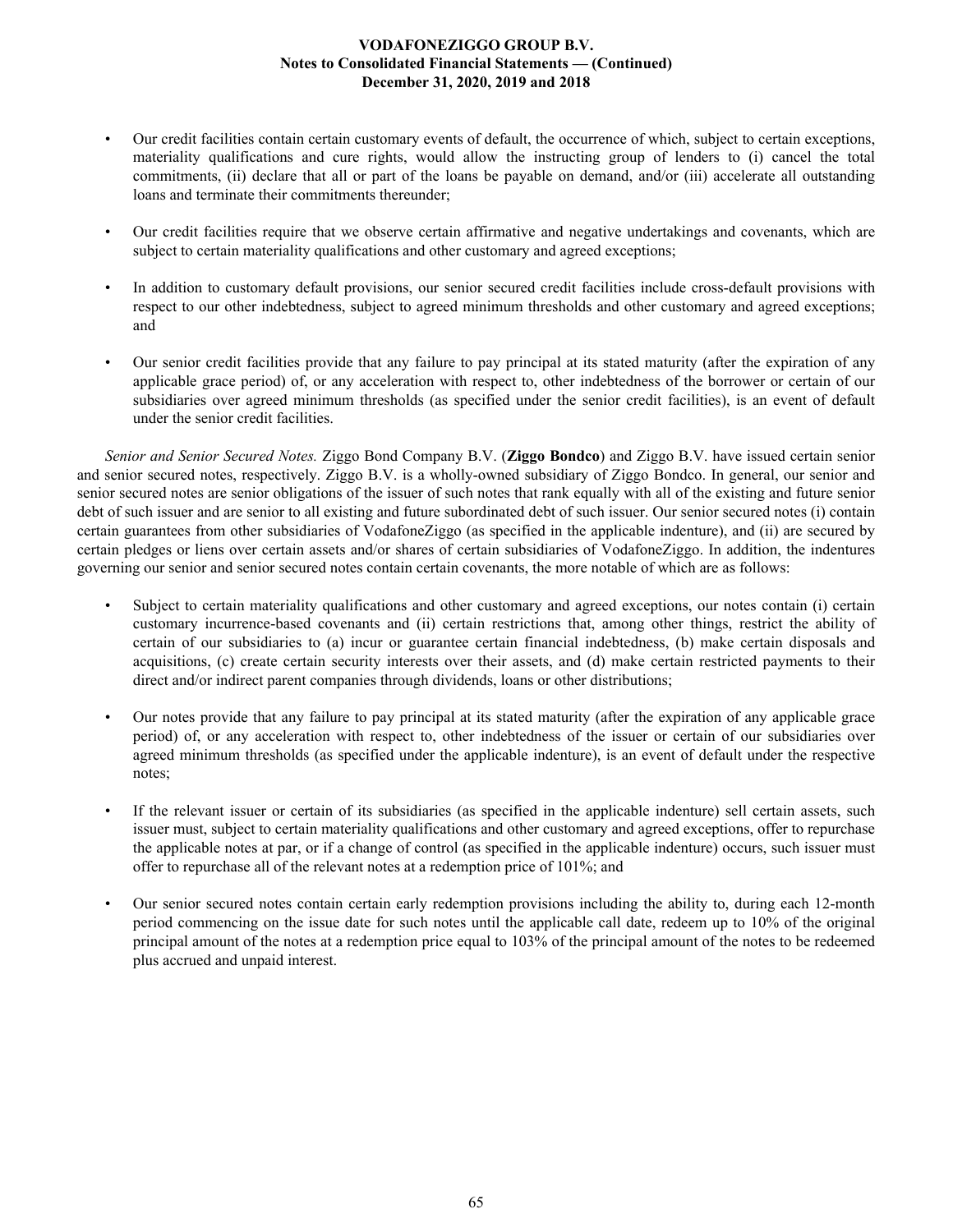# *Credit Facilities*

The Credit Facilities are the senior and senior secured credit facilities of certain subsidiaries of VodafoneZiggo. The details of our borrowings under the Credit Facilities as of December 31, 2020 are summarized in the following table:

| <b>Credit Facility</b>                  | <b>Maturity</b>  | Interest rate     |    | <b>Facility</b><br>amount<br>(in<br>borrowing<br>currency)<br>(a) |   | Outstanding<br>principal<br>amount |            | Unused<br>borrowing<br>capacity | Carrying<br>value (b) |
|-----------------------------------------|------------------|-------------------|----|-------------------------------------------------------------------|---|------------------------------------|------------|---------------------------------|-----------------------|
|                                         |                  |                   |    |                                                                   |   | in millions                        |            |                                 |                       |
| <b>Senior Secured Facilities:</b>       |                  |                   |    |                                                                   |   |                                    |            |                                 |                       |
| Facility $H(c)$ .                       | January 31, 2029 | EURIBOR $+3.00\%$ | €  | 2,250.0                                                           | € | 2,250.0                            | $\epsilon$ |                                 | € 2,238.6             |
| Facility $I(d)$ .                       | April 30, 2028   | $LIBOR + 2.50\%$  | S. | 2,525.0                                                           | € | 2,065.4                            | $\epsilon$ |                                 | € 2,059.5             |
| Revolving Facility (e).                 | January 31, 2026 | (e)               | €  | 800.0                                                             |   |                                    |            | 800.0                           |                       |
| <b>Total Senior Secured Facilities.</b> |                  |                   |    |                                                                   |   | 4,315.4                            |            | 800.0                           | 4,298.1               |
| <b>Senior Facilities:</b>               |                  |                   |    |                                                                   |   |                                    |            |                                 |                       |
| Financing Facility (f)                  | January 15, 2029 | 2.875%            | €  | 151.4                                                             |   | 151.4                              |            |                                 | 151.4                 |
| <b>Total</b>                            |                  |                   |    |                                                                   |   | 4,466.8                            | €          | 800.0                           | € 4,449.5             |

(a) Amounts represent total third-party facility amounts as of December 31, 2020.

(b) Amounts are net of unamortized premiums, discounts, and deferred financing costs, as applicable.

- (c) Facility H has a EURIBOR floor of 0.0%.
- (d) Facility I has a LIBOR floor of 0.0%.
- (e) The Revolving Facility bears interest at EURIBOR plus 2.75% (subject to a margin ratchet) and has a fee on unused commitments of 40% of such margin per year.
- (f) Amounts represent borrowings that are owed to a non-consolidated special purpose financing entity that has issued notes to finance the purchase of receivables due from our company to certain other third parties for amounts that we and our subsidiaries have vendor financed. To the extent that the proceeds from these notes exceed the amount of vendor financed receivables available to be purchased, the excess proceeds are used to fund this excess cash facility.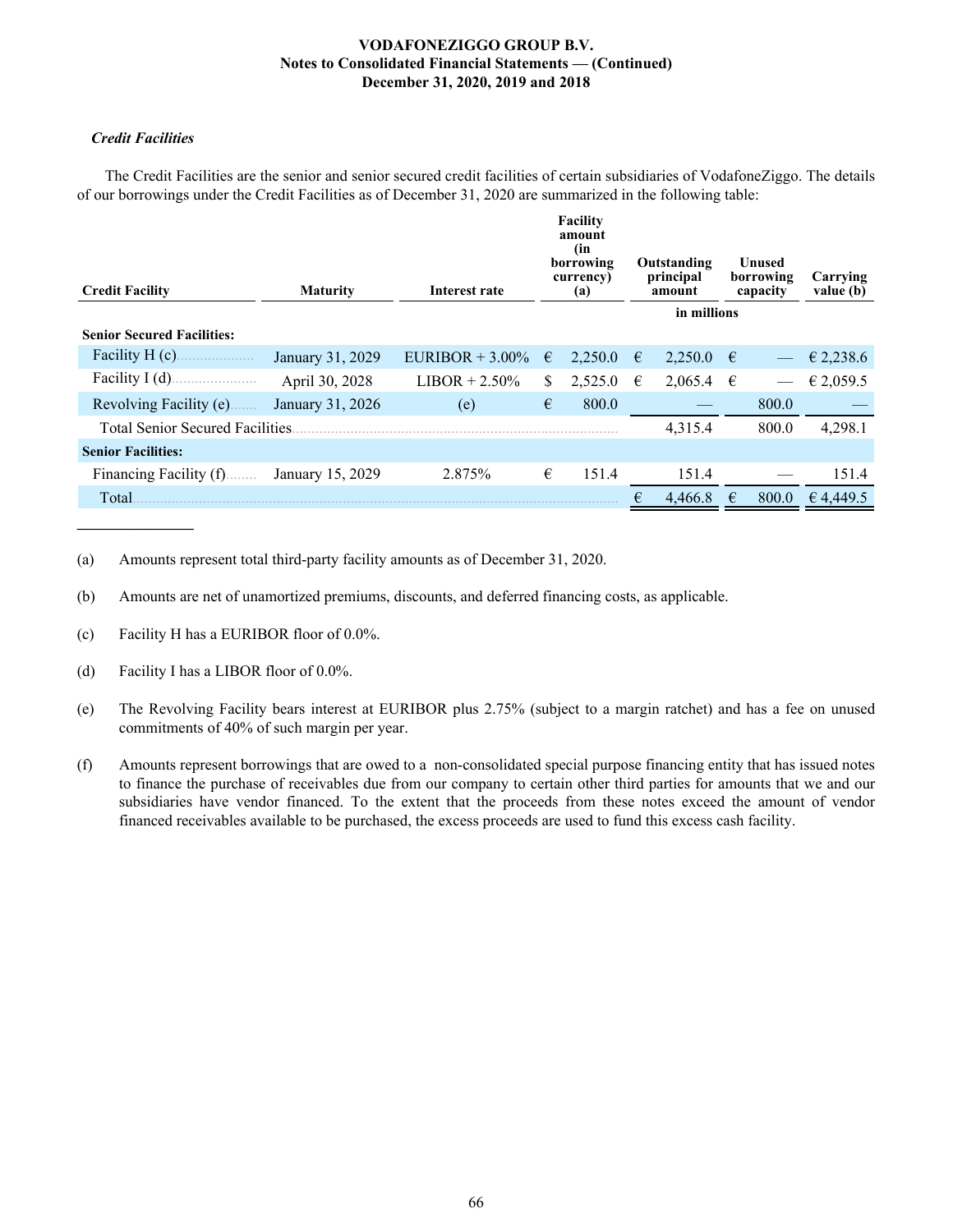### *Senior and Senior Secured Notes*

**\_\_\_\_\_\_\_\_\_\_\_\_\_\_\_**

The details of the outstanding Senior and Senior Secured Notes as of December 31, 2020 are summarized in the following table:

|                                        |                   |                  | <b>Outstanding principal</b><br>amount |         |  |                    |                       |
|----------------------------------------|-------------------|------------------|----------------------------------------|---------|--|--------------------|-----------------------|
| <b>Senior and Senior Secured Notes</b> | <b>Maturity</b>   | Interest<br>rate | <b>Borrowing</b><br>currency           |         |  | Euro<br>equivalent | Carrying<br>value (a) |
|                                        |                   |                  |                                        |         |  | in millions        |                       |
| 2027 Dollar Senior Secured Notes       | January 15, 2027  | 5.500%           | <sup>S</sup>                           | 1,800.0 |  | 1,472.3            | 1,448.4               |
| 2027 Euro Senior Secured Notes         | January 15, 2027  | 4.250%           | €                                      | 620.0   |  | 620.0              | 620.4                 |
| 2027 Senior Notes                      | January 15, 2027  | $6.000\%$        | \$                                     | 625.0   |  | 511.2              | 501.1                 |
| 2030 Dollar Senior Secured Notes       | January 15, 2030  | 4.875%           | \$                                     | 791.0   |  | 647.0              | 649.6                 |
| 2030 Euro Senior Secured Notes         | January 15, 2030  | 2.875%           | €                                      | 502.5   |  | 502.5              | 501.3                 |
| 2030 Euro Senior Notes                 | February 28, 2030 | 3.375%           | €                                      | 900.0   |  | 900.0              | 895.0                 |
| 2030 Dollar Senior Notes               | February 28, 2030 | 5.125%           | \$                                     | 500.0   |  | 409.0              | 405.5                 |
| Total                                  |                   |                  |                                        |         |  | 5,062.0            | 5,021.3               |

(a) Amounts are net of unamortized premiums, discounts, and deferred financing costs, as applicable.

All our notes are non-callable prior to the applicable Call Date presented in the table below. At any time prior to the applicable Call Date, we may redeem some or all of the applicable notes by paying a "make-whole" premium, which is the present value of all remaining scheduled interest payments to the applicable Call Date using the discount rate as of the redemption date plus a premium (each as specified in the applicable indenture).

| <b>Senior and Senior Secured Notes</b> | <b>Call Date</b>  |
|----------------------------------------|-------------------|
|                                        |                   |
| 2027 Dollar Senior Secured Notes       | January 15, 2022  |
| 2027 Euro Senior Secured Notes         | January 15, 2022  |
| 2027 Senior Notes                      | January 15, 2022  |
| 2030 Dollar Senior Secured Notes       | October 15, 2024  |
| 2030 Euro Senior Secured Notes         | October 15, 2024  |
| 2030 Euro Senior Notes                 | February 15, 2025 |
| 2030 Dollar Senior Notes               | February 15, 2025 |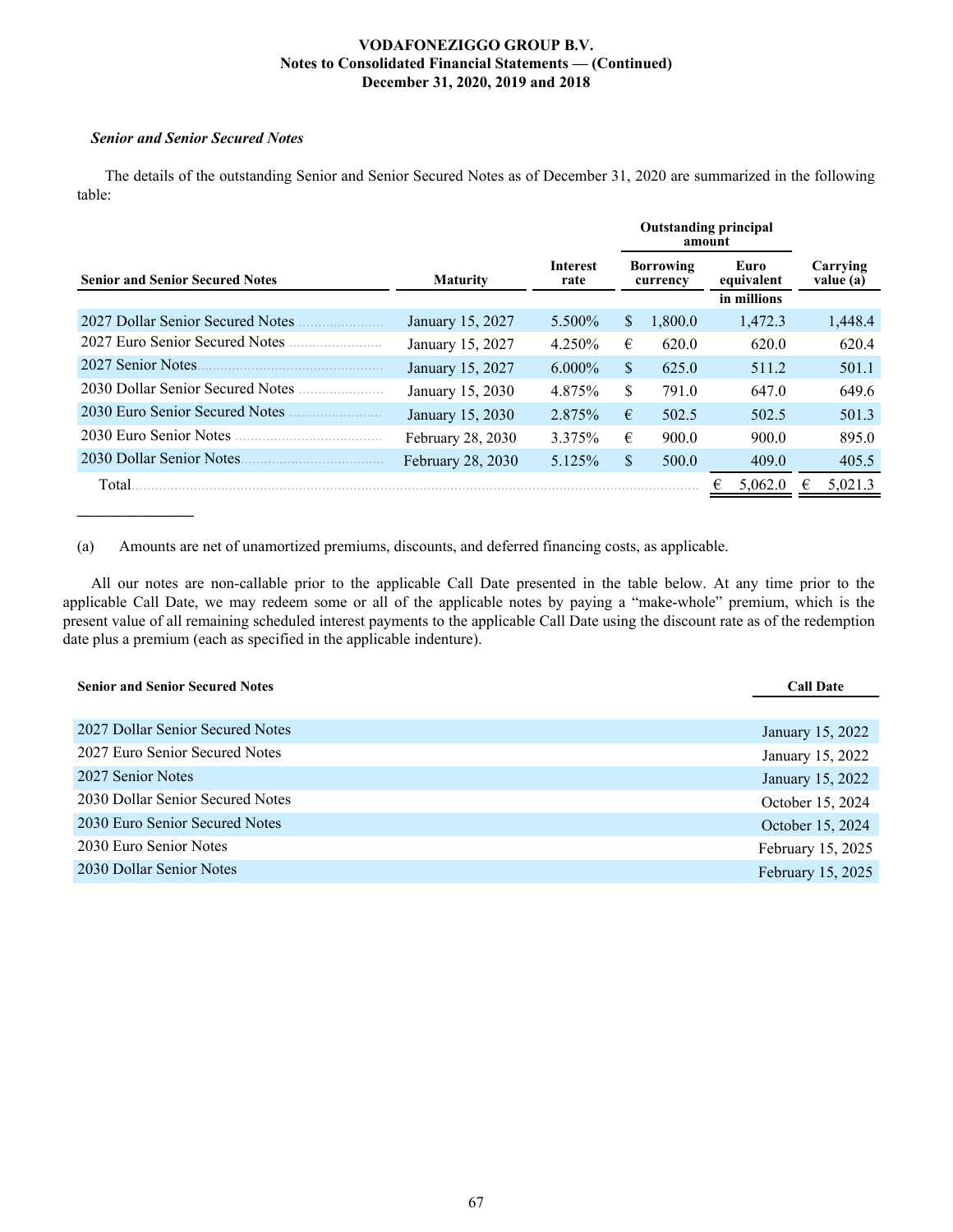After the applicable Call Date, we may redeem some or all of these notes at the following redemption prices (expressed as a percentage of the principal amount) plus accrued and unpaid interest and additional amounts (as specified in the applicable indenture), if any, to the applicable redemption date, as set forth below:

|                            |                                                                | <b>Redemption price</b>                                      |                             |                                                                |                                                              |                                              |                                            |  |  |  |
|----------------------------|----------------------------------------------------------------|--------------------------------------------------------------|-----------------------------|----------------------------------------------------------------|--------------------------------------------------------------|----------------------------------------------|--------------------------------------------|--|--|--|
|                            | 2027 Dollar<br><b>Senior</b><br><b>Secured</b><br><b>Notes</b> | <b>2027 Euro</b><br><b>Senior</b><br>Secured<br><b>Notes</b> | 2027 Senior<br><b>Notes</b> | 2030 Dollar<br><b>Senior</b><br><b>Secured</b><br><b>Notes</b> | <b>2030 Euro</b><br><b>Senior</b><br>Secured<br><b>Notes</b> | 2030 Dollar<br><b>Senior</b><br><b>Notes</b> | <b>2030 Euro</b><br>Senior<br><b>Notes</b> |  |  |  |
| 12-month period commencing | January 15                                                     | January 15                                                   | January 15                  | October 15                                                     | October 15                                                   | February 15                                  | February 15                                |  |  |  |
| 2021                       | N.A.                                                           | N.A.                                                         | N.A.                        | N.A.                                                           | N.A.                                                         | N.A.                                         | N.A.                                       |  |  |  |
| 2022                       | 102.750%                                                       | 102.125%                                                     | 103.000%                    | N.A.                                                           | N.A.                                                         | N.A.                                         | N.A.                                       |  |  |  |
| 2023                       | 101.833%                                                       | 101.417%                                                     | 102.000%                    | N.A.                                                           | N.A.                                                         | N.A.                                         | N.A.                                       |  |  |  |
| 2024                       | 100.917%                                                       | 100.708%                                                     | 101.000%                    | 102.438%                                                       | 101.438%                                                     | N.A.                                         | N.A.                                       |  |  |  |
| 2025                       | 100.000%                                                       | 100.000%                                                     | 100.000%                    | 101.219%                                                       | 100.719%                                                     | 102.563%                                     | 101.688%                                   |  |  |  |
| 2026                       | 100.000%                                                       | $100.000\%$                                                  | $100.000\%$                 | 100.609%                                                       | 100.359%                                                     | 101.281%                                     | 100.844%                                   |  |  |  |
| 2027                       | N.A.                                                           | N.A.                                                         | N.A.                        | 100.000%                                                       | 100.000%                                                     | 100.641%                                     | 100.422%                                   |  |  |  |
| 2028 and thereafter.       | N.A.                                                           | N.A.                                                         | N.A.                        | $100.000\%$                                                    | $100.000\%$                                                  | $100.000\%$                                  | $100.000\%$                                |  |  |  |

### *Financing Transactions*

*2021 Financing Transactions.* In March 2021, pursuant to a private placement, we issued \$200.0 million (€163.3 million) principal amount of 2030 Dollar Senior Secured Notes at an issue price of 104% of par. The net proceeds from the issuance of these notes were used to redeem 10% of the original aggregate principal amount of our 2027 Dollar Senior Secured Notes at a premium of 3%.

2020 Financing Transactions. In January 2020, we entered into a \$2.5 billion ( $\epsilon$ 2.0 billion) term loan facility (**Term Loan I**), issued at par. In February 2020, we (i) issued €77.5 million additional principal amount of the 2030 Euro Senior Secured Notes at an issue price of 102.625% of par, (ii) issued \$200.0 million ( $\epsilon$ 163.3 million) additional principal amount of the 2030 Dollar Senior Secured Notes at an issue price of 102.0% of par, (iii) issued €900.0 million principal amount of 3.375% senior notes (the **2030 Euro Senior Notes**) at par and (iv) issued \$500.0 million (€408.2 million) principal amount of 5.125% senior notes (the **2030 Dollar Senior Notes** and, together with the 2030 Euro Senior Notes, the **2030 Senior Notes**) at par. Term Loan I matures on April 30, 2028, bears interest at a rate of LIBOR plus 2.5% per annum and is subject to a LIBOR floor of 0.0%. The 2030 Senior Notes mature on February 28, 2030.

The net proceeds from these transactions were used to (a) prepay in full the \$2.5 billion outstanding principal amount under Facility E, (b) redeem 10% of the original aggregate principal amount of our 2027 Euro Senior Secured Notes at a premium of 3%, (c) redeem 10% of the original aggregate principal amount of our 2027 Dollar Senior Secured Notes at a premium of 3%, (d) redeem in full the outstanding principal amount of our 2025 Euro Senior Notes at a premium of 2.313% and (e) redeem in full the outstanding principal amount of our 2025 Dollar Senior Notes at a premium of 2.938%.

In connection with these transactions, we recognized a net loss on debt extinguishment of  $E29.6$  million related to the net effect of (a) the payment of  $\epsilon$ 40.7 million of redemption premiums and (b) the write off of  $\epsilon$ 11.1 million of net unamortized deferred financing costs, discounts and premiums.

In February 2020, VZ Vendor Financing B.V. (**VZ Vendor Financing**), a third-party special purpose financing entity that is not consolidated by VodafoneZiggo, issued an additional €100.0 million principal amount of Vendor Financing Notes, at an issue price of 102.1%. The net proceeds from these notes will be used by VZ Vendor Financing to purchase from various third parties certain vendor financed receivables of VodafoneZiggo and its subsidiaries. To the extent that the proceeds from the Vendor Financing Notes exceed the amount of vendor financed receivables available to be purchased, the excess proceeds will be used to fund VodafoneZiggo's Financing Facility. VZ Vendor Financing can request the Financing Facility to be repaid by VodafoneZiggo, as additional vendor financed receivables become available for purchase.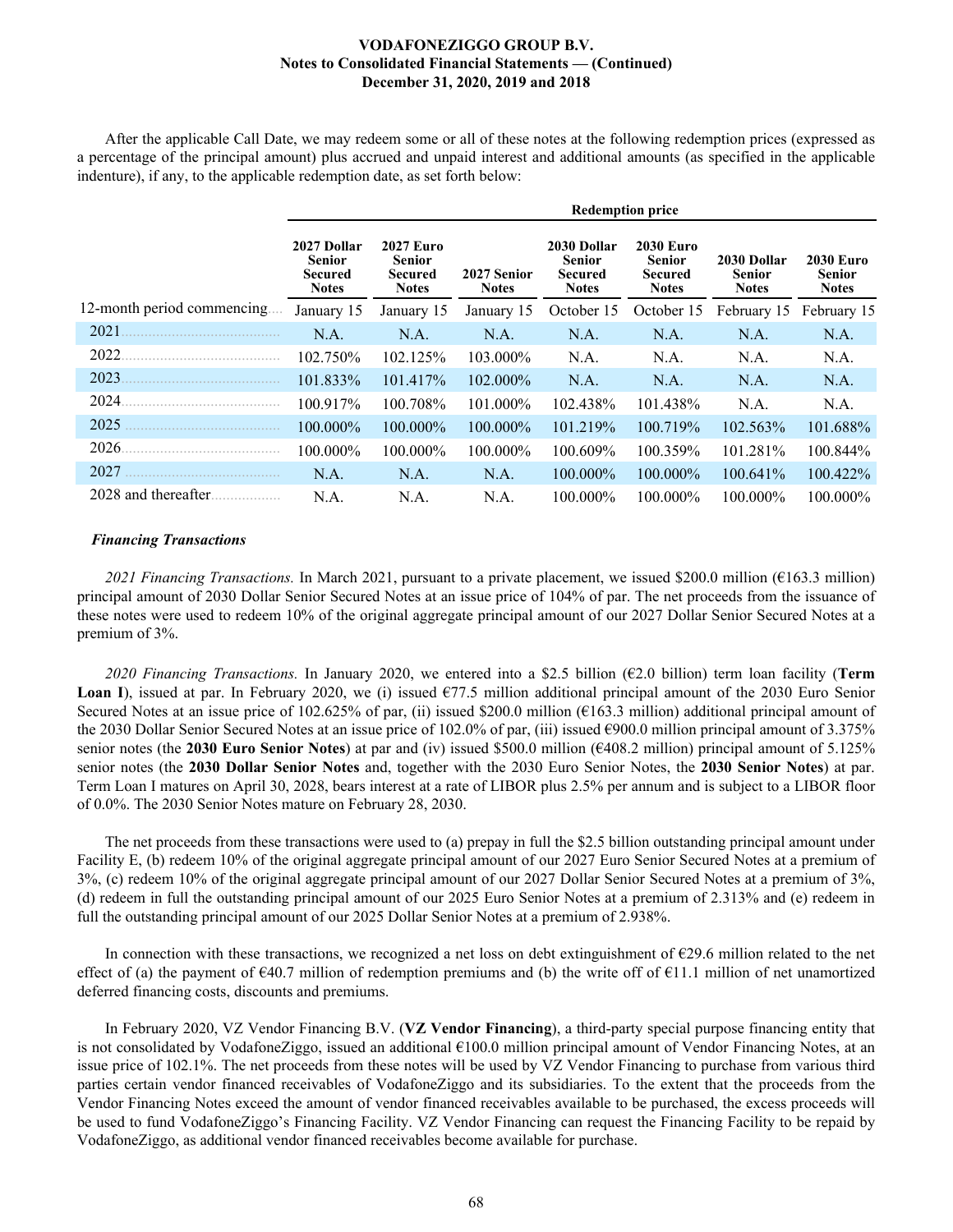In November 2020, pursuant to a private placement, we issued \$91.0 million ( $\epsilon$ 74.3 million) principal amount of our 2030 Dollar Senior Secured Notes at an issue price of 104.0% of par. The net proceeds were used to fund the redemption of 10% of our 2027 Euro Senior Secured Notes at a premium of 3%. In connection with this transaction, we recognized a loss on debt extinguishment of  $E2.3$  million, associated with the payment of redemption premiums.

In December 2020, VZ Vendor Financing II B.V. (**VZ Vendor Financing II**), a third-party special purpose financing entity that is not consolidated by VodafoneZiggo, issued  $\epsilon$ 700.0 million principal amount of 2.875% vendor financing notes at par (the **Vendor Financing II Notes**) in accordance with the Green Bond Framework (**Green Bond Framework**). The Vendor Financing II Notes mature on January 15, 2029.

The net proceeds from the Vendor Financing II Notes have been used by VZ Vendor Financing II to purchase certain vendor-financed receivables from VZ Vendor Financing and various third parties owed by our company and our subsidiaries. To the extent that the proceeds from the Vendor Financing II Notes exceed the amount of vendor-financed receivables available to be purchased, the excess proceeds will be used to fund the Financing Facility. As additional vendor financed receivables become available for purchase, VZ Vendor Financing II can request that we repay any amounts available under the Financing Facility.

In connection with this transaction, we recognized a net loss on debt extinguishment of  $\epsilon$ 10.0 million related to (a) the payment of  $\epsilon$ 7.5 million of redemption premiums and (b) the write-off of  $\epsilon$ 2.5 million of unamortized deferred financing costs, discounts and premiums.

*2019 Financing Transactions.* During 2019, we completed a number of financing transactions that generally resulted in lower interest rates and extended maturities. In connection with these transactions, we recognized gains on debt extinguishment, net, of €32.2 million. These gains include the net effect write-off of (i) fair value adjustments of €84.7 million, (ii) €49.1 million of unamortized premiums and (iii)  $\epsilon$ 3.4 million of deferred financing costs.

*2018 Financing Transactions.* There were no financing transactions during 2018.

### *Maturities of Debt*

**\_\_\_\_\_\_\_\_\_\_\_\_\_\_\_**

The euro equivalents of the maturities of our debt as of December 31, 2020 are presented below:

|                          | Third-party   |   | Related-<br>party |   | <b>Total</b> |
|--------------------------|---------------|---|-------------------|---|--------------|
|                          |               |   | in millions       |   |              |
| Year ending December 31: |               |   |                   |   |              |
| 2021                     | 1,148.5       |   |                   |   | 1,148.5      |
| $2022(a)$ .              | 173.4         |   |                   |   | 173.4        |
| 2023                     |               |   |                   |   |              |
| 2024                     |               |   |                   |   |              |
| 2025                     |               |   |                   |   |              |
| Thereafter.              | 9,379.7       |   | 1,607.9           |   | 10,987.6     |
| Total debt maturities.   | 10,701.6      |   | 1,607.9           |   | 12,309.5     |
|                          | (58.5)        |   |                   |   | (58.5)       |
| Total debt.              | 10,643.1<br>€ | € | 1.607.9           | € | 12 251 0     |
| Current portion.         | 1,148.5       |   |                   |   | 1,148.5      |
| Noncurrent portion       | 9,494.6<br>€  | € | 1.607.9           | € | 11,102.5     |

<sup>(</sup>a) Amortizing repayments of the facility will start in 2022 and the facility is due to be repaid in full in 2024.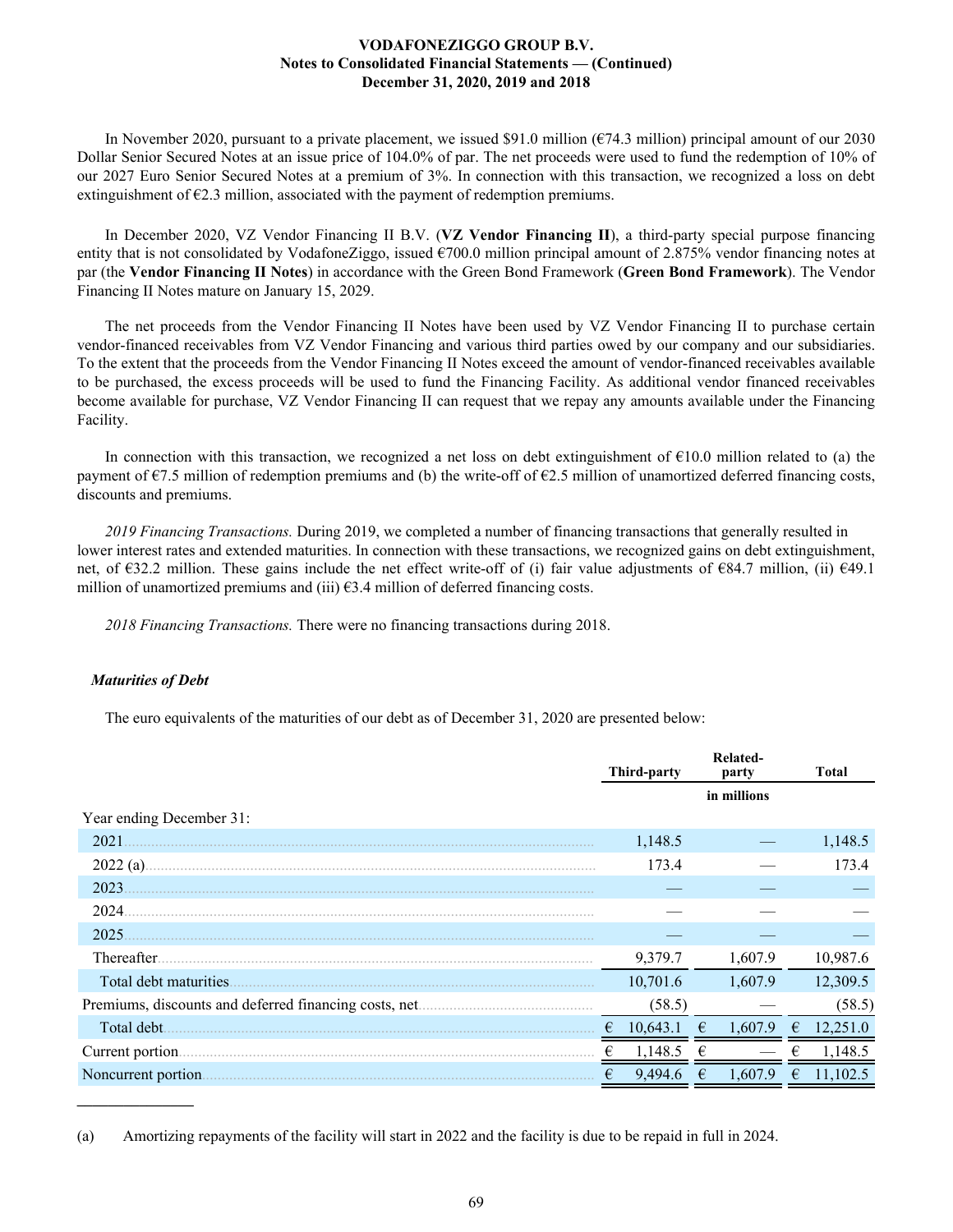# **(9) Leases**

### *General*

We enter into operating and finance leases for network equipment, real estate, mobile site sharing and vehicles. We provide residual value guarantees on certain of our vehicle leases.

# *Lease Balances*

A summary of our ROU assets and lease liabilities is set forth below:

|                         | December 31,<br>2020 |             | December 31,<br>2019 |       |
|-------------------------|----------------------|-------------|----------------------|-------|
|                         | in millions          |             |                      |       |
| ROU assets:             |                      |             |                      |       |
| Operating leases (a).   | €                    | 412.8 $\in$ |                      | 477.9 |
| Finance leases (b)      |                      | 21.9        |                      | 19.9  |
| Total ROU assets        |                      | 434.7 $\in$ |                      | 497.8 |
|                         |                      |             |                      |       |
| Lease liabilities:      |                      |             |                      |       |
| Operating leases (c)    | €                    | 419.8       | $\epsilon$           | 484.5 |
| Finance leases (d)      |                      | 22.2        |                      | 19.8  |
| Total lease liabilities |                      | 442.0       | ₽                    | 504.3 |

<sup>(</sup>a) Our operating lease ROU assets are included in other assets, net, on our consolidated balance sheets. At December 31, 2020, the weighted average remaining lease term for operating leases was 7.5 years and the weighted average discount rate was 3.3%. During 2020 and 2019, we recorded additions to our ROU assets associated with operating leases of €19.6 million and €59.9 million, respectively.

<sup>(</sup>b) Our finance lease ROU assets are included in property and equipment, net, on our consolidated balance sheets. At December 31, 2020, the weighted average remaining lease term for finance leases was 3.1 years and the weighted average discount rate was 3.6%. During 2020, 2019 and 2018, we recorded additions to our ROU assets associated with finance leases of  $\epsilon$ 13.6 million,  $\epsilon$ 5.2 million and  $\epsilon$ 23.5 million, respectively.

<sup>(</sup>c) The current and long-term portions of our operating lease liabilities are included within other accrued and current liabilities and other long-term liabilities, respectively, on our consolidated balance sheets.

<sup>(</sup>d) The current and long-term portions of our finance lease obligations are included within current portion of debt and finance lease obligations and long-term debt and finance lease obligations, respectively, on our consolidated balance sheets.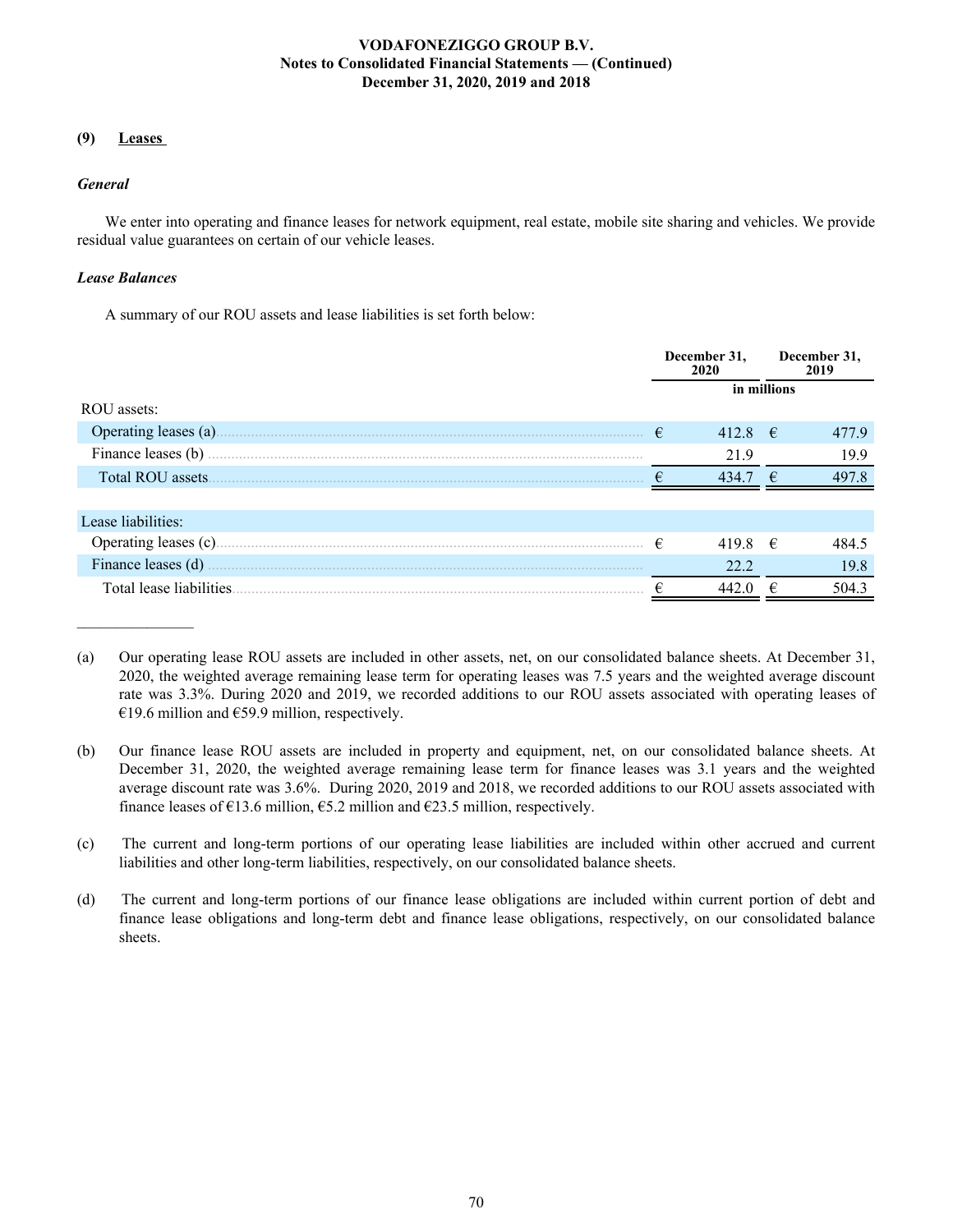A summary of our aggregate lease expense is set forth below:

 $\mathcal{L}_\text{max}$  and  $\mathcal{L}_\text{max}$ 

|                                  | Year ended December 31, |                     |  |       |
|----------------------------------|-------------------------|---------------------|--|-------|
|                                  |                         | 2020                |  | 2019  |
|                                  | in millions             |                     |  |       |
| Finance lease expense:           |                         |                     |  |       |
| Depreciation and amortization.   |                         | $10.3 \t\t\epsilon$ |  | 9.5   |
| Interest expense.                |                         | 1.0                 |  | 0.5   |
| Total finance lease expense.     |                         | 11.3                |  | 10.0  |
| Operating lease expense (a)      |                         | 81.1                |  | 83.3  |
| Variable lease expense, net (b). |                         | (0.9)               |  | (1.0) |
| Total lease expense.             |                         | 91.5                |  | 92.3  |

(a) Our operating lease expense is included in other operating expenses and SG&A expenses in our consolidated statements of operations.

(b) Variable lease expense represents payments made to a lessor during the lease term that vary because of a change in circumstance that occurred after the lease commencement date. Variable lease payments are expensed as incurred and are included in other operating expenses in our consolidated statements of operations.

A summary of our cash outflows from operating and finance leases is set forth below:

|                                                                         | <b>Year ended December 31,</b> |   |      |  |
|-------------------------------------------------------------------------|--------------------------------|---|------|--|
|                                                                         | 2020                           |   | 2019 |  |
|                                                                         | in millions                    |   |      |  |
| Cash paid for amounts included in the measurement of lease liabilities: |                                |   |      |  |
|                                                                         | $80.2 \quad \in$               |   | 854  |  |
| Operating cash outflows from finance leases.                            | 1.0                            |   | 0.5  |  |
| Financing cash outflows from finance leases                             | 10.1                           |   | 97   |  |
| Total cash outflows from operating and finance leases                   | 913                            | € | 95.6 |  |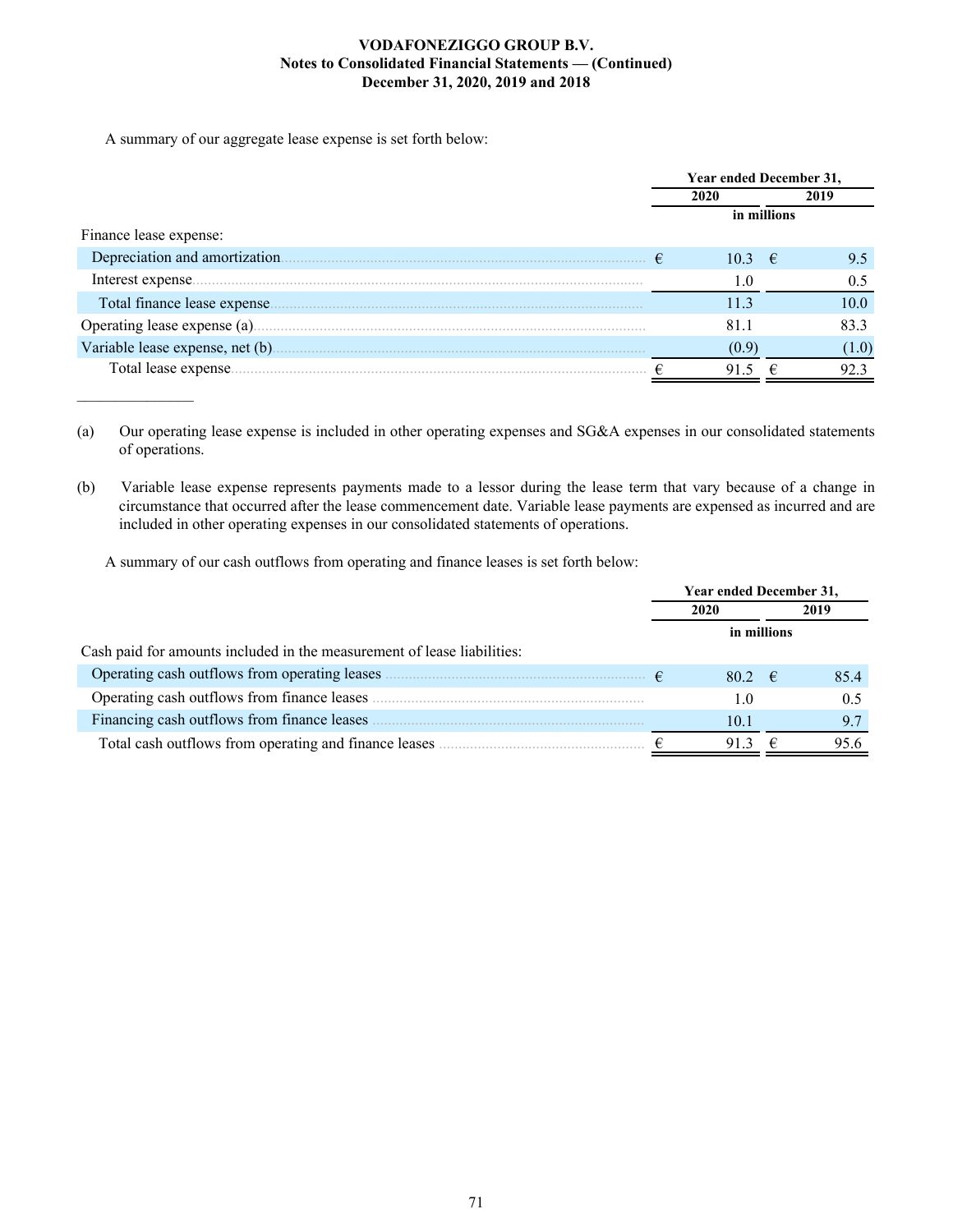Maturities of our operating and finance lease obligations as of December 31, 2020 are presented below. Amounts presented below represent euro equivalents based on December 31, 2020, exchange rates:

|                                        | Operating<br>leases | Finance<br>leases |  |  |  |
|----------------------------------------|---------------------|-------------------|--|--|--|
|                                        | in millions         |                   |  |  |  |
| Year ending December 31:               |                     |                   |  |  |  |
| 2021                                   | 80.5                | 9.0               |  |  |  |
| 2022                                   | 76.8                | 6.9               |  |  |  |
| 2023                                   | 72.3                | 4.4               |  |  |  |
| 2024.                                  | 69.8                | 2.4               |  |  |  |
| 2025                                   | 40.2                | 0.8               |  |  |  |
| Thereafter.                            | 140.6               |                   |  |  |  |
| Total principal and interest payments. | 480.2               | 23.5              |  |  |  |
| Less: present value discount           | (60.4)              | (1.3)             |  |  |  |
|                                        | 419.8<br>€          | 22.2<br>€         |  |  |  |
| Current portion                        | 68.2                | €<br>8.3          |  |  |  |
| Noncurrent portion.                    | 351.6<br>€          | 13.9<br>€         |  |  |  |

### **(10) Income Taxes**

Our consolidated financial statements include the income taxes of all entities wholly owned by VodafoneZiggo Group Holding.

The VodafoneZiggo Fiscal Unity, established on the level of VodafoneZiggo Group Holding, is one taxpayer for the period of time subsequent to the closing of the JV Transaction. VodafoneZiggo Group Holding did not implement a tax-sharing agreements and no cash payments will be made between VodafoneZiggo entities and VodafoneZiggo Group Holding related to the Dutch tax attributes. Accordingly, related-party tax allocations, if any, are reflected as adjustments in our consolidated statement of owner's equity.

On December 23, 2020 the Dutch Government enacted legislation regarding the yearly changes to the tax legislation (i.e., "Belastingplan 2021"). One of the most important changes within these legislative plans of the government has been an adjustment of the corporate income tax rate change enacted in 2020. The highest tax rate in the Netherlands will remain at 25% as opposed to the previously enacted rate of 21.7%. As a result of the enactment of these plans VodafoneZiggo recalculated the deferred tax balances and recorded a corporate income tax rate change expense as a result of the increase of the net deferred tax liability in 2020.

All of our income tax benefit (expense) for 2020, 2019 and 2018 is related to deferred tax benefits.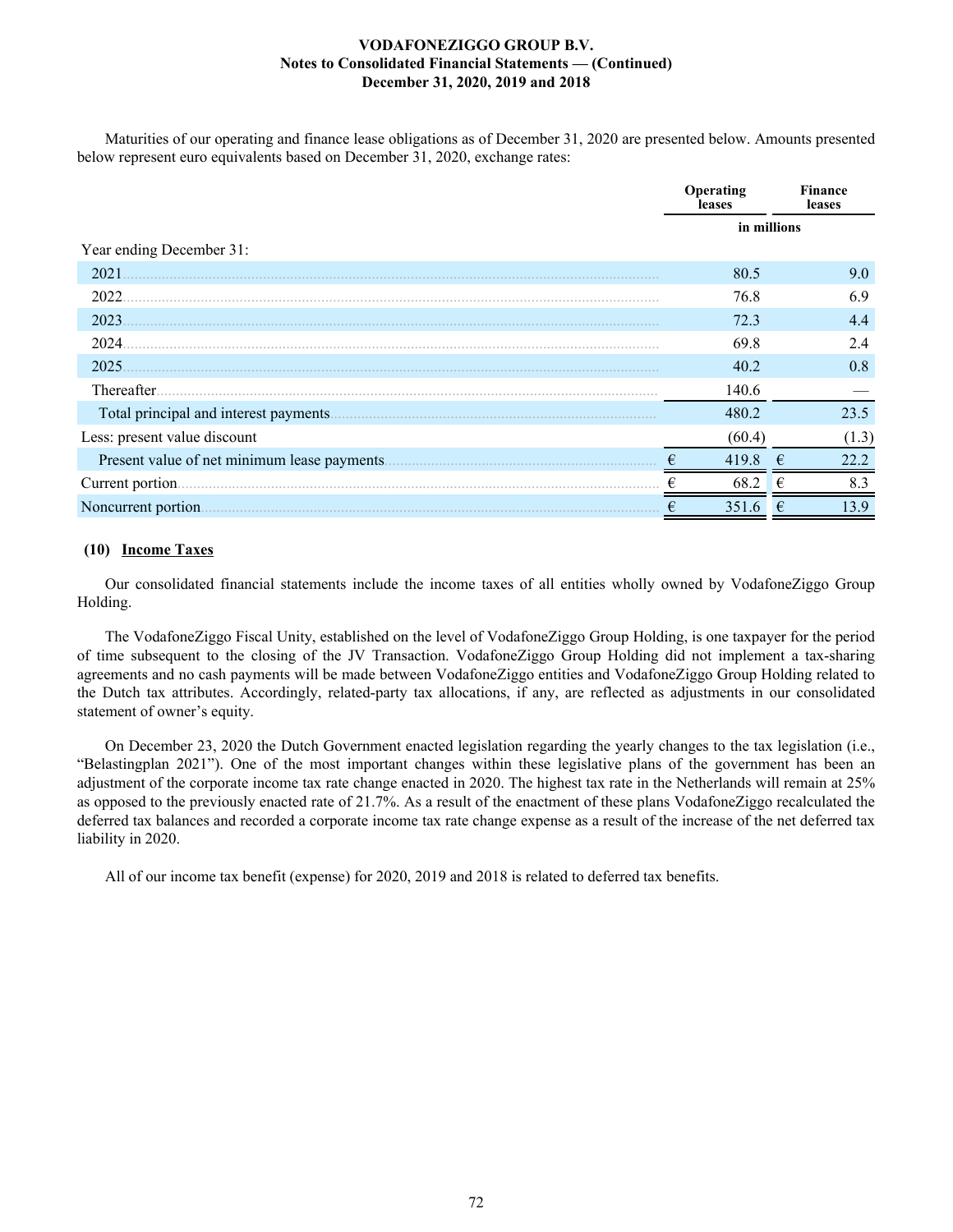Income tax benefit attributable to our loss before income taxes differs from the amounts computed using the Dutch income tax rate of 25.0% as a result of the following:

|                                                                                                                                                           | Year ended December 31, |         |                   |  |       |  |  |  |
|-----------------------------------------------------------------------------------------------------------------------------------------------------------|-------------------------|---------|-------------------|--|-------|--|--|--|
|                                                                                                                                                           |                         | 2020    | 2019              |  | 2018  |  |  |  |
|                                                                                                                                                           |                         |         | in millions       |  |       |  |  |  |
| Computed "expected" tax benefit.<br><b>Contract Contract Contract Contract Contract Contract Contract Contract Contract Contract Contract Contract Co</b> | €                       | 62.9    | −€<br>114.4 $\in$ |  | 98.9  |  |  |  |
| Enacted tax law and rate changes.                                                                                                                         |                         | (138.8) | (75.0)            |  | 213.8 |  |  |  |
| Tax benefits associated with technology innovations                                                                                                       |                         |         |                   |  | 6.0   |  |  |  |
|                                                                                                                                                           |                         |         | (0.3)             |  | 0.1   |  |  |  |
|                                                                                                                                                           |                         | (68.8)  | (0.7)             |  | (1.1) |  |  |  |
|                                                                                                                                                           |                         | 3.2     | (0.4)             |  | 0.7   |  |  |  |
|                                                                                                                                                           |                         | (141.5) | 38.0              |  | 318.4 |  |  |  |

(a) Amount for the year ended December 31, 2020, consist mainly of a change in estimate relating to the deductibility of depreciation of certain intangible assets included in our prior year tax returns as well as future deductibility of those assets.

 $\mathcal{L}_\text{max}$  , where  $\mathcal{L}_\text{max}$ 

 The tax effects of temporary differences that give rise to significant portions of the deferred tax assets and deferred tax liabilities are presented below:

|                                              | December 31, |           |   |           |
|----------------------------------------------|--------------|-----------|---|-----------|
|                                              |              | 2020      |   | 2019      |
|                                              | in millions  |           |   |           |
| Deferred tax assets:                         |              |           |   |           |
| Net operating loss and other carry forwards. | €            | 20.7      | € | 125.3     |
| Debt.                                        |              |           |   | 74.9      |
| Derivative instruments                       |              | 147.8     |   | 4.3       |
|                                              |              | 80.9      |   | 23.4      |
| Deferred tax assets.                         |              | 249.4     |   | 227.9     |
|                                              |              |           |   |           |
| Deferred tax liabilities:                    |              |           |   |           |
|                                              |              | (1,116.7) |   | (1,047.8) |
|                                              |              | (208.0)   |   | (210.3)   |
| Debt.                                        |              | (96.3)    |   |           |
| Other future taxable amounts.                |              | (2.3)     |   | (2.1)     |
| Deferred tax liabilities.                    |              | (1,423.3) |   | (1,260.2) |
| Net deferred tax liabilities.                |              | (1,173.9) | € | (1,032.3) |

All of our deferred tax assets are supported by reversing taxable temporary differences. Although we intend to take reasonable tax planning measures to limit our tax exposures, no assurance can be given that we will be able to do so.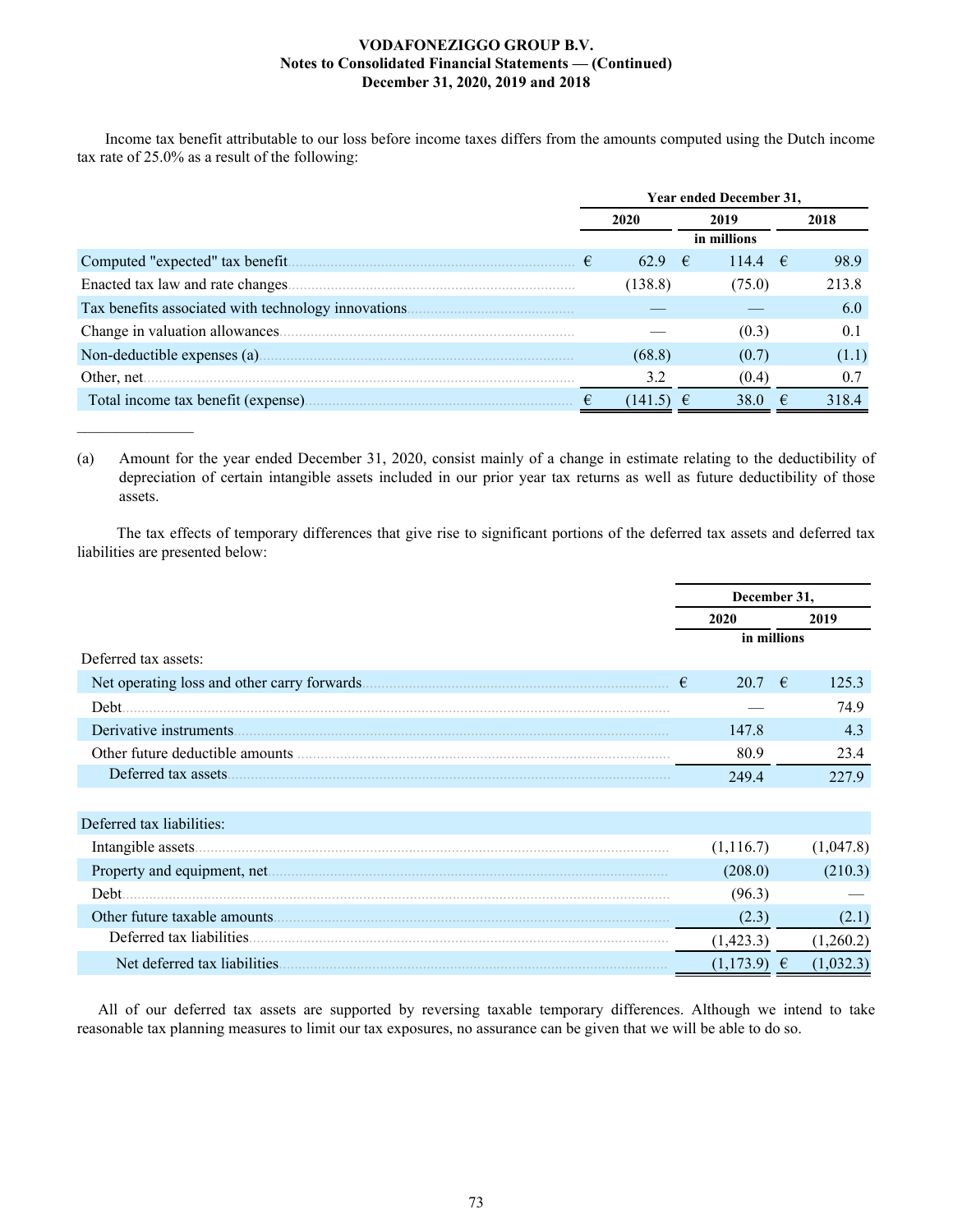All of our net operating losses and other carryforwards are Dutch. As a part of the yearly changes to the tax legislation (i.e., "Belastingplan 2021") the rules with respect to carry forward losses were changed. As from January 1, 2022, all losses will have an indefinite carry forward period. Part of the change is that the yearly use of these losses will be limited according to the thresholds set in the tax legislation. As a result the losses remaining at December 31, 2020 could also be viewed as losses with an indefinite carry period as they currently have carry forward periods after 2022. The details of our net operating loss and other carryforwards and the related tax assets at December 31, 2020 are as follows:

| <b>Expiration Date</b> | Carryforward | Related<br>tax asset |
|------------------------|--------------|----------------------|
|                        | in millions  |                      |
| 2024                   | 33.5         |                      |
| 2026                   | 49.5         | 12 4                 |
| Total carried forward  |              | 20.7                 |

The VodafoneZiggo Fiscal Unity files one consolidated income tax return. In the normal course of business, our income tax filings are subject to review by the Dutch tax authority. In connection with such review, disputes could arise with the tax authority over the interpretation or application of certain income tax rules related to our business in that tax jurisdiction. Such disputes may result in future tax and interest and penalty assessments by the tax authority. The ultimate resolution of tax contingencies will take place upon the earlier of (i) the settlement date with the tax authority in either cash or agreement of income tax positions or (ii) the date when the tax authority is statutorily prohibited from adjusting the company's tax computations. In this respect tax filings for 2016, 2017, 2018 and 2019 are still open for examination by the Dutch tax authority.

There were no material unrecognized tax benefits during 2020, 2019 or 2018.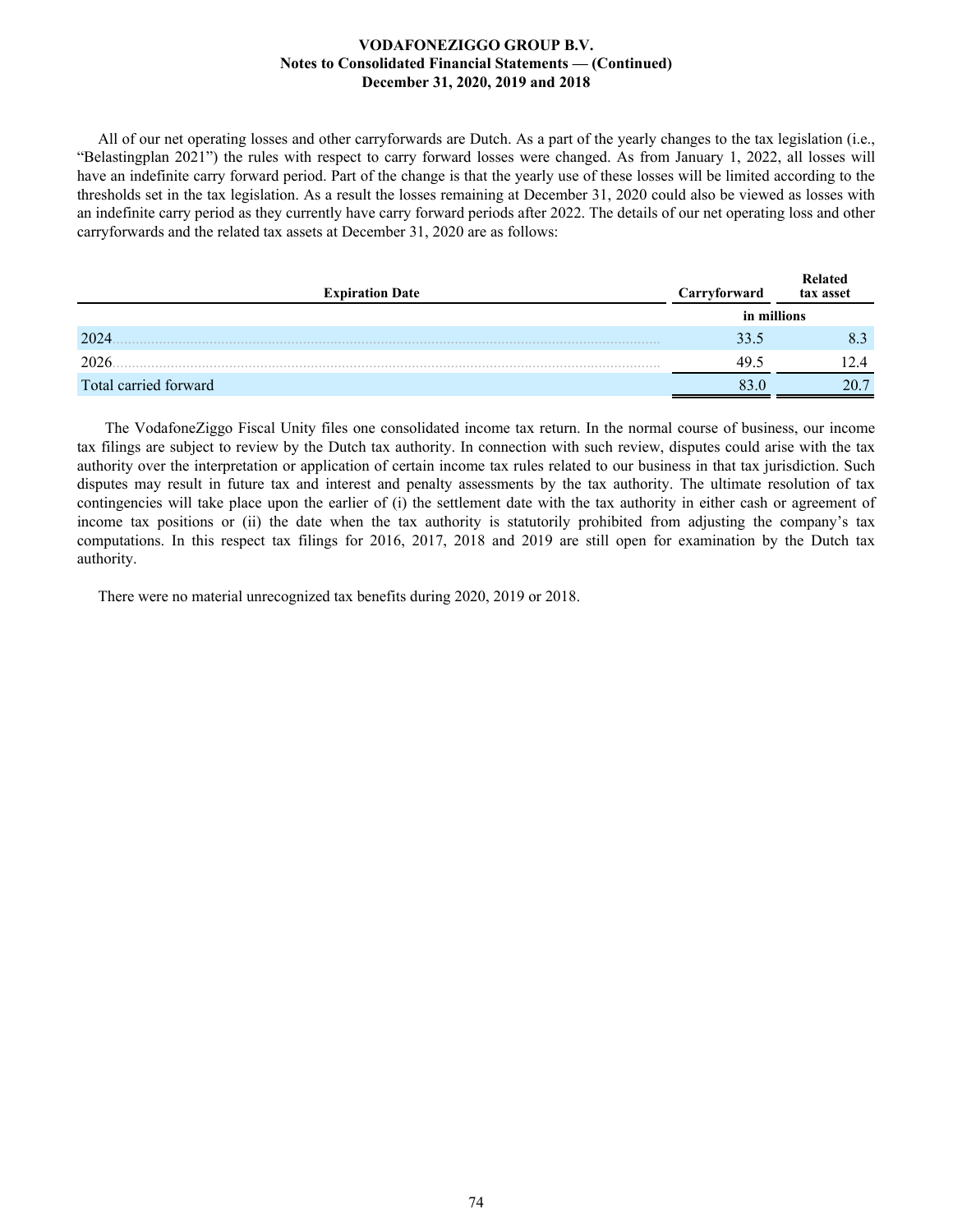# **(11) Related-party Transactions**

 $\frac{1}{2}$ 

Our related-party transactions for the periods are as follows:

|                                                                                                                                                                                                                                     | Year ended December 31, |               |            |  |  |  |  |
|-------------------------------------------------------------------------------------------------------------------------------------------------------------------------------------------------------------------------------------|-------------------------|---------------|------------|--|--|--|--|
|                                                                                                                                                                                                                                     | 2020                    | 2019          | 2018       |  |  |  |  |
|                                                                                                                                                                                                                                     |                         | in millions   |            |  |  |  |  |
| Revenue                                                                                                                                                                                                                             | 13.2                    | 14.6          | 24.6       |  |  |  |  |
|                                                                                                                                                                                                                                     | (25.4)                  | (36.1)        | (41.1)     |  |  |  |  |
|                                                                                                                                                                                                                                     | 13.0                    | 13.5          | 15.8       |  |  |  |  |
|                                                                                                                                                                                                                                     | (0.3)                   | (1.4)         | (2.8)      |  |  |  |  |
| Charges for JV Services:                                                                                                                                                                                                            |                         |               |            |  |  |  |  |
| Charges from Liberty Global:                                                                                                                                                                                                        |                         |               |            |  |  |  |  |
|                                                                                                                                                                                                                                     | (81.8)                  | (87.5)        | (79.9)     |  |  |  |  |
|                                                                                                                                                                                                                                     | (24.7)                  | (20.7)        | (31.0)     |  |  |  |  |
|                                                                                                                                                                                                                                     | (106.5)                 | (108.2)       | (110.9)    |  |  |  |  |
| Charges from Vodafone:                                                                                                                                                                                                              |                         |               |            |  |  |  |  |
|                                                                                                                                                                                                                                     | (88.3)                  | (84.4)        | (86.8)     |  |  |  |  |
|                                                                                                                                                                                                                                     | (30.0)                  | (30.0)        | (30.0)     |  |  |  |  |
|                                                                                                                                                                                                                                     | (118.3)                 | (114.4)       | (116.8)    |  |  |  |  |
|                                                                                                                                                                                                                                     | (224.8)                 | (222.6)       | (227.7)    |  |  |  |  |
|                                                                                                                                                                                                                                     | (224.3)                 | (232.0)       | (231.2)    |  |  |  |  |
| Interest expense <i>material expense</i> and the set of the set of the set of the set of the set of the set of the set of the set of the set of the set of the set of the set of the set of the set of the set of the set of the se | (84.0)                  | (89.9)        | (101.0)    |  |  |  |  |
|                                                                                                                                                                                                                                     | $(308.3) \in$<br>€      | $(321.9) \in$ | (332.2)    |  |  |  |  |
|                                                                                                                                                                                                                                     | €<br>159.3              | 182.8<br>€    | 160.5<br>€ |  |  |  |  |

<sup>(</sup>a) Represents amounts charged for technology and other services, which are included in the calculation of the "EBITDA" metric specified by our debt agreements **(Covenant EBITDA).**

- (b) Represents amounts charged for capital expenditures made by Liberty Global related to assets that we use or will otherwise benefit our company. These charges are not included in the calculation of Covenant EBITDA.
- (c) Represents amounts charged by Vodafone for technology and other services, a portion of which are included in the calculation of Covenant EBITDA.
- (d) Represents amounts charged for our use of the Vodafone brand name. These charges are not included in the calculation of Covenant EBITDA.

*Revenue.* Amount represents interconnect fees charged by us to certain subsidiaries of Vodafone.

*Programming and other direct costs of services.* Amounts represent interconnect fees charged to us by certain subsidiaries of Vodafone.

*Selling, general and administrative recharges.* Amount represents recharges for certain personnel services provided to Vodafone and Liberty Global.

*Share-based compensation expense.* Amounts relate to charges to our company by Liberty Global and Vodafone for sharebased incentive awards held by certain employees of our subsidiaries associated with ordinary shares of Liberty Global and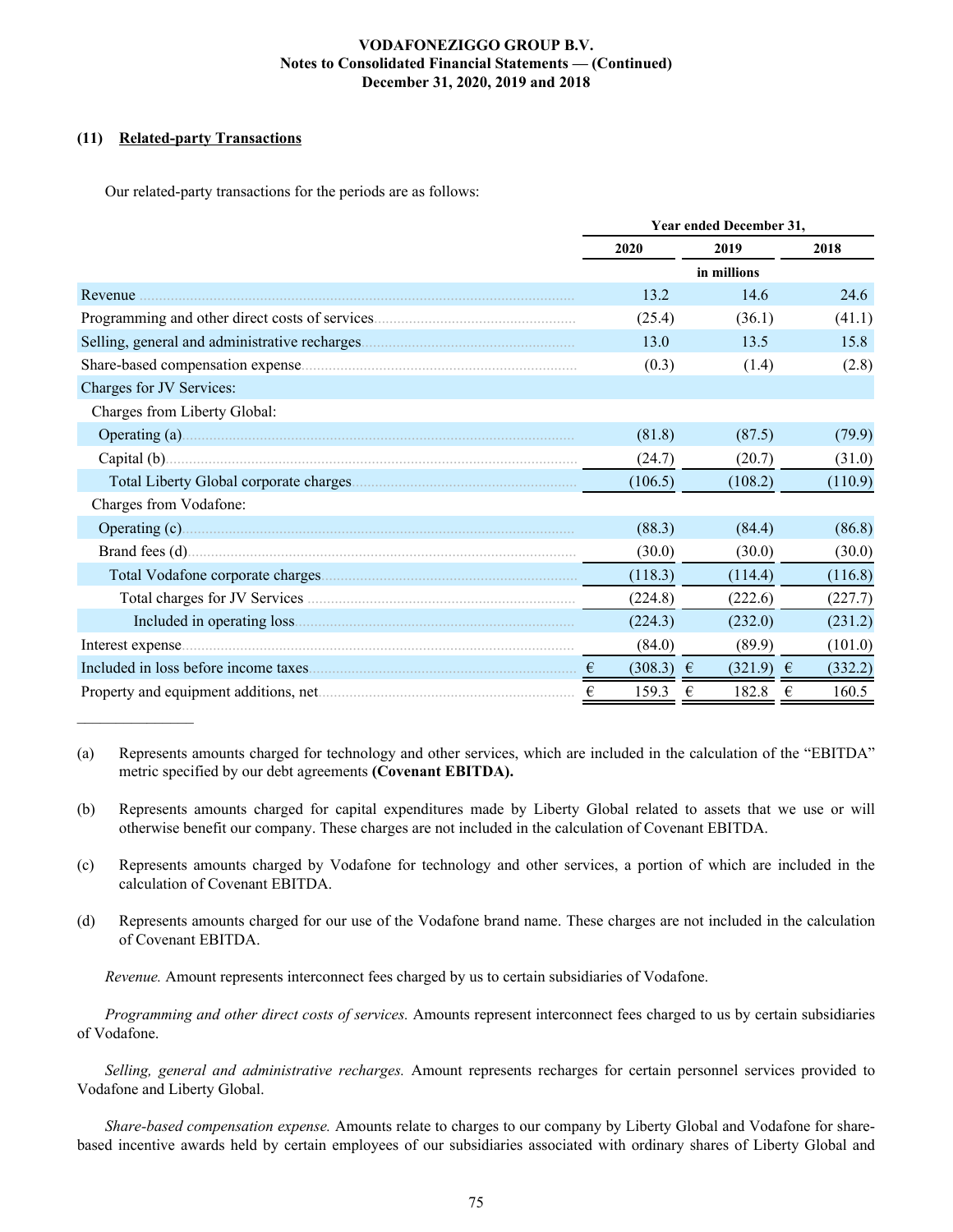Vodafone. Share-based compensation expense is included within SG&A in our condensed consolidated statements of operations.

### *Charges for JV Services - Framework and Trade Mark Agreements*

Pursuant to a framework and a trade name agreement (collectively, the **JV Service Agreements**) entered into in connection with the formation of the VodafoneZiggo JV, Liberty Global and Vodafone charge us fees for certain services provided to us by the respective subsidiaries of the Shareholders (collectively, the **JV Services)**. The JV Services are provided to us on a transitional or ongoing basis. Pursuant to the terms of the JV Service Agreements, the ongoing services will be provided for a period of four to six years depending on the type of service, while transitional services will be provided for a period of not less than 12 months after which the Shareholders or VodafoneZiggo will be entitled to terminate based on specified notice periods. The JV Services provided by the respective subsidiaries of the Shareholders consist primarily of (i) technology and other services, (ii) capital-related expenditures for assets that we use or otherwise benefit us, and (iii) brand name and procurement fees. The fees that Liberty Global and Vodafone charge us for the JV Services, as set forth in the table above, include both fixed and usage-based fees.

*Interest expense*. Amount relates to the Liberty Global Notes and the Vodafone Notes, as defined and described below.

*Property and equipment additions, net.* These amounts, which are cash settled, represent customer premises and networkrelated equipment acquired from certain Liberty Global and Vodafone subsidiaries, which subsidiaries centrally procure equipment on behalf of our company.

The following table provides details of our related-party balances:

|                                |   | December 31,    |      |         |  |
|--------------------------------|---|-----------------|------|---------|--|
|                                |   | 2020            | 2019 |         |  |
|                                |   | in millions     |      |         |  |
| Assets:                        |   |                 |      |         |  |
| Related-party receivables (a). | € | 33.6 $\epsilon$ |      | 293     |  |
|                                |   |                 |      |         |  |
| Liabilities:                   |   |                 |      |         |  |
|                                | € | $103.9 \in$     |      | 93.6    |  |
|                                |   | 17.7            |      | 36.4    |  |
| Debt $(c)$ :                   |   |                 |      |         |  |
| Liberty Global Notes.          |   | 803.9           |      | 700.0   |  |
| Vodafone Notes.                |   | 803.9           |      | 700.0   |  |
|                                |   | 2.5             |      | 5.0     |  |
| Total liabilities.             |   | 1,731.9         | €    | 1,535.0 |  |

<sup>(</sup>a) Represents non-interest bearing receivables from certain Liberty Global and Vodafone subsidiaries.

 $\mathcal{L}_\text{max}$  , where  $\mathcal{L}_\text{max}$ 

<sup>(</sup>b) Represents non-interest bearing payables, accrued capital expenditures and other accrued liabilities related to transactions with certain Liberty Global and Vodafone subsidiaries that are cash settled.

<sup>(</sup>c) Represents debt obligations, as further described below.

<sup>(</sup>d) Represents operating lease liabilities, due to Vodafone.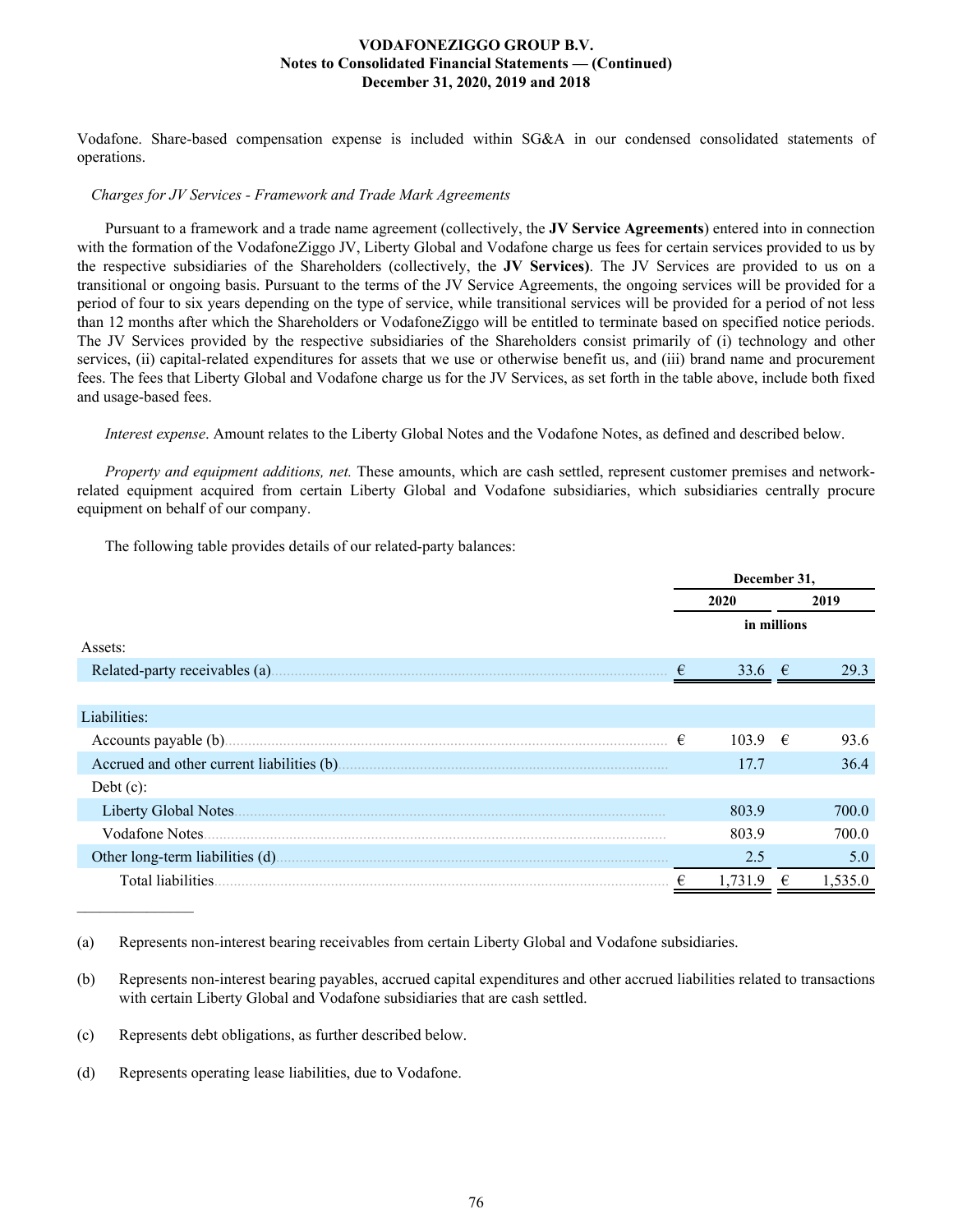### *Related-party Debt*

#### *Liberty Global Notes*

 The Liberty Global Notes comprise (i) a euro-denominated note payable to a subsidiary of Liberty Global with a principal amount of €700.0 million at December 31, 2020 (the **Liberty Global Note Payable I**) and (ii) a euro-denominated note payable to a subsidiary of Liberty Global entered into during the third quarter of 2020 with a principal amount of €103.9 million at December 31, 2020 (the **Liberty Global Note Payable II**, and, together with the Liberty Global Note Payable I, the **Liberty Global Notes Payable**). The Liberty Global Note Payable I, as amended in June 2020, and the Liberty Global Note Payable II each bear interest at a fixed rate of 5.55% and have a final maturity date of December 31, 2030. During the year ended December 31, 2020, interest accrued on the Liberty Global Notes Payable was €42.0 million, all of which has been cash settled.

#### *Vodafone Notes*

The Vodafone Notes comprise (i) a euro-denominated note payable to a subsidiary of Vodafone with a principal amount of €700.0 million at December 31, 2020 (the **Vodafone Note Payable I**) and (ii) a euro-denominated note payable to a subsidiary of Vodafone entered into during the third quarter of 2020 with a principal amount of  $\epsilon$ 103.9 million at December 31, 2020 (the **Vodafone Note Payable II**, and, together with the Vodafone Note Payable I, the **Vodafone Notes Payable**). The Vodafone Note Payable I, as amended in July 2020, and the Vodafone Note Payable II each bear interest at a fixed rate of 5.55% and have a final maturity date of December 31, 2030. During the year ended December 31, 2020, interest accrued on the Vodafone Notes Payable was  $\epsilon$ 42.0 million, all of which has been cash settled.

#### *Shareholders Agreement*

In connection with the JV Transaction, on December 31, 2016, Liberty Global and Vodafone entered into a shareholders agreement (the **Shareholders Agreement**) with VodafoneZiggo Group Holding in respect of the VodafoneZiggo JV. Each Shareholder holds 50% of the issued share capital of VodafoneZiggo Group Holding. The Shareholders Agreement contains customary provisions for the governance of a 50:50 joint venture that result in Liberty Global and Vodafone having joint control over decision making with respect to the VodafoneZiggo JV.

The Shareholders Agreement also provides (i) for a dividend policy that requires the VodafoneZiggo JV to distribute all unrestricted cash to the Shareholders as soon as reasonably practicable following each two month period (subject to the VodafoneZiggo JV maintaining a minimum amount of cash and complying with the terms of financing arrangements of its subsidiaries) and (ii) that the VodafoneZiggo JV will be managed with a leverage ratio of between 4.5 and 5.0 times Covenant EBITDA (as calculated pursuant to existing financing arrangements of its subsidiaries) with the VodafoneZiggo JV undertaking periodic recapitalizations and/or refinancings accordingly.

In accordance with the dividend policy prescribed in the Shareholders Agreement, VodafoneZiggo made total distributions of €417.0 million and €295.0 million during 2020 and 2019, respectively, to VodafoneZiggo Group Holding who ultimately distributed 50% of these amounts to each of Liberty Global and Vodafone. These distributions are reflected as a decrease to owner's equity in our consolidated statements of owner's equity.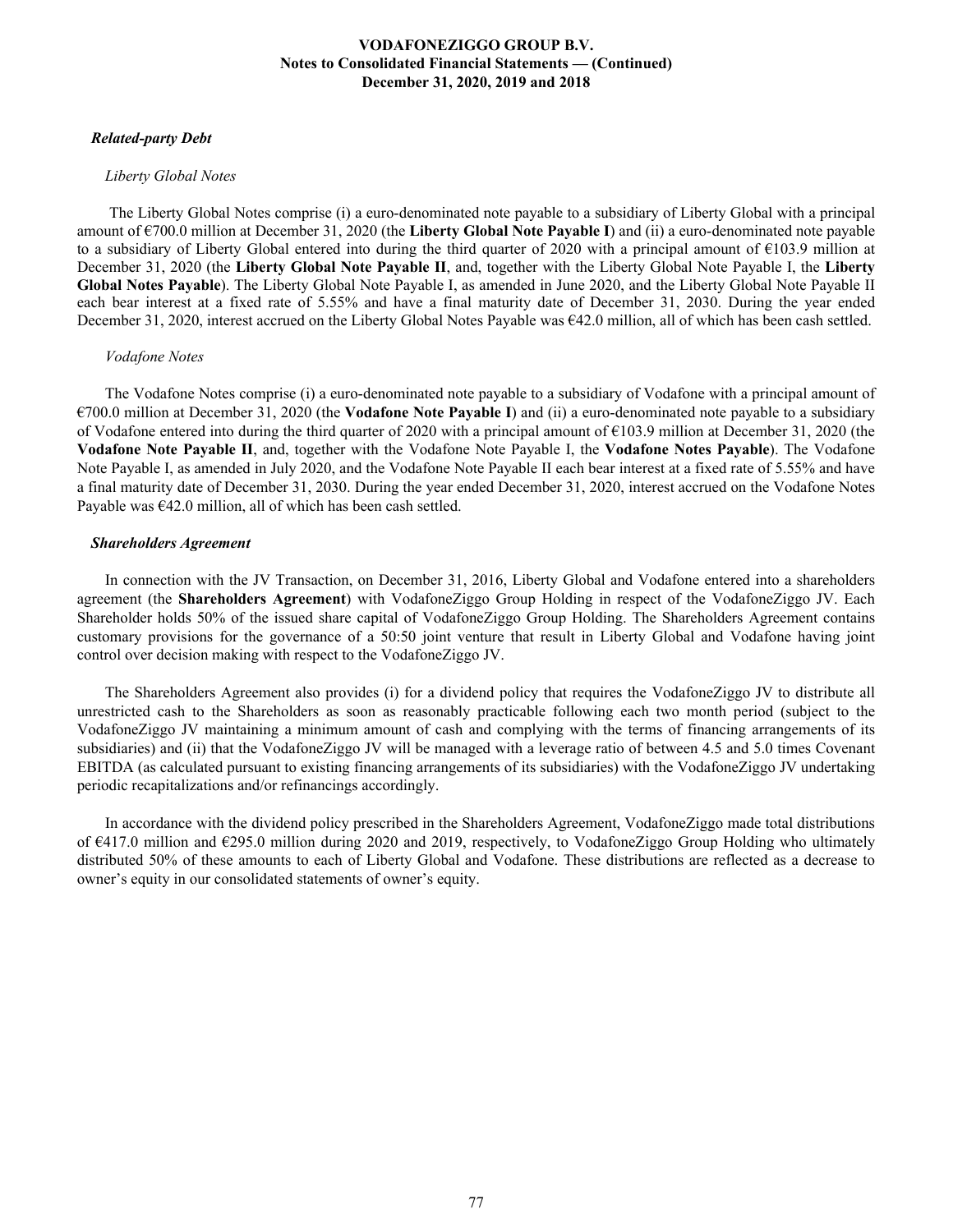### **(12) Commitments and Contingencies**

### *Commitments*

 $\mathcal{L}_\text{max}$  , where  $\mathcal{L}_\text{max}$ 

As further described in note 11, we have commitments related to the JV Service Agreements. Additionally, in the normal course of business, we have entered into agreements that commit our company to make cash payments in future periods with respect to programming contracts, purchases of customer premises and other equipment and services and other items. The following table sets forth these commitments as of December 31, 2020:

|                                       | Payments due during: |       |            |       |   |       |   |             |   |      |            |                          |   |          |
|---------------------------------------|----------------------|-------|------------|-------|---|-------|---|-------------|---|------|------------|--------------------------|---|----------|
|                                       |                      | 2021  |            | 2022  |   | 2023  |   | 2024        |   | 2025 |            | <b>Thereafter</b>        |   | Total    |
|                                       |                      |       |            |       |   |       |   | in millions |   |      |            |                          |   |          |
| Programming commitments.              | €                    | 162.2 | $\epsilon$ | 116.7 | € | 108.4 | € | 80.5        | € | 44.6 | $\epsilon$ | $\overline{\phantom{m}}$ | € | 512.4    |
| JV Service Agreements (a)             |                      | 155.5 |            | 111.1 |   | 32.6  |   | 30.4        |   | 30.2 |            |                          |   | 359.8    |
| Purchase commitments.                 |                      | 257.1 |            | 76.4  |   | 3.4   |   | 1.5         |   | 0.9  |            | 0.8                      |   | 340.1    |
|                                       |                      | 163.3 |            |       |   |       |   |             |   |      |            |                          |   | 163.3    |
| Network and connectivity commitments. |                      | 16.2  |            | 8.5   |   | 0.2   |   |             |   |      |            |                          |   | 24.9     |
| Other commitments                     |                      | 20.3  |            | 16.4  |   | 8.8   |   | 1.8         |   | 1.8  |            | 3.4                      |   | 52.5     |
| Total (b).                            | €                    | 774.6 | €          | 329.1 | € | 153.4 |   | 114.2       | € | 77.5 | €          | 4.2                      |   | €1,453.0 |

(a) Amounts represent fixed minimum charges from Liberty Global and Vodafone pursuant to the JV Service Agreements. In addition to the fixed minimum charges, the JV Service Agreements provide for certain JV Services to be charged to us based upon usage of the services received. The fixed minimum charges set forth in the table above exclude fees for the usage-based services as these fees will vary from period to period. Accordingly, we expect to incur charges in addition to those set forth in the table above for usage-based services. For additional information regarding fees related to the JV Service Agreements, see note 11.

(b) The commitments included in this table do not reflect any liabilities that are included in our December 31, 2020 consolidated balance sheet.

Programming commitments consist of obligations associated with certain of our programming contracts that are enforceable and legally binding on us as we have agreed to pay minimum fees without regard to (i) the actual number of subscribers to the programming services or (ii) whether we terminate service to a portion of our subscribers or dispose of a portion of our distribution systems. In addition, programming commitments do not include increases in future periods associated with contractual inflation or other price adjustments that are not fixed. Accordingly, the amounts reflected in the above table with respect to these contracts are significantly less than the amounts we expect to pay in these periods under these contracts. Historically, payments to programming vendors have represented a significant portion of our operating costs, and we expect that this will continue to be the case in future periods. In this regard, during 2020, 2019 and 2018 the programming and copyright costs incurred by our operations aggregated €306.9 million, €324.0 million and €322.4 million, respectively.

Purchase commitments include unconditional and legally binding obligations related to the purchase of customer premises, other equipment and mobile handset

Spectrum license commitment includes the commitment associated with the acquisition of the 2100 MHz band license.

Network and connectivity commitments include commitments associated with certain operating costs associated with our leased networks.

Other commitments primarily include sponsorships and certain fixed minimum contractual commitments.

In addition to the commitments set forth in the table above, we have commitments under (i) derivative instruments and (ii) multiemployer defined benefit plans, pursuant to which we expect to make payments in future periods. For information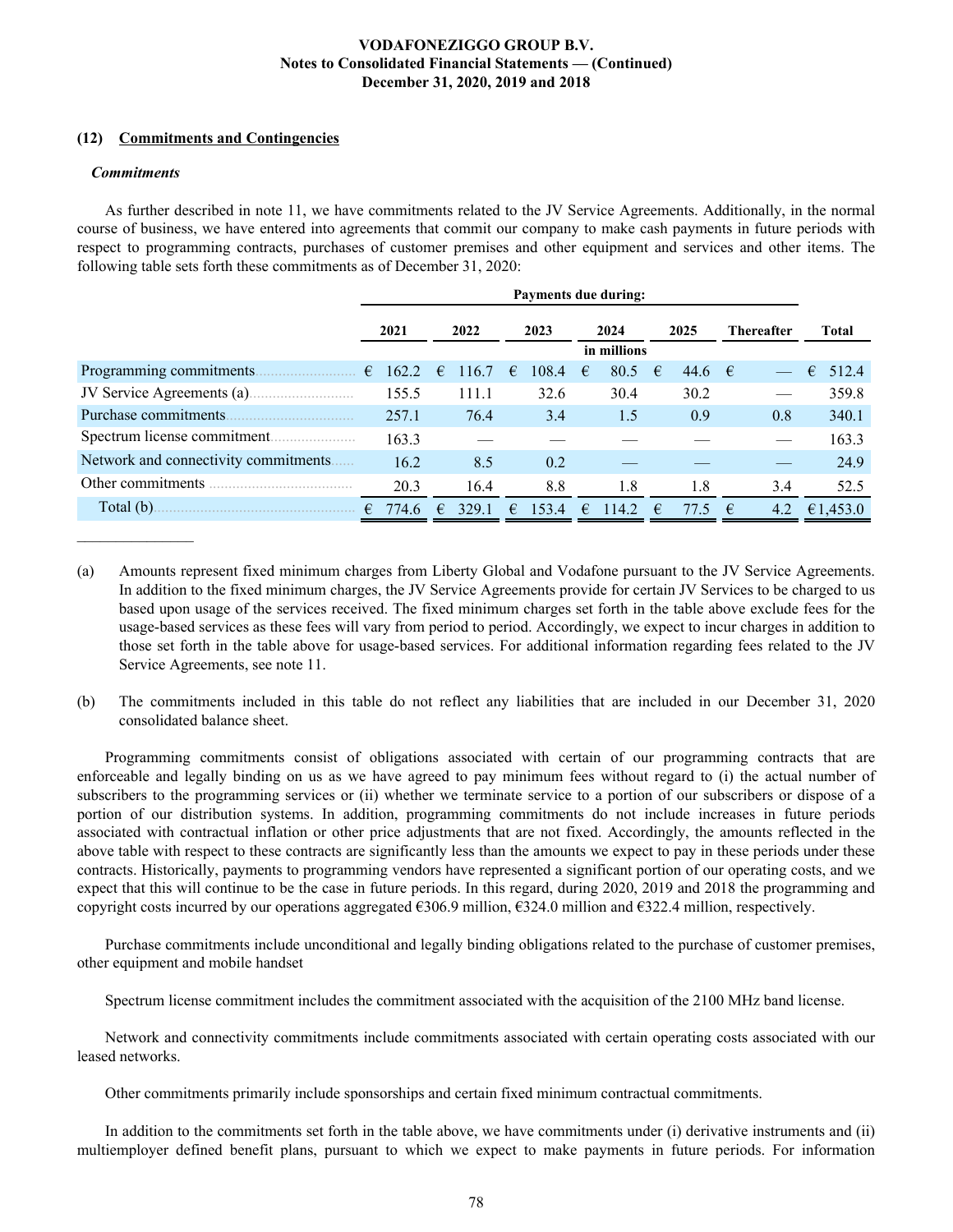regarding our derivative instruments, including the net cash paid or received in connection with these instruments during 2020, see note 5.

We provide retirement benefits to our subsidiaries' employees via multiemployer benefit plans and a defined contribution plan. The aggregate expense of our matching contributions under the various multiemployer benefit plans was  $\epsilon$ 29.6 million, €41.3 million and €42.8 million during 2020, 2019 and 2018, respectively. The aggregate expense of our matching contributions under the defined contribution plan was €17.5 million, €4.4 million and nil during 2020, 2019 and 2018, respectively.

Rental expense under non-cancellable operating lease arrangements amounted to €30.4 million during 2018. It is expected that in the normal course of business, operating leases that expire generally will be renewed or replaced by similar leases.

### *Guarantees and Other Credit Enhancements*

In the ordinary course of business, we may provide (i) indemnifications to our lenders, our vendors and certain other parties and (ii) performance and/or financial guarantees to local municipalities, our customers and vendors. Historically, these arrangements have not resulted in our company making any material payments and we do not believe that they will result in material payments in the future.

### *Regulations and Contingencies*

Video distribution, broadband internet, fixed-line telephony, mobile and content businesses are subject to significant regulation and supervision by various regulatory bodies in the Netherlands, including Dutch and EU authorities. Adverse regulatory developments could subject our businesses to a number of risks. Regulation, including conditions imposed on us by competition or other authorities as a requirement to close acquisitions or dispositions, could limit growth, revenue, and the number and types of services offered and could lead to increased operating costs and property and equipment additions. In addition, regulation may restrict our operations and subject them to further competitive pressure, including pricing restrictions, interconnect and other access obligations, and restrictions or controls on content, including content provided by third parties. Failure to comply with current or future regulation could expose our businesses to various penalties.

*VAT* Our application of VAT with respect to certain mobile revenue generating activities has been challenged by the Dutch tax authorities. The Dutch tax authorities challenged the multipurpose character of certain mobile subscriptions that we entered into during 2017 and 2018. No amounts have been accrued by our company as the likelihood of loss is not considered to be probable. The asserted claimed amount is approximately  $\in$  33.4 million.

In addition to the foregoing item, we have contingent liabilities related to matters arising in the ordinary course of business including (i) legal proceedings, (ii) issues involving VAT and wage, property and other tax issues, and (iii) disputes over interconnection, programming, copyright, and channel carriage fees. While we generally expect that the amounts required to satisfy these contingencies will not materially differ from any estimated amounts we have accrued, no assurance can be given that the resolution of one or more of these contingencies will not result in a material impact on our results of operations, cash flows or financial position in any given period. Due to, in general, the complexity of the issues involved and, in certain cases, the lack of a clear basis for predicting outcomes, we cannot provide a meaningful range of potential losses or cash outflows that might result from any unfavorable outcomes.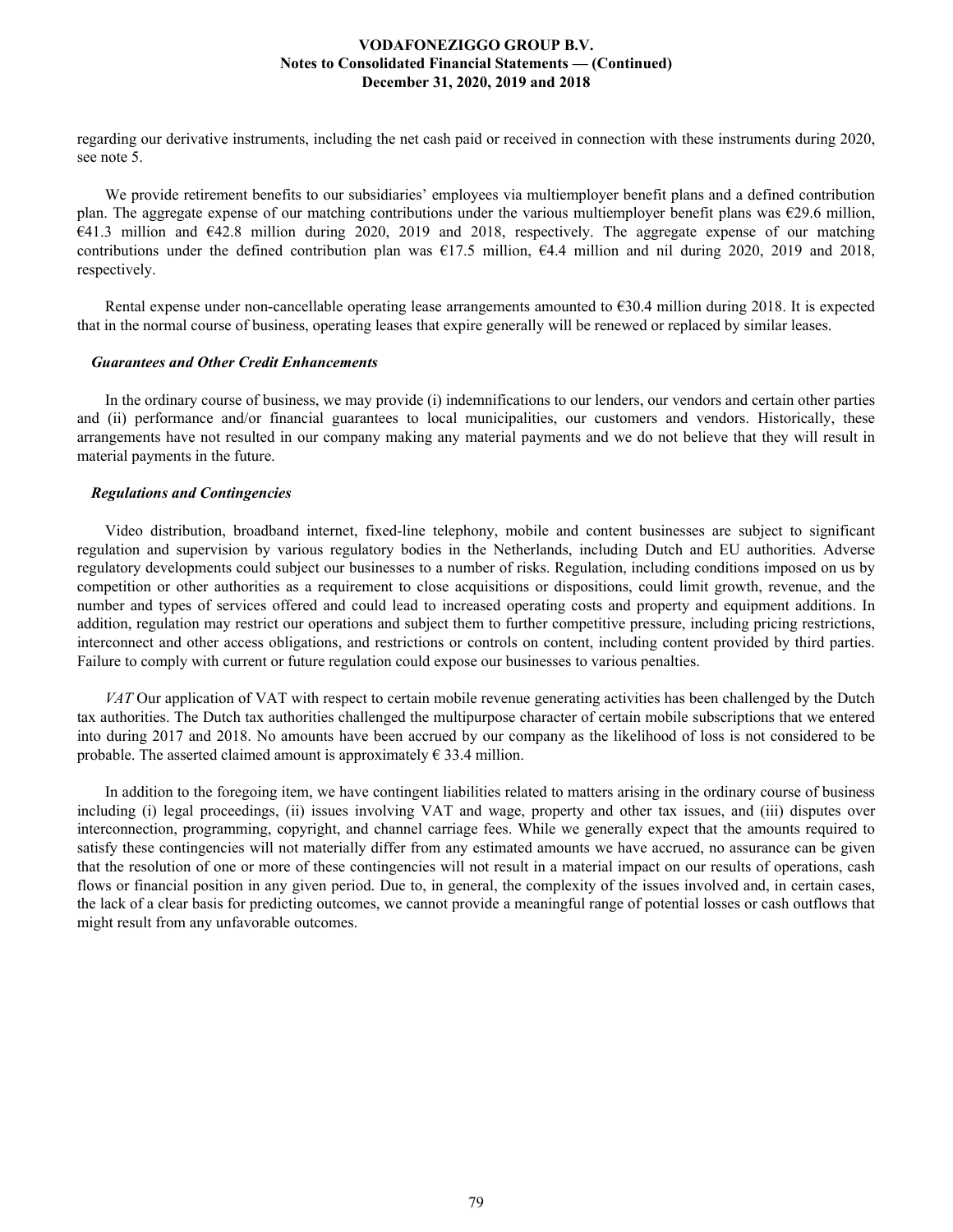### **(13) Segment Reporting**

 $\mathcal{L}_\text{max}$  , where  $\mathcal{L}_\text{max}$ 

We have one reportable segment that provides video, broadband internet, fixed-line telephony, and mobile services to residential and business customers in the Netherlands.

Our revenue by major category is set forth below:

|                              | Year ended December 31, |         |   |             |   |         |  |
|------------------------------|-------------------------|---------|---|-------------|---|---------|--|
|                              | 2020                    |         |   | 2019        |   | 2018    |  |
|                              |                         |         |   | in millions |   |         |  |
| Consumer cable revenue (a):  |                         |         |   |             |   |         |  |
|                              | $\epsilon$              | 2,071.7 | € | 2,004.6     | € | 1,980.3 |  |
|                              |                         | 23.8    |   | 19.3        |   | 17.8    |  |
|                              |                         | 2,095.5 |   | 2,023.9     |   | 1,998.1 |  |
| Consumer mobile revenue (b): |                         |         |   |             |   |         |  |
|                              |                         | 624.5   |   | 627.7       |   | 669.5   |  |
|                              |                         | 245.6   |   | 241.4       |   | 215.5   |  |
|                              |                         | 870.1   |   | 869.1       |   | 885.0   |  |
|                              |                         | 2,965.6 |   | 2,893.0     |   | 2,883.1 |  |
| B2B cable revenue (c):       |                         |         |   |             |   |         |  |
|                              |                         | 482.4   |   | 4377        |   | 4071    |  |
|                              |                         | 15.6    |   | 16.8        |   | 24.3    |  |
|                              |                         | 498.0   |   | 454.5       |   | 431.4   |  |
| B2B mobile revenue (d):      |                         |         |   |             |   |         |  |
|                              |                         | 381.1   |   | 4248        |   | 430.8   |  |
|                              |                         | 114.1   |   | 112.5       |   | 100.0   |  |
|                              |                         | 495.2   |   | 537.3       |   | 530.8   |  |
| Total B2B revenue            |                         | 993.2   |   | 991.8       |   | 962.2   |  |
|                              |                         | 41.4    |   | 38.1        |   | 33.7    |  |
|                              |                         | 4,000.2 | € | 3,922.9     | € | 3,879.0 |  |

<sup>(</sup>a) Consumer cable revenue is classified as either subscription revenue or non-subscription revenue. Consumer cable subscription revenue includes revenue from subscribers for ongoing broadband internet, video, and voice services offered to residential customers and the amortization of installation fee. Consumer cable non-subscription revenue includes, among other items, interconnect, channel carriage fees and late fees. Subscription revenue from subscribers who purchase bundled services at a discounted rate is generally allocated proportionally to each service based on the stand-alone price for each individual service. As a result, changes in the stand-alone pricing of our cable and mobile products or the composition of bundles can contribute to changes in our product revenue categories from period to period.

<sup>(</sup>b) Consumer mobile revenue is classified as either service revenue or non-service revenue. Consumer mobile service revenue includes revenue from ongoing mobile and data services offered under postpaid and prepaid arrangements to residential customers. Consumer mobile non-service revenue includes, among other items, interconnect revenue, mobile handset and accessories sales, and late fees.